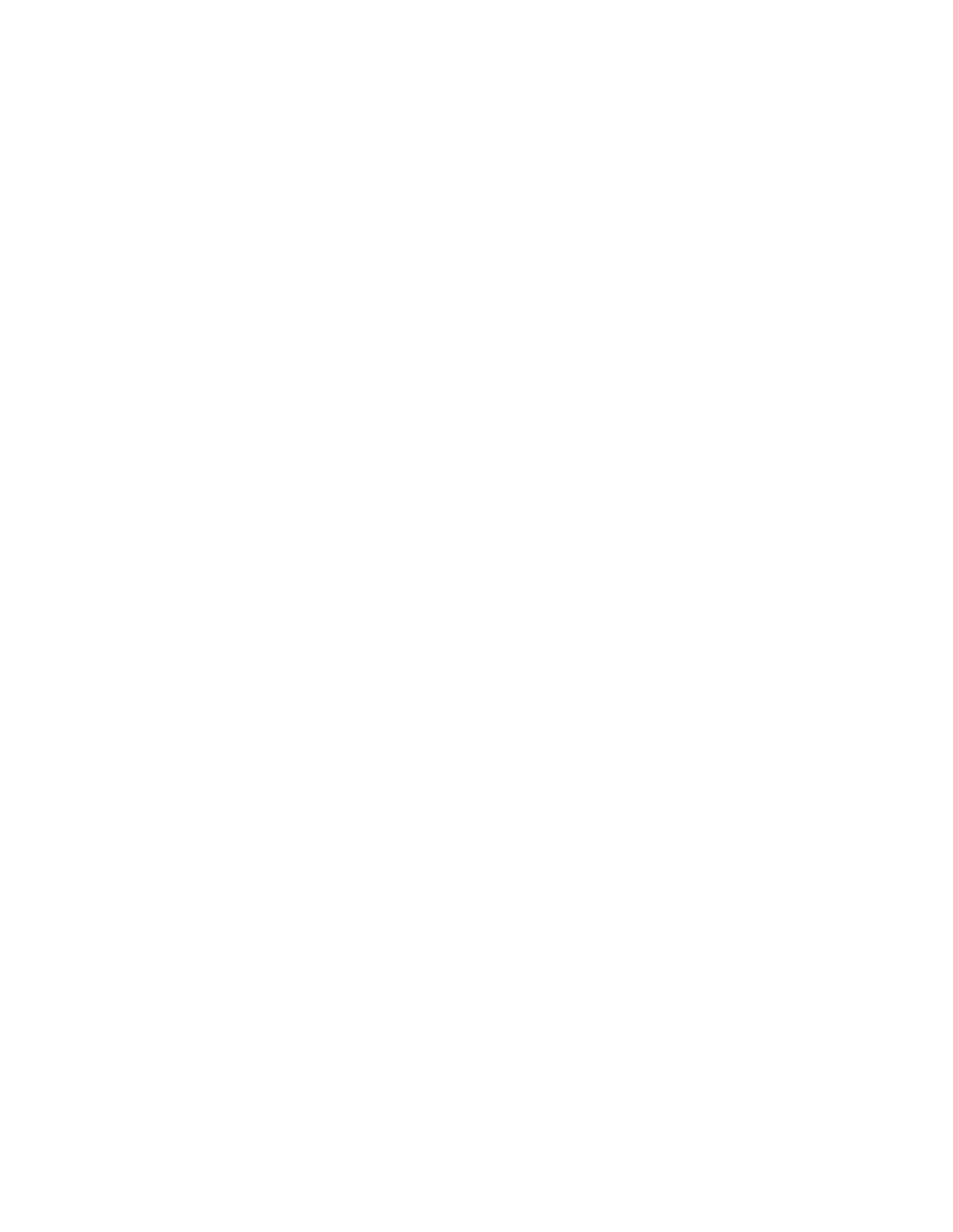## **Synthesis Lectures on Distributed Computing Theory**

### Editor

## **Nancy Lynch,** *Massachusetts Institute of Technology*

Synthesis Lectures on Distributed Computing Theory is edited by Nancy Lynch of the Massachusetts Institute of Technology. The series will publish 50- to 150 page publications on topics pertaining to distributed computing theory. The scope will largely follow the purview of premier information and computer science conferences, such as ACM PODC, DISC, SPAA, OPODIS, CONCUR, DialM-POMC, ICDCS, SODA, Sirocco, SSS, and related conferences. Potential topics include, but not are limited to: distributed algorithms and lower bounds, algorithm design methods, formal modeling and verification of distributed algorithms, and concurrent data structures.

#### The Theory of Timed I/O Automata - Second Edition Dilsun K. Kaynar, Nancy Lynch, Roberto Segala, and Frits Vaandrager 2010

Principles of Transactional Memory Rachid Guerraoui and Michal Kapalka 2010

Fault-tolerant Agreement in Synchronous Message-passing Systems Michel Raynal 2010

Communication and Agreement Abstractions for Fault-Tolerant Asynchronous Distributed **Systems** Michel Raynal 2010

The Mobile Agent Rendezvous Problem in the Ring Evangelos Kranakis, Danny Krizanc, and Euripides Markou 2010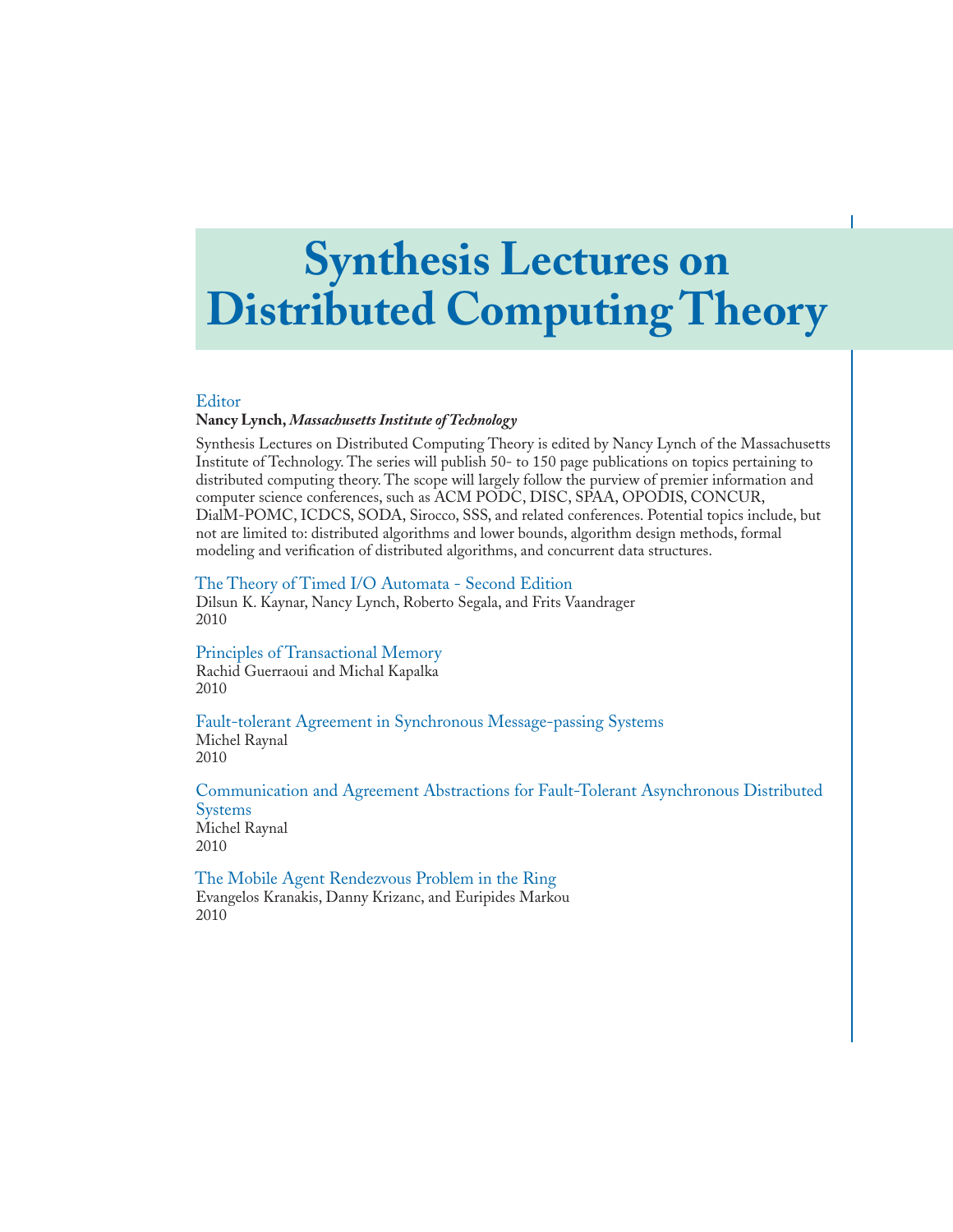Copyright © 2011 by Morgan & Claypool

All rights reserved. No part of this publication may be reproduced, stored in a retrieval system, or transmitted in any form or by any means—electronic, mechanical, photocopy, recording, or any other except for brief quotations in printed reviews, without the prior permission of the publisher.

The Theory of Timed I/O Automata - Second Edition Dilsun K. Kaynar, Nancy Lynch, Roberto Segala, and Frits Vaandrager <www.morganclaypool.com>

ISBN: 9781608450022 paperback ISBN: 9781608450039 ebook

#### DOI 10.2200/S00310ED1V01Y201011DCT005

A Publication in the Morgan & Claypool Publishers series *SYNTHESIS LECTURES ON DISTRIBUTED COMPUTING THEORY*

Lecture #5 Series Editor: Nancy Lynch, *Massachusetts Institute of Technology* Series ISSN Synthesis Lectures on Distributed Computing Theory Print 2155-1626 Electronic 2155-1634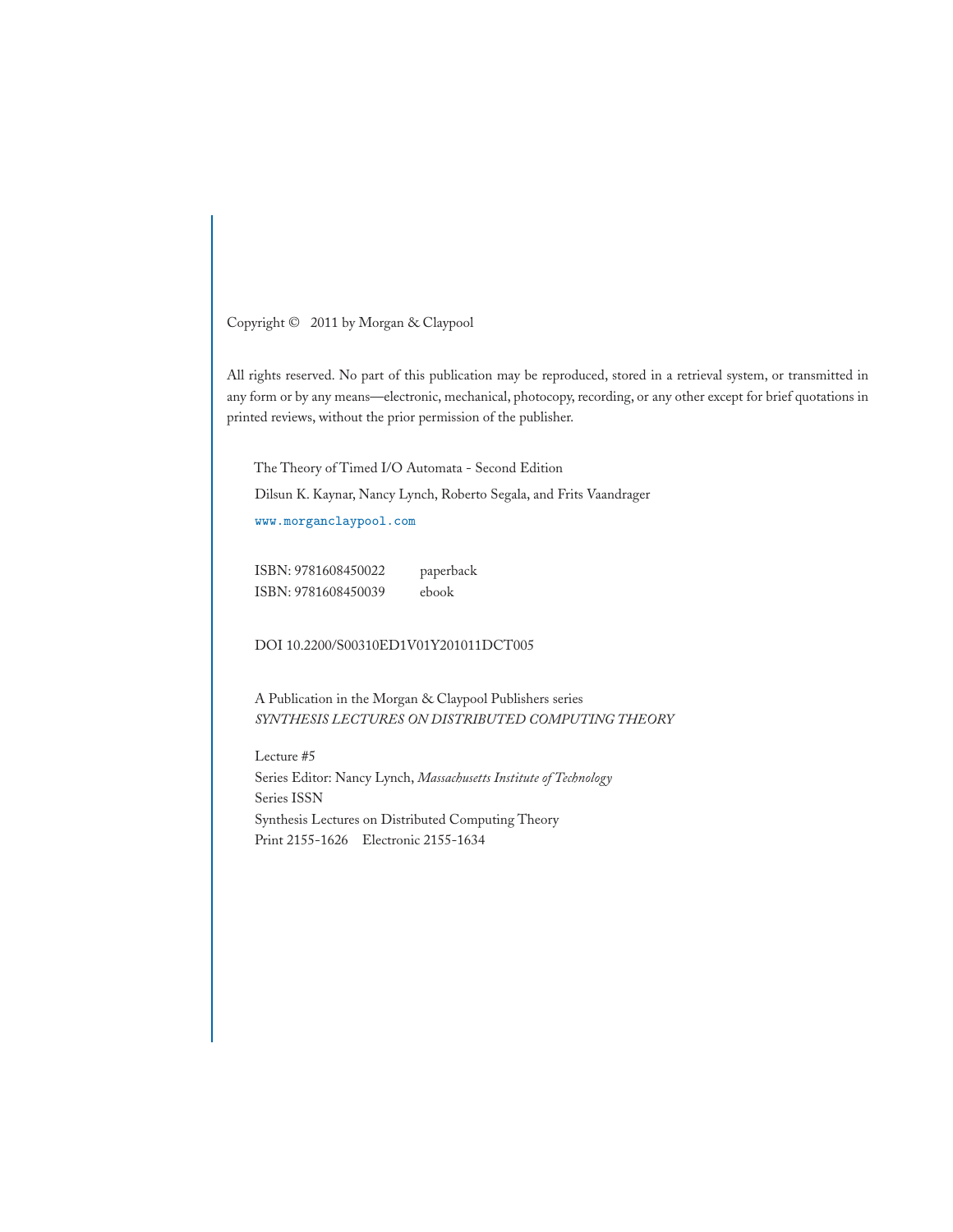# **The Theory of Timed I/O Automata**

## **Second Edition**

Dilsun K. Kaynar CyLab, Carnegie Mellon University

Nancy Lynch MIT Computer Science and Artificial Intelligence Laboratory

Roberto Segala Dipartimento di Informatica, Università di Verona

Frits Vaandrager Institute for Computing and Information Sciences, Radboud University Nijmegen

*SYNTHESIS LECTURES ON DISTRIBUTED COMPUTING THEORY #5*

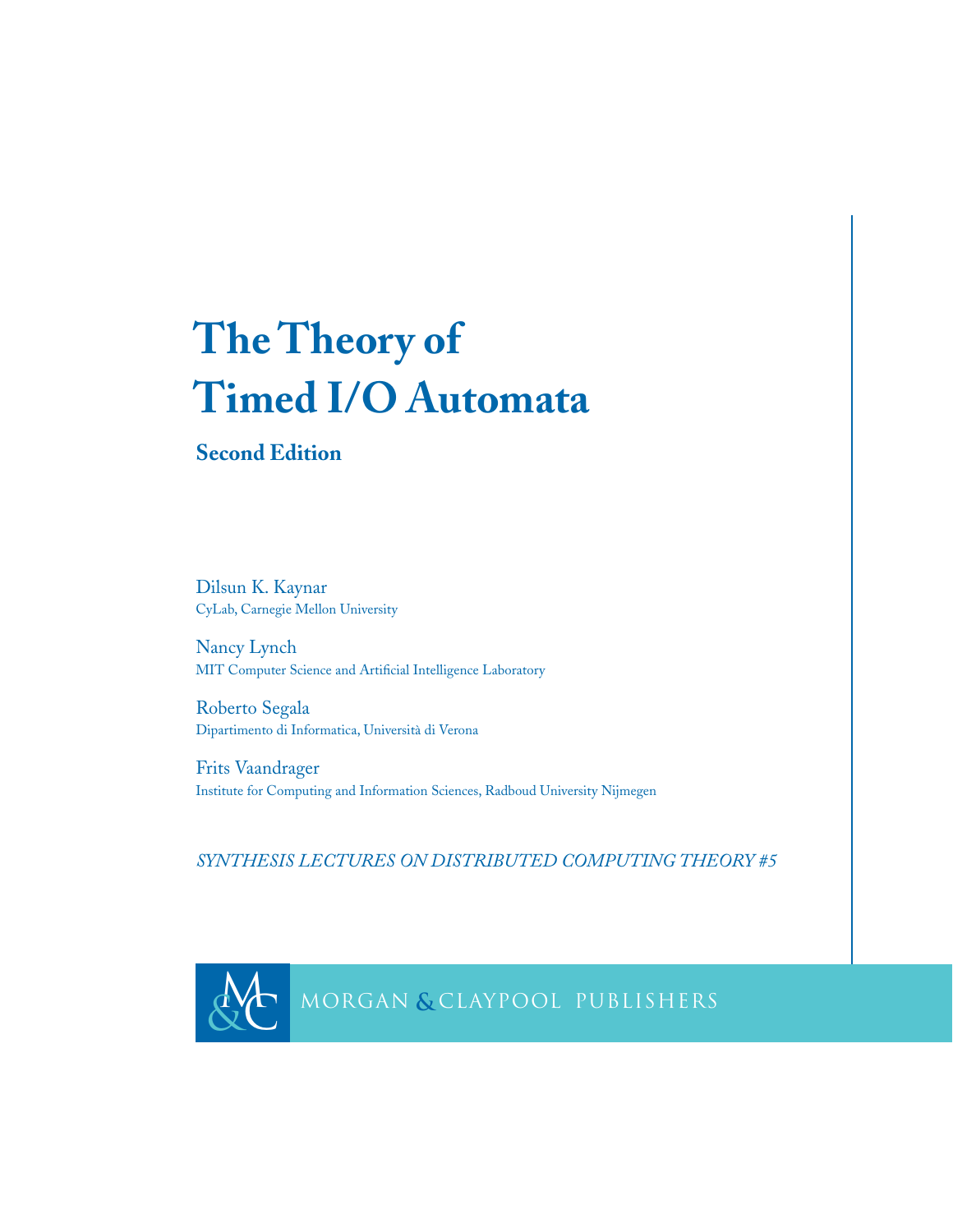## **ABSTRACT**

This monograph presents the *Timed Input/Output Automaton (TIOA)* modeling framework, a basic mathematical framework to support description and analysis of timed (computing) systems. Timed systems are systems in which desirable correctness or performance properties of the system depend on the timing of events, not just on the order of their occurrence. Timed systems are employed in a wide range of domains including communications, embedded systems, real-time operating systems, and automated control. Many applications involving timed systems have strong safety, reliability, and predictability requirements, which make it important to have methods for systematic design of systems and rigorous analysis of timing-dependent behavior.

The TIOA framework also supports description and analysis of timed distributed algorithms—distributed algorithms whose correctness and performance depend on the relative speeds of processors, accuracy of local clocks, or communication delay bounds. Such algorithms arise, for example, in traditional and wireless communications, networks of mobile devices, and shared-memory multiprocessors. The need to prove rigorous theoretical results about timed distributed algorithms makes it important to have a suitable mathematical foundation.

An important feature of the TIOA framework is its support for decomposing timed system descriptions. In particular, the framework includes a notion of *external behavior* for a timed I/O automaton,which captures its discrete interactions with its environment.The framework also defines what it means for one TIOA to *implement* another, based on an inclusion relationship between their external behavior sets, and defines notions of *simulations*, which provide sufficient conditions for demonstrating implementation relationships. The framework includes a *composition* operation for TIOAs, which respects external behavior, and a notion of *receptiveness*, which implies that a TIOA does not block the passage of time.

The TIOA framework also defines the notion of a property and what it means for a property to be a safety or a liveness property. It includes results that capture common proof methods for showing that automata satisfy properties.

## **KEYWORDS**

timed computing systems, distributed algorithms, formal modeling and verification, I/O automata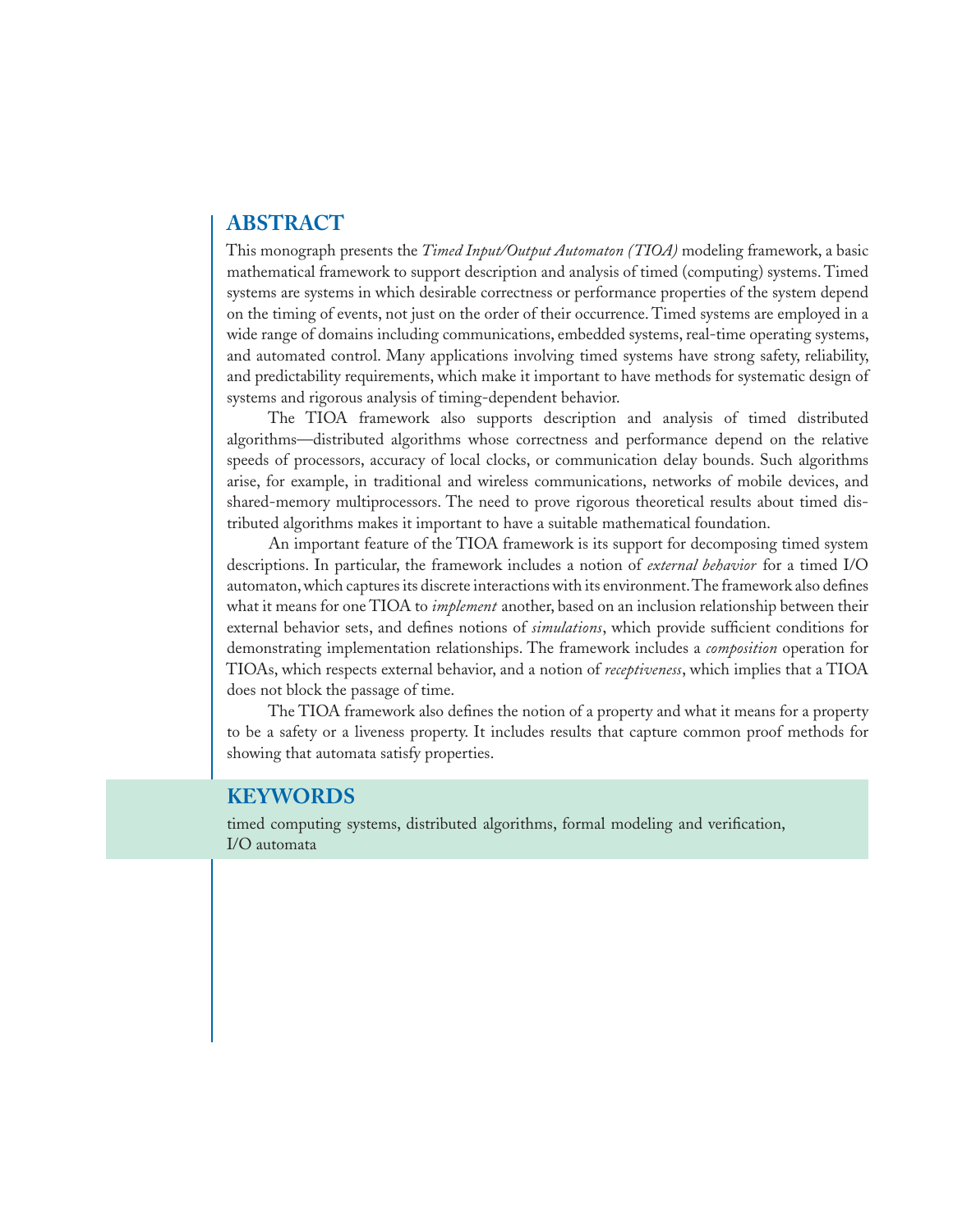# **Contents**

| 1                      |     |       |  |  |  |  |
|------------------------|-----|-------|--|--|--|--|
|                        | 1.1 |       |  |  |  |  |
|                        | 1.2 |       |  |  |  |  |
|                        | 1.3 |       |  |  |  |  |
|                        | 1.4 |       |  |  |  |  |
| 2                      |     |       |  |  |  |  |
|                        | 2.1 |       |  |  |  |  |
|                        | 2.2 |       |  |  |  |  |
|                        | 2.3 |       |  |  |  |  |
|                        | 2.4 |       |  |  |  |  |
| 3                      |     |       |  |  |  |  |
|                        | 3.1 |       |  |  |  |  |
|                        | 3.2 |       |  |  |  |  |
|                        | 3.3 |       |  |  |  |  |
|                        |     |       |  |  |  |  |
|                        |     | 3.3.2 |  |  |  |  |
|                        |     |       |  |  |  |  |
|                        | 3.4 |       |  |  |  |  |
|                        |     |       |  |  |  |  |
|                        |     | 3.4.2 |  |  |  |  |
|                        |     | 3.4.3 |  |  |  |  |
|                        |     | 3.4.4 |  |  |  |  |
| $\boldsymbol{\Lambda}$ |     |       |  |  |  |  |
|                        | 41  |       |  |  |  |  |
|                        | 4.2 |       |  |  |  |  |

 $vii$  $\overline{1}$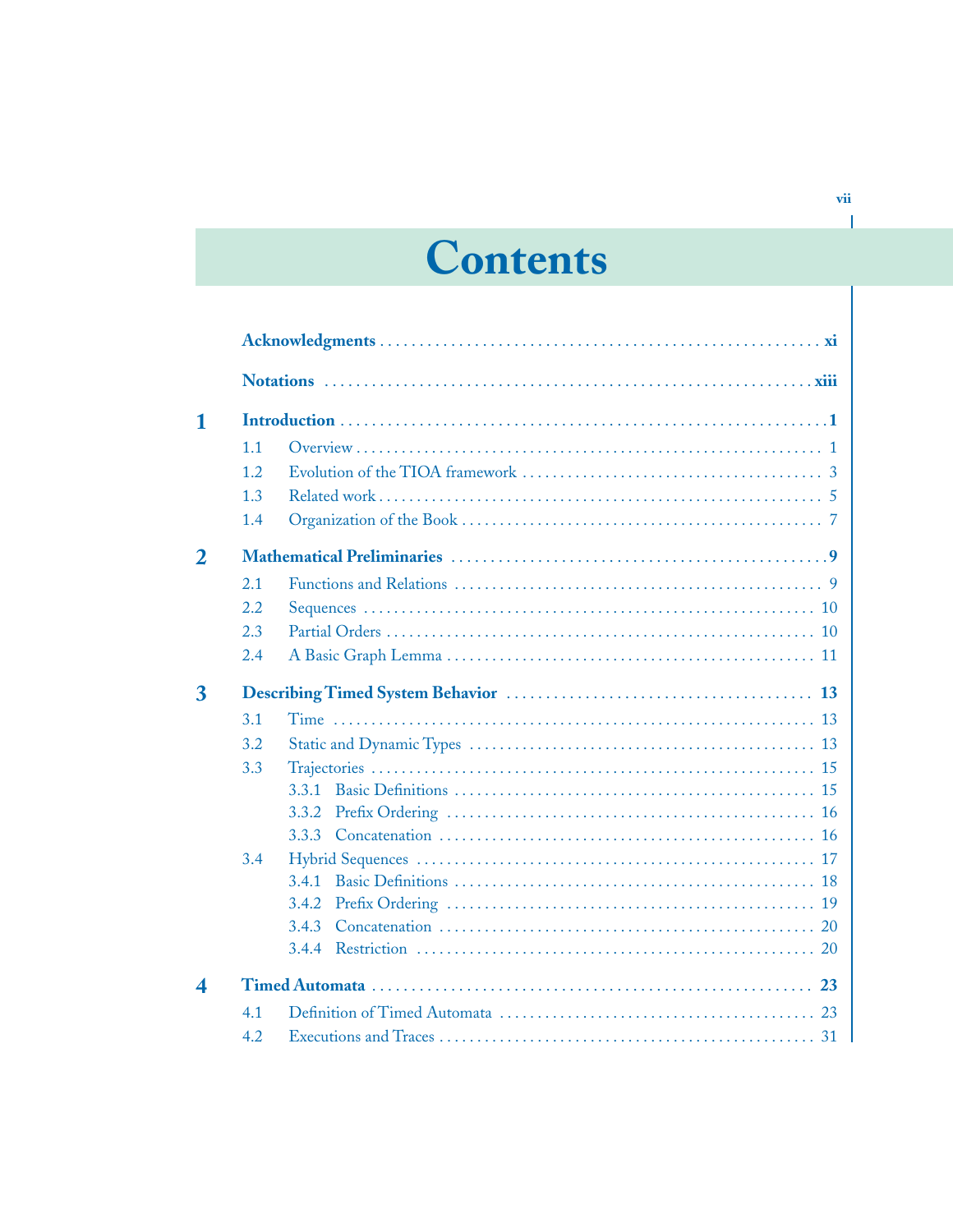| viii |     |       |  |
|------|-----|-------|--|
|      | 4.3 |       |  |
|      | 4.4 |       |  |
|      | 4.5 |       |  |
|      | 4.6 |       |  |
|      |     |       |  |
|      |     | 4.6.2 |  |
|      |     | 4.6.3 |  |
|      |     | 4.6.4 |  |
|      |     | 4.6.5 |  |
| 5    |     |       |  |
|      | 5.1 |       |  |
|      |     |       |  |
|      |     |       |  |
|      | 5.2 |       |  |
|      | 5.3 |       |  |
| 6    |     |       |  |
|      | 6.1 |       |  |
|      | 6.2 |       |  |
|      | 6.3 |       |  |
|      | 6.4 |       |  |
| 7    |     |       |  |
|      | 7.1 |       |  |
|      | 7.2 |       |  |
|      | 7.3 |       |  |
|      |     |       |  |
|      |     |       |  |
|      |     |       |  |
|      | 7.4 |       |  |
|      | 7.5 |       |  |
| 8    |     |       |  |
|      | 8.1 |       |  |
|      |     |       |  |
|      |     | 8.1.2 |  |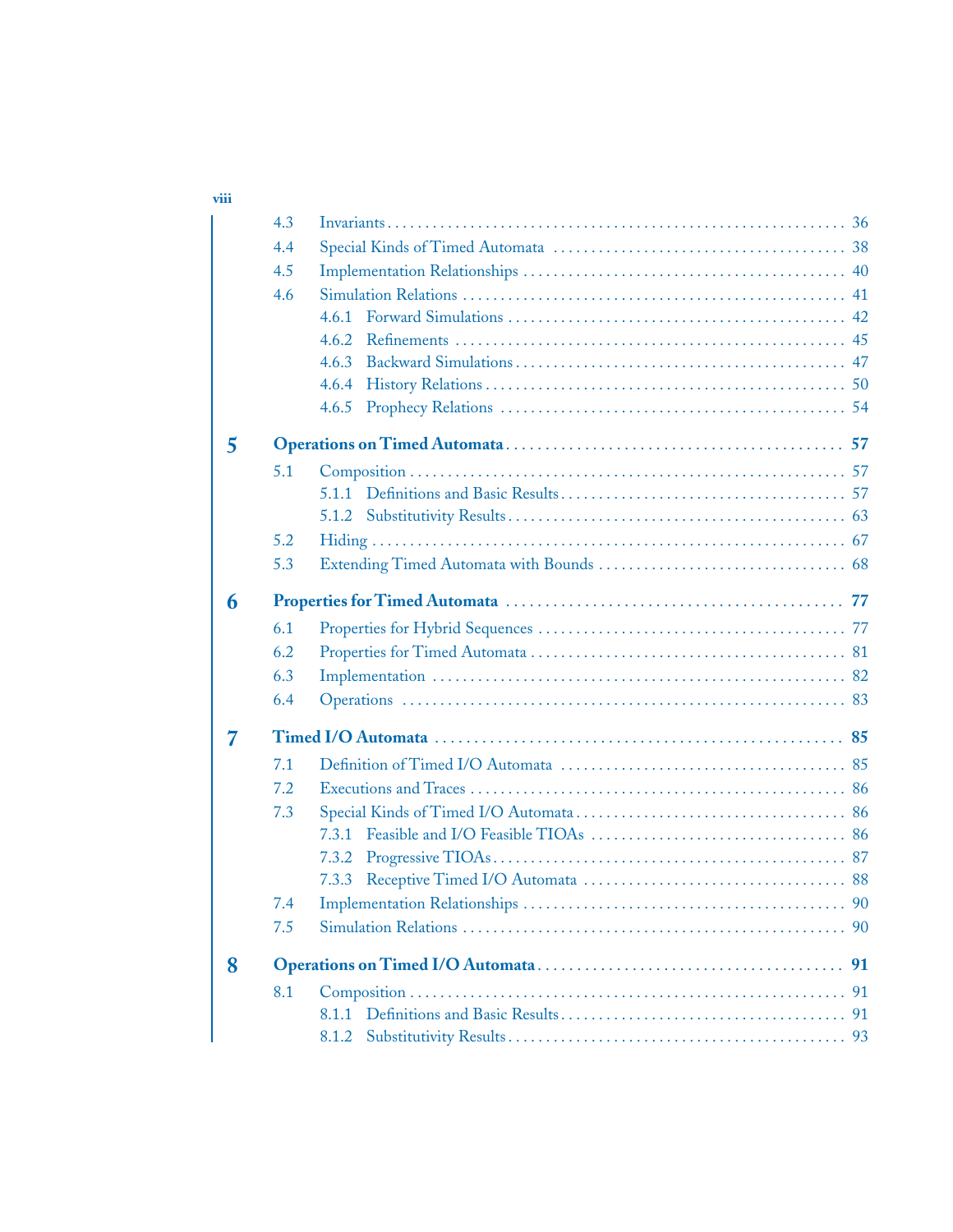|     |  | ŤУ |  |
|-----|--|----|--|
|     |  |    |  |
| 8.2 |  |    |  |
|     |  |    |  |
|     |  |    |  |
|     |  |    |  |
|     |  |    |  |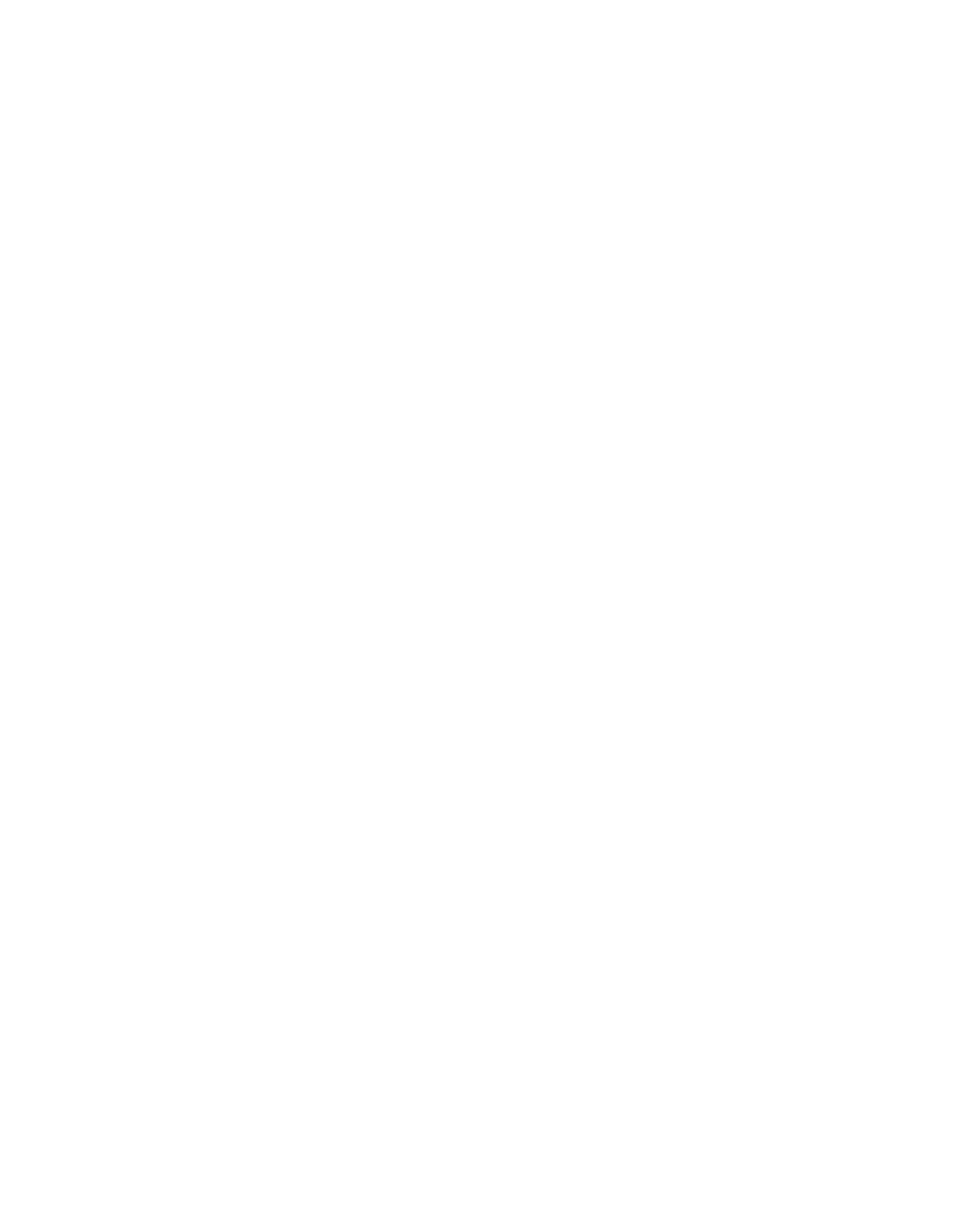## **Acknowledgments**

The authors thank SayanMitra for his extensive collaborations with us on developing language support for TIOA, carrying out numerous case studies, developing proof methods, and extending TIOA to include probabilistic behavior. We also thank Shinya Umeno for his work on case studies and proof methods for TIOA.

We thank the many members of the Tempo tool development project, including Alex Shvartsman, Laurent Michel, Steve Garland, Scott Smolka, Radu Grosu, Myla Archer, Nancy Griffeth, Paul Attie, and their students, for their extensive TIOA-related work. This tool development work certainly helped to exercise and evaluate the TIOA model. Among the Tempo participants, Nancy Griffeth was especially helpful in applying TIOA and Tempo extensively to practical communication protocols. She provided great feedback on the tools and the model.

We thank Rui Fan, Seth Gilbert, Tina Nolte, and Matt Brown for using TIOA as the mathematical foundation for their theses and related papers. All four carried out extremely thorough algorithms studies, using the TIOA definitions and results in a deep way. We are glad to see that TIOA provided them with an adequate foundation for their work. In particular, Seth and Tina developed new results for TIOAs, some of which have found their way into this edition of the book.

We thank Sayan Mitra and Nancy Griffeth for reviewing the manuscript.

Dilsun Kaynar and Nancy Lynch were supported by DARPA/AFOSR MURI Contract F49620-02-1-0325, DARPA SEC contract F33615-01-C-1850, NSF ITR grant CCR-0121277, and Air Force Aerospace Research-OSR Contract F49620-00-1-0097.

Dilsun Kaynar was also supported by the US Army Research Office contract on Perpetually Available and Secure Information Systems (DAAD19-02-0389) to CMU's CyLab.

Nancy Lynch was also supported by AFOSR contract FA9550-08-1-0159 and NSF grants CCF-0702670, CNS-0614414, and CNS-0715397.

Frits Vaandrager was supported by EU IST project IST-2001-35304 (Advanced Methods for Timed Systems, AMETIST), PROGRESS project TES4999 (Verification of Hard and Softly Timed Systems, HaaST), NWO/EW project 612.000.103 (Fault-tolerant Real-time Algorithms Analyzed Incrementally, FRAAI), and EU FP7 project 214755 (Quantitative System Properties in Model-Driven-Design of Embedded Systems, QUASIMODO).

Dilsun K. Kaynar, Nancy Lynch, Roberto Segala, and Frits Vaandrager November 2010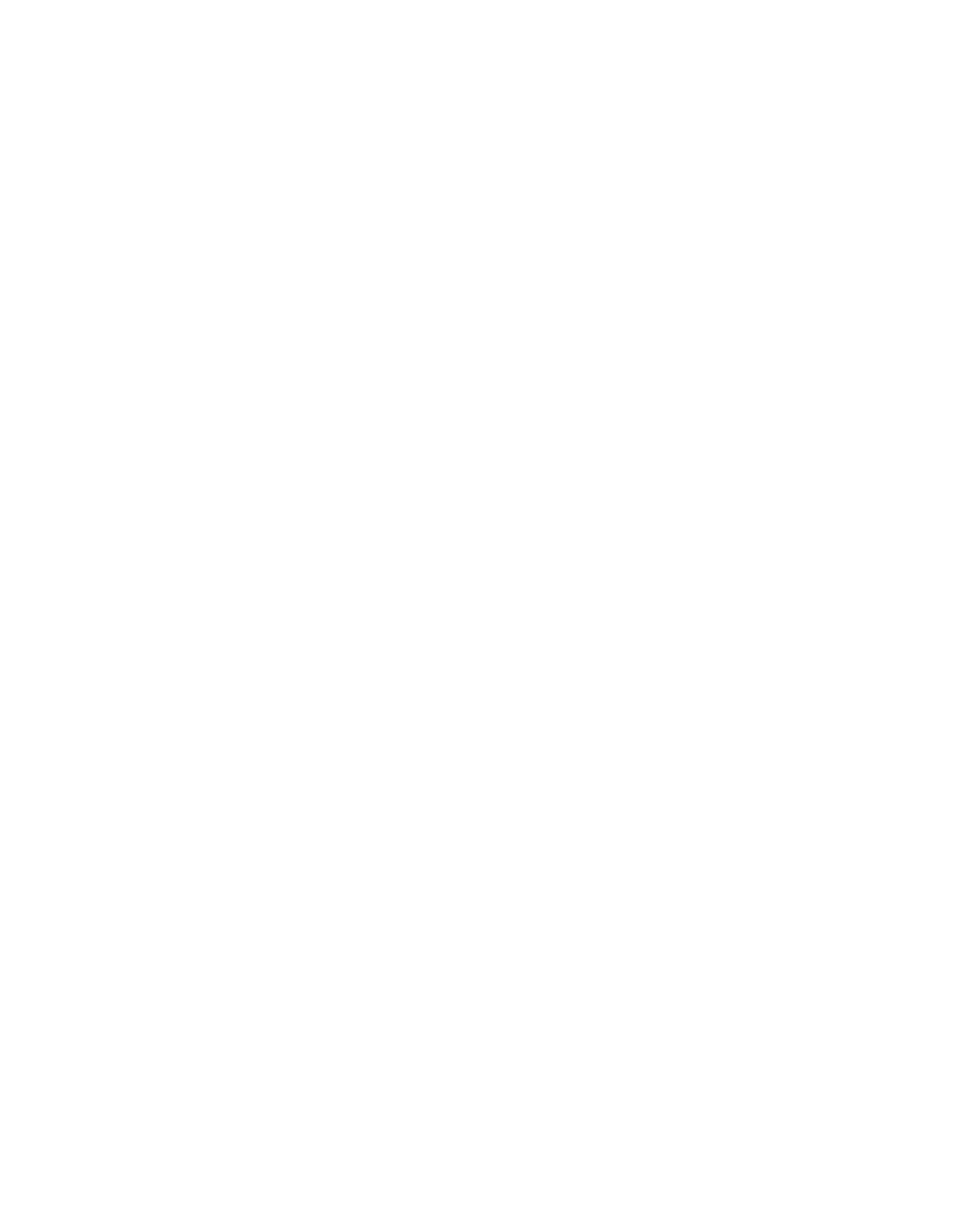# **Notations**

Ï

| a, b             | action                             |
|------------------|------------------------------------|
| f, g, h          | function                           |
| i, j             | index                              |
| l                | locally controlled action          |
| $\bar{t}$        | time point                         |
| v, x             | variable                           |
| A                | set of actions                     |
| $\overline{C}$   | task                               |
| E                | set of external actions            |
| $\cal F$         | set of functions                   |
| Η                | set of internal (hidden) actions   |
| I                | set of input actions, invariants   |
| $\boldsymbol{J}$ | interval                           |
| K                | set of time points                 |
| L                | set of locally controlled actions  |
| $\overline{O}$   | set of output actions              |
| $\boldsymbol{P}$ | set of elements in cpo, properties |
| $\mathcal{Q}$    | set of automaton states            |
| $\overline{R}$   | (simulation) relation              |
| $\overline{S}$   | set                                |
| $\overline{T}$   | set of trajectories                |
| $\bar{V}$        | set of variables                   |
| X                | set of internal variables          |
| $\mathbf{x}$     | state                              |
| $\mathbf{v}$     | valuation                          |
| A, B, C          | timed (I/O) automaton              |
| $\mathcal{D}$    | set of discrete transitions        |
| $\mathcal T$     | set of trajectories                |
| N                | the natural numbers                |
| R                | the real numbers                   |
| T                | the time axis                      |
| Z                | the integers                       |
| V                | the universe of variables          |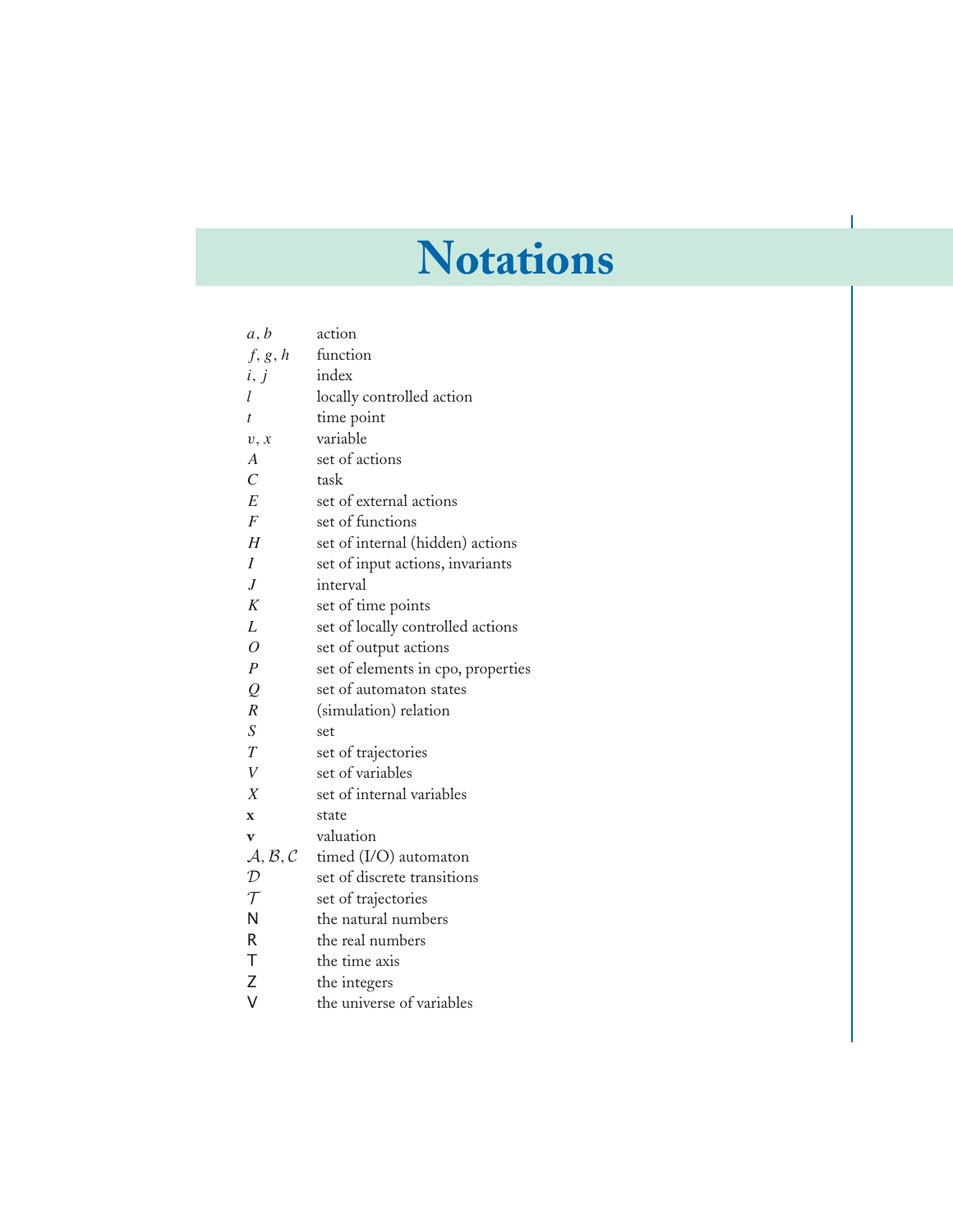## **xiv NOTATIONS**

- *α, β, δ* (*A, V*)-sequence
	- *γ* sequence
- *λ* the empty sequence
- *π* projection function
- *σ, ρ* sequence
- *τ* , *υ* trajectory
- $\Theta$  set of start states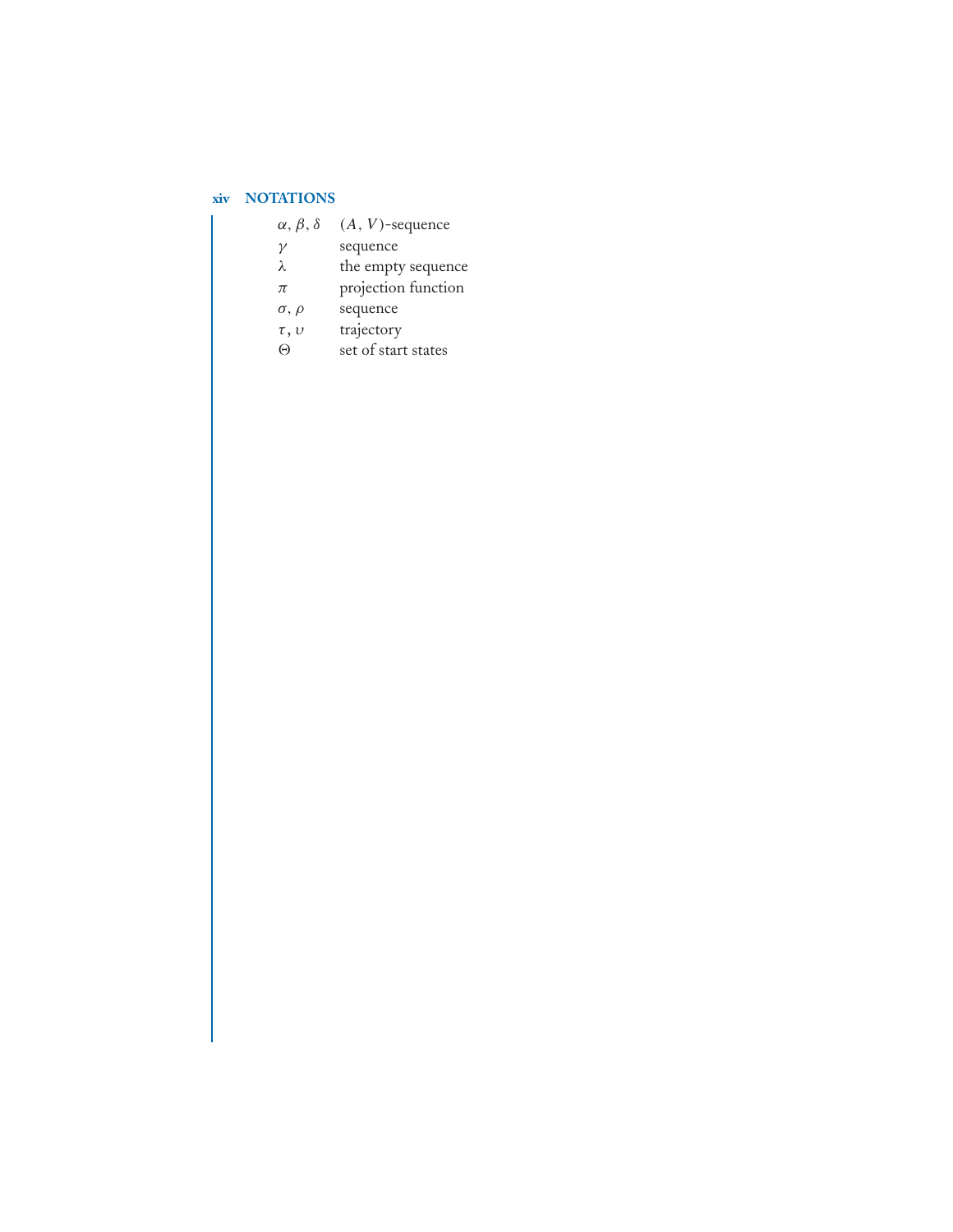## CHAPTER 1

## **Introduction**

## <span id="page-14-0"></span>**1.1 OVERVIEW**

This book presents the *Timed Input/Output Automaton (TIOA)* modeling framework, a basic mathematical framework to support description and analysis of timed computing systems and timed distributed algorithms.

*Timed systems and timed algorithms:* Timed computing systems are systems in which desirable correctness or performance properties of the system depend on the timing of events, not just on the order of their occurrence. A typical timed system consists of computer components, which operate in discrete steps, and timing-related components such as physical or logical clocks, whose behavior involve continuous transformation over time. Timed systems are employed in a wide range of domains including communications, embedded systems, real-time operating systems, and automated control. Many applications involving timed systems have strong safety, reliability and predictability requirements, which makes it important to have methods for systematic design of systems and rigorous analysis of timing-dependent behavior. Timed distributed algorithms are distributed algorithms whose correctness and performance depend on factors related to timing, such as the relative speeds of processors, the accuracy of local clocks, or communication delay bounds. Such algorithms arise, for example, in traditional and wireless communications, networks of mobile devices, and sharedmemory multiprocessors. The need to prove rigorous theoretical results about timed distributed algorithms makes it important to have a suitable mathematical foundation.

Modeling plays a key role in all stages in the design and analysis of systems. Models represent system designs at a level of abstraction that is suitable for isolating and focusing on their most crucial aspects.They can be modified and experimented with more easily than real implementations. Moreover, if the modeling is performed using the concepts provided by a formal framework, the modeling can be done more precisely, and analysis and verification methods supported by that framework can be applied. Timed systems, which combine discrete steps with continuous evolution of state over time, exhibit complex behaviors that are typically hard to describe and analyze in the absence of a carefully developed modeling framework [\[34](#page-121-0), [108,](#page-128-0) [109\]](#page-128-0).

Modeling is equally important for distributed algorithms.To be meaningful, rigorous theoretical results about algorithm behavior must rest on some type of mathematical model. Many, perhaps most, papers about distributed algorithms define special-purpose models from scratch; a general modeling framework can be used as a foundation for defining special-purpose models, making it unnecessary to redefine general concepts and reprove general results. For timed distributed algorithms, defining models is especially challenging; a general framework can make the job much easier.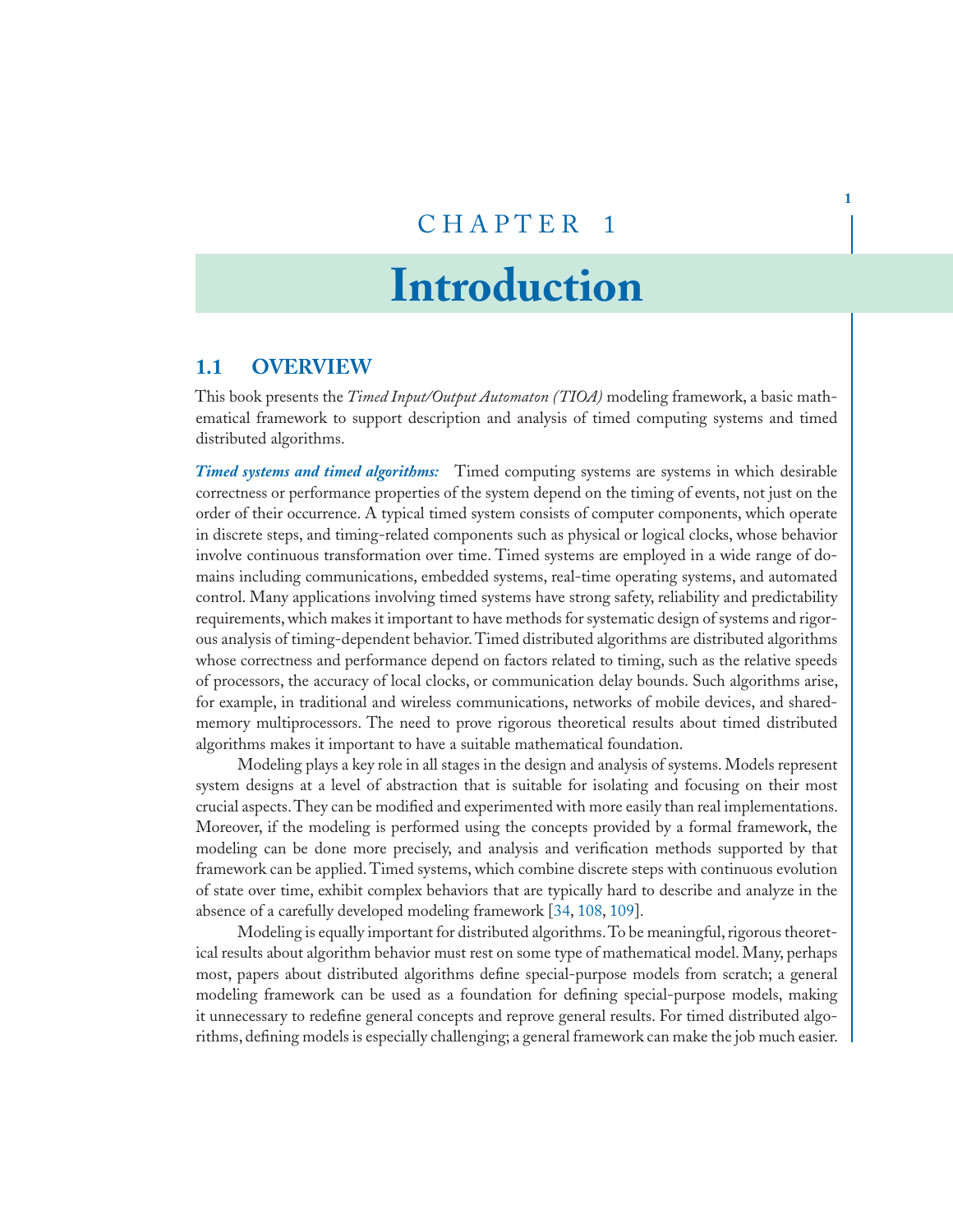## **2 1. INTRODUCTION**

A good modeling framework can support algorithm description at different levels of abstraction. It can serve as the basis for algorithm simulation, and can support formal analysis.

A modeling framework must support designing systems and algorithms in structured ways, viewing them at multiple levels of abstraction and as compositions of interacting components. If a framework is to provide flexibility and generality, it must also support nondeterminism. A system or algorithm designer might wish to allow several potential behaviors at certain points in the computation of a system, for example, to avoid making assumptions about how the environment will behave, or to allow several correct implementations for the same design. Such liberty in specification would not be possible to accommodate without nondeterminism. In addition to supporting all of these features, modeling frameworks for timed systems and algorithms must provide mechanisms for representing continuously evolving components such as clocks and timers.

An interesting complication that arises in modeling timed systems and algorithms is that time can progress in ways that conflict with our intuition about physical time. For example, we may force time to stop entirely to "urge" some discrete action to happen, or schedule infinitely many discrete actions to happen in a finite amount of time. A framework needs to provide concepts that identify the conditions under which a timed system behaves according to our intuitions, that is, the conditions under which time diverges as the system continues to run.

*Timed I/O Automata:* In this work, we introduce a basic mathematical framework – the *Timed Input/Output Automaton* modeling framework – to support description and analysis of timed systems. In this framework, a system is represented as a *Timed I/O Automaton (TIOA)*, which is a kind of nondeterministic, possibly infinite-state, state machine. The state of a TIOA is described by a valuation of state variables that are internal to the automaton. The state of a TIOA can change in two ways: instantaneously by the occurrence of a *discrete transition*, which is labeled by a discrete action, or according to a *trajectory*, which is a function that describes the evolution of the state variables over intervals of time. Trajectories may be continuous or discontinuous functions.

The TIOA framework supports decomposition of system description and analysis. A key to this decomposition is the rigorously-defined notion of*external behavior* for timed I/O automata.The external behavior of each TIOA is defined by a simple mathematical object called a *trace*–essentially, a sequence of actions interspersed with time-passage steps. *Abstraction* and *parallel composition* are other important notions for decomposition of system description and analysis.

For abstraction, the framework includes notions of *implementation* and *simulation*, which can be used to view timed systems and algorithms at multiple levels of abstraction, starting from a high-level version that describes required properties, and ending with a low-level version that describes a detailed design or implementation. In particular, the TIOA framework defines what it means for one TIOA, A, to *implement* another TIOA, B, namely, any trace that can be exhibited by  $A$  is also allowed by  $B$ . In this case,  $A$  might be more deterministic than  $B$ , in terms of either discrete transitions or trajectories. For instance,  $\beta$  might be allowed to perform an output action at an arbitrary time before noon, whereas A produces the same output sometime between 10 and 11 AM. The notion of a *simulation relation* from A to B provides a sufficient condition for demonstrating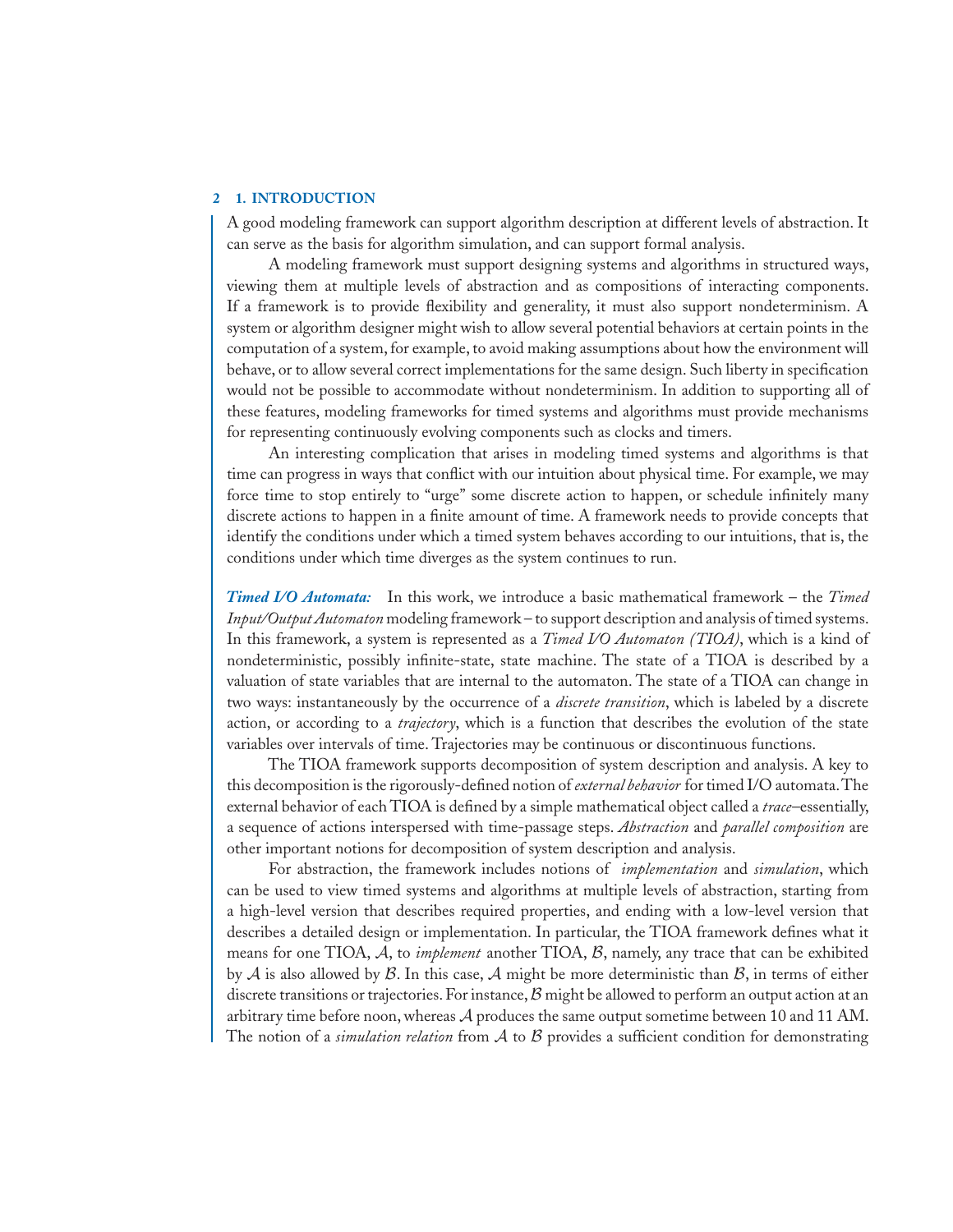#### **1.2. EVOLUTION OF THE TIOA FRAMEWORK 3**

<span id="page-16-0"></span>that  $A$  implements  $B$ . A simulation relation is defined to satisfy three conditions, one relating start states, one relating discrete transitions, and one relating trajectories of  $A$  and  $B$ .

For parallel composition, the framework provides a *composition operation*, by which TIOAs modeling individual timed system components can be combined to produce a model for a larger timed system.The model for the composed system can describe interactions among the components, which involves joint participation in discrete transitions. Composition requires certain "compatibility" conditions, namely, that each output action be controlled by at most one automaton, and that internal actions of one automaton cannot be shared with any other automaton. The composition operation respects traces, for example, if  $A_1$  implements  $A_2$  then the composition of  $A_1$  and  $B$ implements the composition of A<sup>2</sup> and B. Composition also satisfies *projection* and *pasting* results, which are fundamental for compositional design and verification of systems: a trace of a composition of TIOAs "projects" to give traces of the individual TIOAs, and traces of components are "pastable" to give behaviors of the composition.

If aTIOA approaches a finite point in time without quite reaching it,or by scheduling infinitely many discrete actions to happen in a finite amount of time, it is said to exhibit *Zeno behavior*, in reference to Zeno's paradox [\[76\]](#page-125-0). The TIOA framework includes a notion of *receptiveness*, which is used to classify automata that do not contribute to producing Zeno behavior, and which is preserved by composition. Receptiveness of a TIOA, A, in the TIOA framework is defined in terms of the existence of a strategy, which is defined as a subautomaton of  $A$  that chooses some of the evolutions from each state of A.

The TIOA framework also supports a notion of a property, which is defined for sequences of alternating actions and trajectories, and includes a definition of what it means for an automaton to satisfy a property. The framework also includes basic results about the classification of properties as safety and liveness properties and common proof methods for showing automata satisfy the stated properties.

The TIOA framework presented in this work is purely mathematical. However, it constitutes a natural basis for computer support tools [\[57\]](#page-123-0). A preliminary version of a toolset is available at http://www.veromodo.com.

## **1.2 EVOLUTION OF THE TIOA FRAMEWORK**

The TIOA modeling framework presented in this book evolved from the *Hybrid Input/Output Automaton (HIOA)* modeling framework for hybrid systems [\[79\]](#page-125-0) by Lynch, Segala and Vaandrager. The HIOA framework, in turn, evolved from the I/O automata of [\[83](#page-126-0), [84,](#page-126-0) [76,](#page-125-0) [53](#page-123-0), [54\]](#page-123-0), a fundamental modeling framework for (untimed) asynchronous systems. Our approach is based on the assumption that a timed system can be viewed as a special kind of a hybrid system where the continuous transformation is limited to internal system components that determine the timing of events. Therefore, we define a TIOA as a restricted HIOA where the only essential difference between an HIOA and a TIOA is that an HIOA may have *external variables* to model the continuous information flowing into and out of the system, in addition to state variables. A major consequence of this definition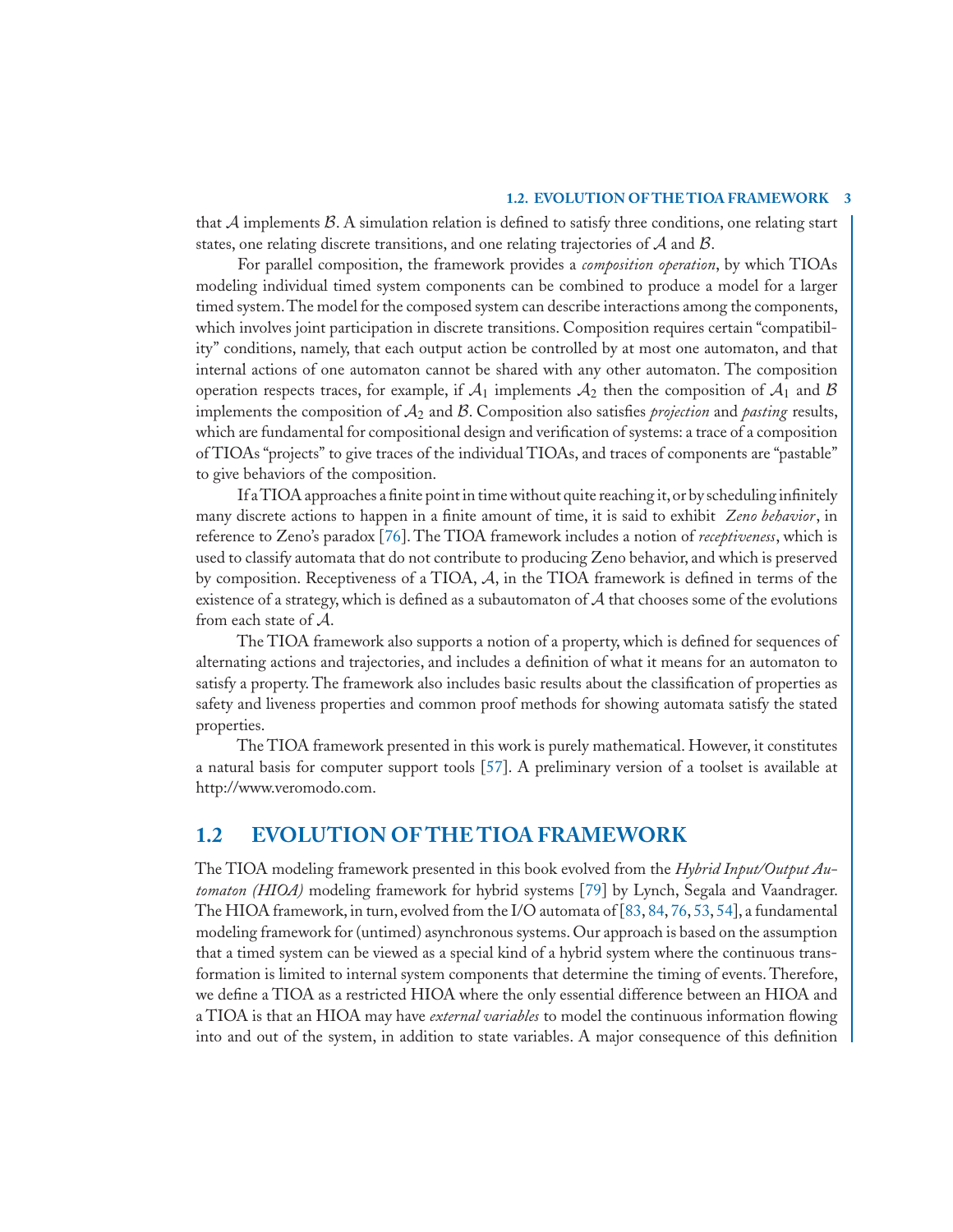### **4 1. INTRODUCTION**

is that the communication between TIOAs is restricted to shared-action communication only. The TIOA model does not impose any further restrictions on the expressive power of the HIOA model.

We developed this new modeling framework even though there are several timed automaton models that extend the basic I/O automaton model [\[91](#page-126-0), [107,](#page-128-0) [87,](#page-126-0) [86](#page-126-0)], because we have observed that the new HIOA modeling framework offered a way of improving and simplifying previous work on timed I/O automaton models [\[107,](#page-128-0) [87](#page-126-0), [86\]](#page-126-0). For example, the use of trajectories as first-class objects to represent the external behavior of a timed automaton, the definition of a strategy as an automaton rather than a two-player game, and the variable structure on states are all new features that were motivated by what we learned in developing the HIOA framework and that gave rise to more elegant definitions and simpler proofs for timed automata.

We intend the TIOA model to serve as a general semantic framework in which previous results for timed I/O automata [\[87,](#page-126-0) [91,](#page-126-0) [107,](#page-128-0) [86](#page-126-0)] and other related models [\[7](#page-118-0), [88](#page-126-0), [100](#page-127-0), [23](#page-120-0)] can be re-cast in a style that is upwardly compatible with the new HIOA model. Limiting the communication to discrete interactions is an apt choice since the previous timed I/O automaton models also adopt this type of communication. On the other hand, by avoiding any further restrictions on the general hybrid model, we obtain an expressive model suitable for specifying complex timing behavior. For example, our model does not require variables to be either discrete or to evolve at the same rate as real time as in some other models [\[7,](#page-118-0) [100\]](#page-127-0). Consequently, algorithms such as clock synchronization algorithms that use local clocks evolving at different and varying rates can be formalized naturally in our framework. The TIOA model can also naturally describe systems undergoing dynamic changes and reconfigurations through component failures, joins, recoveries, etc.

The fact that HIOAs subsume TIOAs as a special case does not eliminate the need for a separate modeling framework for timed systems. Having no external variables in the TIOA model gives rise to considerable simplifications in the theory. For example, proving that the composition of two timed automata is a well-defined automaton becomes simpler in the absence of external variables; no extra compatibility conditions as in the general HIOA framework are needed to obtain the desirable composition theorems for TIOAs.

In the past few years, we and others have developed the Tempo formal language for describing TIOAs, along with a collection of basic tools for analyzing Tempo programs. The syntax of the language corresponds closely to the pseudocode style used in this book. The tools consist of: (a) a front-end processor for Tempo, incorporating syntax and static semantic checking; (b) a simulation tool allowing simulation of Tempo specifications; (c) a model-checking link through an interface to the model-checker UPPAAL [\[100,](#page-127-0) [66\]](#page-124-0); and (d) a theorem-proving link through an interface to the theorem-prover PVS [\[98\]](#page-127-0). We refer to [\[57,](#page-123-0) [56](#page-123-0), [32,](#page-121-0) [33](#page-121-0)] for more information on the TIOA toolset, and to the Tempo project web site [\[51](#page-122-0)]. The web site includes a user manual for Tempo, which contains comprehensive information about the language and several detailed examples. The Tempo project builds upon our prior work on the IOA language [\[35\]](#page-121-0).

TIOAs have been used to specify and analyze many timed systems, from a variety of domains including vehicle and air-traffic control systems [\[44,](#page-122-0) [120,](#page-129-0) [119,](#page-129-0) [68](#page-124-0), [117](#page-129-0), [27,](#page-120-0) [74,](#page-125-0) [72](#page-124-0), [70,](#page-124-0) [43,](#page-122-0) [77](#page-125-0)],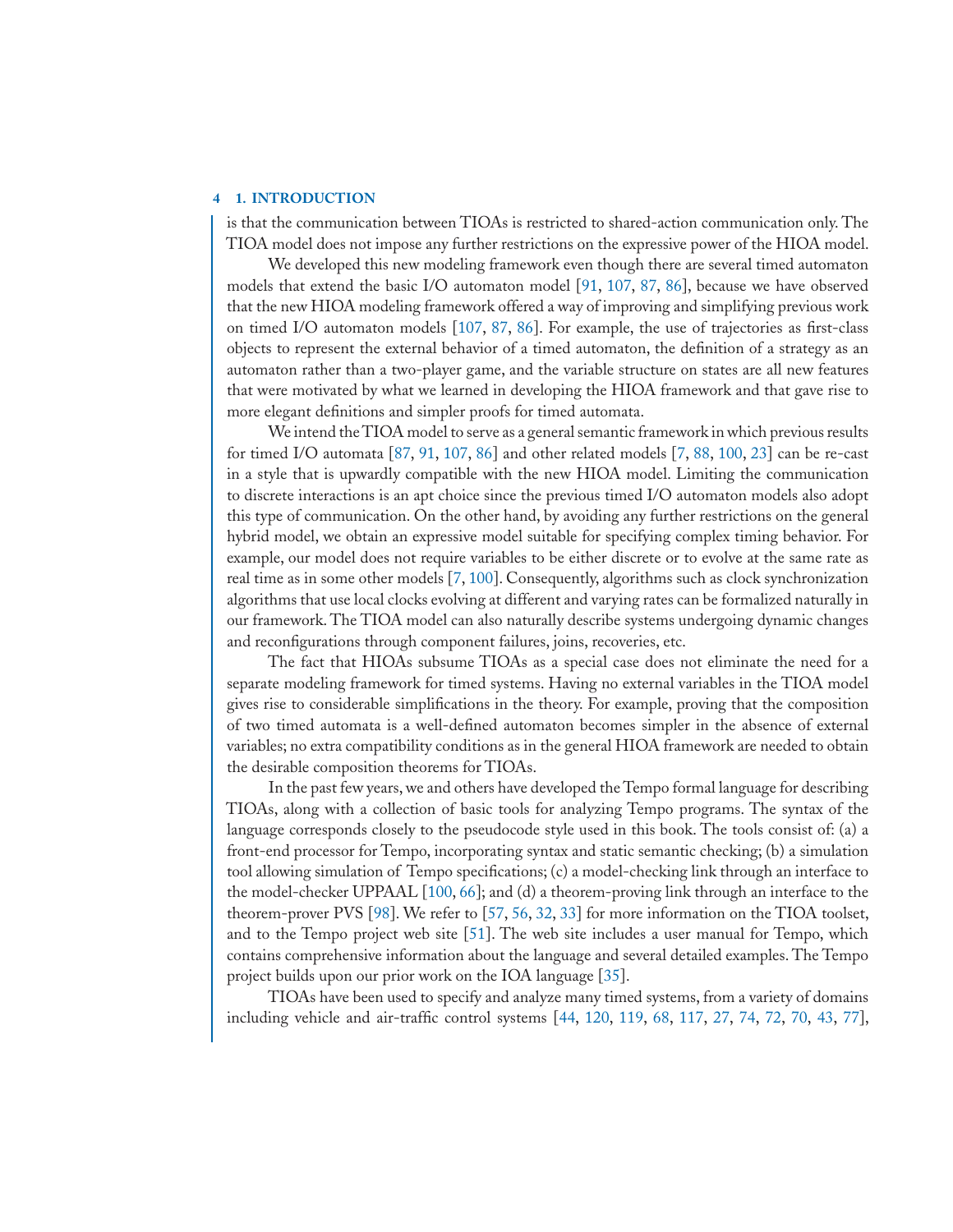#### **1.3. RELATED WORK 5**

<span id="page-18-0"></span>communications [\[111,](#page-128-0) [112,](#page-128-0) [71,](#page-124-0) [73,](#page-125-0) [69,](#page-124-0) [29,](#page-120-0) [62,](#page-123-0) [116\]](#page-129-0), and mobile robotics [\[78](#page-125-0), [39](#page-121-0), [40](#page-121-0)]. The TIOA framework has also been used as the foundation for describing and analyzing many timed distributed algorithms, including algorithms for implementing atomic memory [\[82](#page-125-0), [38](#page-121-0), [41,](#page-122-0) [20\]](#page-119-0), for synchronizing clocks [\[28,](#page-120-0) [30,](#page-121-0) [63](#page-124-0), [61](#page-123-0)], and for implementing applications in mobile wireless networks [\[26](#page-120-0), [25](#page-120-0), [96,](#page-127-0) [97,](#page-127-0) [16,](#page-119-0) [19](#page-119-0)]. Some of this work has involved development of new applicationdependent structure in terms of TIOA; for instance, Nolte [\[96](#page-127-0)] defined concepts related to selfstabilization of wireless network algorithms.

## **1.3 RELATED WORK**

There are several formalisms and tools for timed systems that are based on automata and state transition models. In this section, we briefly introduce those lines of work that we think are most closely related to ours. Note that we do not focus on the toolsets and their capabilities, but rather on the underlying formal models and languages.

One of the widely used formal frameworks for timed systems is that of Alur-Dill timed automata [\[7](#page-118-0), [5\]](#page-118-0). An Alur-Dill automaton is a finite directed multigraph augmented with a finite set of clock variables. The semantics of such a timed automaton are defined as a state transition system in which each state consists of a location and a clock valuation. Clocks are assumed to change with the same rate as real-time, that is, with rate 1. Timed automata accept timed languages consisting of sequences of events tagged with their occurrence times.The main technical result for timed automata is that emptiness and reachability are decidable. Decision problems such as universality and language inclusion are undecidable for timed automata. A slight generalization of Alur-Dill timed automata are the linear hybrid automata of  $[6]$  $[6]$ . In this model, apart from clocks that progress with rate 1, one can also use continuous variables whose derivatives are contained in some arbitrary interval. The reachability problem for linear hybrid automata is undecidable [\[6\]](#page-118-0).

The aim of facilitating automated verification has motivated the restrictions on the expressive power in the Alur-Dill and linear hybrid automata models. Over the two last decades, numerous papers have refined the decidability boundary of [\[7,](#page-118-0) [5\]](#page-118-0); for instance, see [\[50](#page-122-0), [64](#page-124-0), [18,](#page-119-0) [13,](#page-119-0) [8,](#page-118-0) [118](#page-129-0)]. The timed automaton model presented in this book is much more expressive than the Alur-Dill and linear hybrid automata models. In our model, there are no finiteness assumptions and no restrictions imposed on the dynamic types of variables. Our focus has been to develop a general formal framework with a well-defined notion of external behavior, parallel composition and abstraction that supports reasoning with simulation relations.

Uppaal [\[100](#page-127-0), [66\]](#page-124-0) is a widely used modeling and verification tool for timed systems. It supports the description of systems as a network of Alur-Dill timed automata and enhances that model with CCS-style communication [\[92\]](#page-126-0) along with other notions such as committed and urgent locations. Uppaal also supports (synchronous) broadcast communication and communication via shared variables. Uppaal has a sophisticated model-checker that explores the whole state space of the modeled system to verify timing properties. Therefore, finiteness assumptions are built into the model to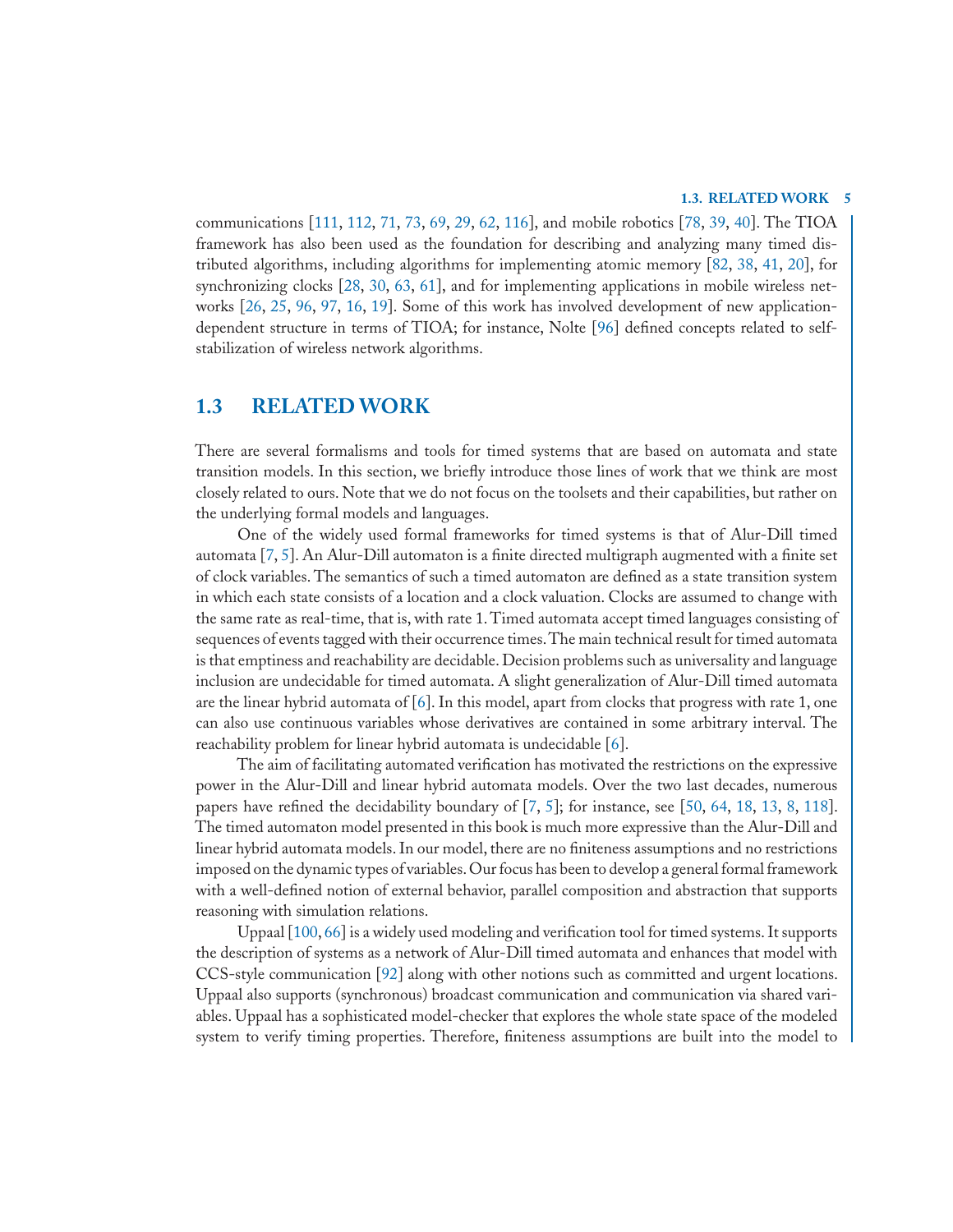### **6 1. INTRODUCTION**

make such verification possible and the operations on clocks are restricted. Uppaal can be used as a model-checker for restricted TIOAs. We have done some preliminary work in this direction [\[104](#page-128-0)].

A compositional simulation-based verification method for Uppaal was presented in [\[11](#page-118-0)] and is applied to the Zeroconf protocol in [\[10\]](#page-118-0). It would be interesting to work on an alternative compositional semantics for (a subset of ) Uppaal based on some variation of our restricted hybrid I/O automaton model.There are several small mismatches due to the style of communication and notions such as committed locations. It remains to be seen to what extent we can use the communication mechanisms of our automata to model these formally. We could, for example, allow a nonempty set of external variables with restricted dynamic types and seek restrictions on the use of shared variables in Uppaal, which would allow us to view these variables as external variables in the HIOA sense. Recently, an extension of Uppaal with input and output actions, also called *timed I/O automata*, was proposed in [\[21\]](#page-120-0) aiming at compositional design using the concepts of timed games [\[17](#page-119-0)].

Kronos [\[121](#page-129-0), [22](#page-120-0)] is another verification tool for timed systems that uses Alur-Dill automata. This tool requires systems to be represented as timed automata and the correctness conditions to be expressed in the real-time temporal logic TCTL [\[4\]](#page-118-0). Kronos, as Uppaal, can perform modelchecking using a symbolic representation of the infinite state space by sets of linear constraints. Kronos can model-check full TCTL and implements the symbolic algorithm developed by [\[46](#page-122-0)]. It would be possible to use Kronos as a model-checker for restricted TIOAs.

The IF notation, which is the intermediate representation used in the IF toolset [\[15\]](#page-119-0), is based on Alur-Dill automata extended with discrete data variables, communication primitives, dynamic process creation and destruction.This notation has been designed such that it can serve as a target for the translation of higher-level modeling languages, such as real-time extensions of SDL and UML. The support for dynamic process creation and destruction appears to be a distinguishing feature of the IF notation.

A well-known model checking tool for linear hybrid automata (based on a semi-decision procedure) is HyTech [\[47\]](#page-122-0). The input language of HyTech can be translated into our TIOA model, to apply TIOA verification methods. Likewise, TIOAs whose continuous variables conform to the linearity conditions of HyTech could be verified using model-checking capabilities of HyTech. For an overview of verification tools for hybrid systems we refer to [\[99\]](#page-127-0).

The timed I/O automaton modeling framework presented in this monograph can be used to express models that use lower and upper time bounds on tasks or actions [\[91](#page-126-0), [88\]](#page-126-0). Our framework includes an operation for adding time bounds on a subset of the actions of a timed automaton. As a result of this operation, lower bounds are transformed to appropriate preconditions for transitions and upper bounds are transformed to stopping conditions for trajectories.

An interesting timed automaton model called "Clock GTA " was introduced in [\[23\]](#page-120-0). The model was used for describing algorithms that behave in accordance with their timing constraints in certain intervals but may exhibit timing failures for some other intervals.The possibility of expressing such an ability turns out to be crucial for performance and fault-tolerance analysis for practical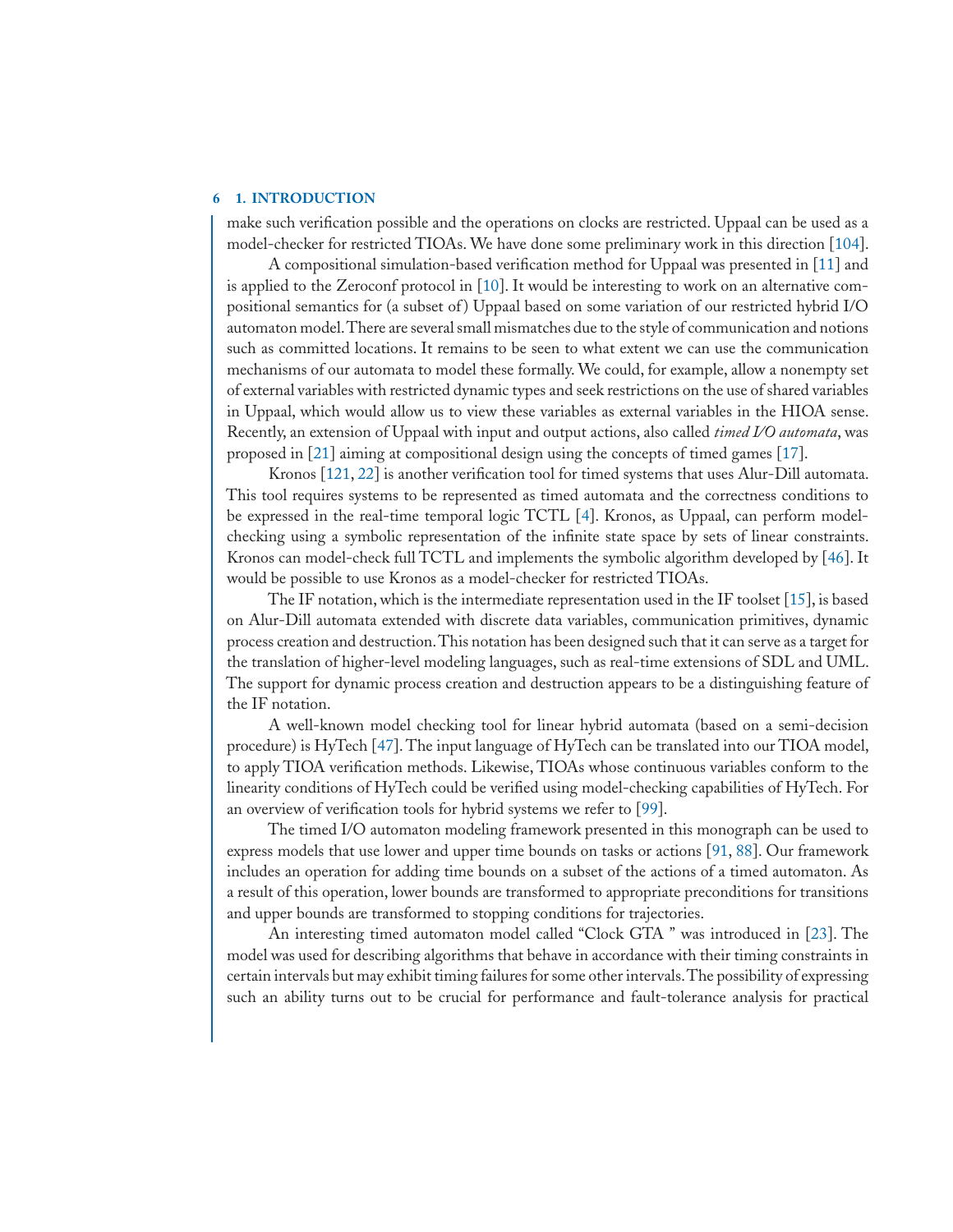## **1.4. ORGANIZATION OF THE BOOK 7**

<span id="page-20-0"></span>algorithms [\[23,](#page-120-0) [75\]](#page-125-0). We are interested in finding a systematic way of describing such behavior with our timed I/O automaton model.

## **1.4 ORGANIZATION OF THE BOOK**

The rest of this book is organized as follows. Chapter [2](#page-22-0) contains mathematical preliminaries. Chapter [3](#page-26-0) defines notions that are useful for describing the behavior of timed systems, most importantly, trajectories and timed sequences. Chapter [4](#page-36-0) defines *timed automata (TAs)*, which contain all of the structure of TIOAs except for the classification of external actions as inputs or outputs. It also defines external behavior for TAs and implementation and simulation relationships between TAs. Chapter [5](#page-70-0) presents composition and hiding operations for TAs, along with operations for adding bounds that relate TAs to other timed automaton models. Chapter [6](#page-90-0) presents definitions and results on the classification of properties of TAs as safety and liveness properties. Chapter [7](#page-98-0) defines *timed I/O automata (TIOAs)* by adding an input/output classification to TAs, and extends the theory of TAs to TIOAs. It also defines special kinds of TIOAs such as progressive and receptive TIOAs. Chapter [8](#page-104-0) presents compositionality results for TIOAs in general, and for the special classes of progressive and receptive TIOAs. Finally, Chapter [9](#page-116-0) presents some conclusions and discusses future work. Examples are included throughout.

An earlier edition of this book was published in 2006 [\[59](#page-123-0)]. In this second edition, some minor errors in the first edition have been corrected and some clarifications and references have been added. We have also included new material in Chapter [6](#page-90-0) on properties, and several other results about composition. A still earlier version of the work appeared in [\[58\]](#page-123-0).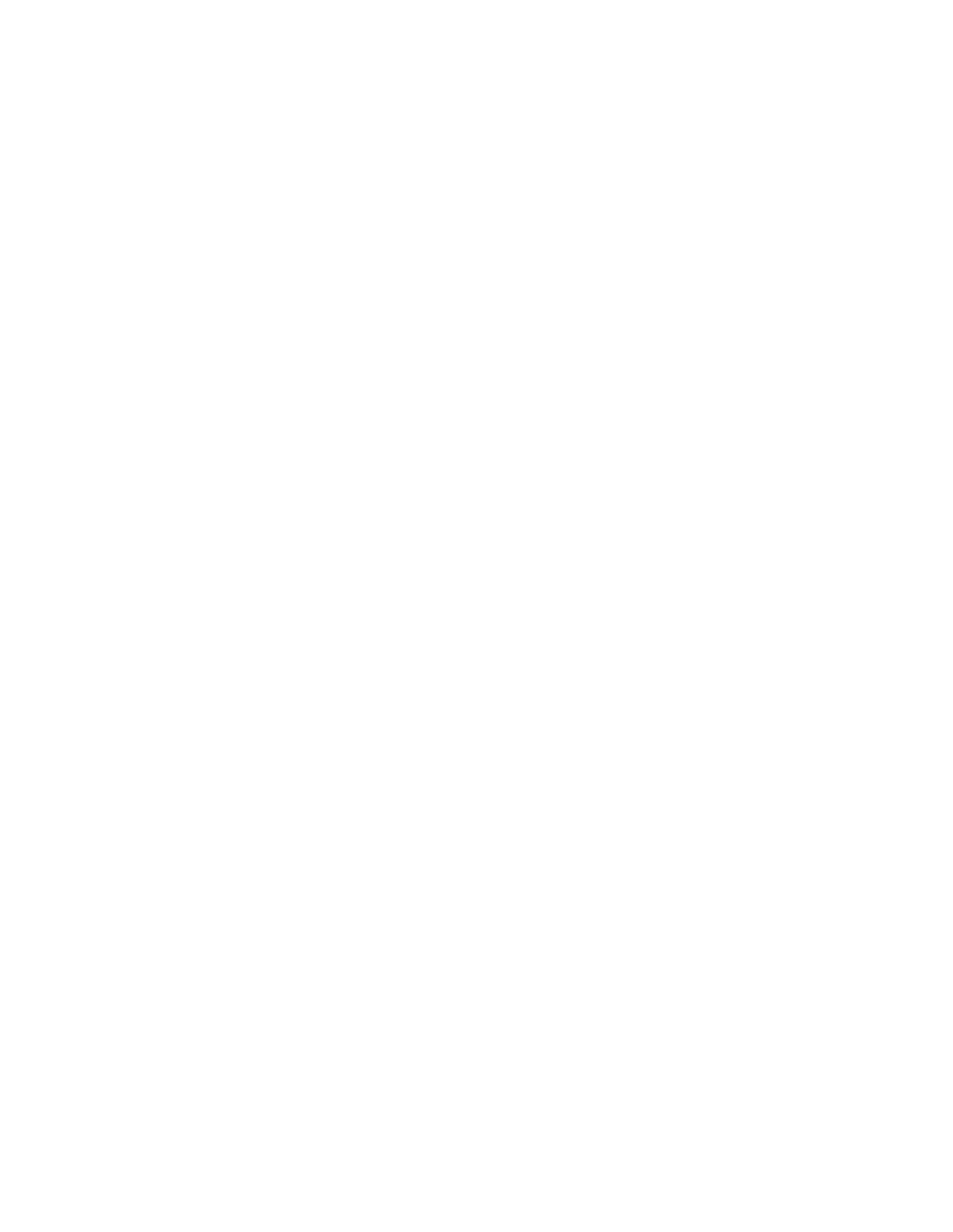## CHAPTER 2

## <span id="page-22-0"></span>**Mathematical Preliminaries**

In this chapter, we give basic mathematical definitions and notation that will be used as a foundation for our definitions of timed automata and timed I/O automata. These definitions involve functions, sequences, partial orders, and untimed automata. Many readers might prefer to skip directly to Chapter 4, referring back to Chapters 2 and 3 as needed.

## **2.1 FUNCTIONS AND RELATIONS**

If *f* is a function, then we denote the domain and range of *f* by  $dom(f)$  and  $range(f)$ , respectively. If *S* is a set, then we write  $f \mid S$  for the restriction of  $f$  to  $S$ , that is, the function  $g$  with  $dom(g)$  = *dom*(*f*) ∩ *S* such that  $g(c) = f(c)$  for each  $c \in dom(g)$ .

We say that two functions, *f* and *g*, are *compatible* if  $f \mid dom(g) = g \mid dom(f)$ . If *f* and *g* are compatible functions then we write  $f \cup g$  for the unique function *h* with  $dom(h) = dom(f) \cup$ *dom*(*g*) satisfying the condition: for each  $c \in dom(h)$ , if  $c \in dom(f)$  then  $h(c) = f(c)$  and if  $c \in dom(f)$ *dom*(*g*) then  $h(c) = g(c)$ . More generally, if *F* is a set of pairwise compatible functions then we write  $\bigcup F$  for the unique function *h* with  $dom(h) = \bigcup \{dom(f) | f \in F\}$  satisfying the condition: for each  $f \in F$  and  $c \in \text{dom}(f)$ ,  $h(c) = f(c)$ .

If *f* is a function whose range is a set of functions and *S* is a set, then we write *f* ↓ *S* for the function *g* with  $dom(g) = dom(f)$  such that  $g(c) = f(c) \mid S$  for each  $c \in dom(g)$ .

The restriction operation  $\downarrow$  is extended to sets of functions by pointwise extension. Also, if *f* is a function whose range is a set of functions, all of which have a particular element *d* in their domain, then we write  $f \downarrow d$  for the function *g* with  $dom(g) = dom(f)$  such that  $g(c) = f(c)(d)$ for each  $c \in \text{dom}(g)$ .

We say that two functions, *f* and *g*, whose ranges are sets of functions are *pointwise compatible* if for each *c* ∈  $dom(f) ∩ dom(g)$ ,  $f(c)$  and  $g(c)$  are compatible. If  $f$  and  $g$  have the same domain and are pointwise compatible, then we denote by  $f \cup g$  the function *h* with  $dom(h) = dom(f)$  such that  $h(c) = f(c) \cup g(c)$  for each *c*.

A relation over sets X and Y is defined to be any subset of  $X \times Y$ . If R is a relation, then we denote the domain and range of *R* by *dom(R)* and *range(R)*, respectively. A relation over *X* and *Y* is *total* over *X* if  $dom(R) = X$ . If *R* is a relation over *X* and *Y*, and  $x \in X$ , we define  $R(x) = \{y \in Y \mid (x, y) \in R\}$ . We say that a relation *R* over *X* and *Y* is *image-finite* if for each  $x \in X$ ,  $R(x)$  is finite.

**9**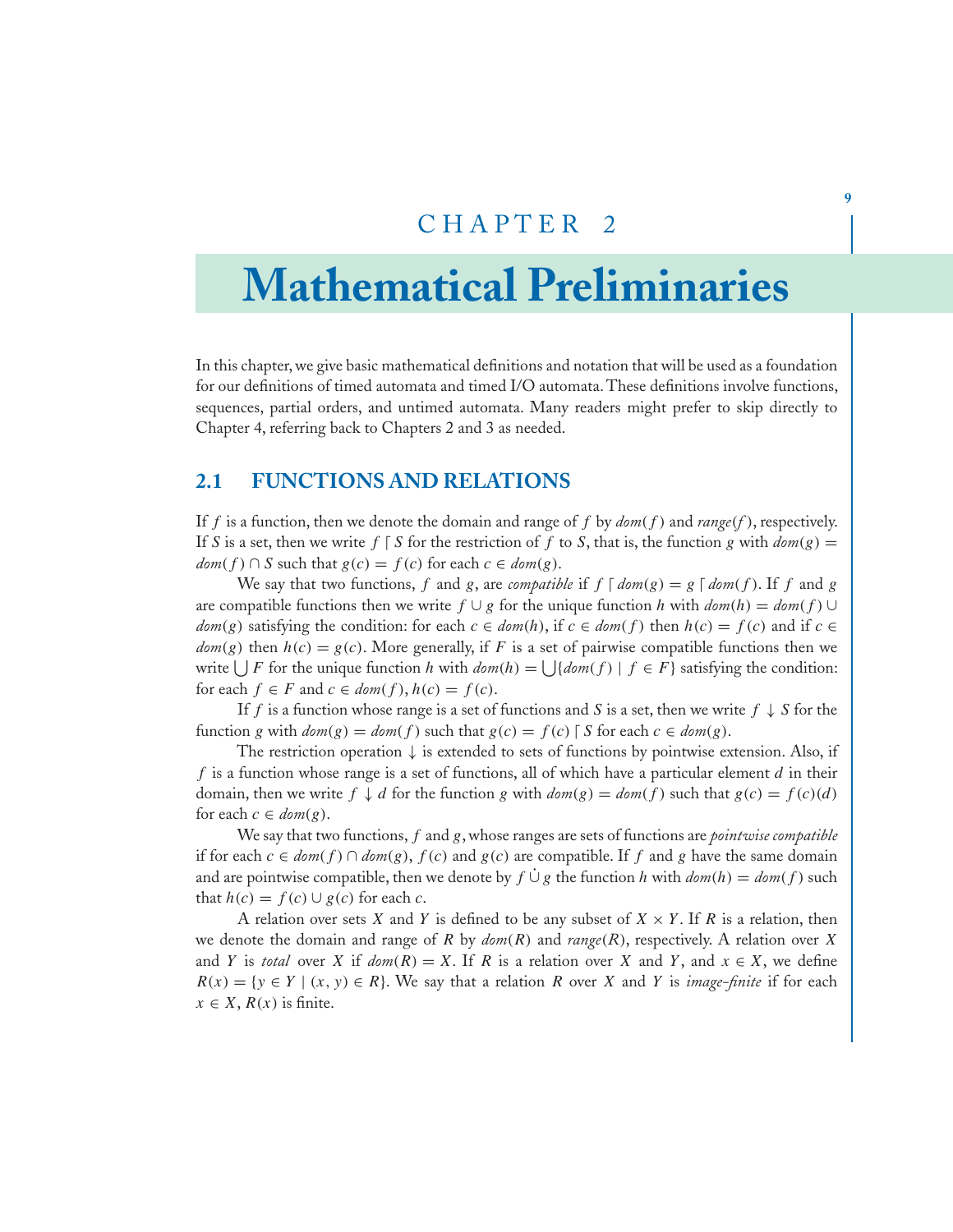## <span id="page-23-0"></span>**10 2. MATHEMATICAL PRELIMINARIES 2.2 SEQUENCES**

Let *S* be any set. A *sequence*  $\sigma$  over *S* is a function from a downward-closed subset of  $Z^{>0}$  to *S*. Thus, the domain of a sequence is either the set of all positive integers, or is of the form  $\{1, \ldots, k\}$ for some *k*. In the first case, we say that the sequence is infinite, and in the second case finite.We use |*σ*| to denote the cardinality of *dom(σ )*. The sets of finite and infinite sequences over *S* are denoted by *S*<sup>∗</sup> and *Sω*, respectively. *Concatenation* of a finite sequence *ρ* with a finite or infinite sequence *σ* is denoted by  $\rho \cap \sigma$ . The *empty sequence*, that is the sequence with the empty domain, is denoted by *λ*. The sequence containing one element *c* ∈ *S* is abbreviated as *c*. We say that a sequence *σ* is a *prefix* of a sequence  $\rho$ , denoted by  $\sigma \le \rho$ , if  $\sigma = \rho \lceil \text{ dom}(\sigma) \rceil$ . Thus,  $\sigma \le \rho$  if either  $\sigma = \rho$ , or  $\sigma$ is finite and  $\rho = \sigma \cap \sigma'$  for some sequence  $\sigma'$ . If  $\sigma$  is a nonempty sequence then *head* ( $\sigma$ ) denotes the first element of  $\sigma$  and  $tail(\sigma)$  denotes  $\sigma$  with its first element removed. Moreover, if  $\sigma$  is finite, then *last*( $σ$ ) denotes the last element of  $σ$  and  $init(σ)$  denotes  $σ$  with its last element removed. Let *σ* and *σ* be sequences over *S*. Then *σ* is a *subsequence* of *σ* provided that there exists a monotone increasing function  $f : dom(\sigma') \to dom(\sigma)$  such that  $\sigma'(i) = \sigma(f(i))$  and  $f(i + 1) = f(i) + 1$ for all  $i \in dom(\sigma')$ . If  $1 \leq j_1 \leq j_2 \leq |\sigma|$ , then we define  $\sigma(j_1 \ldots j_2)$  to be the subsequence of  $\sigma$ obtained by extracting the elements in positions  $j_1, \ldots, j_2$ ; that is,  $\sigma'$  is the subsequence obtained from function *f* of length  $j_2 - j_1 + 1$ , where  $f(i) = i + j_1 - 1$  for all  $i \in dom(\sigma')$ .

## **2.3 PARTIAL ORDERS**

We recall some basic definitions and results regarding partial orders, and in particular, complete partial orders (cpos) from [\[42](#page-122-0), [45](#page-122-0)]. A *partial order* is a set *S* together with a binary relation  $\subseteq$  that is reflexive, antisymmetric, and transitive. In the sequel, we usually denote posets by the set *S* without explicit mention to the binary relation  $\sqsubseteq$ .

A subset *P* ⊆ *S* is *bounded (above)* if there is a *c* ∈ *S* such that *d* ⊆ *c* for each *d* ∈ *P*; in this case, *c* is an *upper bound* for *P*. A *least upper bound* (*lub*) for a subset  $P \subseteq S$  is an upper bound *c* for *P* such that  $c \leq d$  for every upper bound *d* for *P*. If *P* has a lub, then it is necessarily unique, and we denote it by  $\mid$  *P*. A subset  $P \subseteq S$  is *directed* if every finite subset *Q* of *P* has an upper bound in *P*. A poset *S* is *complete*, and hence is a *complete partial order (cpo)* if every directed subset *P* of *S* has a lub in *S*.

A finite or infinite sequence of elements,  $c_0 c_1 c_2 \ldots$ , of a partially ordered set  $(S, \subseteq)$  is called a *chain* if  $c_i \subseteq c_{i+1}$  for each nonfinal index *i*. We define the *limit* of the chain,  $\lim_{i\to\infty} c_i$ , to be the lub of the set {*c*0*, c*1*, c*2*,...*} if *S* contains such a bound; otherwise, the limit is undefined. Since a chain is a special case of a directed set, each chain of a cpo has a limit.

A function  $f : S \to S'$  between posets *S* and *S'* is *monotone* if  $f(c) \sqsubseteq f(d)$  whenever  $c \sqsubseteq d$ . If *f* is monotone and *P* is a directed set, then the set  $f(P) = \{f(c) | c \in P\}$  is directed as well. If *f* is monotone and  $f(\bigsqcup P) = \bigsqcup f(P)$  for every directed *P*, then *f* is said to be *continuous*.

An element *c* of a cpo *S* is *compact* if, for every directed set *P* such that  $c \subseteq \bigsqcup P$ , there is some  $d \in P$  such that  $c \sqsubseteq d$ . We define  $K(S)$  to be the set of compact elements of *S*. A cpo *S* is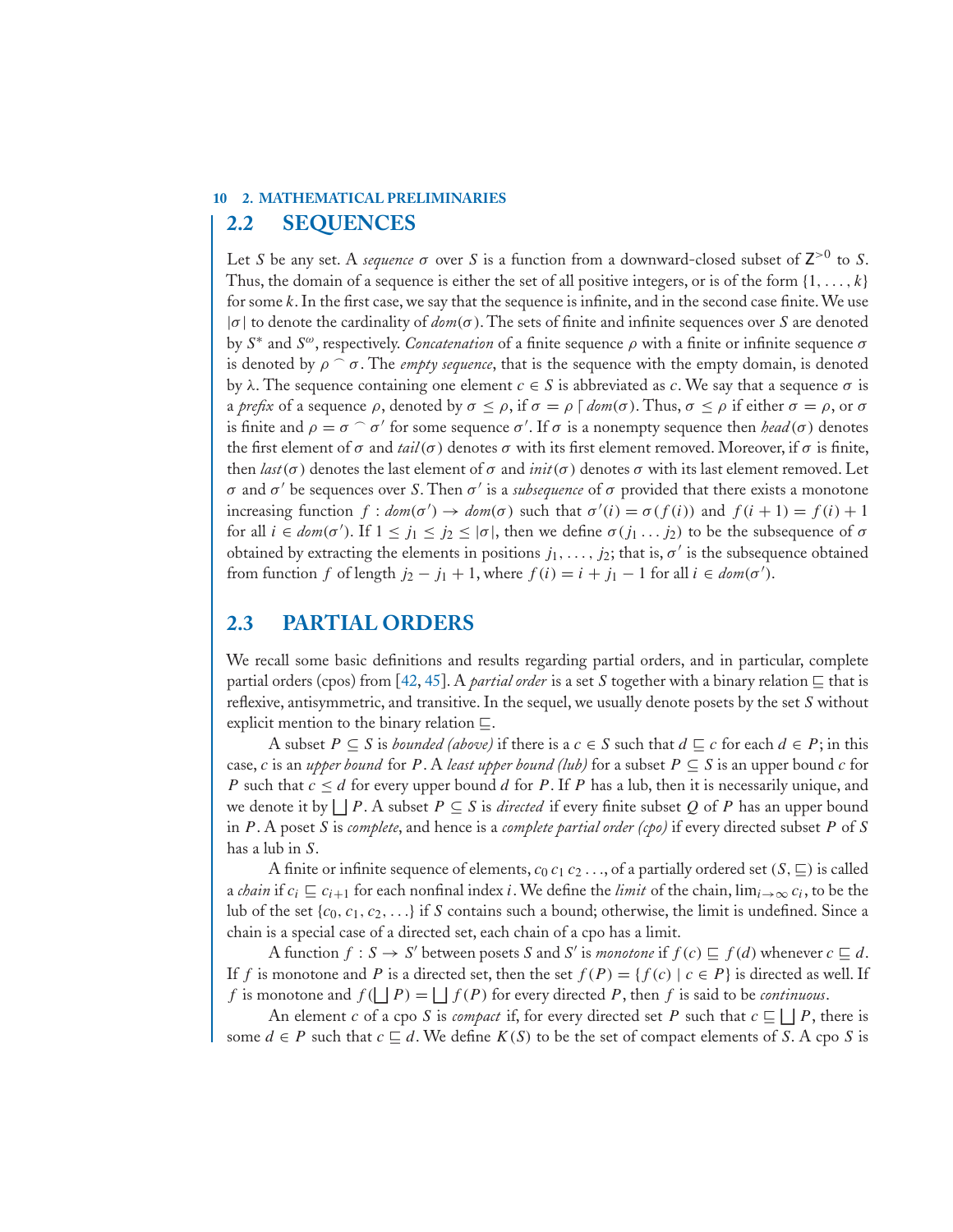### **2.4. A BASIC GRAPH LEMMA 11**

<span id="page-24-0"></span>*algebraic* if every  $c \in S$  is the lub of the set  $\{d \in K(S) \mid d \sqsubseteq c\}$ . A simple example of an algebraic cpo is the set of finite or infinite sequences over some given domain, equipped with the prefix ordering. Here the compact elements are the finite sequences.

## **2.4 A BASIC GRAPH LEMMA**

We require the following lemma, a slight generalization of König's Lemma [\[60\]](#page-123-0). If *G* is a directed graph, then a *root* of *G* is defined to be a node with no incoming edges.

**Lemma 2.1** *Let G be an infinite directed graph that satisfies the following properties.*

- *1. G has finitely many roots.*
- *2. Each node of G has finite outdegree.*
- *3. Each node of G is reachable from some root of G.*

*Then, there is an infinite path in G starting from some root.*

*Proof.* An extension of the usual proof of König's Lemma [\[60](#page-123-0)]. □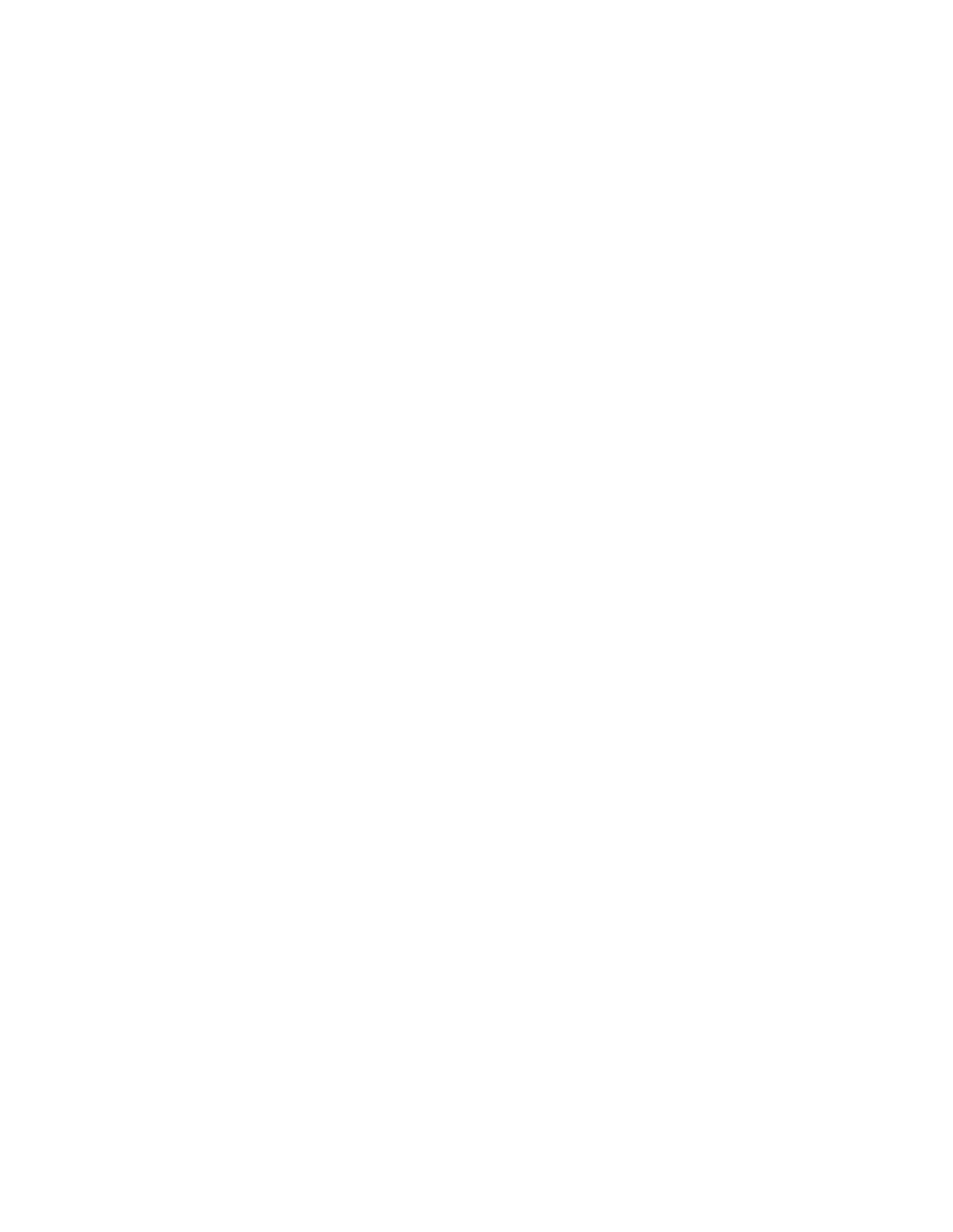## CHAPTER 3

## <span id="page-26-0"></span>**Describing Timed System Behavior**

In this chapter, we give basic definitions that are useful for describing discrete and continuous changes to the system's state. The key notions are *static* and *dynamic types* for variables, *trajectories*, and *hybrid sequences*. Most of the material in this chapter comes from the paper on the HIOA modeling framework [\[79\]](#page-125-0). The reader is referred to [\[79](#page-125-0)] for the proofs that are not included here. Again, the reader might prefer to skip directly to Chapter 4 and refer back to this chapter as needed.

## **3.1 TIME**

Throughout this monograph, we fix a *time axis* T, which is a subgroup of *(*R*,* +*)*, the real numbers with addition. We assume that every infinite, monotone, bounded sequence of elements of  $\mathsf T$  has a limit in T. The reader may find it convenient to think of  $T$  as the set R of real numbers, but the set Z of integers and the singleton set {0} are also examples of allowed time axes. We define  $T^{\geq 0} \stackrel{\Delta}{=} \{t \in T \mid t \geq 0\}.$ 

An *interval J* is a nonempty, convex subset of T. We denote intervals as usual:  $[t_1, t_2] = {t \in \mathbb{R}^n}$  $T | t_1 \le t \le t_2$ ,  $[t_1, t_2] = \{t \in T | t_1 \le t < t_2\}$ , etc. An interval *J* is *left-closed* (*right-closed*) if it has a minimum (resp., maximum) element, and *left-open* ( *right-open*) otherwise. It is *closed* if it is both left-closed and right-closed. We write  $min(J)$  and  $max(J)$  for the minimum and maximum elements, respectively, of an interval *J* (if they exist), and inf*(J )* and sup*(J )* for the infimum and supremum, respectively, of *J* in  $R \cup \{-\infty, \infty\}$ . For  $K \subseteq T$  and  $t \in T$ , we define  $K + t \stackrel{\Delta}{=} \{t' + t \mid t' \in K\}$ . Similarly, for a function *f* with domain *K*, we define  $f + t$  to be the function with domain  $K + t$ satisfying, for each  $t' \in K + t$ ,  $(f + t)(t') = f(t' - t)$ .

In some definitions and theorems in the monograph where we use R as the time domain, we assume that the relation  $\leq$  on R extends to a relation on R  $\cup$  {∞} such that  $\infty \leq \infty$  and for all  $t \in \mathsf{R}, t < \infty$ .

## **3.2 STATIC AND DYNAMIC TYPES**

We assume a universal set V of *variables*. A variable represents a location within the state of a system. For each variable *v*, we assume both a *(static) type*, which gives the set of values it may take on, and a *dynamic type*, which gives the set of trajectories it may follow. Formally, for each variable *v* we assume the following: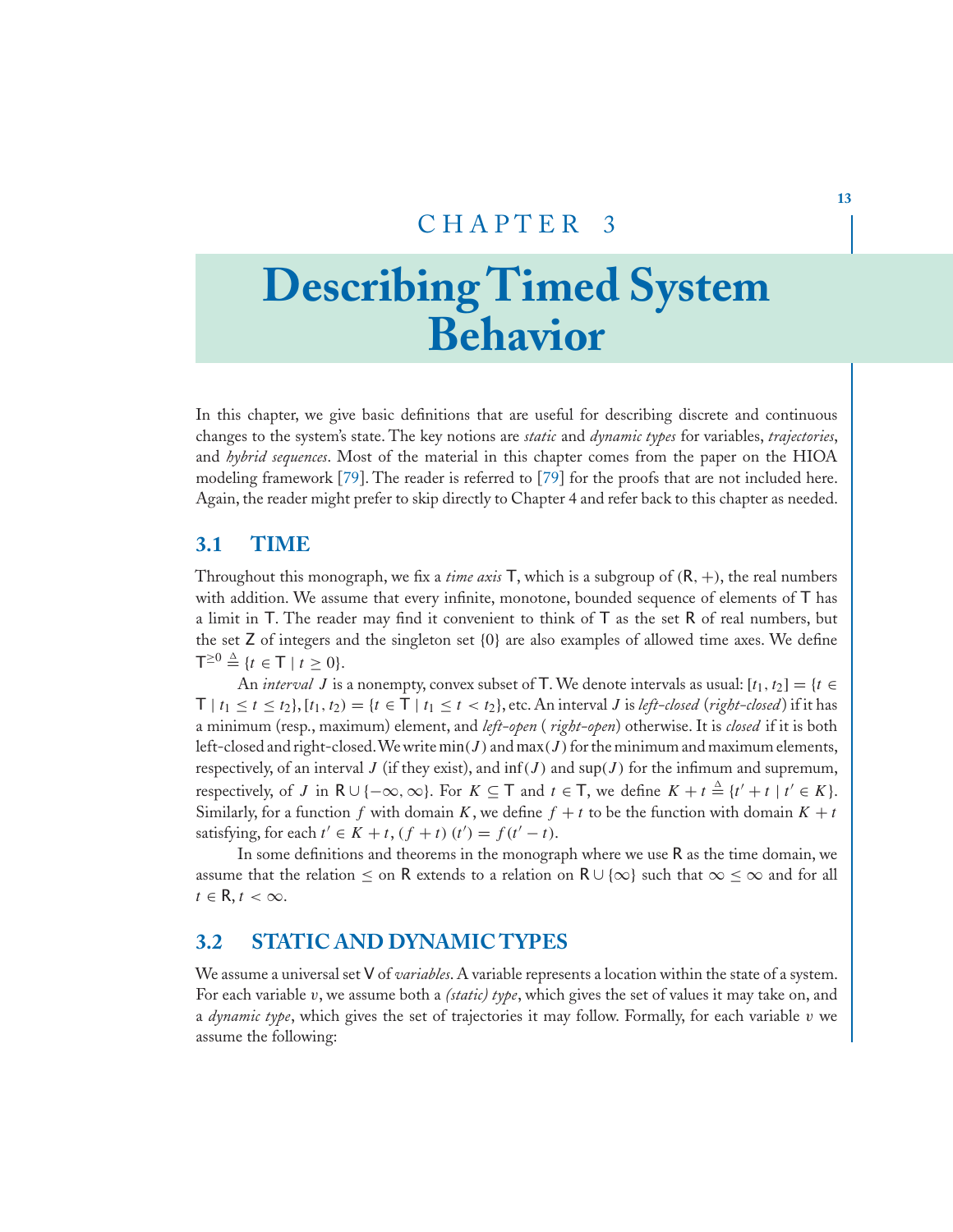#### **14 3. DESCRIBING TIMED SYSTEM BEHAVIOR**

- *type(v)*, the *(static) type* of *v*. This is a nonempty set of values.
- *dtype(v)*, the *dynamic type* of *v*. This is a set of functions from left-closed intervals of T to  *that satisfies the following properties:* 
	- 1. *(Closure under time shift)* For each  $f \in \text{dtype}(v)$  and  $t \in \mathsf{T}$ ,  $f + t \in \text{dtype}(v)$ .
	- 2. *(Closure under subinterval)* For each  $f \in \text{dtype}(v)$  and each left-closed interval  $J \subseteq \text{dom}(f)$ ,  $f \mid J \in \text{dtype}(v)$ .
	- 3. *(Closure under pasting)*

Let  $f_0$   $f_1$   $f_2$ ,... be a sequence of functions in  $\frac{d\psi}{e}(v)$  such that, for each nonfinal index *i*, *dom*( $f_i$ ) is right-closed and max( $dom(f_i)$ ) = min( $dom(f_{i+1})$ ). Then the function  $f$ defined by  $f(t) \triangleq f_i(t)$ , where  $i$  is the smallest index such that  $t \in \textit{dom}(f_i)$ , is in  $\textit{dtype}(v)$ .

**Example 3.1** (Discrete variables). Let *v* be any variable and let *Constant* be the set of constant functions from a left-closed interval of T to *type(v)*. Then *Constant* is closed under time shift and subinterval. If the dynamic type of *v* is obtained by closing *Constant* under the pasting operation, then *v* is called a *discrete* variable. This is essentially the same as the definition of a discrete variable in [\[88\]](#page-126-0).

**Example 3.2** (Analog variables). Assume that  $T = R$ . Let *v* be any variable whose static type is an interval of R and *Continuous* be the set of continuous functions from a left-closed interval of T to *type(v)*. Then *Continuous* is closed under time shift and subinterval. If the dynamic type of *v* is obtained by closing *Continuous* under the pasting operation, then *v* is called an *analog* variable. Figure [3.1](#page-28-0) shows an example of a function *f* in the dynamic type of an analog variable. Function *f* is defined on the interval [0*,* 4*)* and is obtained by pasting together four pieces. At the boundary points between these pieces, *f* takes the value specified by the leftmost piece, which makes *f* continuous from the left. Note that f is undefined at time 4. Also note that, in a setting with  $T = R$ , a real-valued discrete variable is a special kind of analog variable as constant functions are also continuous.

**Example 3.3** (Standard real-valued function classes). If we take  $T = R$  and  $type(v) = R$ , then other examples of dynamic types can be obtained by taking the pasting closure of standard function classes from real analysis, the set of differentiable functions, the set of functions that are differentiable *k* times (for any  $k$ ), the set of smooth functions, the set of integrable functions, the set of  $L^p$  functions (for any *p*), the set of measurable locally essentially bounded functions [\[113\]](#page-129-0), or the set of all functions.

Standard function classes are closed under time shift and subinterval, but not under pasting. A natural way of defining a dynamic type is as the pasting closure of a class of functions that is closed under time shift and subinterval. In such a case, it follows that the new class is closed under all three operations.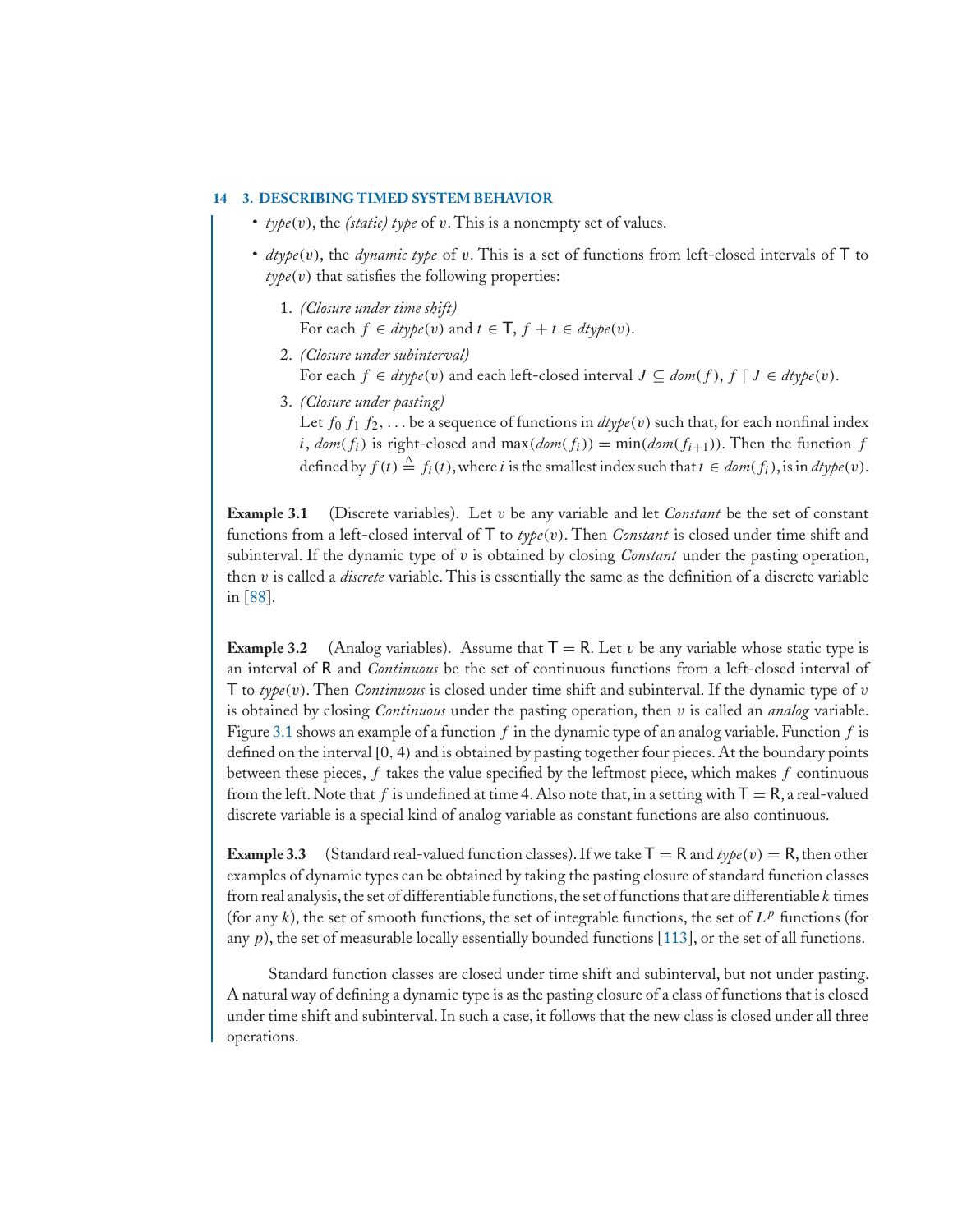<span id="page-28-0"></span>

**Figure 3.1:** Example of a function in the dynamic type of an analog variable.

## **3.3 TRAJECTORIES**

In this section, we define the notion of a *trajectory*, define operations on trajectories, and prove simple properties of trajectories and their operations. A trajectory is used to model the evolution of a collection of variables over an interval of time.

### **3.3.1 BASIC DEFINITIONS**

Let *V* be a set of variables, that is, a subset of V. A *valuation* **v** for *V* is a function that associates with each variable  $v \in V$  a value in  $type(v)$ . We write  $val(V)$  for the set of valuations for *V*. Let *J* be a left-closed interval of T with left endpoint equal to 0. Then a *J -trajectory* for *V* is a function  $\tau : J \to val(V)$ , such that for each  $v \in V$ ,  $\tau \downarrow v \in \text{dtype}(v)$ . A *trajectory* for *V* is a *J*-trajectory for *V* , for any *J* . We write *trajs(V )* for the set of all trajectories for *V* . If *Q* is a set of valuations for some set *V* of variables, we write  $trajs(Q)$  for the set of all trajectories whose range is a subset of  $Q$ .

A trajectory for *V* where  $V = \emptyset$  is simply a function from a time interval to the special function with the empty domain. Thus, the only interesting information represented by such a trajectory is the length of the time interval that constitutes the domain of the trajectory.We use trajectories over the empty set of variables when we wish to capture the amount of time-passage but abstract away the evolution of variables.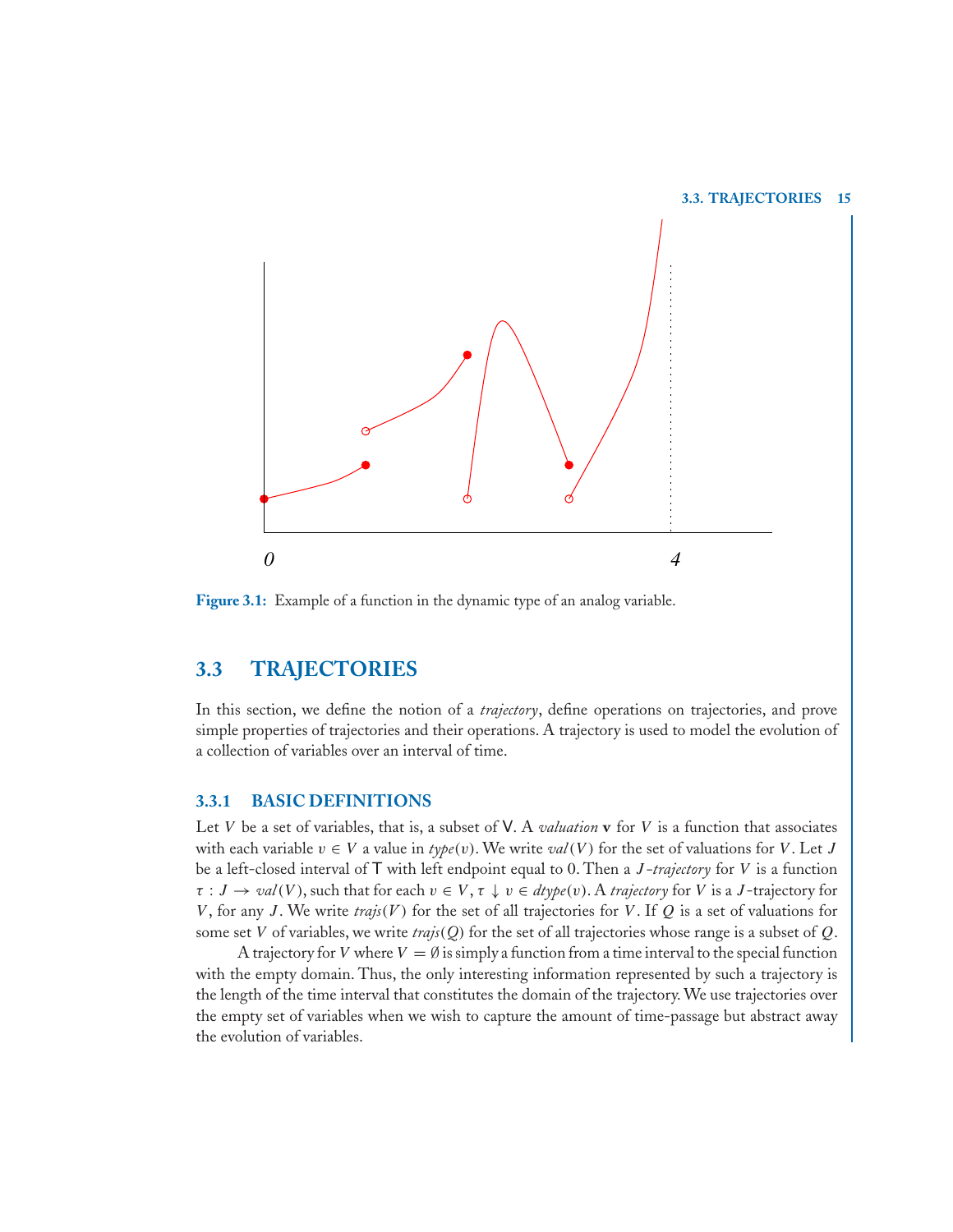#### <span id="page-29-0"></span>**16 3. DESCRIBING TIMED SYSTEM BEHAVIOR**

A trajectory for *V* with domain [0*,* 0] is called a *point* trajectory for *V* . If **v** is a valuation for *V* then *℘ (***v***)* denotes the point trajectory for *V* that maps 0 to **v**. We say that a *J* -trajectory is *finite* if *J* is a finite interval, *closed* if *J* is a (finite) closed interval, *open* if *J* is a right-open interval, and full if  $J = T^{\geq 0}$ . If T is a set of trajectories, then finite(T), closed(T), open(T), and full(T) denote the subsets of *T* consisting of all the finite, closed, open, and full trajectories in *T* , respectively.

If *τ* is a trajectory then *τ.ltime*, the *limit time* of *τ* , is the supremum of *dom(τ )*. We define *τ.fval*, the *first valuation* of *τ* , to be *τ (*0*)*, and if *τ* is closed, we define *τ.lval*, the *last valuation* of *τ* , to be *τ*(*τ.ltime*). For *τ* a trajectory and *t* ∈  $T^{\geq 0}$ , we define

 $\tau \leq t \stackrel{\Delta}{=} \tau$  [[0*, t*]*,*  $\tau \lhd t \stackrel{\Delta}{=} \tau$   $\lceil [0, t), \rceil$  $\tau \geq t \stackrel{\Delta}{=} (\tau \lceil [t, \infty)) - t.$ 

Note that, since dynamic types are closed under time shift and subintervals, the result of applying the above operations is always a trajectory, except when the result is a function with an empty domain. By convention, we also write  $\tau\trianglelefteq\infty\triangleq\tau$  and  $\tau\triangleleft\infty\triangleq\tau$ .

### **3.3.2 PREFIX ORDERING**

Trajectory *τ* is a *prefix* of trajectory *υ*, denoted by *τ* ≤ *υ*, if *τ* can be obtained by restricting *υ* to a subset of its domain. Formally, if  $\tau$  and  $\nu$  are trajectories for V, then  $\tau \leq \nu$  iff  $\tau = \nu \int \text{dom}(\tau)$ . Alternatively,  $\tau \le v$  iff there exists a  $t \in T^{\ge 0} \cup \{\infty\}$  such that  $\tau = v \le t$  or  $\tau = v \le t$ . If  $\tau \le v$ then clearly  $dom(\tau) \subseteq dom(\nu)$ . If *T* is a set of trajectories for *V*, then *pref* (*T*) denotes the *prefix closure* of *T* , defined by:

$$
\text{pref}(T) \triangleq \{ \tau \in \text{trajs}(V) \mid \exists \upsilon \in T : \tau \leq \upsilon \}.
$$

We say that *T* is *prefix closed* if  $T = \text{pref}(T)$ .

The following lemma gives a simple domain-theoretic characterization of the set of trajectories over a given set *V* of variables.

**Lemma 3.4** *Let V be a set of variables. The set trajs(V ) of trajectories for V , together with the prefix ordering* ≤*, is an algebraic cpo. Its compact elements are the closed trajectories. In fact, each element of the cpo is the limit of a chain of compact elements.*

We say that a set *P* of trajectories is *closed under limits* if the limit of each chain of elements of *P* is contained in *P*.

#### **3.3.3 CONCATENATION**

The concatenation of two trajectories is obtained by taking the union of the first trajectory and the function obtained by shifting the domain of the second trajectory until the start time agrees with the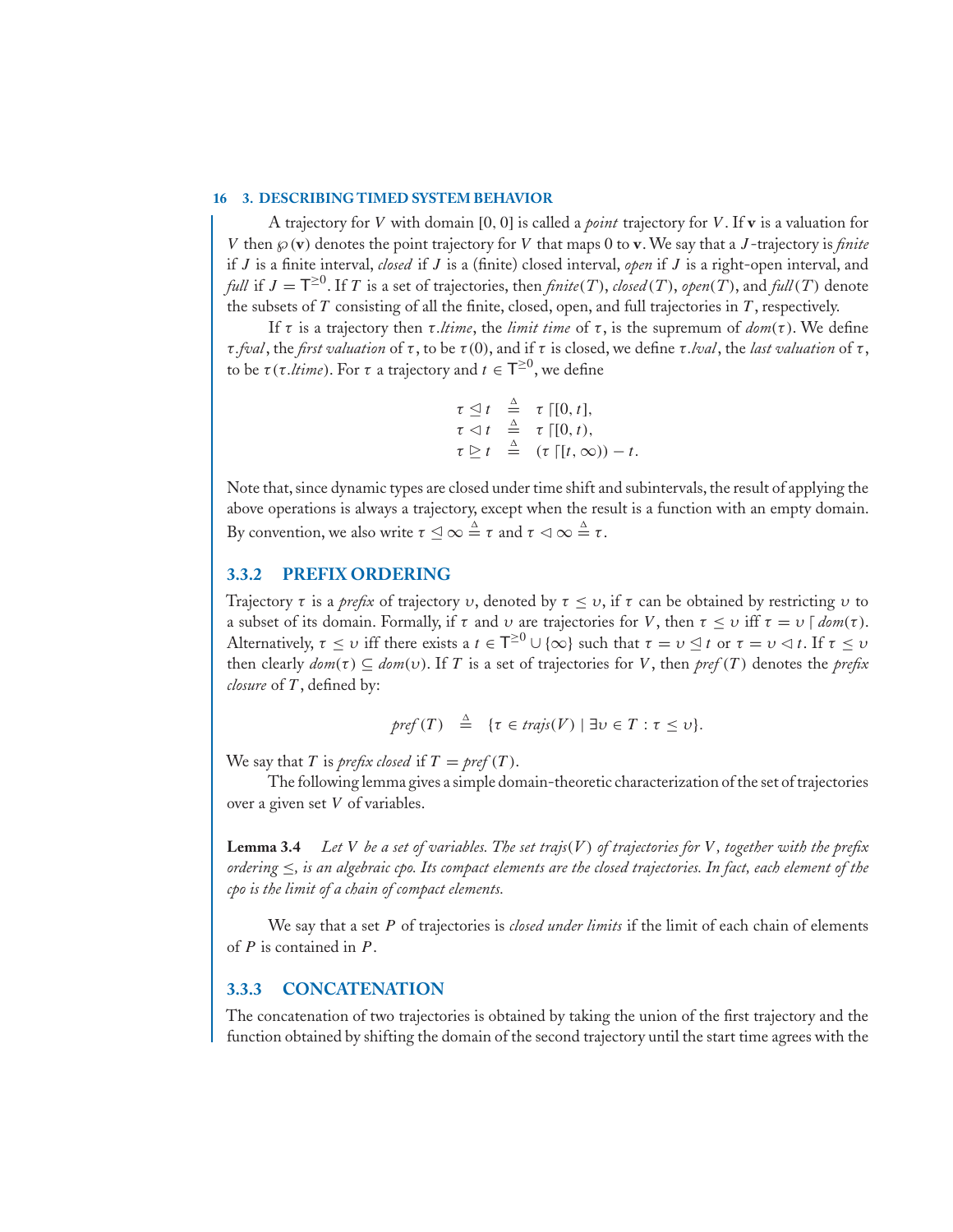#### **3.4. HYBRID SEQUENCES 17**

<span id="page-30-0"></span>limit time of the first trajectory; the last valuation of the first trajectory, which may not be the same as the first valuation of the second trajectory, is the one that appears in the concatenation. Formally, suppose  $\tau$  and  $\tau'$  are trajectories for *V*, with  $\tau$  closed. Then the *concatenation*  $\tau \cap \tau'$  is the function given by

$$
\tau \cap \tau' \stackrel{\Delta}{=} \tau \cup (\tau' \lceil (0, \infty) + \tau \cdot \textit{ltime}).
$$

Because dynamic types are closed under time shift and pasting, it follows that  $\tau \cap \tau'$  is a trajectory for *V*. Observe that  $\tau \tau'$  is finite (resp., closed, full) if and only if  $\tau'$  is finite (resp., closed, full). Observe also that concatenation is associative.

The following lemma, which is easy to prove, shows the close connection between concatenation and the prefix ordering.

**Lemma 3.5** *Let τ and υ be trajectories for V with τ closed. Then*

$$
\tau\leq\upsilon\quad\Leftrightarrow\quad\exists\tau':\upsilon=\tau\stackrel{\frown}{\phantom{\frown}}\tau'.
$$

Note that if  $\tau \leq v$ , then the trajectory  $\tau'$  such that  $v = \tau \cap \tau'$  has an arbitrary value for  $\tau'$ *. fval* and the remainder of the trajectory is unique. Note also that the " $\Leftarrow$ " implication in Lemma 3.5 would not hold if the first valuation of the second argument, rather than the last valuation of the first argument, were used in the concatenation.

We extend the definition of concatenation to any (finite or countably infinite) number of arguments. Let  $\tau_0 \tau_1 \tau_2 \ldots$  be a (finite or infinite) sequence of trajectories such that  $\tau_i$  is closed for each nonfinal index *i*. Define trajectories  $\tau'_0, \tau'_1, \tau'_2, \ldots$  inductively by

$$
\tau_0' \stackrel{\triangle}{=} \tau_0,
$$
  
\n
$$
\tau_{i+1}' \stackrel{\triangle}{=} \tau_i' \stackrel{\frown}{\tau_{i+1}}
$$
 for nonfinal *i*.

Lemma 3.5 implies that for each nonfinal  $i, \tau'_i \leq \tau'_{i+1}$ . We define the *concatenation*  $\tau_0 \cap \tau_1 \cap \tau_2 \cdots$ to be the limit of the chain  $\tau'_0, \tau'_1, \tau'_2, \ldots$ ; existence of this limit follows from Lemma [3.4.](#page-29-0)

## **3.4 HYBRID SEQUENCES**

In this section, we introduce the notion of a *hybrid sequence*, which is used to model a combination of changes that occur instantaneously and changes that occur over intervals of time. Our definition is parameterized by a set *A* of *actions*,which are used to model instantaneous changes and instantaneous synchronizations with the environment, and a set *V* of *variables*, which are used to model changes over intervals of time. We also define some special kinds of hybrid sequences and some operations on hybrid sequences, and give basic properties.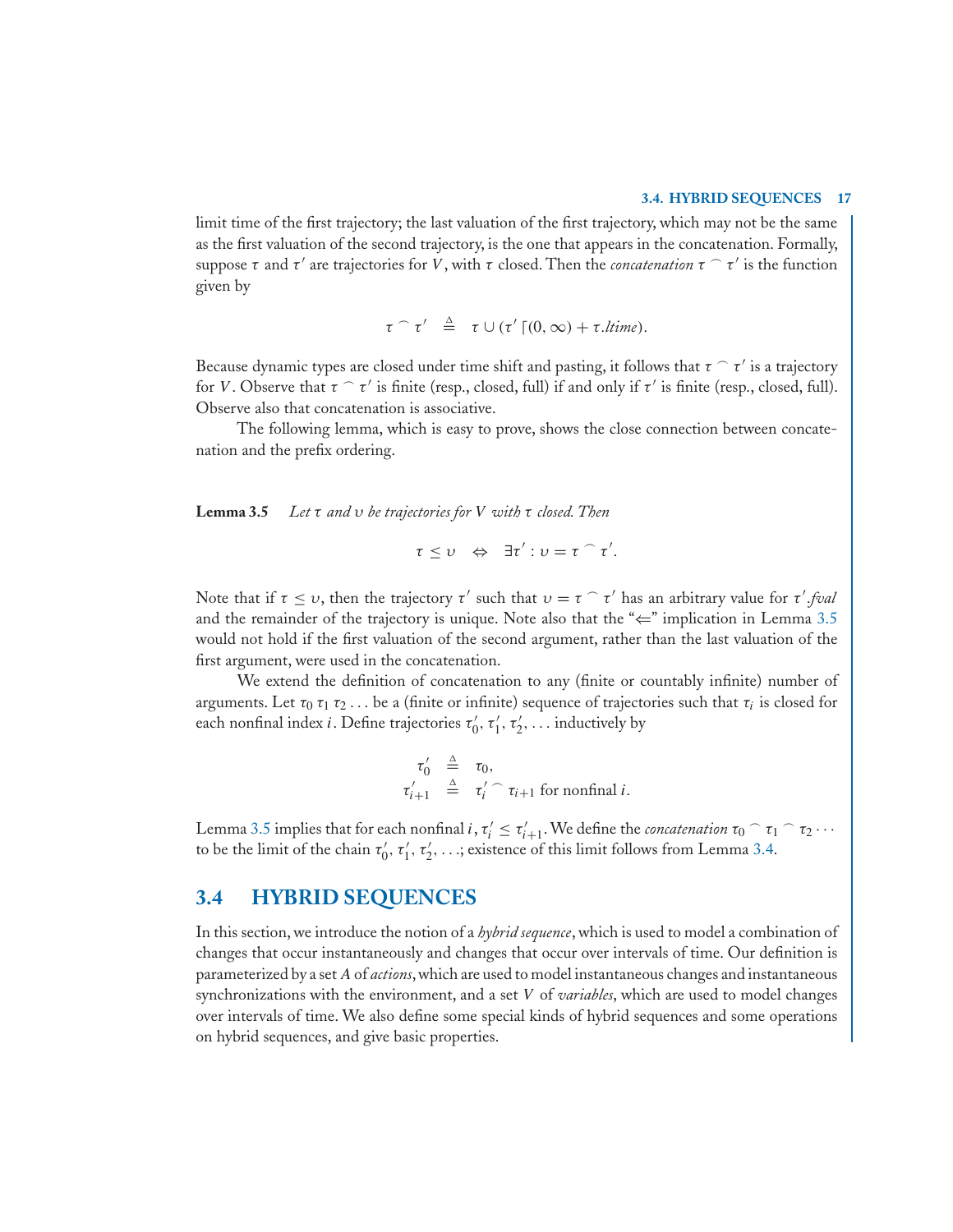#### <span id="page-31-0"></span>**18 3. DESCRIBING TIMED SYSTEM BEHAVIOR**

## **3.4.1 BASIC DEFINITIONS**

Fix a set *A* of actions and a set *V* of variables. An *(A, V )*-*sequence* is a finite or infinite alternating sequence  $α = τ_0 a_1 τ_1 a_2 τ_2 ...$ , where:

- 1. each  $\tau_i$  is a trajectory in *trajs* $(V)$ ;
- 2. each *ai* is an action in *A*;
- 3. if *α* is a finite sequence then it ends with a trajectory; and
- 4. if  $\tau_i$  is not the last trajectory in  $\alpha$  then  $\tau_i$  is closed.

We write  $S(A, V)$  to denote the set of  $(A, V)$ -sequences. A *hybrid sequence* is an  $(A, V)$ -sequence for some *A* and *V* .

Since the trajectories, in a hybrid sequence can be point trajectories, our notion of hybrid sequence allows a sequence of discrete actions to occur at the same real time, with corresponding changes of variable values. An alternative approach is described in [\[102\]](#page-127-0), where state changes at a single real time are modeled using a notion of "superdense time". Specifically, hybrid behavior is modeled in [\[102\]](#page-127-0) using functions from an extended time domain, which includes countably many elements for each real time, to states.

If *α* is a hybrid sequence, with notation as above, then we define the *limit time* of *α*, *α.ltime*, to be  $\sum_i \tau_i$ *.ltime*. A hybrid sequence *α* is defined to be:

- *time-bounded* if *α.ltime* is finite.
- *admissible* if  $\alpha$ *.ltime* =  $\infty$ *.*
- *closed* if *α* is a finite sequence and its final trajectory is closed.
- *open* if *α* is a finite sequence and its final trajectory is open.
- *Zeno* if *α* is neither closed nor admissible, that is, if *α* is time-bounded and is either open or an infinite sequence.
- *nonZeno* if *α* is not Zeno.

We write  $A(A, V)$  and  $C(A, V)$  to denote the sets of admissible and closed  $(A, V)$ -sequences, respectively.Figure [3.2](#page-32-0) illustrates the classification of hybrid sequences.Observe that finite admissible hybrid sequences are always open, and infinite time-bounded sequences are always Zeno.Finite timebounded sequences can be either closed or Zeno and open. For any hybrid sequence *α*, we define the *first valuation* of *α*, *α.fval*, to be *head (α).fval*. Also, if *α* is closed, we define the *last valuation* of *α*, *α.lval*, to be *last(α).lval*, that is, the last valuation in the final trajectory of *α*.

If  $\alpha$  is a closed  $(A, V)$ -sequence, where  $V = \emptyset$  and  $\beta \in \text{trajs}(\emptyset)$ , we call  $\alpha \cap \beta$  a *time-extension* of *α*.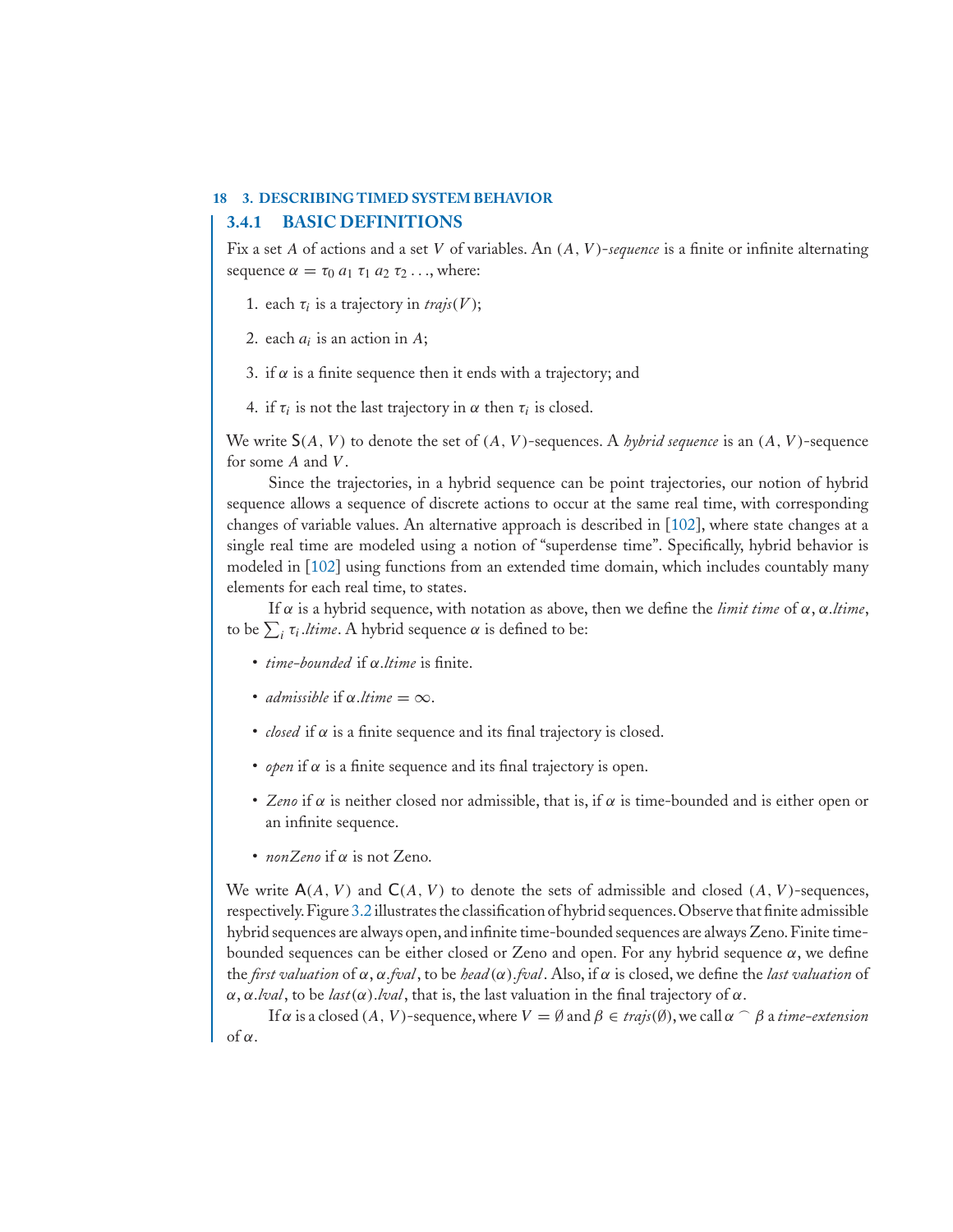#### **3.4. HYBRID SEQUENCES 19**

<span id="page-32-0"></span>

Figure 3.2: Classification of hybrid sequences.

### **3.4.2 PREFIX ORDERING**

We say that *(A, V)*-sequence  $α = τ_0 a_1 τ_1 ...$  is a *prefix* of  $(A, V)$ -sequence  $β = ν_0 b_1 ν_1 ...$ , denoted by  $\alpha \leq \beta$ , provided that (at least) one of the following holds:

1.  $\alpha = \beta$ .

2.  $\alpha$  is a finite sequence ending in some  $\tau_k$ ;  $\tau_i = v_i$  and  $a_{i+1} = b_{i+1}$  for every  $i, 0 \le i \le k$ ; and *τk* ≤ *υk*.

Like the set of trajectories over *V*, the set of  $(A, V)$ -sequences is an algebraic cpo:

**Lemma 3.6** *Let V be a set of variables and A a set of actions.The set of (A, V )-sequences, together with the prefix ordering* ≤*, is an algebraic cpo. Its compact elements are the closed (A, V )-sequences. In fact, each element of the cpo is the limit of a chain of compact elements.*

We say that a set *P* of  $(A, V)$ -sequences is *closed under limits* if the limit of each chain of elements of *P* is contained in *P*. Set *P* is*closed under time-bounded limits* if, for each chain of elements of *P* with a limit *α* that is time-bounded, *α* is contained in *P*. In a similar way, we define closure under admissible limits, finite limits, Zeno limits, etc.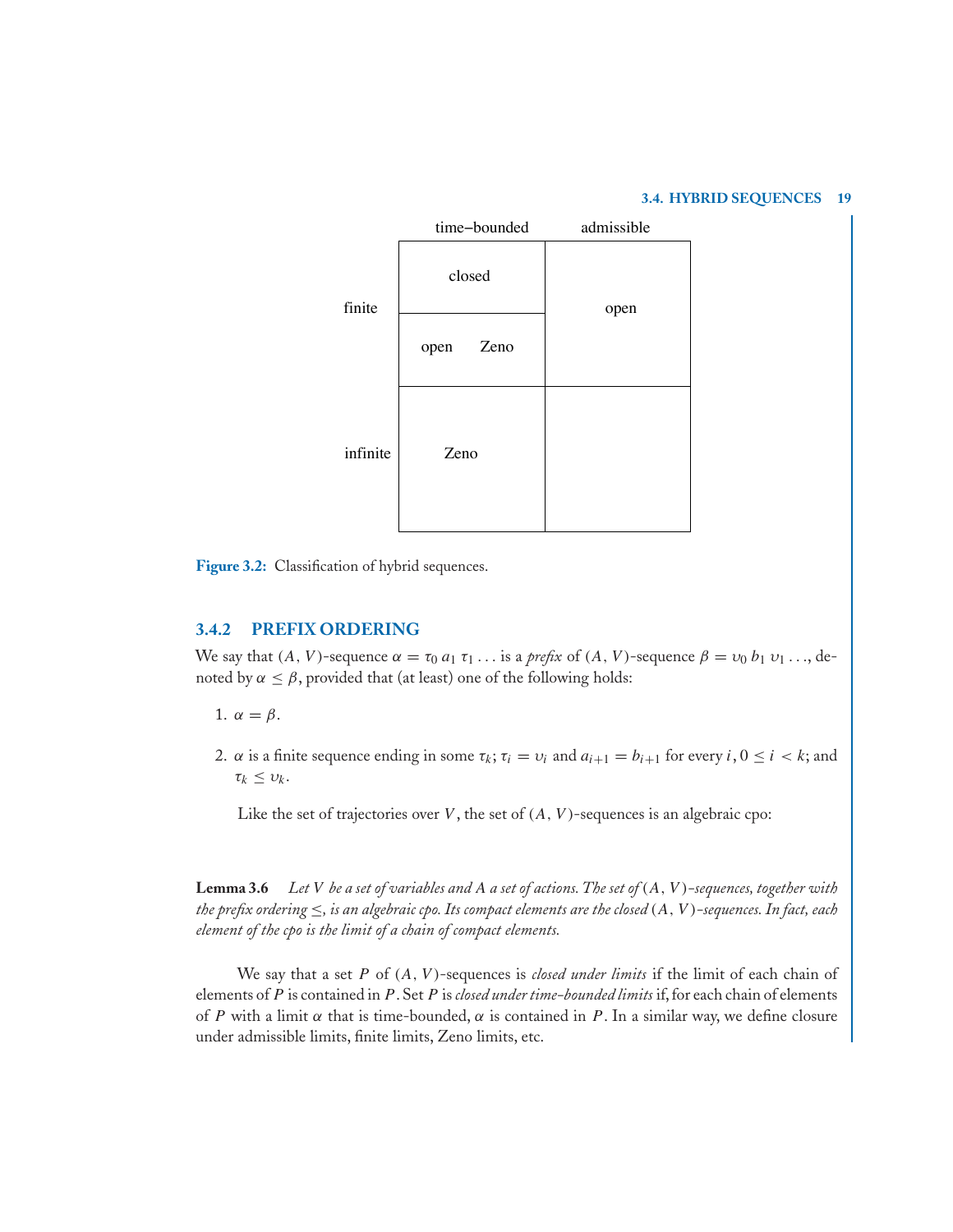#### <span id="page-33-0"></span>**20 3. DESCRIBING TIMED SYSTEM BEHAVIOR**

#### **3.4.3 CONCATENATION**

Suppose *α* and *α*<sup>'</sup> are  $(A, V)$ -sequences with *α* closed. Then the *concatenation*  $\alpha \cap \alpha'$  is the  $(A, V)$ sequence given by

$$
\alpha \cap \alpha' \stackrel{\Delta}{=} init(\alpha) (last(\alpha) \cap head(\alpha')) tail(\alpha').
$$

(Here, *init*, *last*, *head*, and *tail* are ordinary sequence operations.)

**Lemma 3.7** *Let α and β be (A, V )-sequences with α closed. Then*

$$
\alpha \leq \beta \quad \Leftrightarrow \quad \exists \alpha': \beta = \alpha \cap \alpha'.
$$

Note that if  $\alpha \leq \beta$ , then the  $(A, V)$ -sequence  $\alpha'$  such that  $\beta = \alpha \cap \alpha'$  is unique except that it has

an arbitrary value in *val(V )* for *α .fval*.

As we did for trajectories, we extend the concatenation definition for *(A, V )*-sequences to any finite or infinite number of arguments. Let  $\alpha_0 \alpha_1 \dots$  be a finite or infinite sequence of  $(A, V)$ sequences such that  $\alpha_i$  is closed for each nonfinal index *i*. Define  $(A, V)$ -sequences  $\alpha'_0, \alpha'_1, \ldots$ inductively by

$$
\alpha'_0 \stackrel{\triangle}{=} \alpha_0, \alpha'_{i+1} \stackrel{\triangle}{=} \alpha'_i \widehat{\phantom{\alpha}} \alpha_{i+1} \text{ for nonfinal } i.
$$

Lemma 3.7 implies that for each nonfinal  $i, \alpha'_i \leq \alpha'_{i+1}$ . We define the *concatenation*  $\alpha_0 \cap \alpha_1 \cdots$  to be the limit of the chain  $\alpha'_0, \alpha'_1, \ldots$ ; existence of this limit is ensured by Lemma [3.6.](#page-32-0)

## **3.4.4 RESTRICTION**

Let *A* and *A*<sup>'</sup> be sets of actions and let *V* and *V*<sup>'</sup> be sets of variables. The  $(A', V')$ *-restriction* of an  $(A, V)$ -sequence  $\alpha$ , denoted by  $\alpha \lceil (A', V')$ , is obtained by first projecting all trajectories of  $\alpha$ on the variables in  $V'$ , then removing the actions not in  $A'$ , and finally concatenating all adjacent trajectories. Formally, we define the  $(A', V')$ -restriction first for closed  $(A, V)$ -sequences and then extend the definition to arbitrary *(A, V )*-sequences using a limit construction. The definition for closed *(A, V )*-sequences is by induction on the length of those sequences:

$$
\tau \lceil (A', V') \rceil = \tau \downarrow V' \text{ if } \tau \text{ is a single trajectory,}
$$
\n
$$
\alpha a \tau \lceil (A', V') \rceil = \begin{cases}\n (\alpha \lceil (A', V') \rceil a (\tau \downarrow V') & \text{if } a \in A', \\
(\alpha \lceil (A', V') \rceil \lceil (\tau \downarrow V') \rceil & \text{otherwise.} \n\end{cases}
$$

It is easy to see that the restriction operator is monotone on the set of closed *(A, V )*-sequences. Hence, if we apply this operation to a directed set, the result is again a directed set. Together with Lemma [3.6,](#page-32-0) this allows us to extend the definition of restriction to arbitrary *(A, V )*-sequences by:

$$
\alpha \lceil (A', V') \quad = \quad \sqcup \{ \beta \lceil (A', V') \rceil \beta \text{ is a closed prefix of } \alpha \}.
$$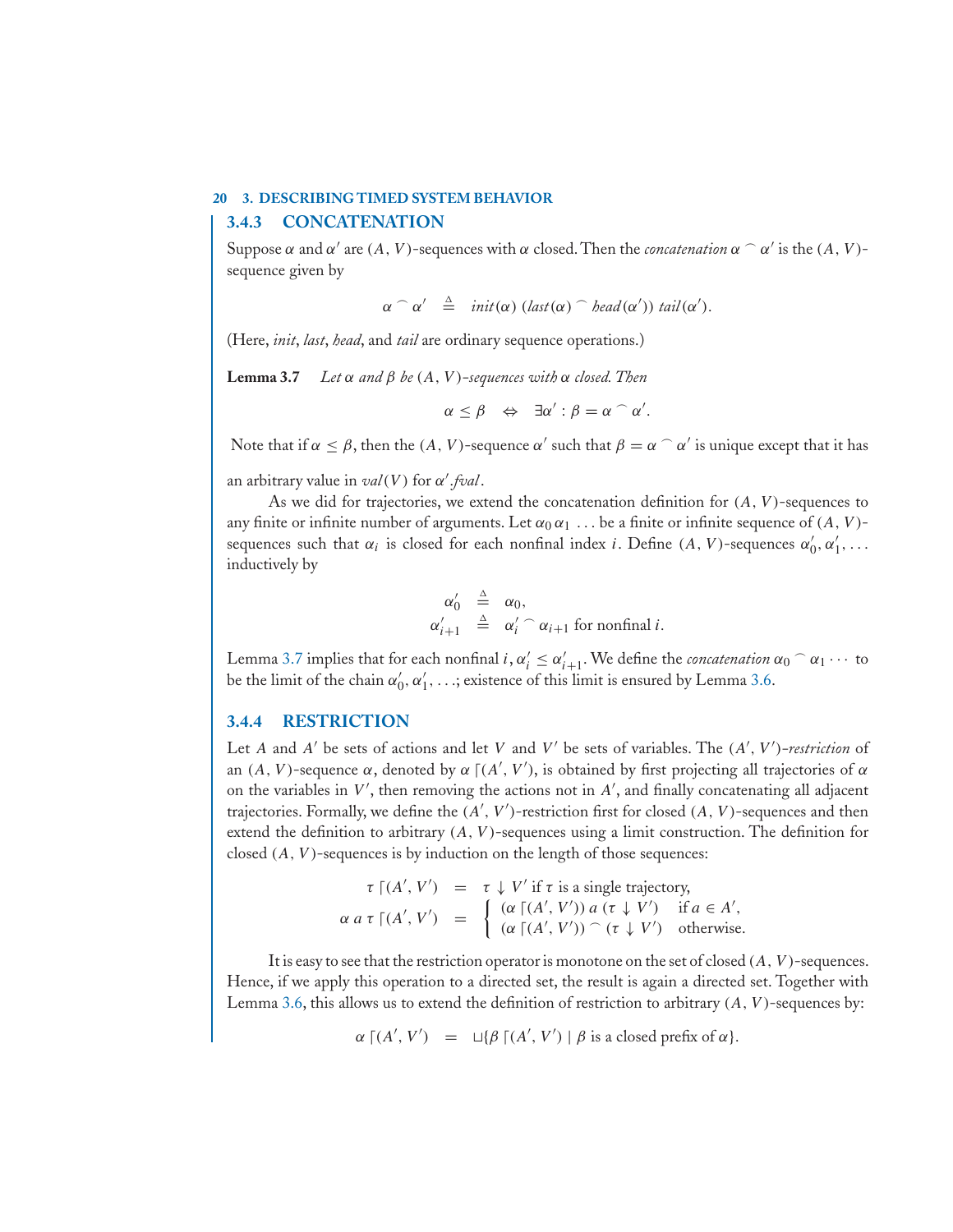#### **3.4. HYBRID SEQUENCES 21**

The next four lemmas state some basic properties of the restriction operation.

**Lemma 3.8** *(A , V )-restriction is a continuous operation.*

**Lemma 3.9**  $(\alpha_0 \cap \alpha_1 \cap \cdots)$   $[(A, V) = \alpha_0 [(A, V) \cap \alpha_1] [(A, V) \cap \cdots]$ 

**Lemma 3.10**  $(A, V)$   $\lceil (A', V') \rceil = \alpha \lceil (A \cap A', V \cap V') \rceil$ .

**Lemma 3.11** *Let α be a hybrid sequence, A a set of actions and V a set of variables.*

- 1.  $\alpha$  *is time-bounded if and only if*  $\alpha$   $\lceil$  (A, V) *is time-bounded.*
- 2.  $\alpha$  *is admissible if and only if*  $\alpha \lceil (A, V)$  *is admissible.*
- 3. If  $\alpha$  is closed then  $\alpha \lceil (A, V)$  is closed.
- 4. If  $\alpha$  is nonZeno then  $\alpha \lceil (A, V)$  is nonZeno.

**Example 3.12** (A Zeno execution with a closed  $(A, V)$ -restriction). In order to understand why in Lemma 3.11 we have an implication in only one direction in items 3 and 4, consider the Zeno sequence  $\alpha$  of the form  $\beta$  (**v**)  $a \beta$  (**v**)  $a \beta$  (**v**).... Let *A* be a set such that  $a \notin A$  and let *V* consist of the variables in *dom*(**v**). Obviously,  $\alpha$  [(A, V), which is  $\wp$  (**v**), is closed, and hence also nonZeno. This shows that the fact that  $\alpha \lceil (A, V) \rceil$  is closed (resp., nonZeno) does not imply that  $\alpha$  is closed (resp., nonZeno).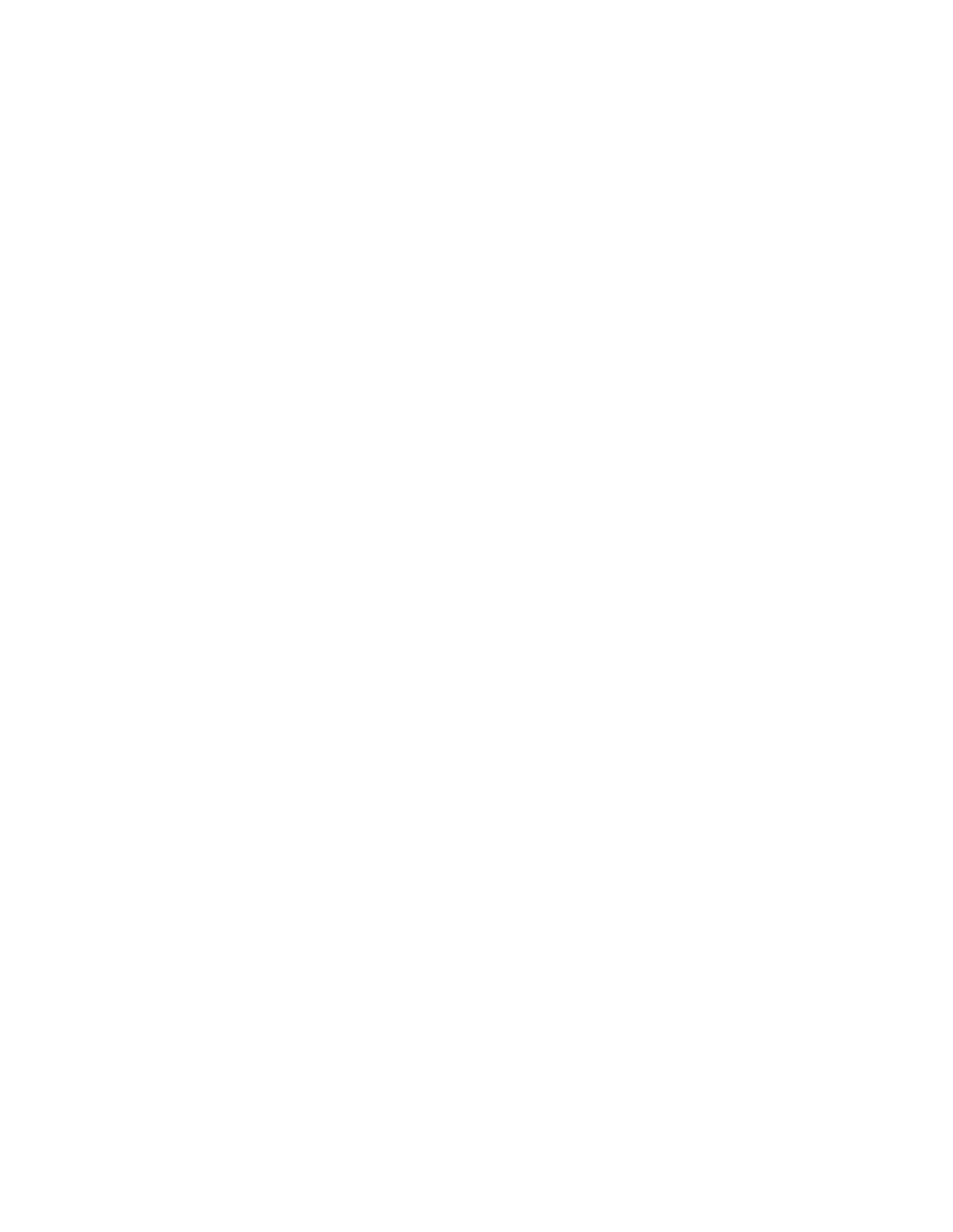# CHAPTER 4

# **Timed Automata**

<span id="page-36-0"></span>In this chapter, as a preliminary step toward defining timed I/O automata, we define a slightly more general *timed automaton* model. In timed automata, actions are classified as external or internal, but external actions are not further classified as input or output; the input/output distinction is added in Chapter [7.](#page-98-0) We define how timed automata execute and define implementation and simulation relations between timed automata.

# **4.1 DEFINITION OF TIMED AUTOMATA**

A timed automaton is a state machine whose states are divided into *variables*, and that has a set of discrete *actions*, some of which may be internal and some external. The state of a timed automaton may change in two ways: by *discrete transitions*, which change the state atomically, and by *trajectories*, which describe the evolution of the state over intervals of time. The discrete transitions are labeled with actions; this will allow us to synchronize the transitions of different timed automata when we compose them in parallel. The evolution described by a trajectory may be described by continuous or discontinuous functions.

Formally, a *timed automaton (TA)*  $\mathcal{A} = (X, Q, \Theta, E, H, \mathcal{D}, \mathcal{T})$  consists of:

- A set *X* of *internal variables*.
- A set  $Q \subseteq val(X)$  of *states*.
- A nonempty set  $\Theta \subseteq Q$  of *start states*.
- A set *E* of *external actions* and a set *H* of *internal actions*, disjoint from each other. We write  $A \stackrel{\Delta}{=} E \cup H$ .
- A set  $D \subseteq Q \times A \times Q$  of *discrete transitions*. We use  $\mathbf{x} \stackrel{\sim}{\rightarrow} \mathcal{A} \mathbf{x}'$  as shorthand for  $(\mathbf{x}, a, \mathbf{x}') \in \mathcal{D}$ . Here and elsewhere, we sometimes drop the subscript and write  $\mathbf{x} \stackrel{a}{\rightarrow} \mathbf{x}'$ , when we think A should be clear from the context. We say that *a* is *enabled* in **x** if  $\mathbf{x} \stackrel{a}{\rightarrow} \mathbf{x}'$  for some **x**'. We say that a set *C* of actions is enabled in a state **x** if some action in *C* is enabled in **x**.
- A set T ⊆ *trajs(Q)* of trajectories. Given a trajectory *τ* ∈ T we denote *τ.fval* by *τ.fstate* and, if *τ* is closed, we denote *τ.lval* by *τ.lstate*. When *τ.fstate* = **x** and *τ.lstate* = **x**<sup>'</sup>, we write **x**  $\stackrel{\tau}{\rightarrow}$  *A* **x**'. We require that the following axioms hold: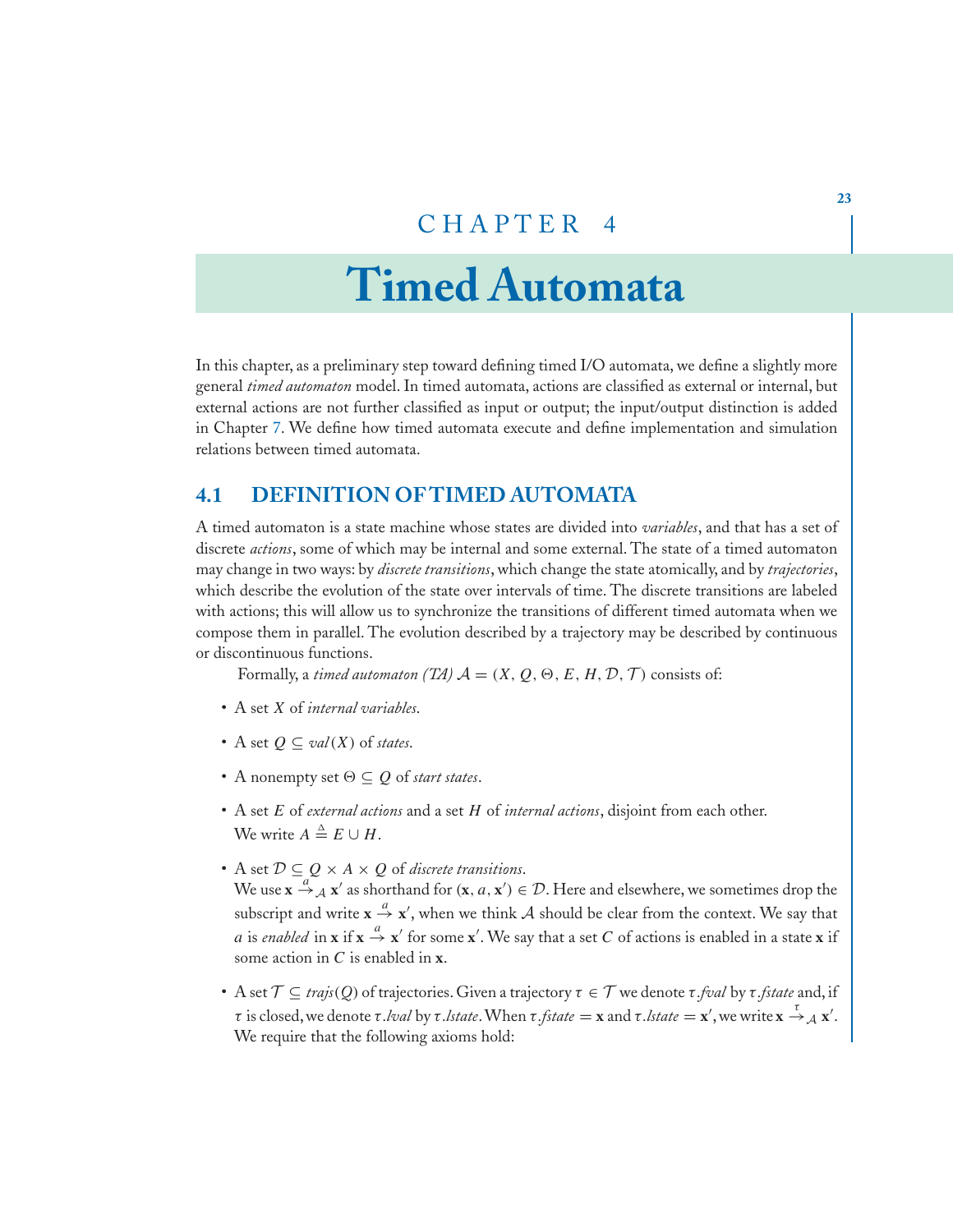- **T0** *(Existence of point trajectories)* If  $\mathbf{x} \in Q$  then  $\wp(\mathbf{x}) \in \mathcal{T}$ .
- **T1** *(Prefix closure)* For every  $\tau \in \mathcal{T}$  and every  $\tau' \leq \tau$ ,  $\tau' \in \mathcal{T}$ .
- **T2** *(Suffix closure)* For every  $\tau \in \mathcal{T}$  and every  $t \in \text{dom}(\tau)$ ,  $\tau \geq t \in \mathcal{T}$ .
- **T3** *(Concatenation closure)*

Let  $\tau_0$   $\tau_1$   $\tau_2$  ... be a sequence of trajectories in T such that, for each nonfinal index *i*,  $\tau_i$ is closed and  $\tau_i$ .*lstate* =  $\tau_{i+1}$ .*fstate*. Then  $\tau_0 \cap \tau_1 \cap \tau_2 \cdots \in \mathcal{T}$ .

A timed automaton is essentially a hybrid automaton in the sense of [\[79\]](#page-125-0) in which *W*, the set of external variables, is empty. Apart from that, the only difference is the addition of Axiom **T0**, a small restriction that does not affect any of the results of [\[79](#page-125-0)] but that we need to prove Theorem [8.8.](#page-107-0) Axioms **T1-3** express some natural further conditions on the set of trajectories that we need to construct our theory. A key part of this theory is a parallel composition operation for timed automata. In a composed system, any trajectory of any component automaton may be interrupted at any time by a discrete transition of another (possibly independent) component automaton. Axiom **T1** ensures that the part of the trajectory up to the discrete transition is a trajectory, and Axiom **T2** ensures that the remainder is a trajectory. Axiom **T3** is required because the environment of a timed automaton, as a result of its own internal discrete transitions, may change its dynamics repeatedly, and the automaton must be able to follow this behavior. Axiom **T3** implies that the set  $\mathcal T$  of trajectories is closed under limits.

Our definition of a timed automaton differs from previous definitions of timed automata [\[86,](#page-126-0) [107](#page-128-0)] in two major respects. First, the states are structured using variables, which have dynamic types with specific closure properties. The variable structure is convenient for writing specifications and the dynamic types are useful in analyzing continuous evolution of the state. Second, the set of trajectories is defined as an explicit component of an automaton. In the previous definitions, timepassage was represented by special time-passage actions and trajectories were defined implicitly, as auxiliary functions describing the effects of time-passage actions on states.

*Notation:* We often denote the components of a TA A by  $X_A$ ,  $Q_A$ ,  $\Theta_A$ ,  $E_A$ , etc., and the components of a TA  $A_i$  by  $X_i$ ,  $Q_i$ ,  $\Theta_i$ ,  $E_i$ , etc. We sometimes omit these subscripts, where no confusion seems likely. For example, we typically specify sets of trajectories using differential and algebraic equations and inclusions. Below, we explain a few notational conventions that help us in doing this. Suppose the time domain T is R, *τ* is a (fixed) trajectory over some set of variables *V* , and *v* ∈ *V* . With some abuse of notation, we use the variable name *v* to denote the function *τ* ↓ *v* in  $dom(\tau) \rightarrow type(\nu)$ , which gives the value of  $\nu$  at all times during trajectory  $\tau$ . That is, for all  $t \in dom(\tau)$ , we have  $v(t) = (\tau \downarrow v)(t) = \tau(t)(v)$ . Similarly, we view any expression *e* containing variables from *V* as a function with domain  $dom(\tau)$ . Suppose that *v* is a variable and *e* is a realvalued expression containing variables from *V* . Using these conventions we can say, for example,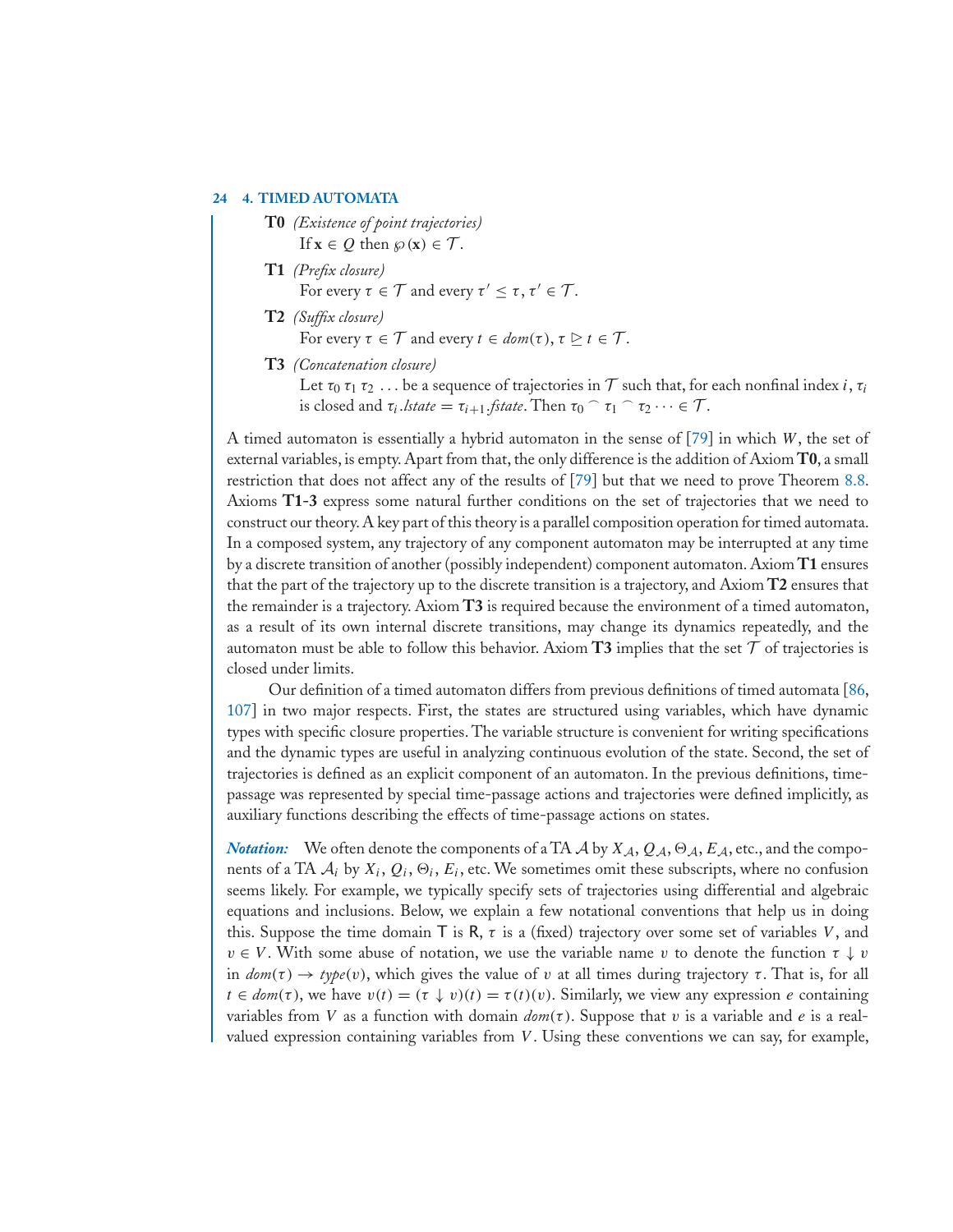#### **4.1. DEFINITION OF TIMED AUTOMATA 25**

that  $\tau$  satisfies the algebraic equation

$$
v = e
$$

which means that, for every  $t \in dom(\tau)$ ,  $v(t) = e(t)$ , that is, the constraint on the variables expressed by the equation *v* = *e* holds for each state on trajectory *τ* . Now suppose also that *e*, when viewed as a function, is integrable. Then we say that *τ* satisfies

$$
d(v) = e
$$

if, for every  $t \in dom(\tau)$ ,  $v(t) = v(0) + \int_0^t e(t')dt'$ . Equivalently, for every  $t_1, t_2 \in dom(\tau)$  such that  $t_1 \le t_2$ ,  $v(t_2) = v(t_1) + \int_{t_1}^{t_2} e(t')dt'$ . Note that this interpretation of the differential equation makes sense even at points where *v* is not differentiable. A similar interpretation of differential equations is used by Polderman and Willems [\[103](#page-128-0)], who call functions defined in this way "weak solutions".

We generalize this notation to handle inequalities as well as equalities. Suppose that *v* is a variable and *e* is a real-valued expression containing variables from *V* . The inequality

$$
e \leq v
$$

means that, for every  $t \in dom(\tau)$ ,  $e(t) \le v(t)$ . That is, the constraint expressed by the inequality  $e \leq v$  holds for each state of trajectory  $\tau$ . Similarly, the inequality

*v* ≤ *e*

means that, for every  $t \in dom(\tau)$ ,  $v(t) \leq e(t)$ . Now suppose that *e* is integrable when viewed as a function. Then we say that *τ* satisfies

$$
e \leq d(v)
$$

if, for every  $t_1, t_2 \in dom(\tau)$  such that  $t_1 \le t_2, v(t_1) + \int_{t_1}^{t_2} e(t')dt' \le v(t_2)$ , and  $\tau$  satisfies

 $d(v) < e$ 

if, for every  $t_1, t_2 \in dom(\tau)$  such that  $t_1 \le t_2, v(t_2) \le v(t_1) + \int_{t_1}^{t_2} e(t')dt'.$ 

*Conventions for automata specifications:* In all the examples of this monograph we assume the time axis T to be R and specify timed automata by using a variant of the *TIOA* language presented in [\[93,](#page-127-0) [56](#page-123-0), [32,](#page-121-0) [33](#page-121-0)].

An automaton specification consists of four main parts: a signature, which lists the actions along with their kinds (**external** or **internal)**, and parameter types, a state variables list, which declares the names and types of state variables, a collection of transition definitions and a trajectories definition.

Unless specified otherwise, the set of states of an automaton equals the set of all valuations of its state variables. Static types of variables are always declared explicitly in the state variables list. For example, we write v:t for a variable v of static type t. Moreover, a variable can be initialized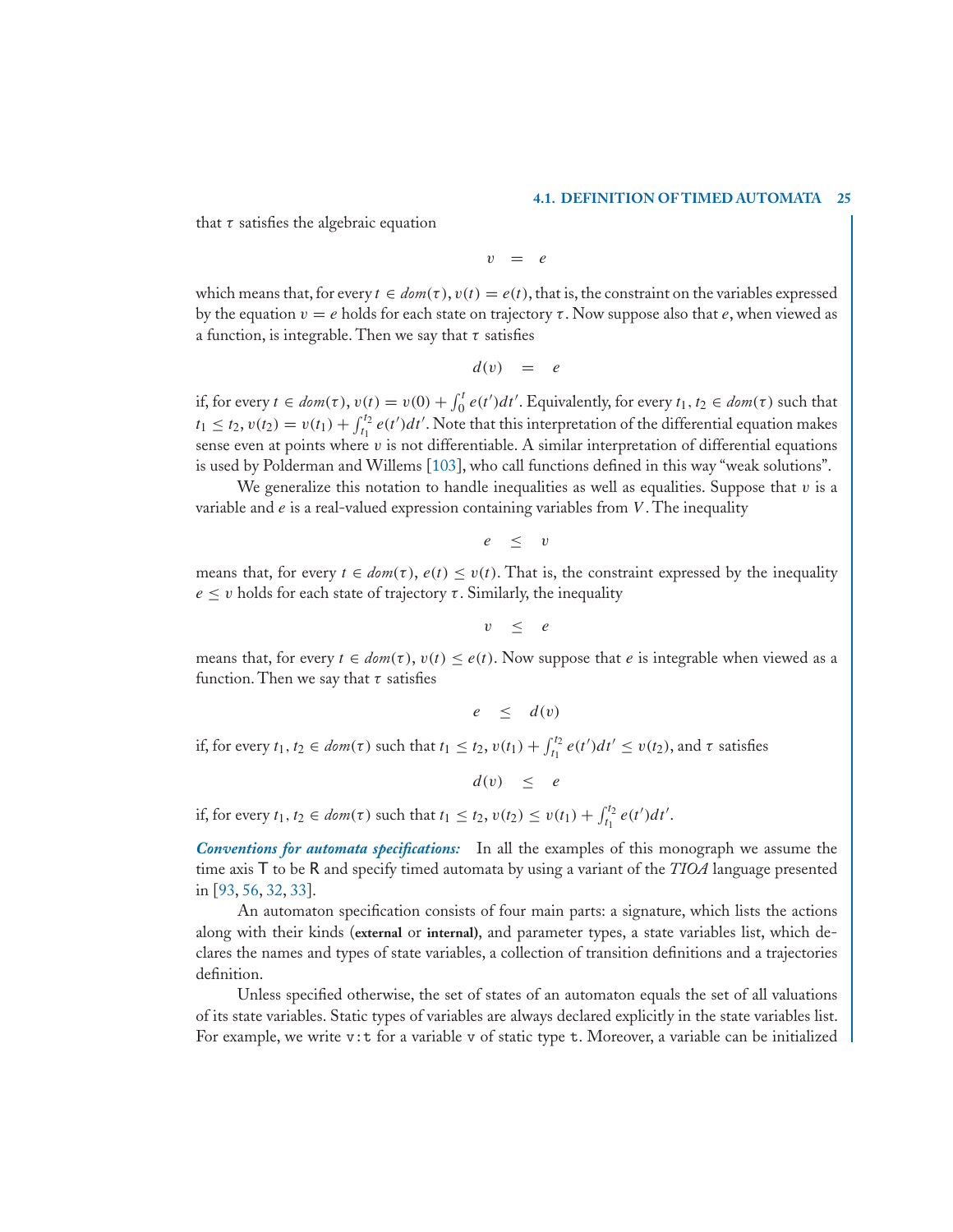<span id="page-39-0"></span>to a specific value allowed by its type. For example, in order to initialize the variable v above to the value val, we write  $v:t := val$ . If no initial value is specified it is assumed to be arbitrary. The state variables list in an automaton specification can be followed by an **initially** clause, which consists of a predicate that constrains the automaton parameters and initial values of state variables. All of the static types used in the examples have standard interpretations, except possibly for the type **AugmentedReal**, which denotes R ∪ {∞}.

The dynamic types of variables are specified implicitly. By default, variables of type Real are assumed to be analog and variables of types other than Real are assumed to be discrete. The definition of what it means for a variable to be discrete or analog is given in Examples [3.1](#page-27-0) and [3.2.](#page-27-0) The keyword **discrete** is used to qualify a discrete variable of type Real. Although timed automata may contain variables that are neither discrete nor analog, none of our examples use such variables.

The transitions are specified in precondition-effect style. A **pre** clause specifies the enabling condition for an action. An **eff** clause contains a list of statements that specify the effect of performing that action on the state. All the statements in an effect clause are assumed to be executed sequentially in a single indivisible step.The absence of a specified precondition for an action means that the action is always enabled and the absence of a specified effect means that performing the action does not change the state.

The trajectories are specified using a combination of algebraic and differential equations and inequalities, and stopping conditions. A trajectory belongs to the set of legal trajectories of an automaton if it satisfies the stopping condition expressed by the **stop when** clause, and the equations or inequalities in the **evolve** clause. The stopping condition is satisfied by a trajectory if the only state in which the condition holds (if any) is the last state of that trajectory. That is, time cannot advance beyond the point where the stopping condition is true. The **evolve** clause specifies the algebraic and differential equations that must be satisfied by the trajectories. We write  $d(v) = e$  for  $d(v) = e$ , **d**(*v*) ≤ *e* for *d*(*v*) ≤ *e* and *e* ≤ **d**(*v*) for *e* ≤ *d*(*v*). We assume that the evolution of each variable follows a continuous function throughout a trajectory.This implies that the value of a discrete variable is constant throughout a trajectory: time-passage does not change the value of discrete variables.

**Example [4.1](#page-40-0)** (Time-bounded channel). The automaton TimedChannel in Fig. 4.1 is the specification of a reliable FIFO channel that delivers its messages within a certain time bound, represented by the automaton parameter b of type Real which is nonnegative. The other automaton parameter M is an arbitrary type parameter that represents the type of messages communicated by the channel.

The variable queue is used to hold a sequence of pairs consisting of a message that has been sent and its delivery deadline. The variable now is used to describe real time. Every send(m) transition adds to the queue a new pair whose first component is m and whose second component is the deadline now  $+ b$ . A receive (m) transition can occur only when  $m$  is the first message in the queue and it results in the removal of the first message from the queue.

The trajectory specification shows that the variable now increases with rate 1, that is, at the same rate as real time. The stopping condition implies that, within a trajectory, time cannot pass beyond the point where now becomes equal to the delivery deadline of some message in the queue.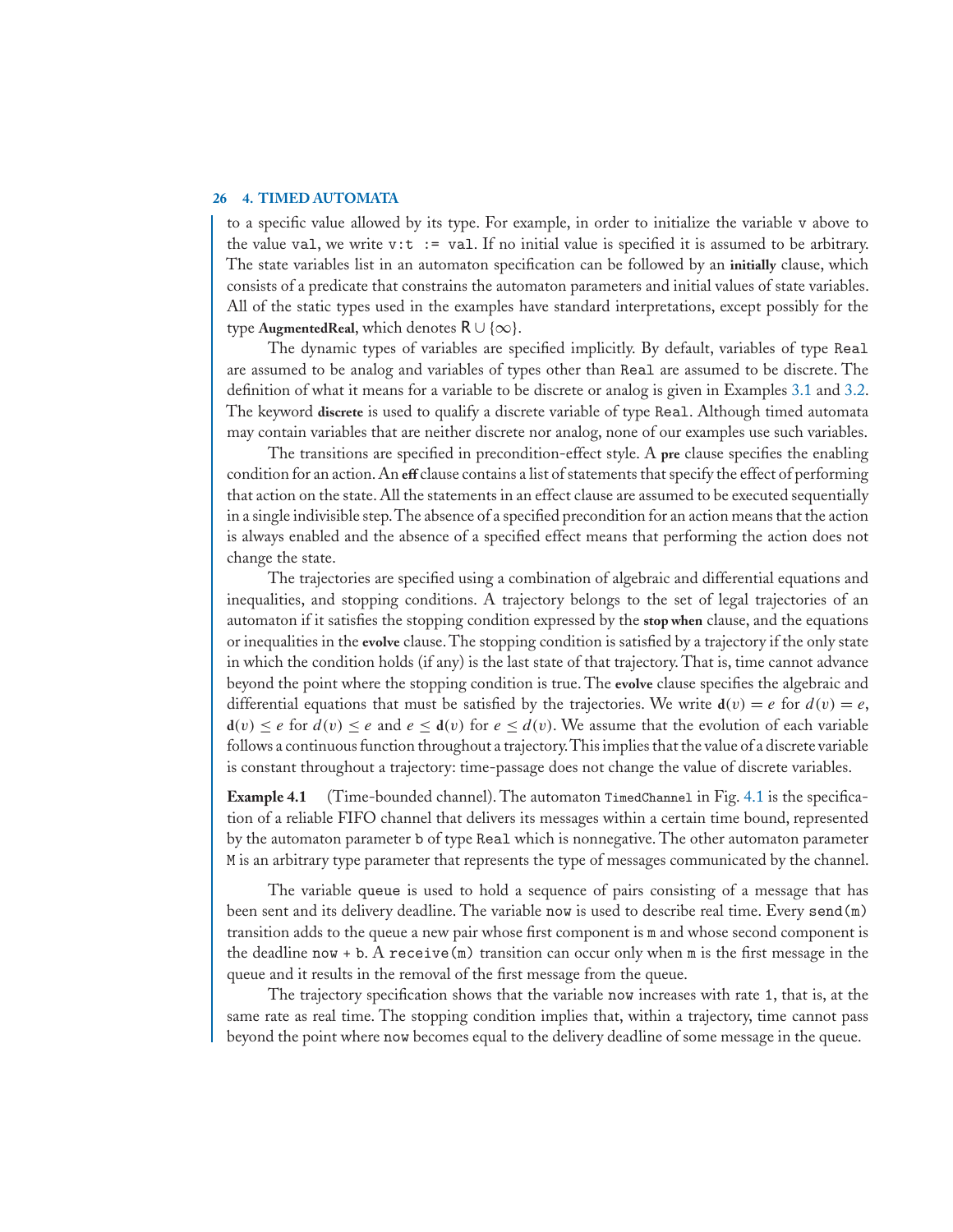```
automaton TimedChannel(b: Real, M: Type) where b \ge 0type Packet = tuple of message: M, deadline: Real
  signature
     external send(m: M), receive(m: M)
  states
     queue: Queue [Packet] := \{\},
     now: Real := 0transitions
     external send(m)
       eff
         queue := append([m,now+b],queue)
     external receive(m)
       pre
         head(queue). message = meff
         queue := tail(queue)
  trajectories
     stop when
       \exists p: Packet p \in queue \wedge (now = p.deadline)
     evolve
       d(now) = 1
```
**Figure 4.1:** Time-bounded channel.

**Example [4.2](#page-41-0)** (Periodic sending process). The automaton PeriodicSend in Fig. 4.2 is the specification of a process that sends messages periodically, every u time units, where u is an automaton parameter of type Real which is nonnegative. The type parameter M represents the type of the messages sent by the process.

The analog variable clock is a timer whose value records the amount of time that has elapsed since it was last reset to 0. A send(m) transition can occur only when  $\text{clock} = u$ , and it causes clock to be reset. The trajectory specification says that clock increases at the same rate as real time and time cannot pass beyond the point where  $\text{clock} = u$ .

**Example 4.3** (Periodic sending process with failures).The specification of the PeriodicSend process from Example 4.2 does not model failures. We now consider a variant of PeriodicSend where the process may fail and stop doing any discrete actions. The specification of this new automaton is given in Fig. [4.3.](#page-42-0)

The discrete variable failed in automaton PeriodicSend2 is a boolean flag that records whether the process is failed. It is initialized to false and is set to true when a fail action occurs. The trajectory specification of PeriodicSend2 shows that time can advance without any bound when the process is failed.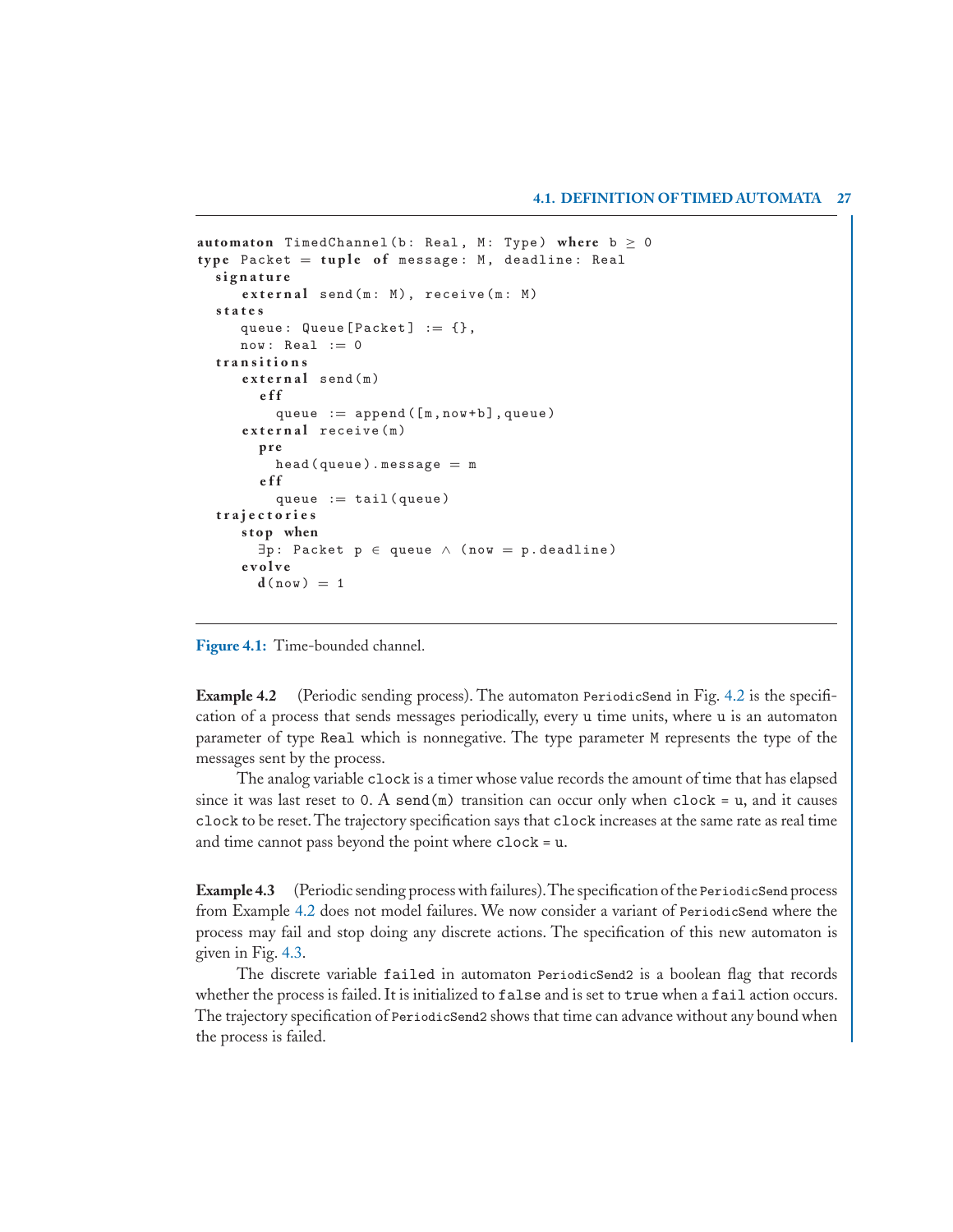```
automaton PeriodicSend(u: Real, M: Type) where u ≥ 0
  signature
     external send(m: M)
  states
     clock: Real := 0transitions
     external send(m)
        pre
          \texttt{clock} = \texttt{u}eff
          clock := 0trajectories
     stop when
        clock = uevolve
        d(clock) = 1
```
Figure 4.2: Periodic sending process.

**Example [4.4](#page-43-0)** (Timeout process). The automaton Timeout in Fig. 4.4 is the specification of a process that awaits the receipt of a message from another process. If u time units elapse without such a message arriving, Timeout performs a timeout action, thereby "suspecting" the other process.When a message arrives it "unsuspects" the other process. Timeout may suspect and unsuspect repeatedly.

The discrete variable suspected is a flag that shows whether Timeout suspects that the other process is failed. The variable clock is a timer that records the amount of time that has elapsed since the receipt of the last message. A receive (m) transition can occur at any time; this causes the variable clock to be reset and the flag suspected to be set to false. If clock reaches u before the arrival of a message then the timeout action becomes enabled. The process sets suspected to true as a result of a timeout.

The trajectory specification shows that clock increases at the same rate as real time and, if suspected  $=$  false, then time cannot go beyond the point where clock  $=$  u. Note that if suspected = true, there is no restriction on the amount of time that can elapse.

**Example [4.5](#page-44-0)** (Fischer's algorithm). The timed automaton FischerME presented in Figs. 4.5 and [4.6](#page-45-0) is the specification of a shared memory mutual exclusion algorithm which uses a single shared variable that can be read and written by all the participants. We fix here the number of participants to be four, by defining Index to be an enumeration consisting of four elements. Note, however, that this specification can be generalized to any finite number of participants.

The automaton parameters u\_set and l\_check represent upper and lower time bounds for the set(i) and check(i) actions respectively. We assume that  $u$ \_set < l\_check.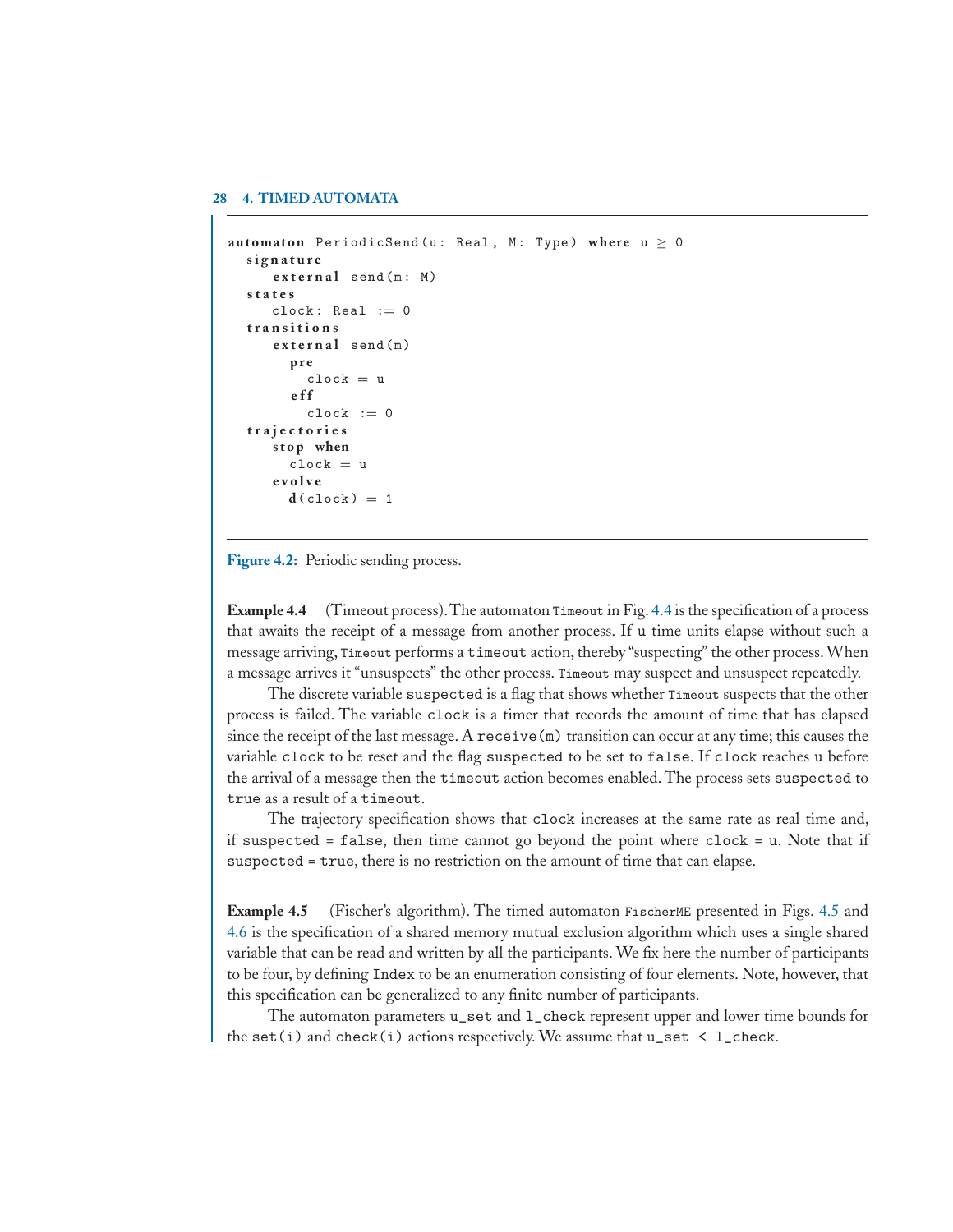```
automaton PeriodicSend2(u: Real, M: Type) where u ≥ 0
  signature
     external send(m: M), fail
  states
     failed: Bool := false,clock: Real := 0transitions
     external send(m)
       pre
         ¬failed ∧ clock = u
       eff
         clock := 0external fail
       eff
         failed := truetrajectories
     stop when
       ¬failed ∧ clock = u
     evolve
       d(clock) = 1
```
**Figure 4.3:** Periodic sending process with failures.

The shared variable x can be assigned any value of type Index plus one additional special value nil. If a process is in the critical region, then the variable x contains the index of that process. If all users are in the remainder region, then the variable x contains the value nil. The array variable pc records the program counters of all processes. The array variable lastset keeps track of the deadlines by which the processes' set actions must occur. Similarly, the array variable firstcheck keeps track of the earliest time the processes' check actions may occur. The analog variable now models real time.

The transition definitions for external actions  $try(i), crit(i), exit(i), and rem(i)$  are straightforward. When a process performs one of these actions, its program counter is updated to record the region entered by the process. The most interesting transition definitions are test(i), set(i), and check(i) since they are the ones that involve timing constraints of the algorithm. When a process i performs a test action and observes x to be nil, it sets lastset [i] to now + u\_set. This sets the deadline for the performance of the set(i) action. Note that this deadline is enforced through the stopping condition in the trajectory specification. The transition set(i) sets firstcheck[i] to now + l\_check. The value of firstcheck[i] determines the earliest time  $check(i)$  may occur. The check $(i)$  action is enabled only when the current time has at least this value.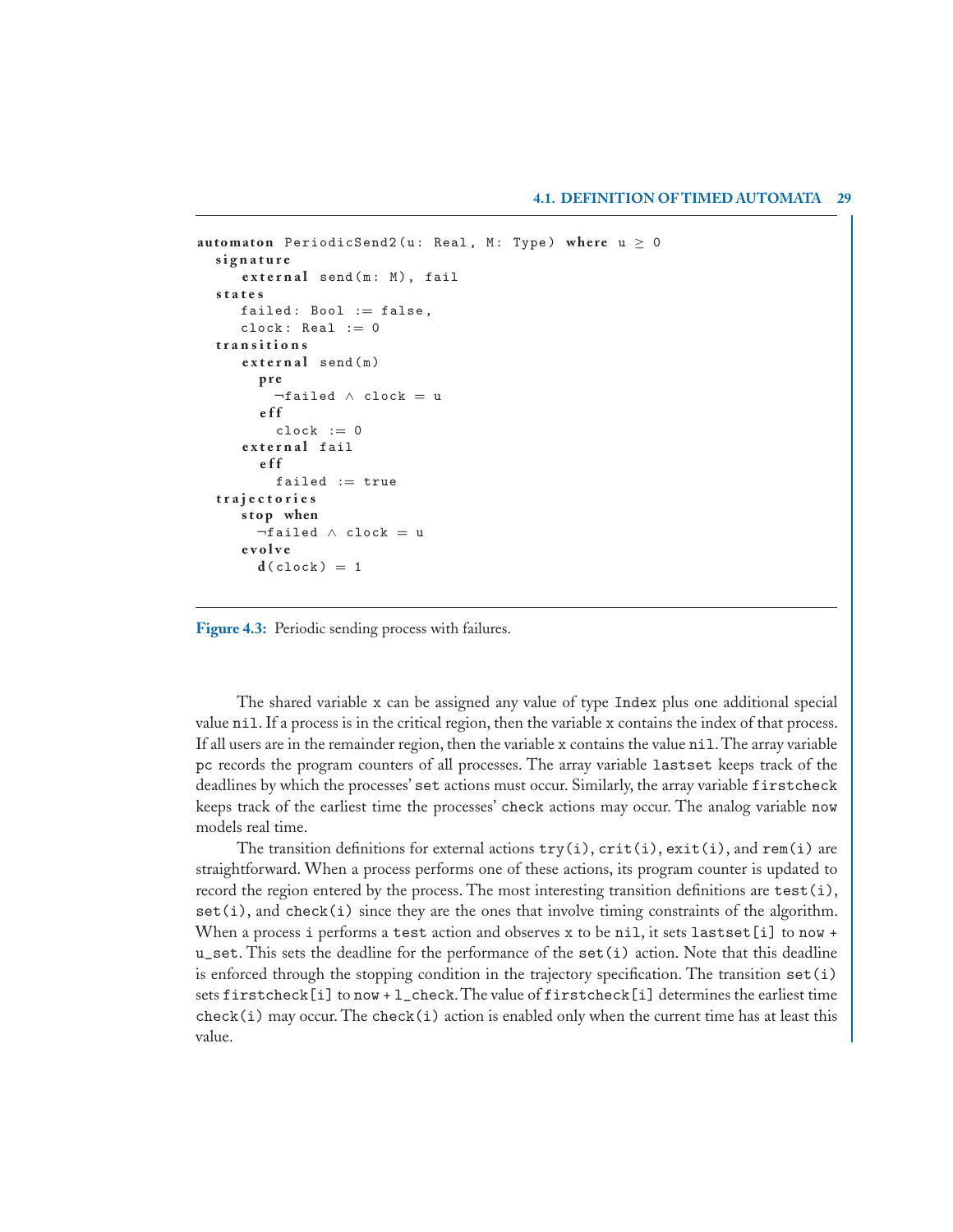```
automaton Timeout(u: Real, M: Type) where u > 0
  signature
     external receive(m: M), timeout
  states
     suspected: Bool := false,clock: Real := 0transitions
    external receive(m)
       eff
         clock := 0;suspected := falseexternal timeout
       pre
         ¬suspected ∧ clock = u
       eff
         suspected := truetrajectories
     stop when
       clock = u and \negsuspected
     evolve
       d(clock) = 1
```
**Figure 4.4:** Timeout.

The stopping condition implies that if the value of now reaches the value of lastset[i] for some process i at some point in time, then that point must be the limit time of the trajectory.

**Example 4.6** (Clock synchronization). The automaton ClockSync(u,r:Real, i:Index) in Fig. [4.7](#page-46-0) is the specification of a single process in a clock synchronization algorithm. Each process has a physical clock and generates a logical clock. The goal of the algorithm is to achieve "agreement" and "validity" among the logical clock values. Agreement means that the logical clocks are close to one another. Validity means that the logical clocks are within the range of the physical clocks.

The algorithm is based on the exchange of physical clock values between different processes in the system. The parameter u determines the frequency of sending messages. Processes in the system are indexed by the elements of the type Index which we assume to be pre-defined. ClockSync(u,r:Real, i:Index) has a physical clock physclock, which may drift from the real time with a drift rate bounded by r. It uses the variable maxother to keep track of the largest physical clock value of the other processes in the system. The variable nextsend records when it is supposed to send its physical clock to the other processes. The logical clock, logclock, is defined to be the maximum of maxother and physclock. Formally logclock is a *derived variable*, which is a function whose value is defined in terms of the state variables.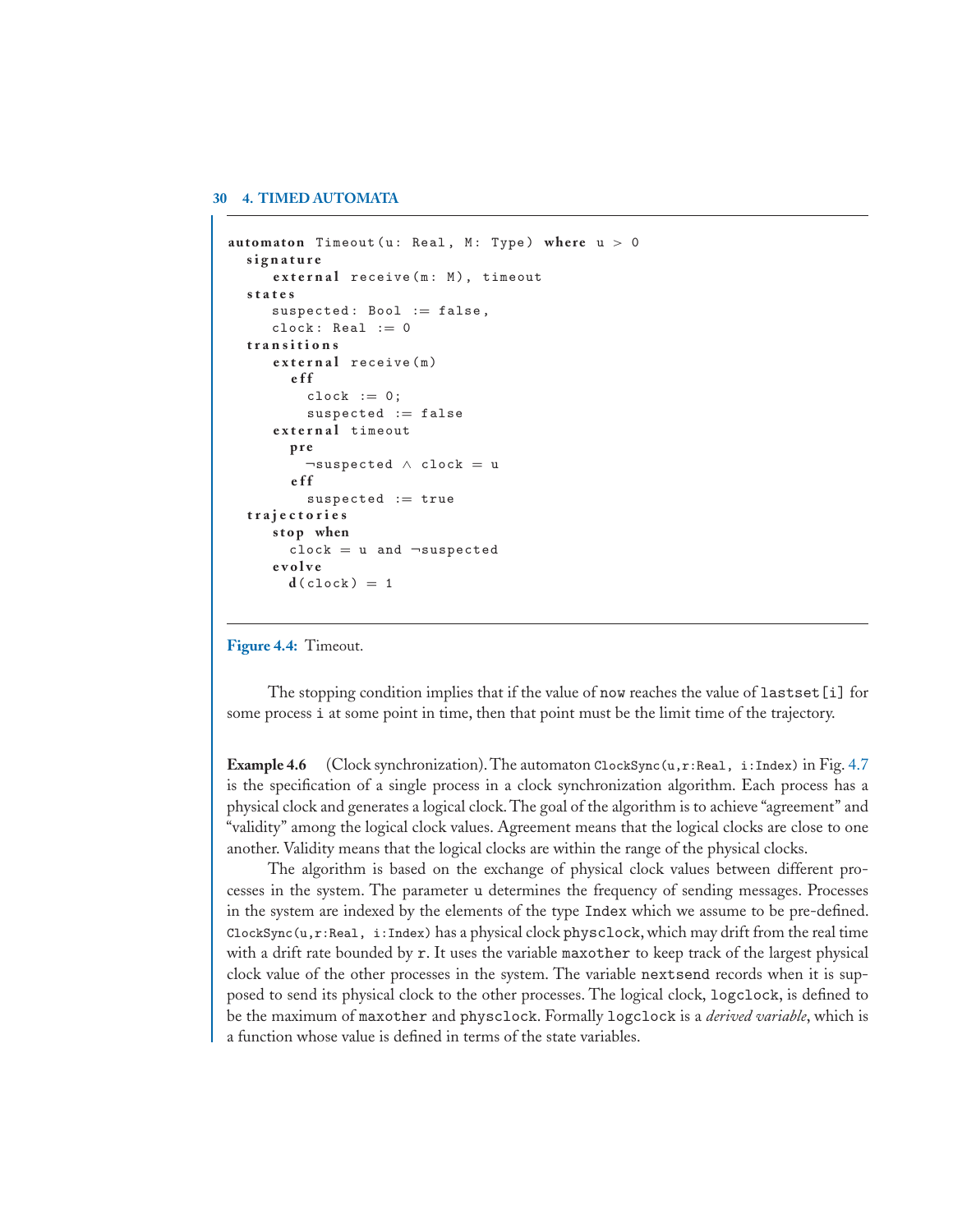```
type Index = enumeration of p1, p2, p3, p4
type PcValue = enumeration of rem, test, set, check,
                                leavetry, crit, reset, leaveexit
automaton FischerME( u_set, l_check: Real)
where u_set > 0 \wedge 1_check > 0 \wedge u_set < 1_check
 signature
  external try(i:Index), crit(i:Index), exit(i:Index), rem(i:Index)
  internal test(i:Index), set(i:Index),
           check(i:Index), reset(i:Index)
 states
  x: Null[Index] := nil,pc: Array[Index,PcValue] := constant (rem),
   lastset: Array[Index, discrete AugmentedReal] := constant (infty),
   firstcheck: Array[Index, discrete AugmentedReal] := constant (0),
   now: Real := 0
```
**Figure 4.5:** Fischer's mutual exclusion algorithm: signature and states.

A send $(m,i)$  transition is enabled when  $m =$  physclock and nextsend = physclock. It causes the value of nextsend to be updated so that the next send can occur when physclock has advanced by u time units. The transition definition for  $\text{receive}(m, j, i)$  specifies the effect of receiving a message from another process j in the system. Upon the receipt of a message m from j, i sets maxother to the maximum of m and the current value of maxother, thereby updating its knowledge of the largest physical clock value of other processes in the system.

The trajectory specification is slightly different from that in the previous examples. In this example, the analog variable physclock does not change at the same rate as real time but it drifts with a rate that is bounded by r.The periodic sending of physical clocks to other processes is enforced through the stopping condition in the trajectory specification. Time is not allowed to pass beyond the point where  $physclock = nextsend$ .

# **4.2 EXECUTIONS AND TRACES**

We now define execution fragments, executions, trace fragments, and traces, which are used to describe automaton behavior. An *execution fragment* of a timed automaton A is an *(A, V )*-sequence  $\alpha = \tau_0 a_1 \tau_1 a_2 \tau_2 \ldots$ , where (1) each  $\tau_i$  is a trajectory in  $\mathcal T$ , and (2) if  $\tau_i$  is not the last trajectory in *<sup>α</sup>* then *τi.lstate ai*+<sup>1</sup> <sup>→</sup> *τi*<sup>+</sup>1*.fstate*. An execution fragment records what happens during a particular run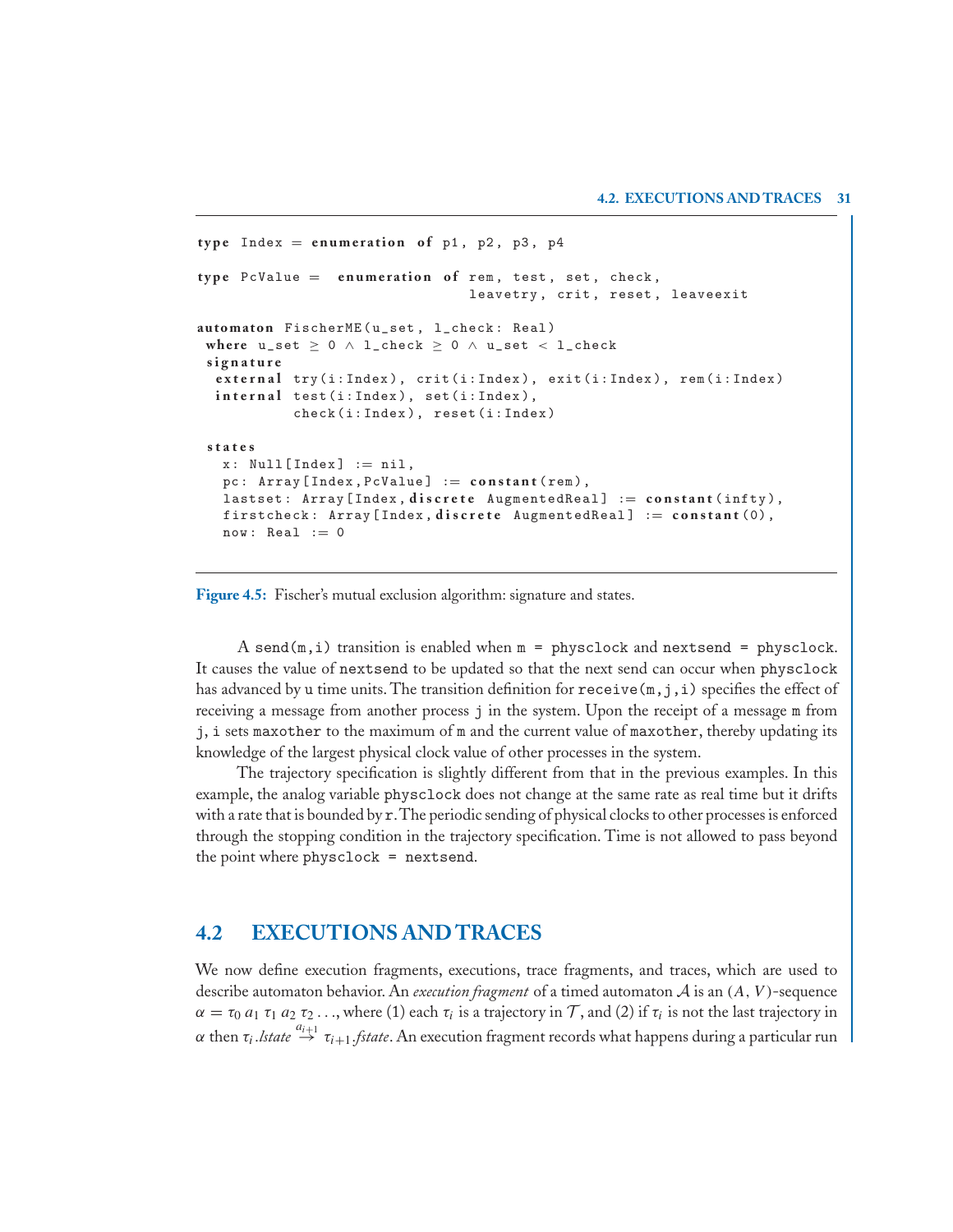```
transitions
 external try(i) external crit(i)
  pre pre
  pc[i] = rem pc[i] = leavetry<br>
eff effeff eff
   pc[i] := test pc[i] := critinternal test(i) external exit(i)
  pre pre
   pc[i] = test pc[i] = crit
   eff eff
   if x = nil then pc[i] := resetpc[i] := set;lastset[i] := now + u_setinternal set(i) internal reset(i)
  pre pre
   pc[i] = set pc[i] = reseteff eff
   x := \text{embed}(i); x := \text{nil};pc[i] := check; pc[i] = leaveexit
   lastset[i] := infty;firstcheck[i] := now + l\_checkinternal check(i) external rem(i)
  pre pre
   pc[i] = check \wedge pc[i] = leaveexit
      now ≥ firstcheck[i] eff
  eff pc[i] := remif x = embed(i) then pc[i] := leavetry
   else pc[i] := test
trajectories
  stop when
   ∃i: Index now = lastset[i]
  evolve
   d(now) = 1
```
**Figure 4.6:** Fischer's mutual exclusion algorithm: transitions and trajectory definitions.

of a system, including all the instantaneous, discrete state changes and all the changes to the state that occur while time advances. We write *frags*  $_A$  for the set of all execution fragments of  $A$ .

If *α* is an execution fragment, with notation as above, then we define the *first state* of *α*, *α.fstate*, to be *α.fval*. An *execution fragment* of a timed automaton A *from* a state **x** of A is an execution fragment of A whose first state is **x**. We write *frags*<sub>A</sub>(**x**) for the set of execution fragments of A from **x**. An execution fragment *α* is defined to be an *execution* if *α.fstate* is a start state, that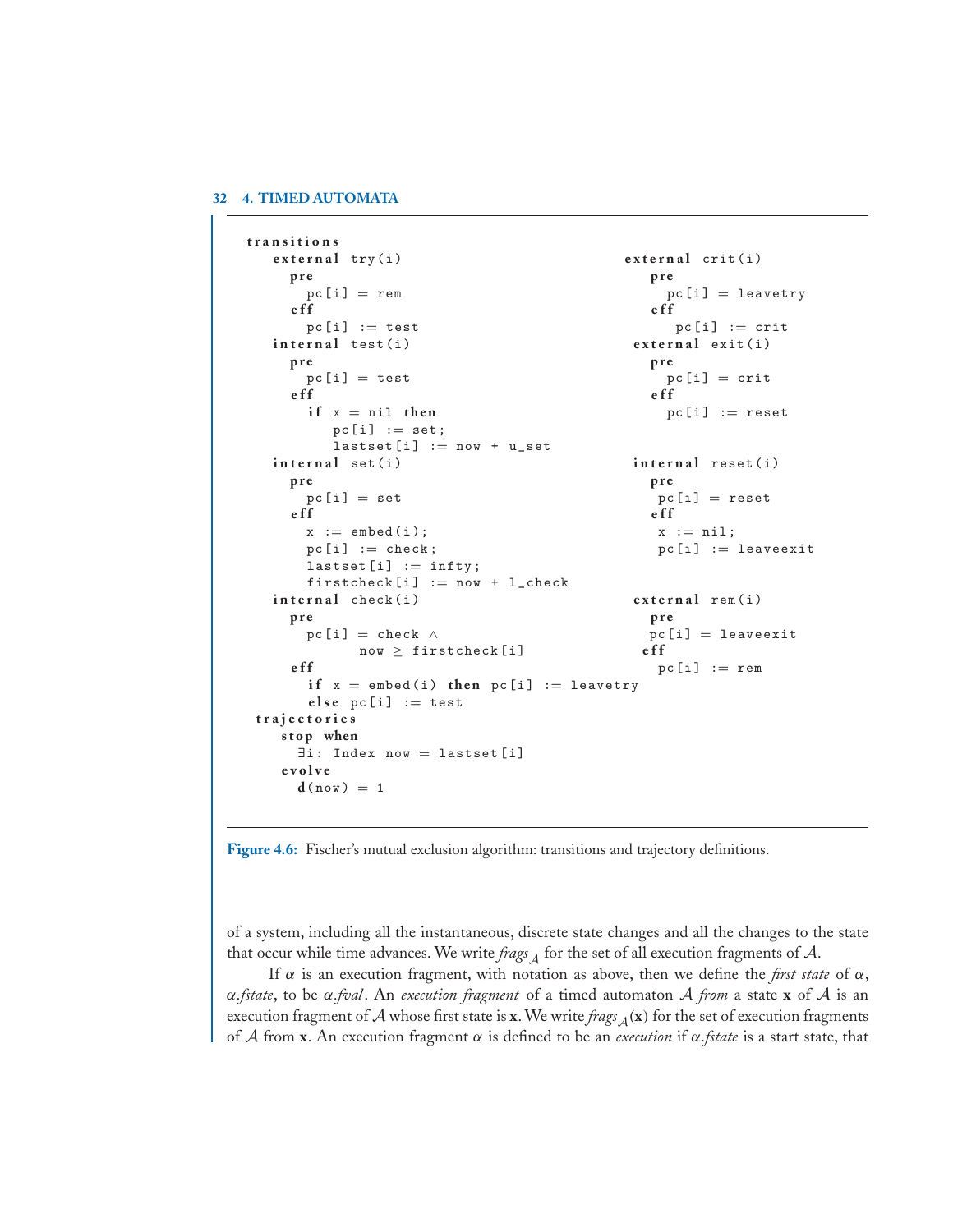```
automaton ClockSync(u, r: Real, i: Index) where u > 0 \wedge (0 \le r < 1)signature
    external send(m: Real, const i: Index),
             receive(m: Real, j: Index, const i: Index) where j \neq istates
     nextsend: discrete Real := 0,
     maxother: discrete Real := 0,
     physclock: Real := 0
  derived variables
     logclock = max(maxother, physicalock)transitions
     external send(m, i)
       pre
         m = physclock \land physclock = nextsend
       eff
         nextsend := nextsend + u
     external receive(m, j, i)
       eff
         maxother := max(maxother, m)trajectories
     stop when
       physclock = nextsend
     evolve
       (1 - r) \leq d(physclock) \leq (1 + r)
```
Figure 4.7: Clock synchronization.

is,  $\alpha$ .*fstate*  $\in \Theta$ . We write *execs*<sub>A</sub> for the set of all executions of A. If  $\alpha$  is a closed *(A, V)*-sequence then we define the *last state* of *α*, *α.lstate*, to be *α.lval*.

Like trajectories also execution fragments are closed under countable concatenation.

**Lemma 4.7** *Let α*<sup>0</sup> *α*<sup>1</sup> *... be a finite or infinite sequence of execution fragments of* A *such that, for each nonfinal index i*,  $\alpha_i$  *is closed and*  $\alpha_i$ *.lstate* =  $\alpha_{i+1}$ *.fstate. Then*  $\alpha_0 \cap \alpha_1 \cap \cdots$  *is an execution fragment of* A*.*

*Proof.* Follows easily from the definitions, using Axiom **T3**. □

The characterization of the prefix ordering on *(A, V )*-sequences from Lemma [3.7](#page-33-0) carries over to execution fragments.

**Lemma 4.8** *Let α and β be execution fragments of* A *with α closed. Then*

$$
\alpha \leq \beta \quad \Leftrightarrow \quad \exists \alpha' \in \text{frags}_{\mathcal{A}} : \beta = \alpha \cap \alpha'.
$$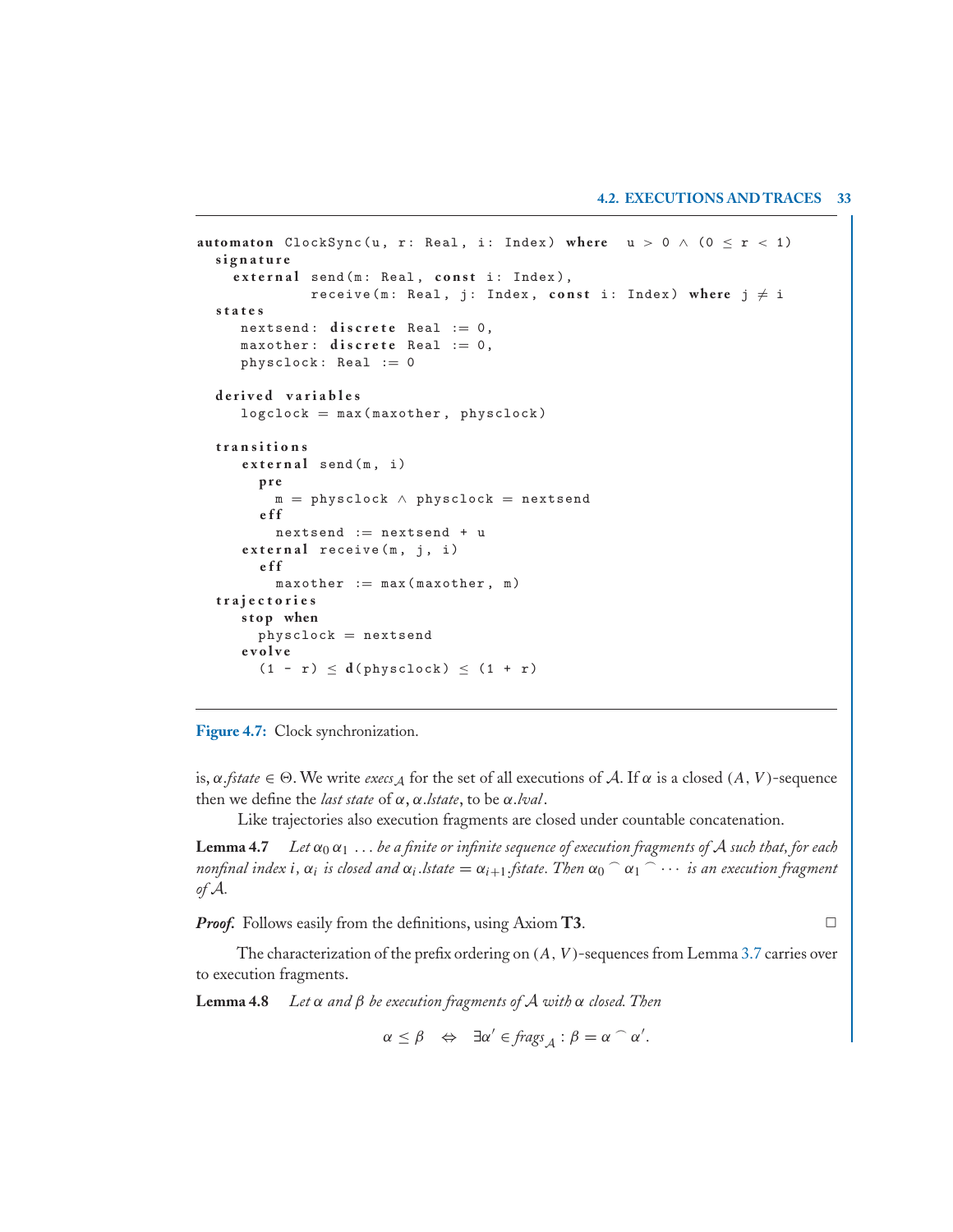<span id="page-47-0"></span>*Proof.* Implication " $\Leftarrow$ " follows from the corresponding implication in Lemma [3.7.](#page-33-0) Implication " $\Rightarrow$ " follows from the definitions and **T2**.

The external behavior of a timed automaton is captured by the set of "traces" of its execution fragments, which record external actions and the trajectories that describe the intervening passage of time. A trace consists of alternating external actions and trajectories over the empty set of variables, ∅; the only interesting information contained in these trajectories is the amount of time that elapses.

Formally, if *α* is an execution fragment, then the *trace* of *α*, denoted by *trace(α)*, is the *(E,* ∅*)*-  $\alpha$  fiestriction of  $\alpha$ ,  $\alpha$   $\lceil (E, \emptyset)$ . A *trace fragment* of a timed automaton  $\mathcal{A}$  *from* a state **x** of  $\mathcal{A}$  is the trace of an execution fragment of A whose first state is **x**. We write *tracefrags*  $_A(\bf{x})$  for the set of trace fragments of A from **x**. Also, we define a *trace* of A to be a trace fragment from a start state, that is, the trace of an execution of  $A$ , and write *traces*  $_A$  for the set of traces of  $A$ .

In the earlier timed automaton models [\[86](#page-126-0), [107\]](#page-128-0), execution fragments were defined in a similar style to the one presented here, that is, as an alternating sequence of trajectories and actions.However, the traces were not derived from execution fragments by a simple restriction to external actions and the empty set of variables. Rather, a trace was defined as a sequence consisting of actions paired with their time of occurrence together with a limit time. The new definition increases uniformity; the definitions, results and proof techniques for hybrid sequences apply to both execution fragments and traces.

We now revisit some of the automata presented earlier in this chapter and give sample executions and traces for these automata.

**Example 4.9** (Periodic sending process). Consider the automaton PeriodicSend from Example [4.2](#page-40-0) where u is instantiated to the real number 3 and the message type parameter M is instantiated to the set {m1*,* m2*,...*}. The following sequence is an execution of the automaton:

 $\alpha = \tau \text{ send(m1)} \tau \text{ send(m2)} \tau \text{ send(m3)} \tau \ldots$ 

where  $\tau$  : [0, 3]  $\rightarrow$  *val*({clock}} is defined such that  $\tau(t)(\text{clock}) = t$  for all  $t \in [0, 3]$ . The function  $\tau$  is defined for closed intervals of length 3, starting at time 0. It describes the evolution of the variable clock, which is 0 at the start of  $\tau$  and increases with rate 1 for 3 time units. The discrete send events occur periodically, every 3 time units and reset the clock variable to 0.

The trace of the above execution fragment,  $trace(\alpha)$ , is the sequence

 $\alpha' = \tau'$  send(m1)  $\tau'$  send(m2)  $\tau'$  send(m3)  $\tau'$  ...

where  $\tau'$  : [0, 3]  $\rightarrow val(\emptyset)$ . Since the range of function  $\tau'$  contains only the function with the empty domain, *trace(α)* does not contain any information about what happens to the value of clock as time progresses. Since the domains of  $\tau$  and  $\tau'$  are identical,  $\alpha$  and  $\alpha'$  express the same information about the amount of time that elapses between discrete steps.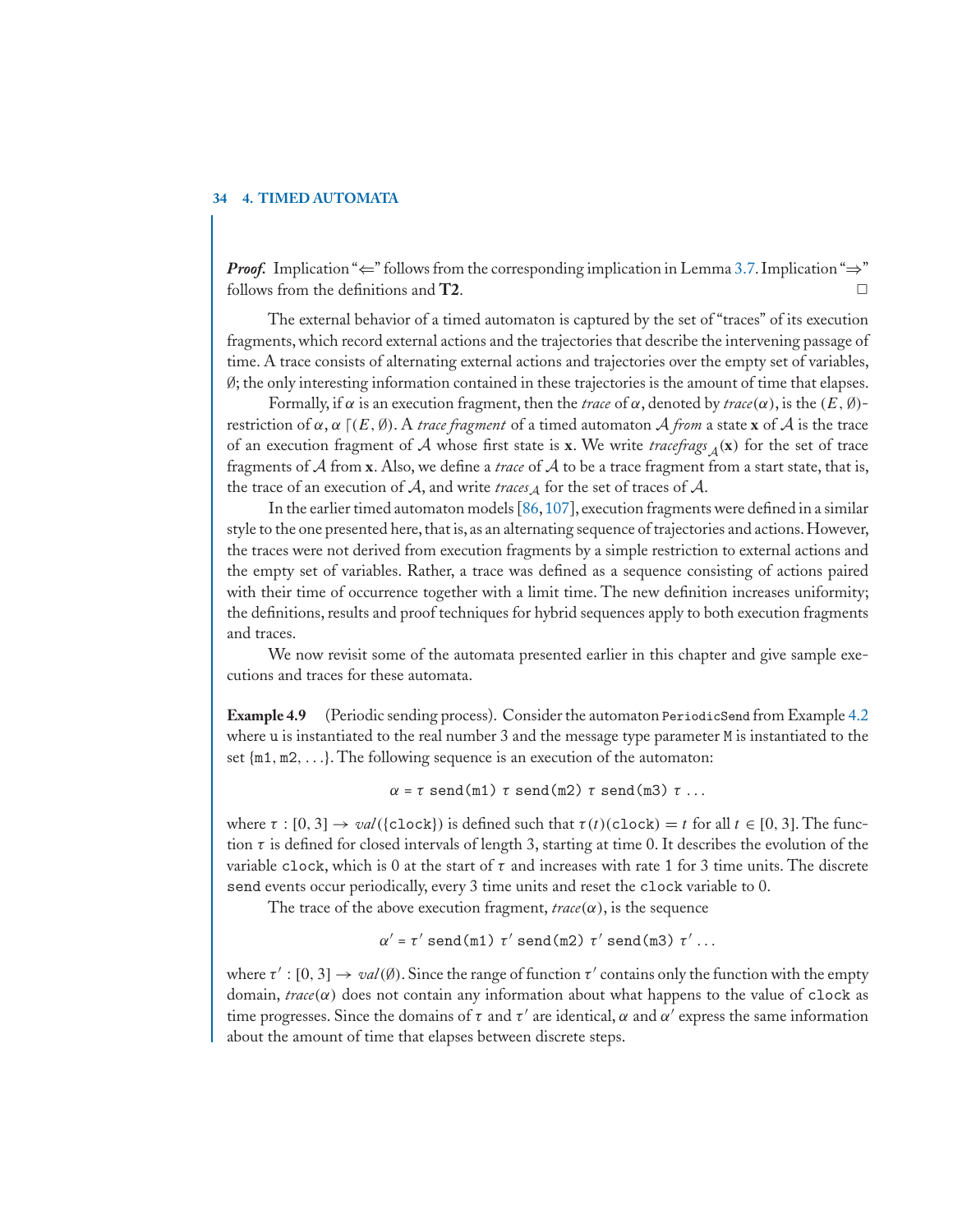#### **4.2. EXECUTIONS AND TRACES 35**

<span id="page-48-0"></span>**Example 4.10** (Timeout process). We now present an execution of the automaton Timeout from Example [4.4](#page-41-0) where the the maximum waiting time u for a message is 5 and the message alphabet M is the set {m1*,* m2}. The following finite sequence is an execution of Timeout:

*α* = *τ*<sub>0</sub> receive(m1) *τ*<sub>1</sub> timeout *τ*<sub>2</sub> receive(m2) *τ*<sub>3</sub> timeout *τ*<sub>4</sub>

where  $Val = val({\text{suspected, clock}})$  and the functions  $\tau_0, \tau_1, \tau_2, \tau_3, \tau_4$  are defined as follows:

 $\tau_0$  :  $[0, 2] \rightarrow \text{Val}$  where  $\tau_0(t)$ (suspected) = false and  $\tau_0(t)$ (clock) = *t* for all  $t \in [0, 2]$ .

 $\tau_1$  :  $[0, 5] \rightarrow \text{Val}$  where  $\tau_1(t)$ (suspected) = false and  $\tau_1(t)$ (clock) = *t* for all  $t \in [0, 5]$ .

 $\tau_2 : [0, 1] \rightarrow \text{Val}$  where  $\tau_2(t)$ (suspected) = true and  $\tau_2(t)$ (clock) = 5 + *t* for all  $t \in [0, 1]$ .

 $\tau_3 : [0, 5] \rightarrow Val$  where  $\tau_3(t)(\text{suspected}) = \text{false}$  and  $\tau_3(t)(\text{clock}) = t$  for all  $t \in [0, 5]$ .

 $\tau_4$  :  $[0, \infty) \to \text{Val}$  where  $\tau_4(t)$ (suspected) = true and  $\tau_4(t)$ (clock) = 5 + *t* for all  $t \in [0, \infty)$ .

In this sample execution, the first awaited message arrives at time 2. Since no other message arrives within the next 5 time units, the process performs a timeout. A new message arrives 1 time unit after the timeout and the variable clock is reset to 0. Since no new message arrives in the next 5 time units the process performs another timeout. The time elapses forever after this timeout since no further message arrives.

This example illustrates that the automaton Timeout can perform multiple timeout transitions. Another point to note is that the sample execution consists of a finite *(A, V )*-sequence ending with a trajectory, as opposed to an infinite sequence as in Example [4.9](#page-47-0) . The final trajectory here is a trajectory whose domain is right open and the execution is admissible and nonZeno. Replacing *τ*<sup>4</sup> with a function on a closed interval would yield a nonZeno execution that is not admissible.

The trace of the execution  $\alpha$  can be obtained by letting the range of  $\tau_i$  be the set consisting of the function with the empty domain, as we did in the previous example. That is, by hiding the values of the internal variables clock and suspected during trajectories.

The following lemma states that some properties of executions carry over to their traces and vice versa.

**Lemma 4.11** *If*  $\alpha$  *is an execution of*  $\mathcal A$  *then:* 

- *1. α is time-bounded if and only if trace(α) is time-bounded;*
- *2. α is admissible if and only if trace(α) is admissible;*
- *3. If α is closed then trace(α) is closed;*
- *4. If α is nonZeno then trace(α) is nonZeno.*

*Proof.* Follows directly from the corresponding properties for the restriction of  $(A, V)$ -sequences (Lemma [3.11\)](#page-34-0).  $\square$ 

**Lemma 4.12** *If*  $\beta$  *is a trace of*  $\mathcal A$  *then:*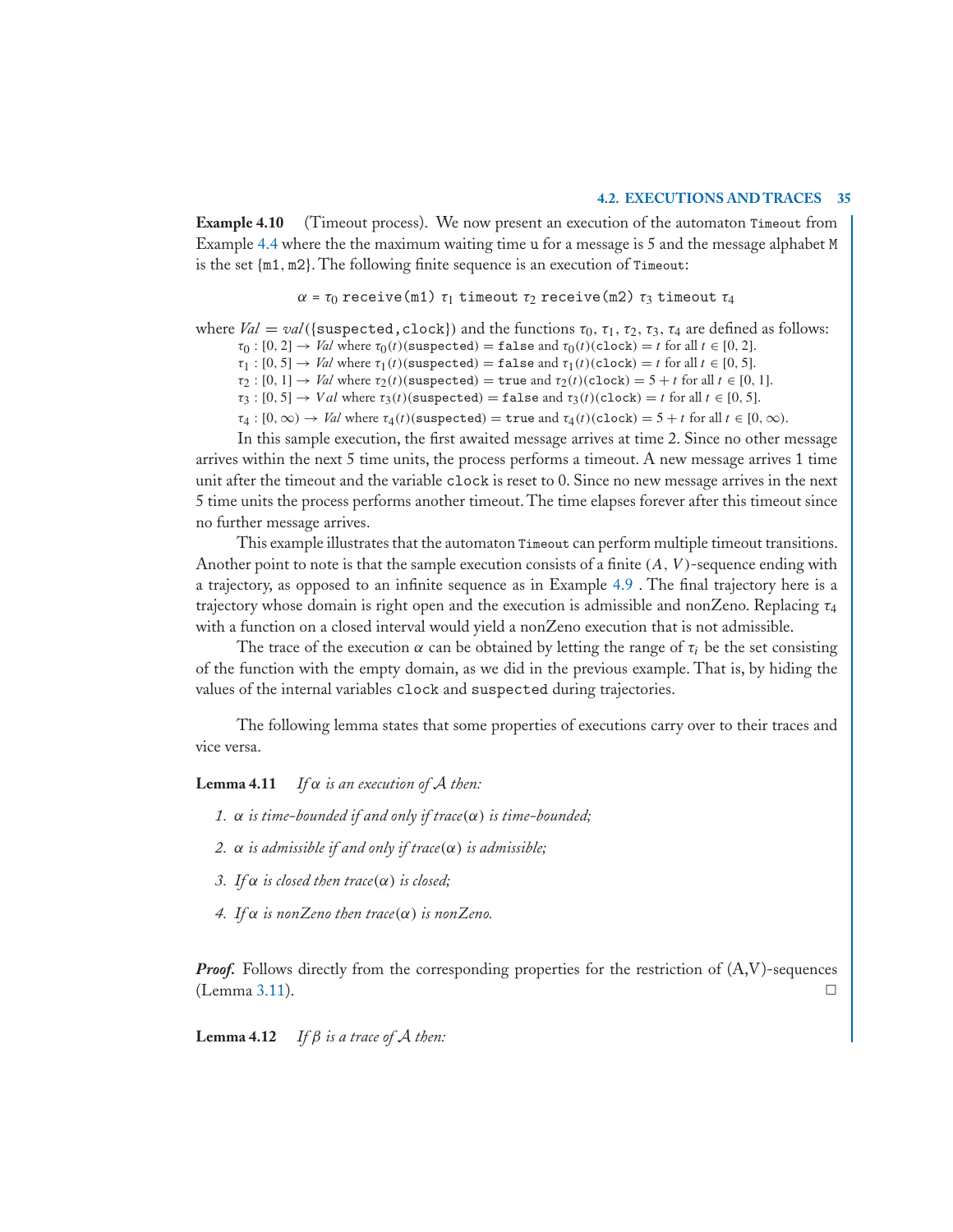- <span id="page-49-0"></span>**1.** If  $\beta$  is closed then there exists an execution  $\alpha$  of  $\beta$  such that trace $(\alpha) = \beta$  and  $\alpha$  is closed;
- *2. If β is nonZeno then there exists an execution α of* A *such that trace(α)* = *β and α is nonZeno.*

*Proof.* For the first part of the lemma, let  $\beta = \text{trace}(\alpha)$  be a closed trace of A. By definition of a trace, we know that *β.ltime* =  $\alpha$ .*ltime*. We also know that  $\alpha$  is either closed or has a suffix which is an infinite sequence of alternating point trajectories and internal actions. Now, let *α*<sup>'</sup> be the least closed prefix of *α* such that  $\alpha'$ .*ltime* =  $\beta$ .*ltime*. Clearly,  $\alpha'$  is a closed execution of A and  $\beta = \text{trace}(\alpha')$ .

For the second part of the lemma, observe that a nonZeno trace is either closed or admissible. Let  $\beta = \text{trace}(\alpha)$ . For the case where  $\beta$  is closed, we have already shown how we can find a closed execution. For the case where  $\beta = \text{trace}(\alpha)$  is admissible, we know that  $\alpha$ *.ltime* =  $\infty$ . Hence,  $\alpha$  is admissible, as needed.  $\Box$ 

**Example 4.13** (Constructing a closed execution from a closed trace). Consider the Zeno hybrid sequence  $\alpha = \beta(\mathbf{v}) \, a \, \beta(\mathbf{v}) \, a \, \beta(\mathbf{v}) \, \dots$  given in Example [3.12.](#page-34-0) Suppose that  $\alpha$  is an execution of  $\mathcal A$ and that *a* is an internal action of A. Then,  $trace(\alpha) = \wp(\mathbf{v}')$  where  $\wp(\mathbf{v}')$  is a trajectory over the empty set of variables. However, the fact that *trace* $(\alpha)$  is closed does not imply that  $\alpha$  is closed. Thus, we see why we have a one way implication in item 3 of Lemma [4.11.](#page-48-0) On the other hand, we can construct a closed execution of  $\mathcal A$  with trace  $\wp(\mathbf v')$  as explained in the proof of Lemma [4.12.](#page-48-0) The execution consisting of the point trajectory  $\wp(\mathbf{v})$  is a closed execution of A with trace  $\wp(\mathbf{v}')$ .

# **4.3 INVARIANTS**

A state of a timed automaton A is *reachable* if it is the last state of some closed execution of A. If *X* is the set of state variables of A and *I* is a set of valuations of *X*, then we say that *I* is an *invariant* of A if *I* contains all reachable states of A.We often describe invariants by *assertions*, formulas that are constructed by applying boolean connectives and quantifications to atomic formulas over the state variables. Define the *i-length* of a finite *(A, V )*-sequence *β* to be equal to the length of *β* if *β* ends with a point trajectory, and equal to the length of *β* plus 1 otherwise. Invariants can be proved by induction on the i-length of executions. Sometimes we may also use the following simple lemma. In order to state the lemma we use some terminology from [\[90](#page-126-0)]. A set of valuations *I* of A is *stable* if it is preserved by discrete transitions and by trajectories, that is, for all states  $\mathbf{x}, \mathbf{x}' \in Q$  and trajectories  $\tau \in \mathcal{T}$ ,

> $\mathbf{x} \in I \land \mathbf{x} \stackrel{a}{\rightarrow} A \mathbf{x}' \Rightarrow \mathbf{x}' \in I$  $\tau$ *.fstate*  $\in$  *I*  $\land$   $\tau$  closed  $\Rightarrow$   $\tau$ *.lstate*  $\in$  *I.*

Set *I* is *inductive* if it is stable and moreover contains all the start states, that is  $\Theta \subseteq I$ .

**Lemma 4.14** *Let I be a set of states of* A *that is inductive. Then I is an invariant.*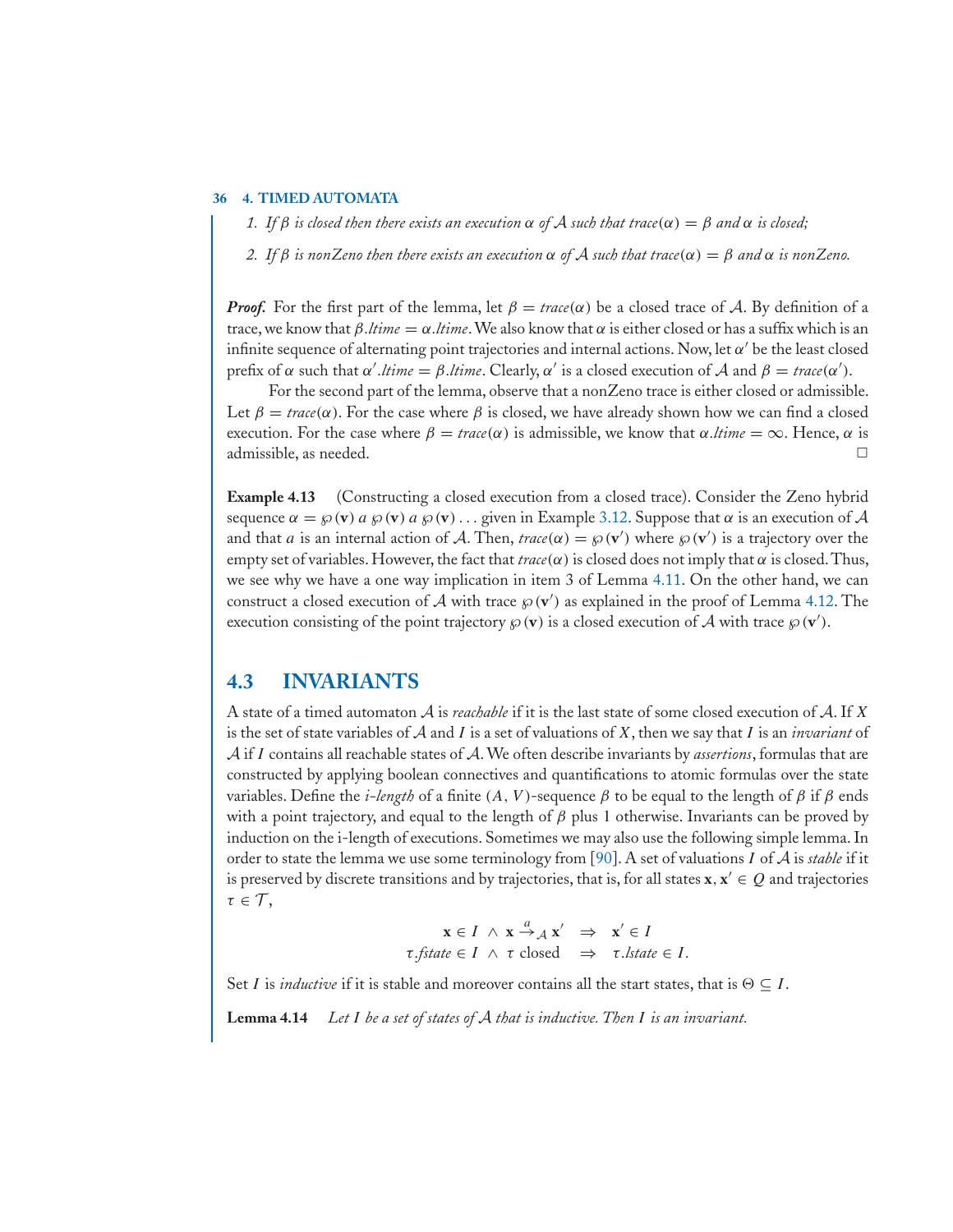#### **4.3. INVARIANTS 37**

*Proof.* We must establish that *I* contains all reachable states of A. Let **x** be a reachable state. Then **x** is the final state of some closed execution  $\alpha$ . We prove  $\mathbf{x} \in I$  by induction on the i-length *k* of execution *α*. If *k* = 1 then *α* consists of a point trajectory and hence **x** is an initial state. Because *I* is inductive,  $\Theta \subseteq I$  and hence  $\mathbf{x} \in I$ . If  $k > 1$  then we distinguish between two cases: either  $\alpha$  ends with a point trajectory or it does not.

- 1. In the first case,  $\alpha$  has the form  $\alpha' a\tau$  where  $\tau$  is a point trajectory containing state **x** and the i-length of  $\alpha'$  is either  $k - 2$  or  $k - 1$  (depending on whether  $\alpha'$  ends with a point trajectory or not). Let **x**<sup>'</sup> be the last state of  $\alpha'$ . Then by induction hypothesis  $\mathbf{x}' \in I$ . But since *I* is stable and  $\mathbf{x}' \stackrel{a}{\rightarrow} \mathbf{x}$ , also  $\mathbf{x} \in I$ .
- 2. In the second case, *α* can be written as  $\alpha' \hat{}$  *τ* where  $\alpha'$  ends with a point trajectory, *τ* is a closed trajectory,  $\alpha'$ .*lstate* = *τ.fstate*, and the i-length of  $\alpha'$  equals  $k - 1$ . Hence, by induction hypothesis,  $\alpha'$ .*lstate* =  $\tau$ .*fstate*  $\in$  *I*. Since *I* is stable, also  $\tau$ .*lstate*  $\in$  *I*. Hence,  $\mathbf{x} \in$  *I*.

 $\Box$ 

**Example 4.15** (Time-bounded channel). Consider the time-bounded channel automaton from Example [4.1.](#page-39-0) It is easy to observe that time cannot pass beyond any delivery deadline recorded in the message queue and that each deadline in the queue is less than or equal to the sum of the current time and the bound b. This property can be stated as an invariant assertion as follows.

**Invariant 1** *In any reachable state* **x** *of automaton* TimedChannel*, for all*  $p \in x$ *(queue),*  $x$ *(now)*  $\leq$  $p$ .deadline  $\leq x$ *(now)* + b.

We can prove this invariant using Lemma [4.14.](#page-49-0) Let *I* be the set of states that satisfy the assertion, that is, the set of states **x** such that for all  $p \in x$ *(queue)*,  $x$ *(now)*  $\leq p$ . deadline  $\leq x$ *(now)* + b. In the (unique) initial state **x**, **x**(queue) is empty and so  $\mathbf{x} \in I$ .

Discrete transitions do not modify variable now and either add or remove a single message from queue. A send(m) transition from state **x** adds a single message p with p.deadline  $= x(now) + b$ . A receive*(*m*)* transition removes a single message. Clearly, both types of actions preserve the invariant.

Let *τ* be a closed trajectory with *τ.fstate* = **x** ∈ *I* and *τ.lstate* = **x**. Suppose that **x** ∈ *I* . This means that there is some  $p \in x$ *(queue)* for which it does not hold that  $x(now) \le p$ . deadline  $\le$ **x**(now) + b. But since **x**(queue) = **x**<sup>'</sup>(queue), we know that **x**<sup>'</sup>(now)  $\leq$  p.deadline  $\leq$  **x**<sup>'</sup>(now) + b. Since now increases along trajectories,  $\mathbf{x}'(n \circ \mathbf{w}) < \mathbf{x}(n \circ \mathbf{w})$ . It follows that  $p \cdot \text{deadline} < \mathbf{x}(n \circ \mathbf{w})$ . But since  $\mathbf{x}'(n \cdot \mathbf{w}) \leq p$  deadline and now increases continuously along  $\tau$ , there exists a nonfinal state **x**<sup>*''*</sup> on  $\tau$  with p.deadline = **x**<sup>*''*</sup>(now). But this contradicts the stopping condition for the time-bounded channel. Hence,  $x \in I$ .

We conclude that *I* is inductive and hence an invariant.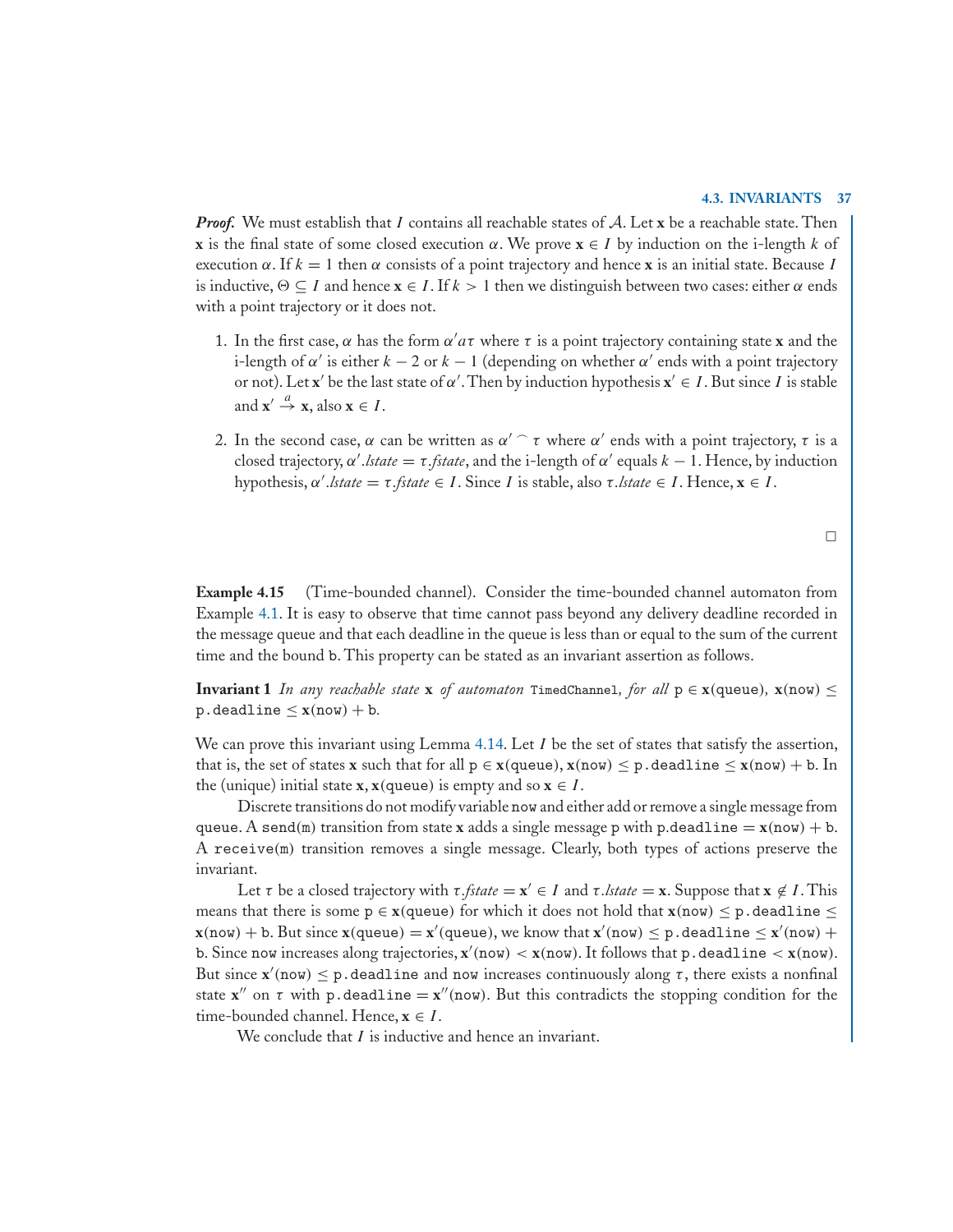In practice, we often encounter invariants that are not inductive. In order to prove such invariants we typically first need to establish some auxiliary invariants. This style of reasoning can be formalized using a slight generalization of Lemma [4.14.](#page-49-0) Again, we use terminology from [\[90](#page-126-0)]. Let  $I_1$  and  $I_2$  be sets of states of A. Then  $I_2$  is *stable relative to*  $I_1$  if, for all states  $\mathbf{x}, \mathbf{x}' \in Q$  and trajectories  $\tau \in \mathcal{T}$ ,

> $\mathbf{x} \in I_1 \cap I_2 \ \wedge \ \mathbf{x} \stackrel{a}{\rightarrow} \mathcal{A} \ \mathbf{x}' \Rightarrow \ \mathbf{x}' \in I_2$  $\tau$ *.fstate*  $\in$  *I*<sub>1</sub>  $\cap$  *I*<sub>2</sub>  $\wedge$   $\tau$  closed  $\Rightarrow$   $\tau$ *.lstate*  $\in$  *I*<sub>2</sub>*.*

Set  $I_2$  is *inductive relative to*  $I_1$  if  $I_2$  is stable relative to  $I_1$  and contains all the start states, that is  $\Theta$  ⊆ *I*<sub>2</sub>.

**Lemma 4.16** *Let*  $I_1$  *and*  $I_2$  *be sets of states of* A *such that*  $I_1$  *is invariant and*  $I_2$  *is inductive relative to I*1*. Then I*<sup>2</sup> *is an invariant.*

*Proof.* Similar to the proof of Lemma [4.14.](#page-49-0) ◯

**Example 4.17** (Fischer's mutual exclusion). The main safety property that needs to be satisfied by the automaton FischerME from Example [4.5](#page-41-0) is mutual exclusion. This safety property can be expressed as an invariant assertion.

**Invariant 2** *In any reachable state* **x** *of* FischerME*, there do not exist* i:Index *and* j:Index *such that*  $i \neq j$ ,  $\mathbf{x}(pc)[i] = \text{crit}$  *and*  $\mathbf{x}(pc)[j] = \text{crit}$ *.* 

Even though the invariant does not refer to time, its proof depends on the timing constraints of the automaton. For example, the following auxiliary invariant can be used in proving Invariant 2.

**Invariant 3** In any reachable state **x** of FischerME, if  $\mathbf{x}(pc)[i] = \text{check}, \mathbf{x}(x) = \text{embed}(i), \text{ and}$  $\mathbf{x}(\text{pc})[\text{j}] = \text{set}, \text{then } \mathbf{x}(\text{firstcheck})[\text{i}]) > \mathbf{x}(\text{lastset})[\text{j}].$ 

This invariant states that if the program counter of process i has the value check, the program counter of process j has the value set, and the variable x has the value  $embed(i)$ , then i will allow enough time for j to set x to embed(j), before performing the check. If this timing constraint were not satisfied, it would be possible for i to check that  $x = \text{embed}(i)$  before j sets x to  $\text{embed}(j)$ . Both of the processes would then observe x to contain their own index and enter the critical region.

# **4.4 SPECIAL KINDS OF TIMED AUTOMATA**

This section describes several restricted forms of timed automata and gives definitions that are needed for theorems that are presented later on in this monograph.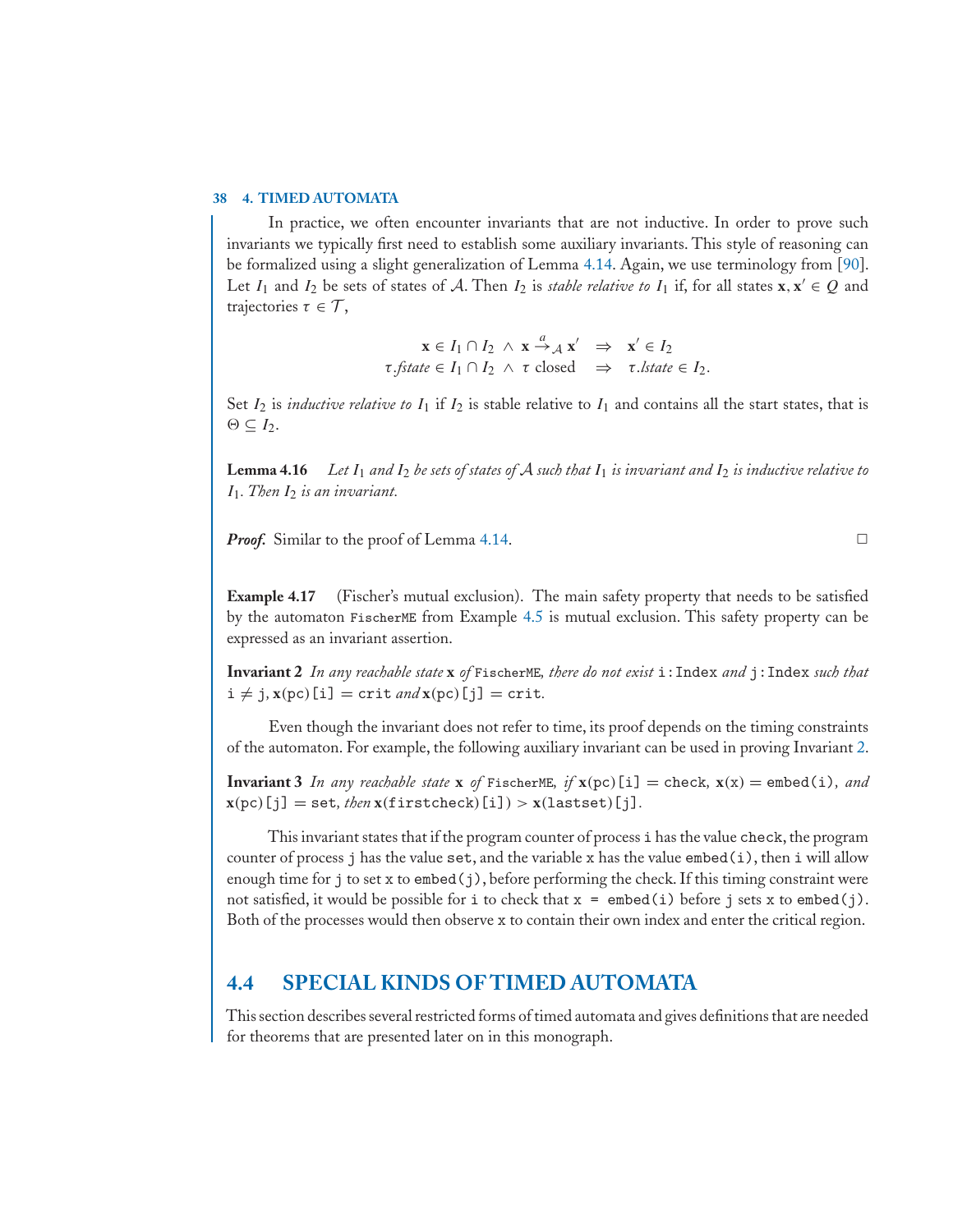## **4.4. SPECIAL KINDS OF TIMED AUTOMATA 39**

<span id="page-52-0"></span>*Timed Automata with Finite Internal Nondeterminism:* We are sometimes interested in bounding the amount of internal nondeterminism in a timed automaton. Thus, we say that a timed automaton A *has finite internal nondeterminism (FIN)* provided that:

- 1. the set  $\Theta$  of start states is finite, and
- 2. for every state **x** of A and every trace fragment  $\beta$  of A from **x**, the set {*α.lstate* | *α* ∈ *frags*<sub>A</sub>(**x**) ∧ *trace*( $\alpha$ ) =  $\beta$ } is finite.

**Example 4.18** (Automata with FIN). It is not hard to see that the automata TimedChannel, PeriodicSend, PeriodicSend2, and Timeout given in Section [4.1](#page-36-0) all have FIN. The first property of the definition of FIN is satisfied since each of these automata has a unique start state. The second property follows from the fact that in each automaton, for every state **x** and every trace fragment *β* from **x**, there is a unique execution fragment  $\alpha$  such that  $trace(\alpha) = \beta$ .

**Example 4.19** (Automata without FIN). We show that automata FischerME and ClockSync(a,r: Real, i:Index) from Section [4.1](#page-36-0) do not have FIN. For each automaton, we specify a trace, describe the set of all executions that have the specified trace, and argue that the second property in the definition of FIN fails for the chosen trace.

Let **x** be the start state of FischerME and  $\beta = \tau_0$  try(i)  $\tau_1$  be a trace of the same automaton where the domains of the functions  $\tau_0$  and  $\tau_1$  are, respectively, the single point interval [0, 0] and the interval [0*, u*], and the range of both functions is the set consisting of the function with the empty domain. For any execution *α*, *trace(α)* = *β*, if and only if *α.ltime* = u, try(i) occurs at time 0, and all the actions in  $\alpha$  that occur after try(i) are internal actions. There are infinitely many different times that the internal actions may occur, and infinitely many values lastcheck and firstcheck could have, by the time *u*. Therefore, the set { $\alpha$ .*lstate* |  $\alpha \in \text{frags}_{\Delta}(\mathbf{x}) \wedge \text{trace}(\alpha) = \tau_0 \text{ try (i) } \tau_1$ } is not finite and FischerME does not have FIN.

Now, let **x** be the start state of ClockSync(a,r:Real, i:Index) where **x***(*physclock*)* = **x**(**nextsend**) = **x**(**maxother**) = 0 and  $\beta$  = *τ*<sub>0</sub> send(0) *τ*<sub>1</sub> be a trace of ClockSync(a,r:Real, i:Index) where the domains of functions *τ*<sup>0</sup> and *τ*<sup>1</sup> are, respectively, the interval [0*,* 0] and the interval [0*, u*], and the range of both functions is the set consisting of the function with the empty domain. For any *α* in which send(0) occurs at time 0 and is followed by a trajectory *τ* such that *τ.ltime* = *u*, we have *trace(α)* = *β*. For any such *α*, *α.lstate(*physclock*)* can be any value in the interval [u (1 - r), u (1 + r)]. Therefore, the set  $\{\alpha. \text{lstate} \mid \alpha \in \text{frags}_{A}(x) \land \text{trace}(\alpha) =$ *τ*<sup>0</sup> send(0) *τ*1} is not finite and ClockSync(a,r:Real, i:Index) does not have FIN.

The following lemma states that if a timed automaton has FIN, then its set of traces is limit-closed.

**Lemma 4.20** *Suppose that timed automaton* A *has FIN and*  $\mathbf{x} \in Q$ *. Suppose that*  $\beta_1, \beta_2, \ldots$  *is a chain of trace fragments of* A *from* **x***. Then the hybrid sequence* lim*<sup>i</sup> βi is a trace fragment of* A *from* **x***.*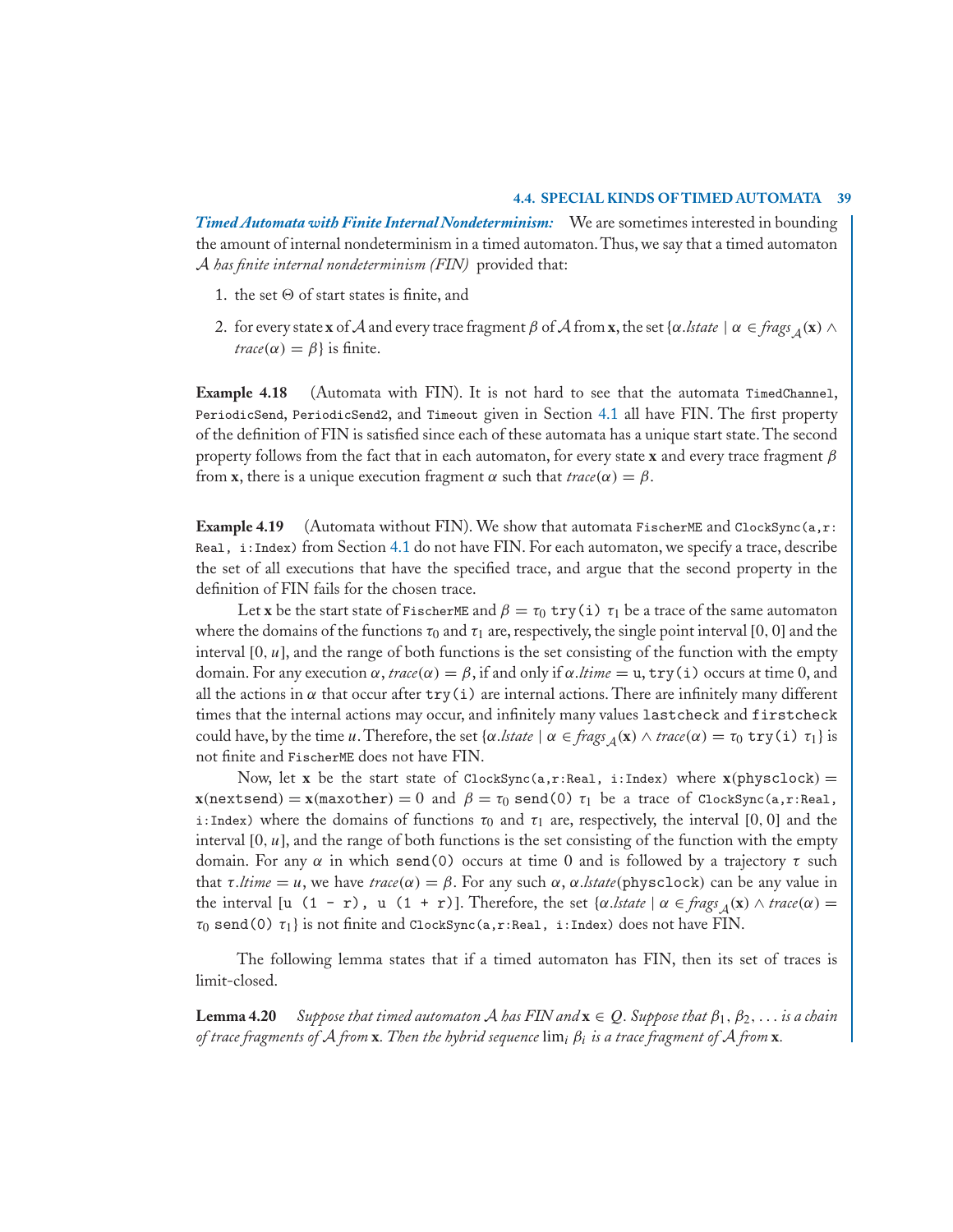*Proof.* This is analogous to the proof of Lemma 4.3 of [\[86\]](#page-126-0). Suppose that A is a timed automaton that has FIN, **x** is a state of A, and  $\beta_1, \beta_2, \ldots$  is a chain of trace fragments of A from **x**. We define a relation *after* between trace fragments from **x** and states of A: *after* = { $(\beta, y)$  | ∃*α* ∈ *frags*<sub>A</sub>(**x**). *trace*(*α*) =  $\beta \wedge \alpha$ *.lstate* = **y**}.

We construct a directed graph *G* whose nodes are pairs  $(\beta_i, \mathbf{y}) \in$  *after* where  $\beta_i$  is an element of the given chain. In *G*, there is an edge from  $(\beta_i, \mathbf{y})$  to  $(\beta_{i+1}, \mathbf{y}')$  exactly if  $\beta_{i+1} = \beta_i \cap \gamma$  such  $\alpha$  = *trace*(*α*) for some *α* ∈ *frags*<sub>A</sub>(**y**), and *α.lstate* = **y**<sup>'</sup>. By the definition of property FIN, there are finitely many roots of *G* of the form  $(\beta_1, y)$ . By the definition of FIN and the construction of *G*, each node of *G* has finite outdegree.

We claim that each node  $(\beta_i, \mathbf{y})$  of *G* is reachable from some root  $(\beta_1, \mathbf{z})$  for some **z**. By definition of the node set, there exists  $\alpha \in \text{frag}_{A}(x)$  such that  $\text{trace}(\alpha) = \beta_i$  and  $\alpha$ *.lstate* = **y**. Choose  $\alpha' \in \text{Frags}_{\mathcal{A}}(\mathbf{x})$  to be a prefix of  $\alpha$  such that  $\text{trace}(\alpha') = \beta_1$  and let  $\mathbf{z} = \alpha'$ . *lstate*. By definition of the edge set of *G*,  $(\beta_i, \mathbf{y})$  is reachable from  $(\beta_1, \mathbf{z})$ .

Hence, *G* satisfies the hypotheses of Lemma [2.1,](#page-24-0) which implies that there is an infinite execution fragment starting from **x** whose trace is lim*<sup>i</sup> βi*. Lemma [2.1](#page-24-0) is an extension of Konig's  $l$ emma.  $\Box$ 

There are two references to automata with FIN later in the monograph. The first one is in Theorem [4.21,](#page-54-0)which lists some sufficient conditions for establishing an implementation relationship between two automata. The second reference appears in the discussion about the kinds of automata that satisfy the assumptions of Theorem [8.8.](#page-107-0)

*Feasible Timed Automata:* A timed automaton A is *feasible* provided that, for every state **x** of A, there exists an admissible execution fragment of A from **x**.

Feasibility is a basic requirement that any "reasonable" timed automaton should satisfy. Theorems [4.21](#page-54-0) and [7.2](#page-100-0) establish some results about feasible automata.

*Timing-Independent Timed Automata:* A timed automaton A is said to be *timing-independent* provided that all its state variables are discrete variables, and its set of trajectories is exactly the set of constant-valued functions over left-closed time intervals with left endpoint 0.

We refer to timing-independent automata later in Examples [5.14](#page-77-0) and [8.10,](#page-109-0) and in our discussion about Theorem [8.8.](#page-107-0)

# **4.5 IMPLEMENTATION RELATIONSHIPS**

Timed automata  $A_1$  and  $A_2$  are *comparable* if they have the same external interface, that is, if  $E_1 = E_2$ . If  $\mathcal{A}_1$  and  $\mathcal{A}_2$  are comparable then we say that  $\mathcal{A}_1$  *implements*  $\mathcal{A}_2$ , denoted by  $\mathcal{A}_1 \leq \mathcal{A}_2$ , if the traces of  $A_1$  are included among those of  $A_2$ , that is, if *traces*  $A_1 \subseteq$  *traces*  $A_2$ .<sup>1</sup>

 $1$  In [\[86,](#page-126-0) [36,](#page-121-0) [80,](#page-125-0) [81\]](#page-125-0), definitions of the set of traces of an automaton and of one automaton implementing another are based on closed and admissible executions only. The results we obtain in this monograph using the newer, more inclusive definition imply corresponding results for the earlier definition. For example, we have the following property: If  $A_1 \leq A_2$  then the set of traces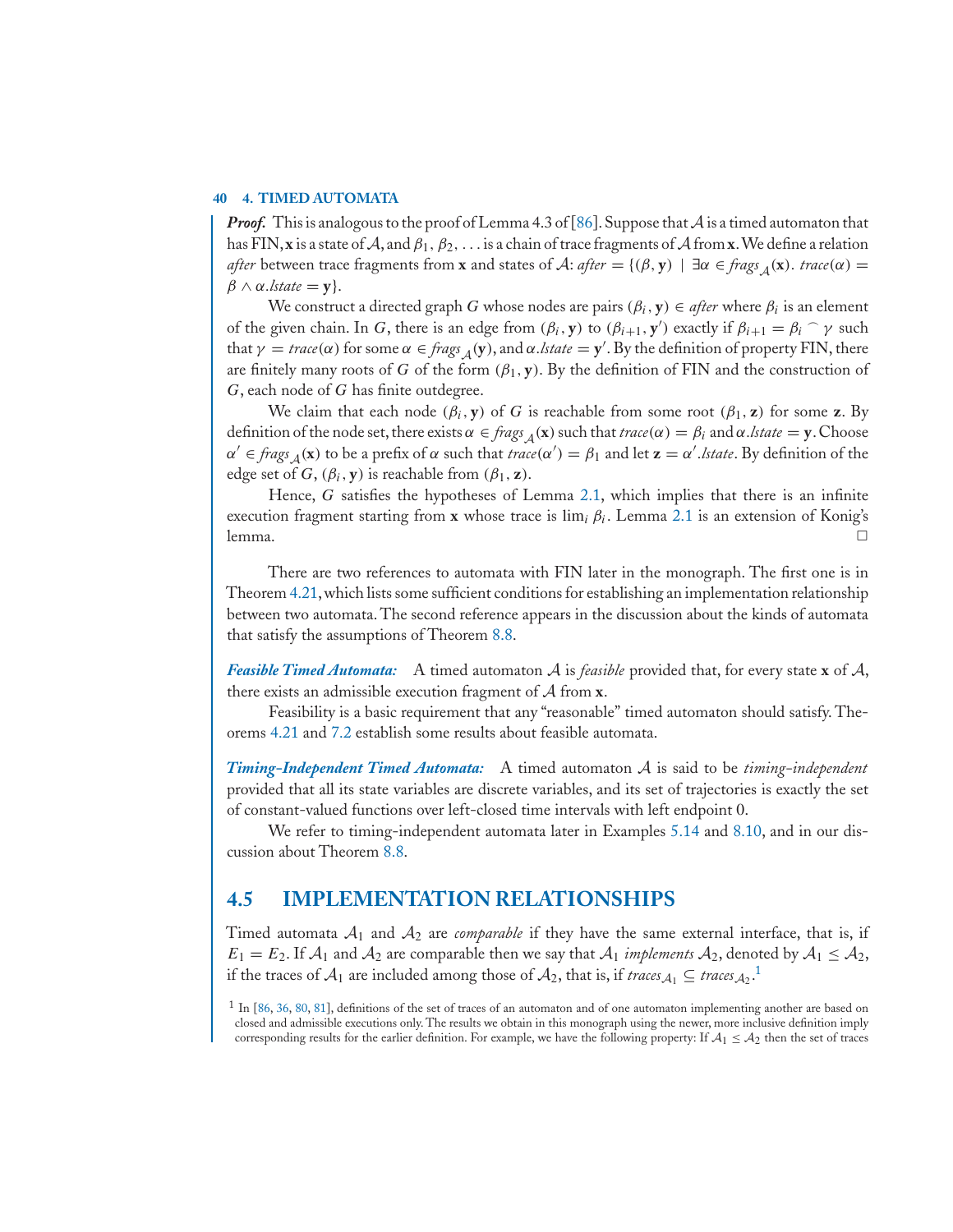#### **4.6. SIMULATION RELATIONS 41**

<span id="page-54-0"></span>Other preorders between timed automata could also be used as implementation relationships, for example, if  $A_1$  and  $A_2$  are comparable timed automata, we could consider:

- Every closed trace of  $A_1$  is a trace of  $A_2$ .
- Every admissible trace of  $A_1$  is a trace of  $A_2$ .
- Every nonZeno trace of  $A_1$  is a trace of  $A_2$ .

**Theorem 4.21** *Let*  $A_1$  *and*  $A_2$  *be comparable TAs.* 

- *1. If every closed trace of*  $A_1$  *is a trace of*  $A_2$  *and*  $A_2$  *has FIN, then*  $A_1 \leq A_2$ *.*
- 2. If every admissible trace of  $A_1$  is a trace of  $A_2$  and  $A_1$  is feasible, then every closed trace of  $A_1$  is a *trace* of  $A_2$ *.*
- *3.* If every admissible trace of  $A_1$  is a trace of  $A_2$ ,  $A_1$  is feasible, and  $A_2$  has FIN, then  $A_1 \leq A_2$ .

*Proof.* Part 1 follows from Lemma [4.20.](#page-52-0)

For Part 2, consider a closed trace  $\beta$  of  $\mathcal{A}_1$ . By feasibility of  $\mathcal{A}_1$ , we may extend  $\beta$  to an admissible trace  $\beta'$  of  $\mathcal{A}_1$ . Then by assumption,  $\beta'$  is also a trace of  $\mathcal{A}_2$ . By prefix closure of the set of traces,  $\beta$  is a trace of  $\mathcal{A}_2$ .

Part 3 follows from Parts 1 and 2.

# **4.6 SIMULATION RELATIONS**

In this section, we define simulation relations between timed automata. Simulation relations may be used to show that one TA implements another, in the sense of inclusion of sets of traces. We define two main types of simulation relations (forward and backward simulations) and three derived notions (refinements, history relations and prophecy relations).

Forward simulations are more commonly used than backward simulations because they are easier to think about and are general enough to cover most interesting situations that arise in practice. Backward simulations are sometimes necessary, in particular, when nondeterministic choices are resolved earlier in the specification than in the implementation. In proving implementation relations, we prefer to use forward simulation relations whenever they exist, since backward simulations are harder to think about.

that arise from closed or admissible executions of  $A_1$  is a subset of the set of traces that arise from closed or admissible executions of  $A_2$ . This follows from Lemmas [4.11](#page-48-0) and [4.12.](#page-48-0)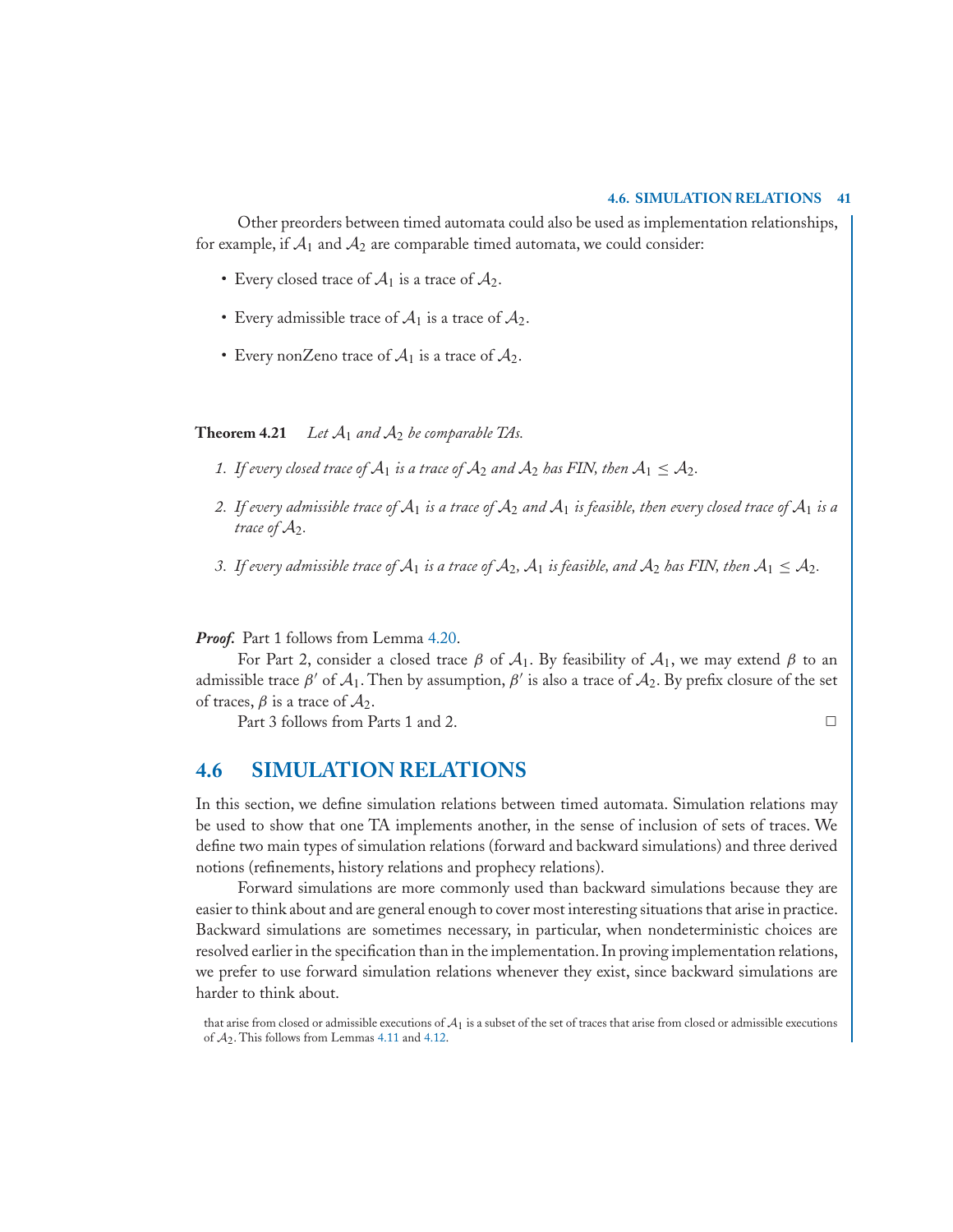# <span id="page-55-0"></span>**4.6.1 FORWARD SIMULATIONS**

Let A and B be comparable TAs. A *forward simulation* from A to B is a relation  $R \subseteq Q_A \times Q_B$ satisfying the following conditions, for all states  $\mathbf{x}_A$  and  $\mathbf{x}_B$  of A and B, respectively.

- 1. If  $\mathbf{x}_A \in \Theta_A$  then there exists a state  $\mathbf{x}_B \in \Theta_B$  such that  $\mathbf{x}_A$  *R*  $\mathbf{x}_B$ .
- 2. If  $x_A$  *R*  $x_B$  and  $\alpha$  is an execution fragment of A consisting of one action surrounded by two point trajectories, with  $α.fstate = x_A$ , then *B* has a closed execution fragment *β* with  $β. fstate = **x**<sub>B</sub>, \text{ } trace(B) = \text{ } trace(\alpha), \text{ and } α. \text{ } Istate \text{ } R \text{ } β. \text{ } Istate.$
- 3. If  $x_A R x_B$  and  $\alpha$  is an execution fragment of A consisting of a single closed trajectory, with *α.fstate* = **x**<sub>A</sub>, then *B* has a closed execution fragment *β* with *β.fstate* = **x**<sub>B</sub>, *trace*(*β*) = *trace(α)*, and *α.lstate R β.lstate*.

The first condition states that for each start state of A there exists a related start state of  $\beta$ . The second and third condition, which are referred to as *transfer properties*, assert that each discrete transition resp. trajectory of  $A$  can be simulated by a corresponding execution fragment of  $B$  with the same trace.

If both *<sup>R</sup>* and *<sup>R</sup>*−<sup>1</sup> are forward simulations then we say that *<sup>R</sup>* is a *bisimulation* from <sup>A</sup> to B. Bisimulation relations play an important role in the automated analysis of timed and hybrid systems, see e.g. [\[6,](#page-118-0) [67,](#page-124-0) [122\]](#page-130-0). However, the bisimulations used for automated analysis are usually *time abstracted bisimulations*, whereas in our definition a trajectory *α* of one automaton must be simulated by a trajectory *β* of the other automaton with exactly the same duration (*trace(β)* = *trace(α)*), these durations may be different in a time abstracted bisimulation.

Forward simulation relations induce a preorder between timed automata.

**Theorem 4.22** *Let*  $A$ *,*  $B$ *, and*  $C$  *be comparable TAs. If*  $R_1$  *is a forward simulation from*  $A$  *to*  $B$  *and*  $R_2$ *is a forward simulation from*  $B$  *to*  $C$ *, then*  $R_2 \circ R_1$  *is a forward simulation from*  $A$  *to*  $C$ *.* 

Even though the definition of a forward simulation only refers to closed trajectories it also yields a correspondence for open trajectories.

**Lemma 4.23** *Let* A *and* B *be comparable TAs and let R be a forward simulation from* A *to* B*. Let* **x**<sup>A</sup> *and* **x**<sup>B</sup> *be states of* A *and* B*, respectively, such that* **x**<sup>A</sup> *R* **x**B*. Let α be an execution fragment of* A *from state* **x**<sup>A</sup> *consisting of a single open trajectory. Then* B *has an execution fragment β with β.fstate* = **x**<sup>B</sup>  $and$   $trace(\beta) = trace(\alpha)$ *.* 

*Proof.* Let *τ* be the single open trajectory in *α*. Using Axioms **T1** and **T2**, we construct an infinite sequence *τ*<sub>0</sub> *τ*<sub>1</sub> ... of closed trajectories of A such that  $τ = τ_0 < τ_1  $\cdots$ . Then, working recursively,$ we construct a sequence  $\beta_0 \beta_1 \ldots$  of closed execution fragments of B such that  $\beta_0$ *. fstate* = **x**B and, for each *i*,  $\tau_i$ .*lstate*  $R$   $\beta_i$ .*lstate*,  $\beta_i$ .*lstate* =  $\beta_{i+1}$ .*fstate*, and *trace*( $\tau_i$ ) = *trace*( $\beta_i$ ). This construction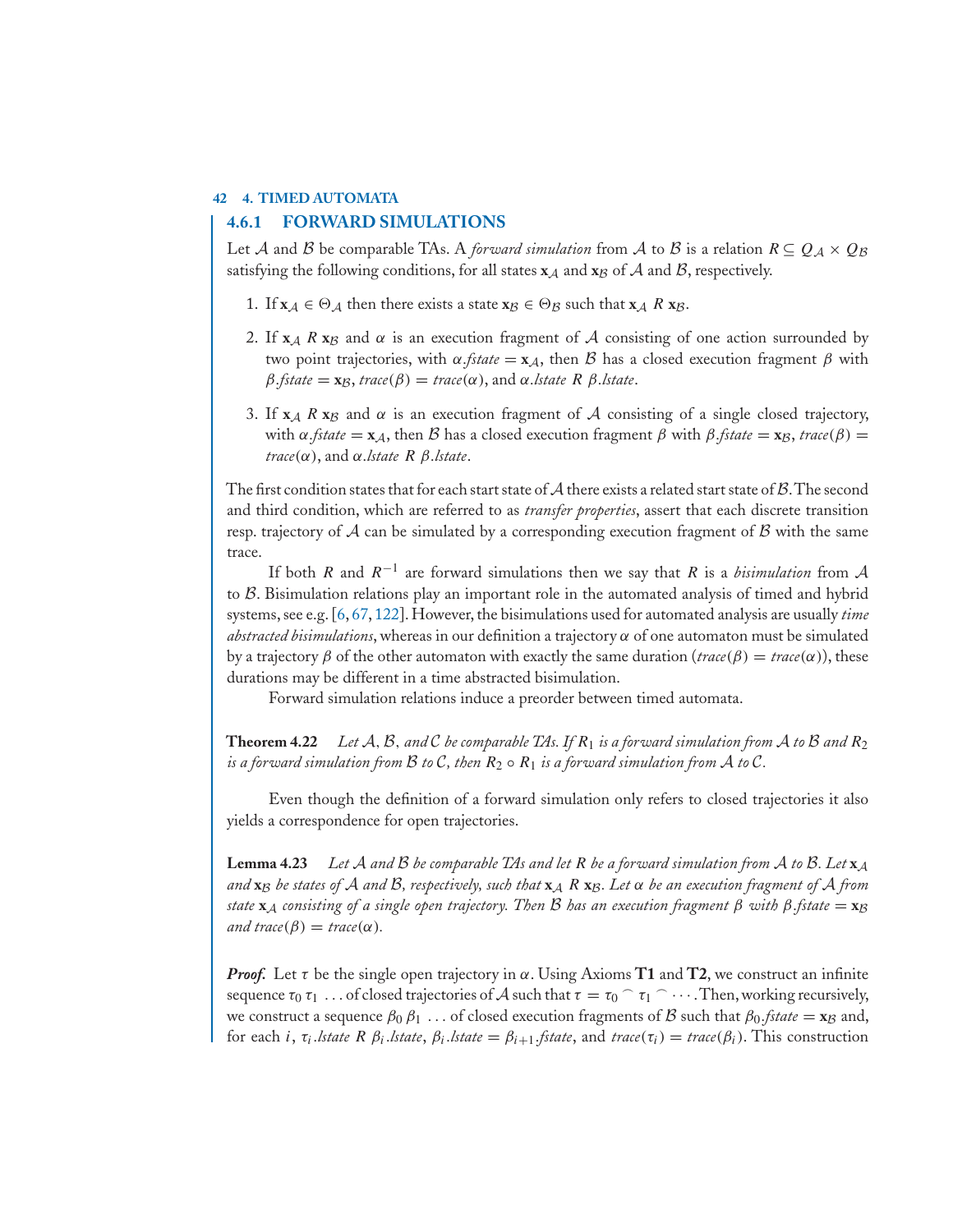#### **4.6. SIMULATION RELATIONS 43**

uses induction on *i*, using Property 3 of the definition of a forward simulation in the induction step. Now let  $\beta = \beta_0 \cap \beta_1 \cap \cdots$ . By Lemma [4.7,](#page-46-0)  $\beta$  is an execution fragment of B. Clearly,  $\beta$ *, fstate* = **x** $\beta$ . By Lemma [3.9](#page-34-0) applied to both *α* and *β*, *trace*(*β*) = *trace*(*α*). Thus, *β* has the required properties.  $\Box$ 

**Theorem 4.24** *Let* A *and* B *be comparable TAs and let R be a forward simulation from* A *to* B*. Let* **x**<sup>A</sup>  $a$ nd **x**<sub>B</sub> *be states of* A *and* B, respectively, such that **x**<sub>A</sub> R **x**<sub>B</sub>. Then tracefrags<sub>A</sub>(**x**<sub>A</sub>) ⊆ tracefrags<sub>B</sub>(**x**<sub>B</sub>).

*Proof.* Suppose that  $\delta$  is the trace of an execution fragment of A that starts from **x**<sub>A</sub>; we prove that *δ* is also a trace of an execution fragment of *B* that starts from **x**<sub>B</sub>. Let  $\alpha = \tau_0 a_1 \tau_1 a_2 \tau_2 \dots$  be an execution fragment of A such that  $\alpha$ *, fstate* = **x**<sub>A</sub> and  $\delta$  = *trace*( $\alpha$ ). We consider the following cases.

1.  $\alpha$  is an infinite sequence.

Using Axioms **T1** and **T2**, we can write  $\alpha$  as an infinite concatenation  $\alpha_0 \alpha_1 \alpha_2 \cdots$ , in which the execution fragments  $\alpha_i$  with *i* even consist of a trajectory only, and the execution fragments *αi* with *i* odd consist of a single discrete step surrounded by two point trajectories.

We define inductively a sequence  $\beta_0 \beta_1 \ldots$  of closed execution fragments of  $\beta$ , such that  $\beta_0$ *fstate* = **x**<sub>B</sub> and, for all *i*,  $\beta_i$ *.lstate* =  $\beta_{i+1}$ *fstate*,  $\alpha_i$ *.lstate* R  $\beta_i$ *.lstate*, and *trace*( $\beta_i$ ) = *trace*( $\alpha_i$ ). We use Property 3 of the definition of a simulation for the construction of the  $\beta_i$ 's with *i* even, and Property 2 for the construction of the  $\beta_i$ 's with *i* odd. Let  $\beta = \beta_0 \cap \beta_1 \cap \beta_2 \cdots$ . By Lemma [4.7,](#page-46-0) *β* is an execution fragment of *B*. Clearly, *β.fstate* = **x***B*. By Lemma [3.9,](#page-34-0) *trace* $(\beta) = \text{trace}(\alpha)$ . Thus,  $\beta$  has the required properties.

2. *α* is a finite sequence ending with a closed trajectory.

Similar to the first case.

3. *α* is a finite sequence ending with an open trajectory. Similar to the first case, using Lemma [4.23.](#page-55-0)

The next corollary states that forward simulations constitute a sound technique for proving trace inclusion between timed automata.

**Corollary 4.25** *Let* A *and* B *be comparable TAs and let R be a forward simulation from* A *to* B*. Then*  $\mathcal{A} \leq \mathcal{B}$ .

*Proof.* Suppose  $\beta \in \text{traces}_\mathcal{A}$ . Then  $\beta \in \text{tracefrag}_{\mathcal{A}}(\mathbf{x}_\mathcal{A})$  for some start state  $\mathbf{x}_\mathcal{A}$  of  $\mathcal{A}$ . Property 1 of the definition of simulation implies the existence of a start state  $\mathbf{x}_\beta$  of  $\beta$  such that  $\mathbf{x}_A R \mathbf{x}_B$ . Then Theorem 4.24 implies that  $\beta \in \text{tracefrags}_B(\mathbf{x}_B)$ . Since  $\mathbf{x}_B$  is a start state of  $\beta$ , this implies that  $\beta \in \text{traces}_B$ , as needed.  $\beta \in \text{traces}_B$ , as needed.

 $\Box$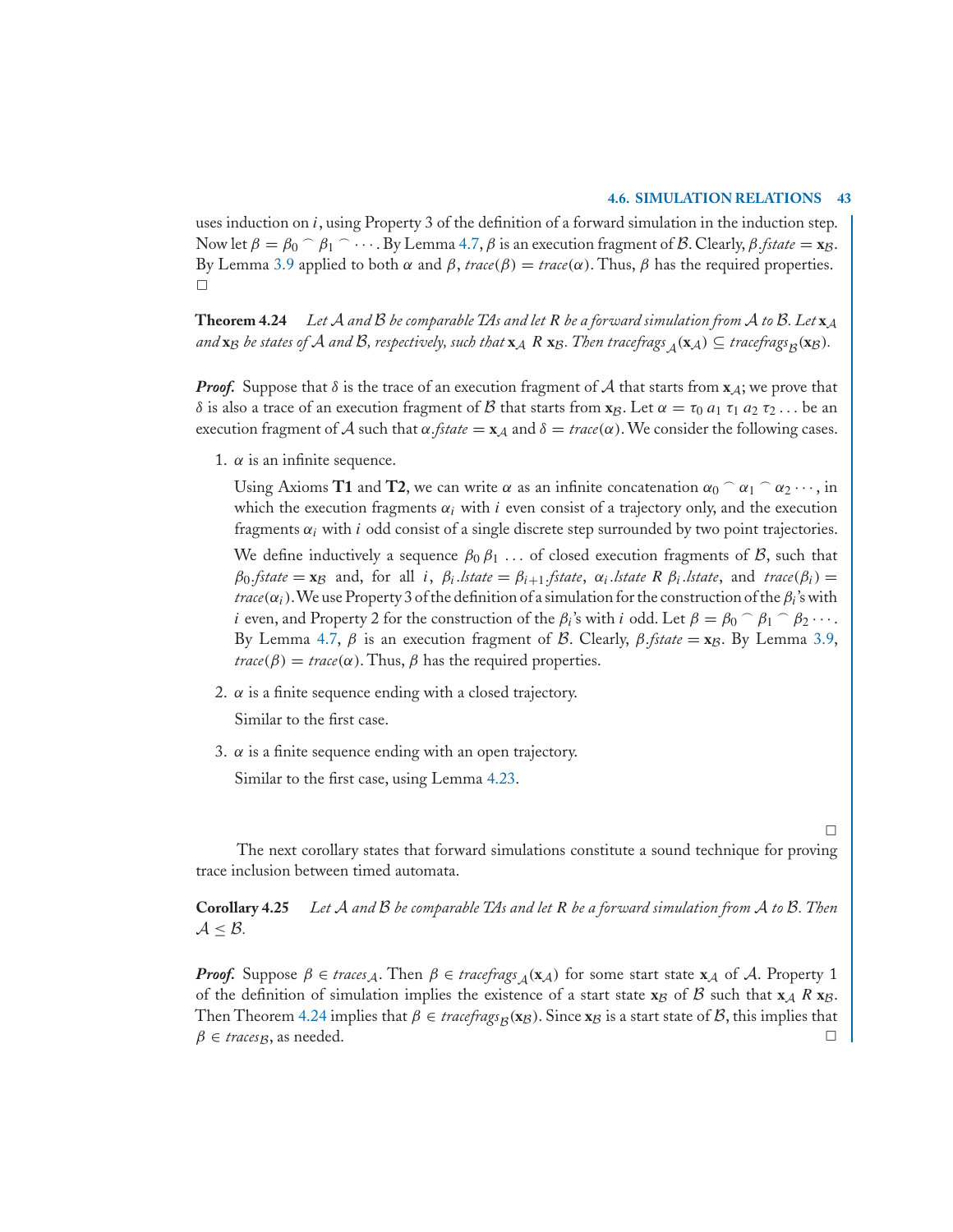<span id="page-57-0"></span>**Example 4.26** (Time-bounded channels). Consider two instances of the specification in Fig. [4.1,](#page-40-0) TimedChannel(b1, M) and TimedChannel(b2, M) where  $b1 \le b2$ . We define a forward simulation *R* from TimedChannel(b1, M) to TimedChannel(b2, M) below. If **x** is a state of TimedChannel(b1, M) and **y** is a state of TimedChannel(b2, M), then **x**  $R$  **y** provided that the following conditions are satisfied:

- 1.  $x(\text{now}) = y(\text{now})$ ;
- 2.  $|\mathbf{x}(q) = |\mathbf{y}(q) = \mathbf{z}|$ . We use  $|q|$  to denote the length of an object *q* of type queue;
- 3.  $\forall i. 1 \leq i \leq |\mathbf{x}(\text{queue})|, \text{ if } \mathbf{x}(\text{queue})(i) = [\mathbf{m}, \mathbf{u} \mathbf{1}] \text{ then } \mathbf{y}(\text{queue})(i) = [\mathbf{m}, \mathbf{u} \mathbf{2}], \text{ for some } \mathbf{u} \mathbf{2}$ with  $u1 < u2$ .

We can prove that  $R$  is a forward simulation from the automaton TimedChannel(b1, M) to the automaton TimedChannel(b2,  $M$ ) by showing that *R* satisfies each of the three properties in the definition of a forward simulation relation. In each automaton there is a unique initial state that maps the variable now to 0 and queue to the empty sequence. It is obvious that the initial states, which are identical, are related by *R* and so the first property is satisfied.

For the rest of the proof, we let **x** and **y** be, respectively, states of TimedChannel(b1, M) and TimedChannel(b2, M) such that **x** *R* **y**. In order to show that the second property is satisfied, we need to consider two cases, one for each discrete action that may be performed by TimedChannel(b1, M).

If TimedChannel(b1,  $M$ ) performs a send(m) action, and the state changes from **x** to **x**<sup>'</sup> then we need to find an execution fragment *β* of TimedChannel(b2,M) from *y* ending in *y'*, such that **x**<sup>'</sup> *R* **y**<sup>'</sup> and *trace*(*β*) is the same as the trace of  $\wp$  (**x**) send(m)  $\wp$  (**x**<sup>'</sup>). The execution fragment  $\beta = \wp(y)$  send(m)  $\wp(y')$  satisfies the required conditions. This follows from the hypothesis that **x**  $R$  **y** and the definition of  $R$ , using the fact that the effect of a send(m) action of TimedChannel(b1, M), TimedChannel(b2, M) are, respectively, adding the entry [m,now + b1] to **x***(*queue*)*, and [m,now + b2] to  $\mathbf{y}$ *(queue)* where b1  $\leq$  b2.

If TimedChannel (b1, M) performs a receive (m) action, and the state changes from **x** to **x**<sup>'</sup> then we need to show that receive(m) is also enabled in **y** and that there is an execution fragment with the required properties that ends in a state  $\mathbf{y}'$  such that  $\mathbf{x}'$   $R$   $\mathbf{y}'$ . In order to show that  $\mathbf{r}$  eceive (m) is enabled in **y**, we use the hypothesis that **x**  $R$  **y**, which implies that the first element of **y**(queue) is of the form  $[m, u]$  for some u. The execution fragment  $\wp(y)$  receive (m)  $\wp(y')$  of TimedChannel (b1, M) can be shown to satisfy the required conditions.

For the third property,we consider a closed trajectory *τ* of TimedChannel(b1, M)with *τ.fstate* = **x** and show that there exists a closed execution fragment  $\beta$  of the automaton TimedChannel (b2, M) with  $\beta$ *.fstate* = **y**, *trace*( $\beta$ ) = *trace*( $\tau$ ), and  $\tau$ *.lstate* =  $\beta$ *.lstate* . It is easy to check that the trajectory  $\tau'$ of TimedChannel(b2, M) with  $\tau'$  *fstate* = **y** and  $\tau'$ *.ltime* =  $\tau$ *.ltime* satisfies the required conditions.

**Example 4.27** (Time-bounded channel that keeps all messages). In this example we define a variant of TimedChannel from Example [4.1](#page-39-0) called TimedChannel2. The main difference between TimedChannel and TimedChannel2 is that the message queue in TimedChannel2 is implemented using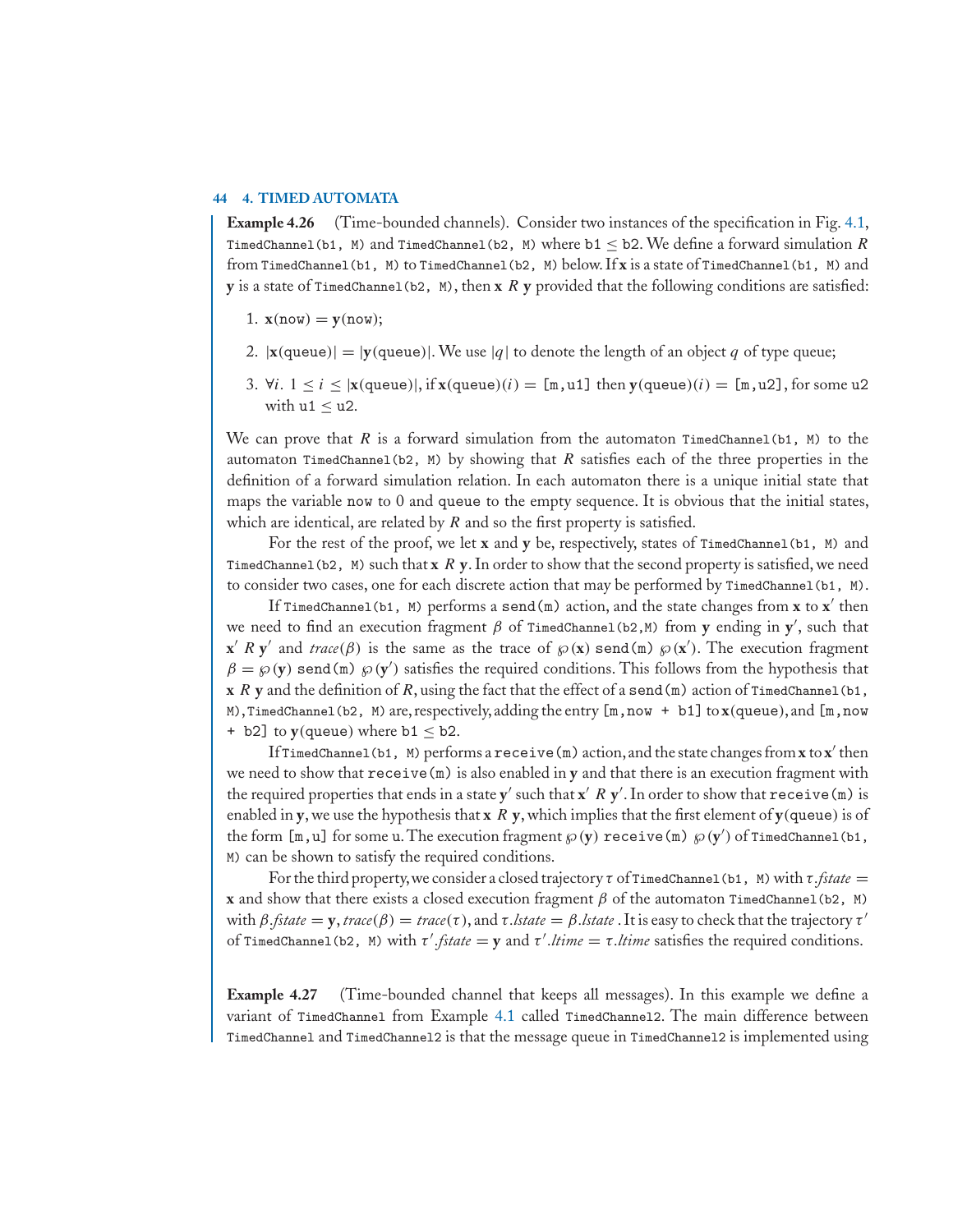#### **4.6. SIMULATION RELATIONS 45**

<span id="page-58-0"></span>a finite sequence of (message, delivery deadline) pairs queue and a pointer ptr that points to the next element that is to be delivered. Hence, the internal variables of TimedChannel2 consist of queue, now and ptr. The variable ptr initially has value 1, which indicates that it is pointing to the first element in the sequence. A send(m) action causes messages and deadlines to be added to the sequence as in TimedChannel. A receive(m) causes ptr to be incremented to make it point to the next element in the sequence instead of removing the first element.The stops when predicate tests if there is a packet in the queue with index greater than or equal to ptr and deadline equal to now. The automaton TimedChannel can be viewed as an optimized implementation of TimedChannel2.

We define below a forward simulation *R* from TimedChannel to TimedChannel2. If **x** is a state of TimedChannel and **y** is a state of TimedChannel2, then **x** *R* **y** provided that the following conditions are satisfied:

- 1.  $\mathbf{x}(\text{now}) = \mathbf{y}(\text{now})$ ;
- 2.  $\mathbf{x}$ (queue) =  $\mathbf{y}$ (queue)( $\mathbf{y}$ (ptr)... $|\mathbf{y}$ (queue)|).

Here, we assume the sequence representation of queues and use the subsequence notation from Chapter [2](#page-22-0) to denote the part of the queue that starts with the index ptr and ends with the index **y***(*queue*)*.

**Example 4.28** (Clock synchronization). In this example, we define a forward simulation from  $ClockSpec(u,r:Real, i:Index)$  of Fig. [4.7](#page-46-0) to an automaton that sends multiples of u. The specification of this automaton, which is called SendVal is given in Fig. [4.8.](#page-59-0) We assume that the Index types in both automata are identical. The variable counter keeps track of which multiple of u is to be sent next, and variable now contains the current time. The automaton parameter  $\mathbf r$  is used in the precondition of the send and the stopping condition of the trajectory definition, to enforce bounds on the times of occurrence of send.

The following predicate defines a forward simulation *R* from automaton ClockSync() to automaton SendVal:

 $now * (1 - r) \leq physicalock \leq now * (1 + r) \land counter * u = nextsend \geq physicalock.$ 

Whereas automaton ClockSync(u,r:Real, i:Index) is more intuitive as a specification, automaton SendVal is easier for analysis purposes, since its continuous dynamics is simpler.

#### **4.6.2 REFINEMENTS**

A *refinement* is a simple, special case of a forward simulation, often used in practice (see, for instance, [\[105](#page-128-0), [110\]](#page-128-0)), in which the relation between states of  $A$  and  $B$  is a partial function.

Let A and B be comparable TAs. A *refinement* from A to B is a partial function F from  $Q_A$ to  $Q_B$ , satisfying the following conditions, for all states  $\mathbf{x}_A$  and  $\mathbf{x}_B$  of A and B, respectively.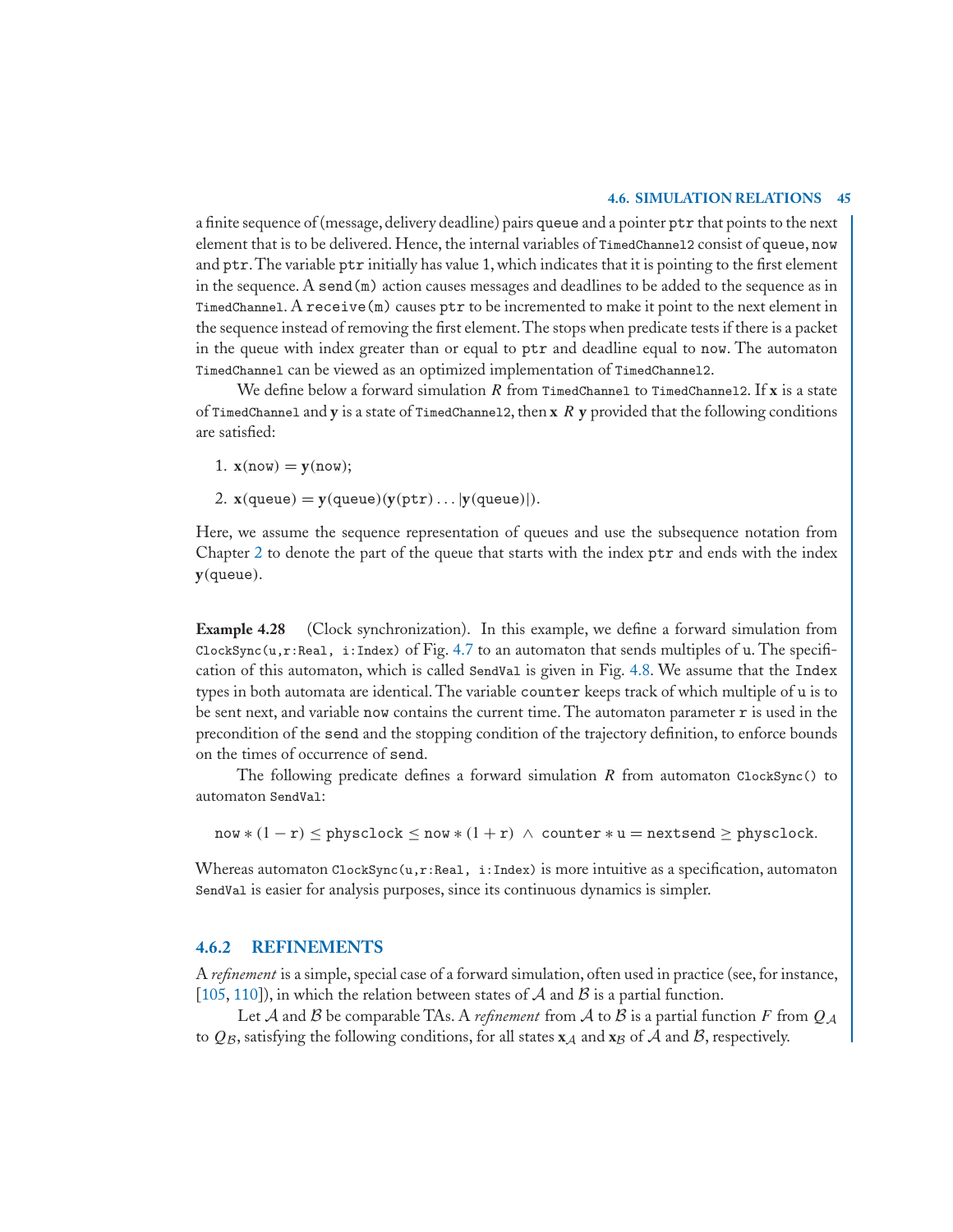```
automaton SendVal(u, r: Real, i: Index) where u > 0 \wedge (0 \le r < 1)signature
      external send(m: Real),
                 \text{receive}(\text{m}: \text{Real}, \text{j}: \text{Index}, \text{const} \text{ i}: \text{Index}) \text{ where } \text{j} \neq \text{i}states
      counter: discrete Real := 0,
      now: Real := 0transitions
      external send(m, i)
        pre
           m = counter * u \wedge counter * u / (1 + r) \leq noweff
           counter := counter + 1external receive(m, j, i)
  trajectories
      stop when
        now = counter * u / (1 - r)evolve
        d(now) = 1
```
**Figure 4.8:** Clock synchronization.

- 1. If  $\mathbf{x}_{\mathcal{A}} \in \Theta_{\mathcal{A}}$  then  $\mathbf{x}_{\mathcal{A}} \in \text{dom}(F)$  and  $F(\mathbf{x}_{\mathcal{A}}) \in \Theta_{\mathcal{B}}$ .
- 2. If *α* is an execution fragment of A consisting of one action surrounded by two point trajectories and  $\alpha$ *.fstate*  $\in dom(F)$ , then  $\alpha$ *.lstate*  $\in dom(F)$  and  $\beta$  has a closed execution fragment  $\beta$  with  $\beta$ *.fstate* =  $F(\alpha$ *.fstate*)*, trace*( $\beta$ ) = *trace*( $\alpha$ )*,* and  $\beta$ *.lstate* =  $F(\alpha$ *.lstate*).
- 3. If  $\alpha$  is an execution fragment of A consisting of a single closed trajectory and  $\alpha$ *.fstate*  $\in dom(F)$ , then  $\alpha$ *.lstate*  $\in$  *dom*(*F*) and *B* has a closed execution fragment  $\beta$  with  $\beta$ *.fstate* =  $F(\alpha$ *.fstate*),  $trace(\beta) = trace(\alpha)$ , and  $\beta$ *.lstate* =  $F(\alpha$ *.lstate* $)$ .

Note that, by a trivial inductive argument, the set of states for which *F* is defined contains all the reachable states of  $A$  (and is thus an invariant of this automaton).

**Theorem 4.29** *Let*  $A$  and  $B$  be two TAs and suppose  $R \subseteq Q_{\mathcal{A}} \times Q_{\mathcal{B}}$ . Then  $R$  is a refinement from  $\mathcal{A}$ *to* B *if and only if R is a forward simulation from* A *to* B *and R is a partial function.*

The following theorem states a basic sanity property of refinements, namely closure under composition.

**Theorem 4.30** *Let* A*,*B*, and* C *be comparable TAs. If R*<sup>1</sup> *is a refinement from* A *to* B *and R*<sup>2</sup> *is a refinement from*  $B$  *to*  $C$ *, then*  $R_2 \circ R_1$  *is a refinement from*  $A$  *to*  $C$ *.*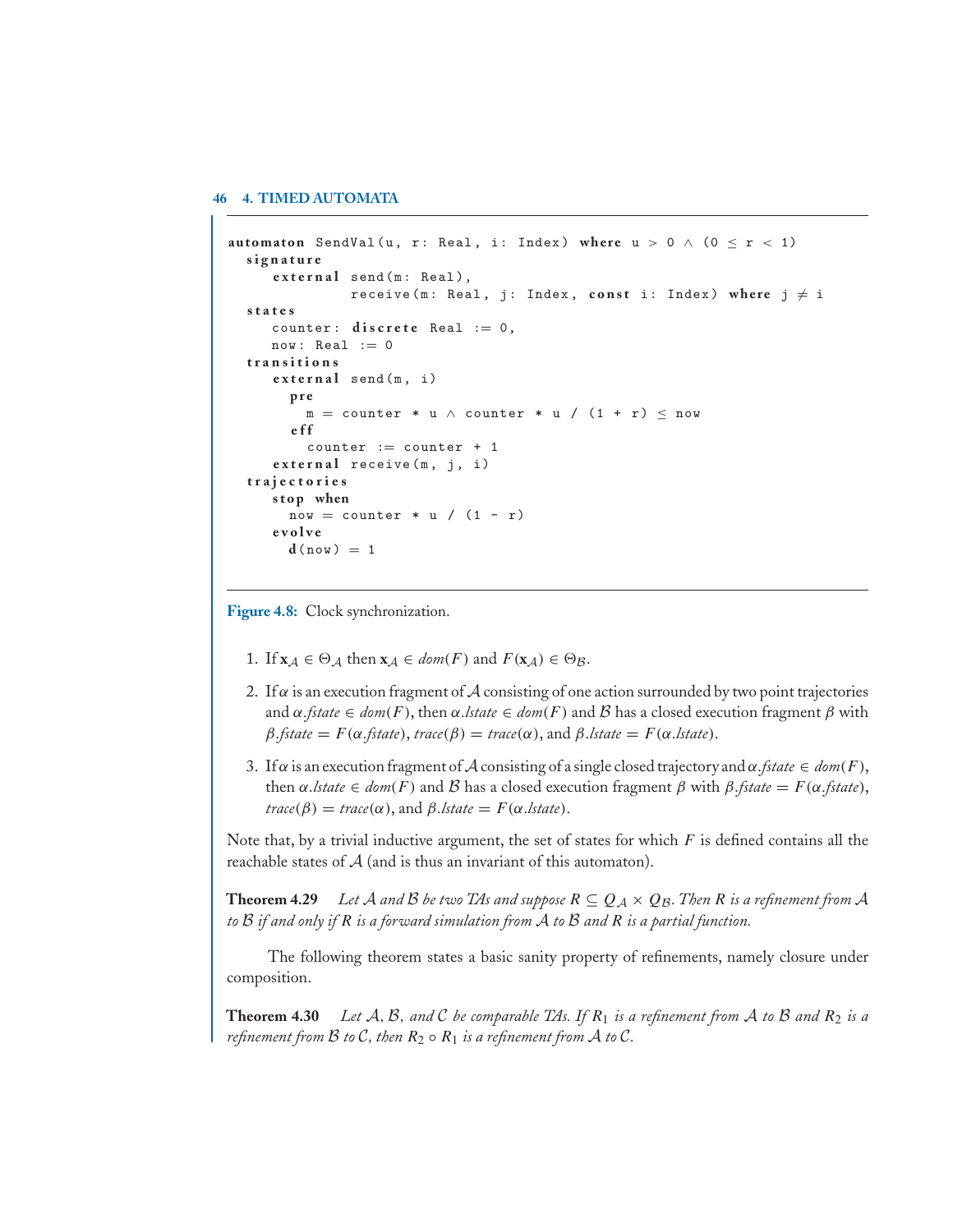#### **4.6. SIMULATION RELATIONS 47**

A *weak isomorphism* from A to B is a refinement F from A to B such that  $F^{-1}$  is a refinement from B to A.We say that two automata A and B are *weakly isomorphic*, if there exists an isomorphism from A to B (or, equivalently from B to A).

**Example 4.31** (Refinements). In Example [4.26](#page-57-0) we established a forward simulation between two instances of the TA in Fig. [4.1,](#page-40-0) TimedChannel(b1, M) and TimedChannel(b2, M) with  $b1 \leq b2$ . It is not hard see that there also exists a refinement from TimedChannel(b1, M) to TimedChannel(b2, M): just add b2 − b1 to the deadline of each packet in the queue.

In Example [4.28](#page-58-0) we defined a forward simulation from automaton  $\text{ClockSpec}(u, r: Real)$ , i:Index) to automaton SendVal. In this case, however, there does not exist a refinement from ClockSync(u,r:Real, i:Index) to SendVal if  $r > 0$ . The proof is by contradiction. Suppose that *F* is a refinement from ClockSync(u,r:Real, i:Index) to SendVal. Then *F* maps the initial state of ClockSync(u,r:Real, i:Index) to the initial state of SendVal. Since send actions can be simulated, the state s0 of ClockSync(u,r:Real, i:Index) with nextsend = u and physclock = 0 is mapped by *F* to the state of SendVal with counter  $= 1$  and now  $= 0$ . Consider an outgoing trajectory of s0 with positive limit time to a state  $s1$  in which the physical clock runs maximally fast, and a trajectory with the same limit time to a state  $s2$  in which the physical clock runs maximally slow. Since  $r > 0$ , s1 and s2 are distinct. By the transfer property for trajectories, both s1 and s2 are mapped onto the same state of SendVal. Now observe that there exists a trajectory with positive limit time from s2 to s1. This trajectory can not be simulated in SendVal, since in this automaton there are no nontrivial trajectories from a state to itself. Contradiction.

#### **4.6.3 BACKWARD SIMULATIONS**

Let A and B be comparable TAs. A *backward simulation* from A to B is a total relation  $R \subseteq Q_A \times Q_B$ satisfying the following conditions, for all states  $\mathbf{x}_A$  and  $\mathbf{x}_B$  of  $A$  and  $B$ , respectively:

- 1. If  $\mathbf{x}_{\mathcal{A}} \in \Theta_{\mathcal{A}}$  and  $\mathbf{x}_{\mathcal{A}}$  *R*  $\mathbf{x}_{\mathcal{B}}$  then  $\mathbf{x}_{\mathcal{B}} \in \Theta_{\mathcal{B}}$ .
- 2. If  $\mathbf{x}_A$  *R*  $\mathbf{x}_B$  and  $\alpha$  is an execution fragment of A with  $\alpha$ .*lstate* =  $\mathbf{x}_A$ , consisting of one discrete action surrounded by two point trajectories, then  $\beta$  has a closed execution fragment  $\beta$  with  $β.$ *lstate* = *trace* $(β) = trace(α),$  **and**  $α.$ *fstate* $R$  $β.$ *fstate***.**
- 3. If **x**<sub>A</sub>  $R$  **x**<sub>B</sub> and  $\alpha$  is an execution fragment of  $\mathcal A$  with  $\alpha$ .*lstate* = **x**<sub>A</sub>, consisting of one trajectory, then *B* has a closed execution fragment *β* with *β.lstate* = **x***B*, *trace*(*β*) = *trace*(*α*), and *α.fstate R β.fstate*.

Backward simulations are closed under relational composition, and hence induce a preorder between timed automata.

**Theorem 4.32** *Let* A*,*B*, and* C *be comparable TAs. If R*<sup>1</sup> *is a backward simulation from* A *to* B *and R*<sup>2</sup> *is a backward simulation* B *to* C*, then R*<sup>2</sup> ◦ *R*<sup>1</sup> *is a backward simulation from* A *to* C*.*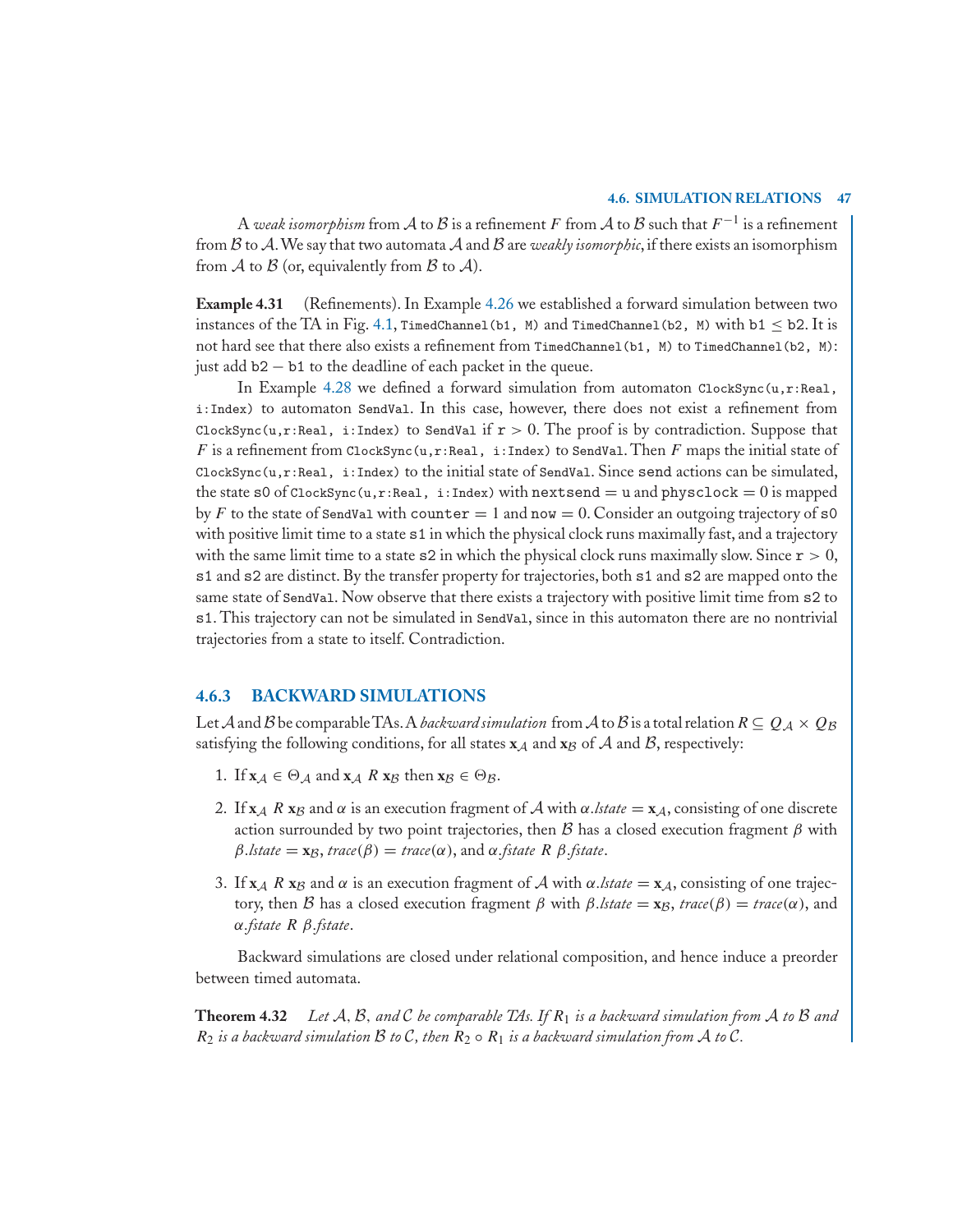**Theorem 4.33** *Let* A *and* B *be comparable TAs and let R be a backward simulation from* A *to* B*. Let* **x**<sup>A</sup> *and* **x**<sup>B</sup> *be states of* A *and* B*, respectively, such that* **x**<sup>A</sup> *R* **x**B*. Let β be the trace of a closed execution fragment of* A *from* **y**<sup>A</sup> *with last state* **x**A*. Then there exists* **y**<sup>B</sup> *such that β is also the trace of a closed execution fragment of* B *from* **y**<sup>B</sup> *with last state* **x**<sup>B</sup> *and* **y**<sup>A</sup> *R* **y**B*.*

*Proof.* Fix some  $R$ ,  $\mathbf{x}_A$ ,  $\mathbf{x}_B$ , and  $\beta$  satisfying the conditions in the statement of the theorem. Let  $\alpha \in \text{frags}_A(y_\mathcal{A})$  for some state  $y_\mathcal{A}$  of  $\mathcal A$  with *trace* $(\alpha) = \beta$  and  $\alpha$ *.lstate* = **x**<sub>A</sub>. By using the Axioms **T1** and **T2**, we can write  $\alpha$  as the concatenation of a sequence of closed execution fragments,  $\alpha = \alpha_0 \alpha_1 \alpha_1 \dots \alpha_n$ , where each  $\alpha_i$  is either a closed trajectory or an action surrounded by two point trajectories,  $\alpha_i$ .*lstate* =  $\alpha_{i+1}$ .*fstate* for  $0 \le i \le n-1$ , and  $\alpha_n$ .*lstate* =  $\mathbf{x}_A$ .

By using the definition of a backward simulation, working backwards from  $\alpha_n$ , we can construct an execution fragment  $\alpha' = \alpha'_0 \cap \alpha'_1 \cap \ldots \alpha'_n$  from a state  $y_B$  of B such that (a)  $\alpha'$ . *lstate* = **x**B, (b) for all  $i, 0 \le i \le n$ ,  $\alpha_i$  fstate R  $\alpha'_i$  fstate and trace( $\alpha'_i$ ) = trace( $\alpha_i$ ), (c) for all  $i, 0 \le i \le n-1$ ,  $\alpha'_i$ *. lstate* =  $\alpha'_{i+1}$ *. fstate*. Using Lemma [4.7,](#page-46-0) we can see that  $\alpha'$  is an execution fragment of B. By Lemma [3.9,](#page-34-0)  $trace(\alpha') = trace(\alpha')$  as needed.

The next corollary states that backward simulations constitute a sound technique for proving inclusion of closed traces between timed automata.

**Corollary 4.34** *Let* A *and* B *be comparable TAs and let R be a backward simulation from* A *to* B*.Then every closed trace of* A *is a trace of* B*.*

*Proof.* Suppose *R* is a backward simulation from A to B and  $\beta$  is a closed trace of A. Then *β* = *trace*(*α*) for some closed execution *α* of A. Let **x**<sub>A</sub> and **y**<sub>A</sub> be the first and last states of *α* respectively. By the totality of relation *R*, there exists some state  $y_B$  of B such that  $y_A R y_B$ . By Theorem 4.33, there exists  $\mathbf{x}$ B of  $\beta$  such that  $\beta$  is the trace of a closed execution fragment of  $\beta$  from **x**B with last state **y**B and **x**<sub>A</sub> *R* **x**B. Property 1 of the definition of a backward simulation relation implies that **x** is a start state of B. It follows that  $\beta \in \text{traces}_n$ , as needed. implies that  $\mathbf{x}_\mathcal{B}$  is a start state of  $\mathcal{B}$ . It follows that  $\beta \in \mathit{traces}_B$ , as needed.

Image-finite backward simulations constitute a sound technique for proving inclusion of (all) traces between timed automata.

**Theorem 4.35** *Let* A *and* B *be comparable TAs and let R be an image-finite backward simulation from*  $A$  *to*  $B$ *. Then traces*  $\mathcal{A} \subseteq$  *traces*  $B$ *.* 

*Proof.* Let  $\beta \in \text{traces}_A$ . If  $\beta$  is closed then Corollary 4.34 implies that  $\beta$  is a trace of  $\beta$ . From now on we assume  $\beta$  is not closed.

Let  $\alpha \in \text{exess}_A$  with  $\text{trace}(\alpha) = \beta$ . Note that any such  $\alpha$  is either an infinite sequence *τ*<sub>0</sub> *a*<sub>1</sub> *τ*<sub>1</sub> *...* or a finite sequence *τ*<sub>0</sub> *a*<sub>1</sub> *τ*<sub>1</sub> *... τ<sub>n</sub>* where the final trajectory *τ<sub>n</sub>* is right open. In either case, using the Axioms **T1** and **T2**, we can construct an infinite sequence  $\alpha_0 \alpha_1 \ldots$  of closed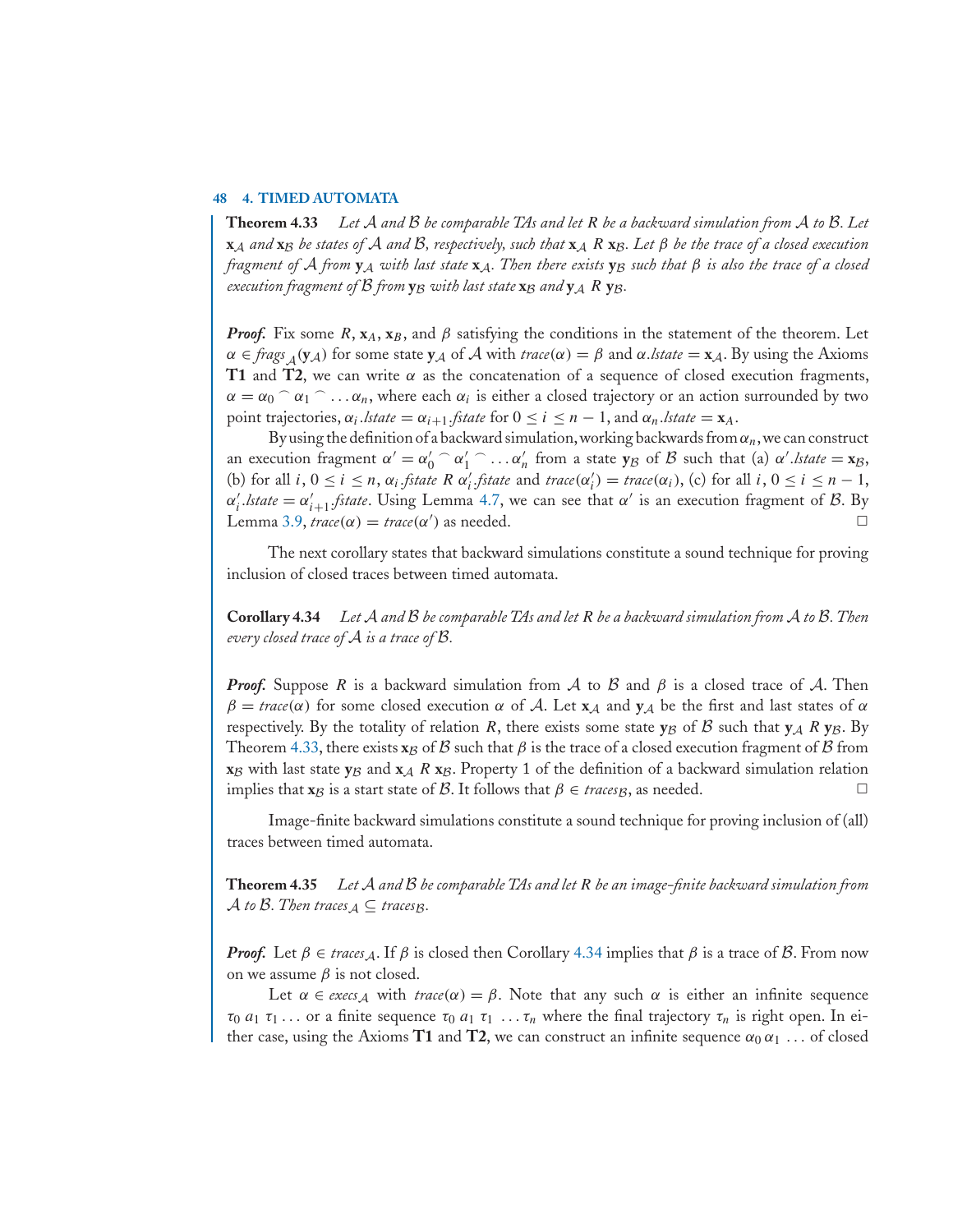#### **4.6. SIMULATION RELATIONS 49**

<span id="page-62-0"></span>execution fragments such that  $\alpha = \alpha_0 \cap \alpha_1 \cap \ldots$  where  $\alpha_0$  is a point trajectory, each  $\alpha_i$  is either a closed trajectory or an action surrounded by two point trajectories, and  $\alpha_i$ .*lstate* =  $\alpha_{i+1}$ *.fstate* for each  $i, 0 \leq i$ .

We construct a directed graph *G* whose nodes are pairs  $(x, i)$  consisting of a state of  $\beta$  and an index such that  $(\alpha_i \text{.} \text{.} \text{.} \text{I} \text{.} \text{I} \text{.} \text{I} \text{.} \text{I} \text{.} \text{I} \text{.} \text{I} \text{.} \text{I} \text{.} \text{I} \text{.} \text{I} \text{.} \text{I} \text{.} \text{I} \text{.} \text{I} \text{.} \text{I} \text{.} \text{I} \text{.} \text{I} \text{.} \text{I} \text{.} \text{I} \text{.} \text{I} \text{.} \text{I} \$ there is an  $\alpha' \in \text{frags}_B(\mathbf{x})$  with  $\text{trace}(\alpha') = \text{trace}(\alpha_{i+1})$  such that  $\alpha'.\text{lstate} = \mathbf{x}'.$  By image-finiteness of *R* and the definition of the edge set, each node has finite outdegree. By using the definition of a backward simulation and the edge set of *G*, we can show that each node *(***x***, i)* is reachable from some root node *(***z***,* 0*)* for some start state **z** of B. Since *R* is image-finite there are finitely many roots of *G*.

The directed graph *G* satisfies the hypotheses of Lemma [2.1,](#page-24-0) which implies that there is an infinite path in G starting from a root. An edge from a node  $(\mathbf{x}, i)$  to  $(\mathbf{x}', i + 1)$  along this infinite path corresponds to a closed execution fragment  $\gamma_{i+1}$  of B for *i*,  $0 \le i$  such that  $\gamma_{i+1}$ *.fstate* = **x**,  $\gamma_{i+1}$ *.lstate* = **x**<sup>'</sup> and *trace*( $\gamma_{i+1}$ ) = *trace*( $\alpha_{i+1}$ ). By Lemma [4.7,](#page-46-0)  $\gamma = \gamma_1 \cap \gamma_2 \cap ...$  is an execution of *B* and by Lemma [3.9,](#page-34-0) *trace*(γ) = *trace*(γ<sub>1</sub>)  $\cap$  *trace*(γ<sub>2</sub>).... Since *trace*(γ<sub>*i*+1</sub>) = *trace*(α<sub>*i*+1</sub>) for all *i*, 0 < *i*, and α<sub>0</sub> is a point traiectory, by Lemma 3.9, we get *trace*(γ) = *trace*(α) = *B*  $0 ≤ i$ , and  $α_0$  is a point trajectory, by Lemma [3.9,](#page-34-0) we get *trace*( $γ$ ) = *trace*( $α$ ) =  $β$ .

**Example 4.36** (A backward simulation relation). This example illustrates the difference between forward and backward simulations. We consider two automata  $A$  and  $B$  and show that a forward simulation from A to B does not exist while we exhibit a backward simulation from A to B.

Let  $A$  and  $B$  be two comparable automata specified below. The trajectories consist of a set of point trajectories. This implies that the automaton does not allow time to pass — everything happens at time 0.

- $X_A = \{stateA\}$  and  $X_B = \{stateB\}$  where: *stateA* is a discrete variable with  $type(stateA) = \{x_A, y_A, q_A, s_A\}$ , and *stateB* is a discrete variable with  $type(stateB) = \{x_B, y_B, y'_B, q_B, sg\}.$
- $Q_A = val(X_A)$  and  $Q_B = val(X_B)$ . We write  $\mathbf{x}_A$  for the valuation that maps *stateA* to  $x_A$ , **y**<sub>A</sub> for the valuation that maps *stateA* to *y*<sub>A</sub>, etc. Similarly, we write **x**<sub>B</sub> for the valuation that maps *stateB* to  $x_B$ ,  $y_B$  for the valuation that maps *stateB* to  $y_B$ , etc.
- $\Theta_{\mathcal{A}} = {\mathbf{x}_{\mathcal{A}}}$  and  $\Theta_{\mathcal{B}} = {\mathbf{x}_{\mathcal{B}}}.$
- $E_A = E_B = \{a, b, c\}$  and  $H_A = H_B = \emptyset$ .
- $\mathcal{D}_{\mathcal{A}} = \{ (\mathbf{x}_{\mathcal{A}}, a, \mathbf{y}_{\mathcal{A}}), (\mathbf{y}_{\mathcal{A}}, b, \mathbf{q}_{\mathcal{A}}), (\mathbf{y}_{\mathcal{A}}, c, \mathbf{s}_{\mathcal{A}}) \}$ , and  $\mathcal{D}_{\mathcal{B}} = \{(\mathbf{x}_{\mathcal{B}}, a, \mathbf{y}_{\mathcal{B}}), (\mathbf{x}_{\mathcal{B}}, a, \mathbf{y}_{\mathcal{B}}^{\dagger}), (\mathbf{y}_{\mathcal{B}}, b, \mathbf{q}_{\mathcal{B}}), (\mathbf{y}_{\mathcal{B}}^{\dagger}, c, \mathbf{s}_{\mathcal{B}})\}.$
- $\mathcal{T}_A = \{ \wp(\mathbf{v}) \mid \mathbf{v} \in Q_A \},\$  and  $\mathcal{T}_B = \{ \wp(\mathbf{v}) \mid \mathbf{v} \in Q_B \}.$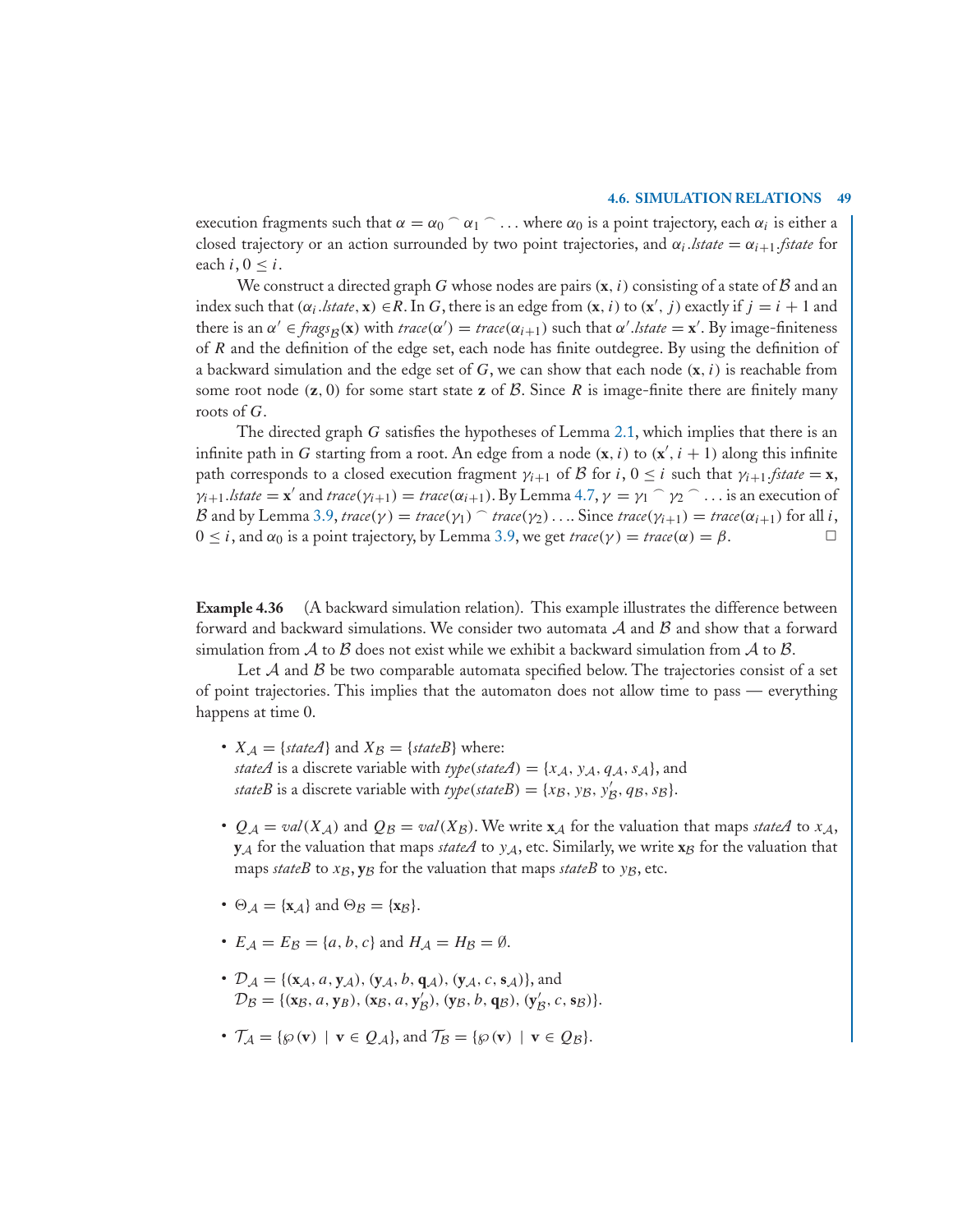

**Figure 4.9:** Difference between forward and backward simulations.

Figure 4.9 displays automata  $\mathcal A$  and  $\mathcal B$  as directed multigraphs. The nodes in the graph represent states and the edges represent discrete transitions where a label on an edge stands for the action involved in the transition.

An obvious candidate for a forward simulation from  $A$  to  $B$  is the relation

 $R = \{ (x_{\mathcal{A}}, x_{\mathcal{B}}), (y_{\mathcal{A}}, y_{\mathcal{B}}), (y_{\mathcal{A}}, y_{\mathcal{B}}'), (q_{\mathcal{A}}, q_{\mathcal{B}}), (s_{\mathcal{A}}, s_{\mathcal{B}}) \}.$ 

However, observe that even though  $y_A$  and  $y_B$  are related by  $R$ , the execution fragment  $\wp(\mathbf{y}_\mathcal{A})$  *c*  $\wp(\mathbf{s}_\mathcal{A})$  of A cannot be matched by any execution fragment of B starting with state  $\mathbf{y}_\mathcal{B}$ . Similarly, even though **y**<sub>A</sub> and **y**<sup>'</sup><sub>B</sub> are related by *R*, the execution fragment  $\wp$  (**y**<sub>A</sub>) *b*  $\wp$  (**q**<sub>A</sub>) of A cannot be matched by any execution fragment of B starting with  $y'_B$ . Therefore, R is not a forward simulation. In fact, there is no forward simulation relation from  $\mathcal A$  to  $\mathcal B$ : there are finitely many possibilities for forward simulations from  $A$  to  $B$  and we see that none of them is a forward simulation by examining all the possibilities. The main reason for this is that while  $A$  makes the nondeterministic choice between performing *b* or *c* after performing *a*,  $\beta$  makes its choice earlier at the same time it performs *a*.

There is, however, a backward simulation from A to B: the relation *R* defined above is a backward simulation.

# **4.6.4 HISTORY RELATIONS**

A relation  $R \subseteq Q_A \times Q_B$  is a *history relation* from A to B if R is a forward simulation from A to B and  $R^{-1}$  is a refinement from  $\beta$  to  $\mathcal{A}$ . History relations induce a preorder between timed automata.

An automaton  $\beta$  is obtained from an automaton  $\mathcal A$  by *adding history variables* if there exists a set of variables *X* such that:

- 1.  $X_{\mathcal{B}} = X_{\mathcal{A}} \cup X$  and  $X_{\mathcal{A}} \cap X = \emptyset$ ;
- 2.  $Q_B \restriction X_A \subseteq Q_A$ ; and
- 3. relation  $\{(x, y) | y \in Q_B \text{ and } y \mid X_A = x\}$  is a history relation from A to B.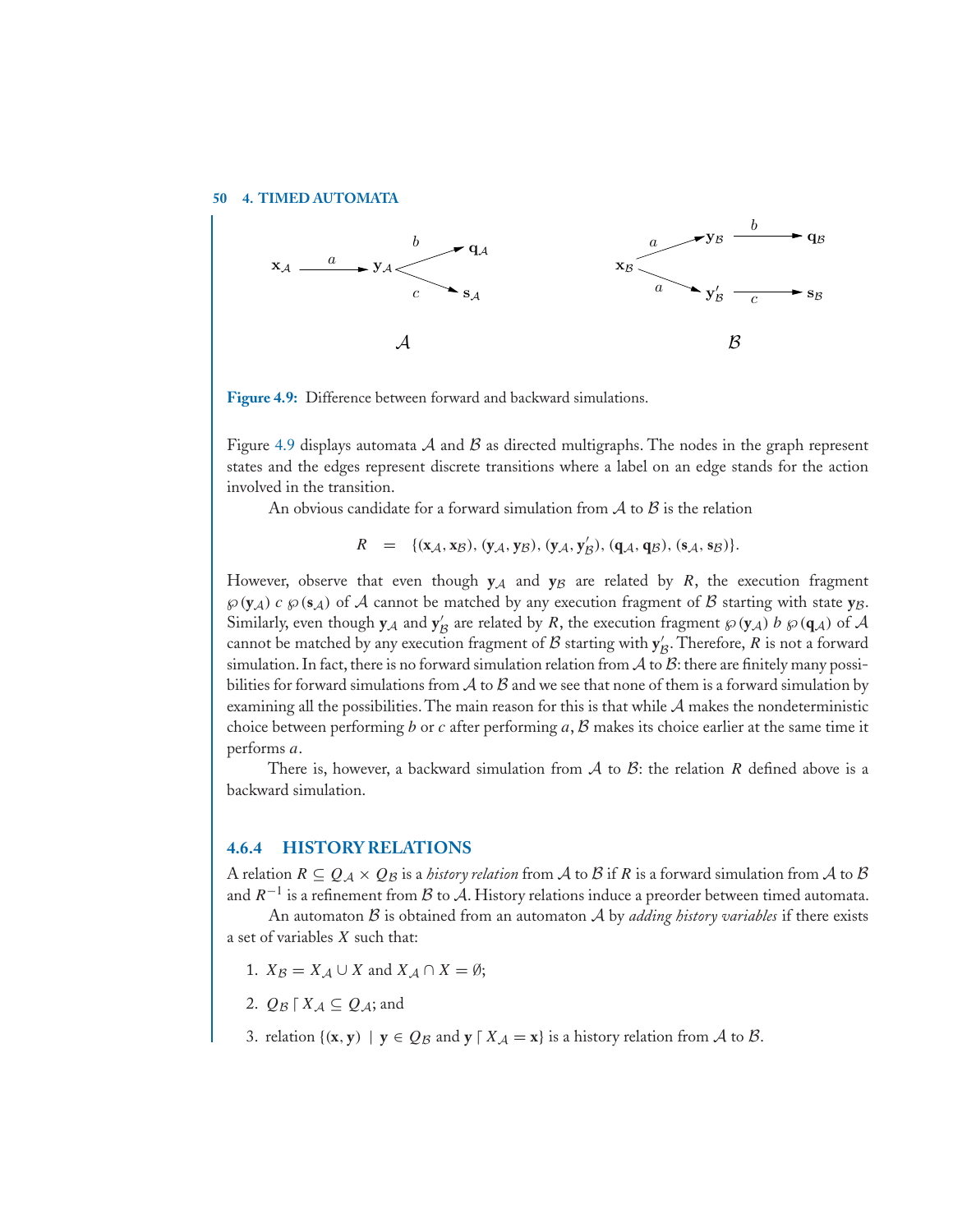#### **4.6. SIMULATION RELATIONS 51**

<span id="page-64-0"></span>The method of adding history variables is typically used to make it possible to establish an implementation relationship using a refinement. If a refinement does not exist from a low-level automaton to a higher-level one, it can often be made to exist by adding history variables to the low-level automaton.

**Example 4.37** (Adding history variables to obtain a refinement). We cannot show that TimedChannel is an implementation of TimedChannel2 from Example [4.27](#page-57-0) by using a refinement. This is because we have no way of specifying what the subsequence before the pointer should be in TimedChannel2 when relating the states of the two automata. This example shows how we can add history variables to TimedChannel (actually, we add just one variable) to obtain a new automaton that is related to TimedChannel2 by a refinement.

Let log be a discrete variable whose static type is the same as the static type of queue in TimedChannel and let the initial value of log be the empty sequence. We define a new automaton TimedChannelH whose set of variables consists of the variables of TimedChannel and the variable log. The rest of the definition of TimedChannelH is the same as TimedChannel except for the transition definition for  $\text{receive}(\mathfrak{m})$ . A  $\text{receive}(\mathfrak{m})$  event in TimedChannelH not only removes the first message from the message queue but also appends this message to the sequence contained in log.

Let  $X_1$ ,  $X_2$  be the set of variables and  $Q_1$ ,  $Q_2$  be the set of states of TimedChannel and TimedChannelH, respectively. It is easy to verify that the relation  $\{(x, y) \mid y \in Q_2 \text{ and } y \mid X_1 = x\}$  is a history relation from TimedChannel to TimedChannelH. This means that TimedChannelH is obtained from TimedChannel by adding a history variable.

We now define a refinement *F* from TimedChannelH to TimedChannel2 as follows. In our definition we assume the following conventions. Concatenation on the left corresponds to putting an element on the front of a queue. Recall also that we use juxtaposition for concatenation of sequences. If **x** is a state of TimedChannelH and **y** is a state of TimedChannel2, then  $F(\mathbf{x}) = \mathbf{y}$  where:

- 1.  $y(\text{now}) = x(\text{now})$ ;
- 2.  $y$ (queue) =  $x(\log)$   $\cap$   $x$ (queue);
- 3.  $y(ptr) = |x(log)| + 1.$

Whenever an automaton  $\mathcal B$  is obtained from  $\mathcal A$  by adding history variables, then there exists a history relation from A to B by definition. Theorem 4.38 states that the converse also holds, if weakly isomorphic automata are considered.

**Theorem 4.38** *Let* A *and* B *be two comparable TAs. Suppose that there is a history relation from* A *to* B*. Then, there exists a TA* C *that is weakly isomorphic to* B *and is obtained from* A *by adding history variables.*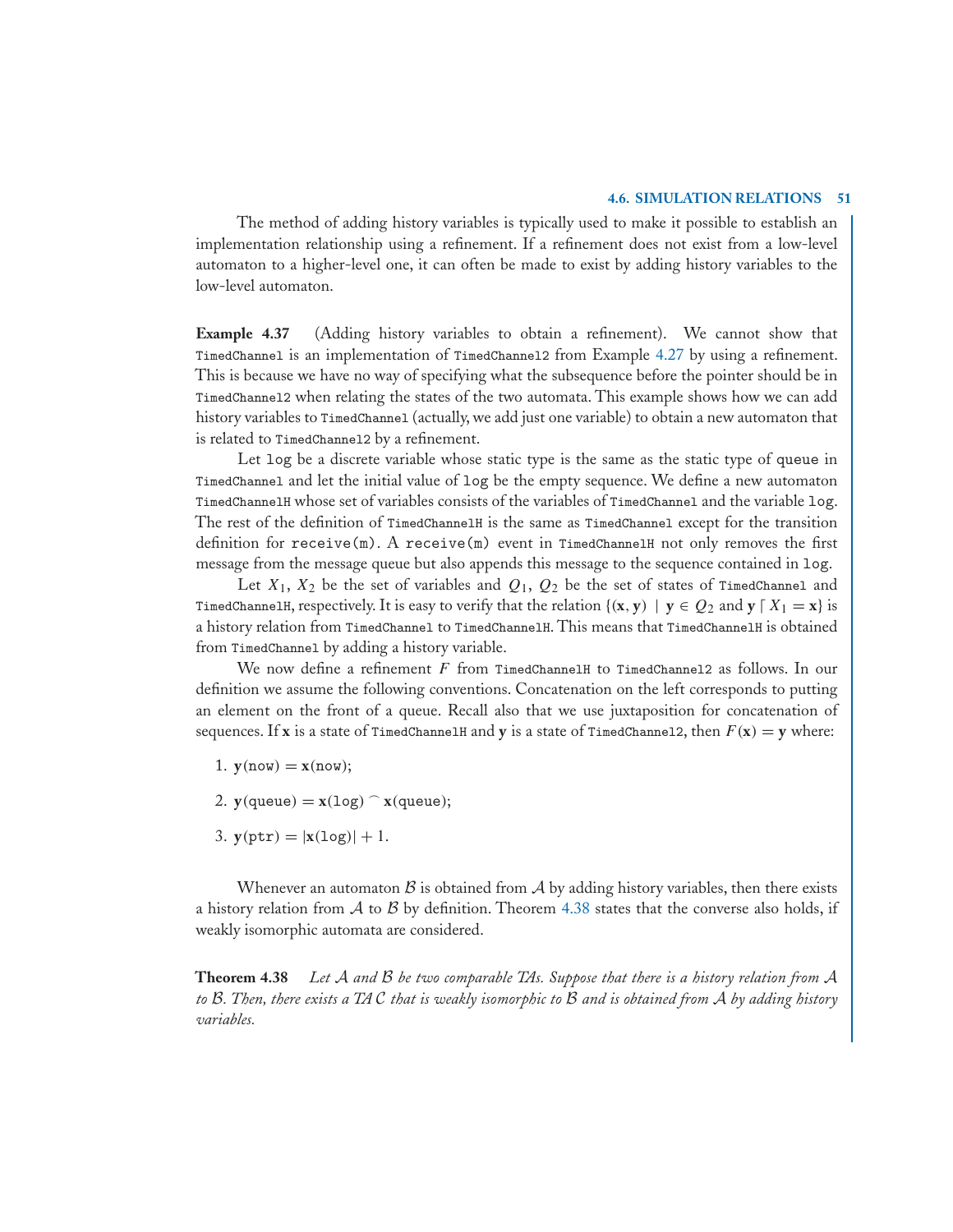*Proof.* Assume, without loss of generality, that  $X_A$  and  $X_B$  are disjoint. Let R be a history relation from  $A$  to  $B$ . Define automaton  $C$  as follows:

- $X_C = X_A \cup X_B$ .
- $Q_{\mathcal{C}} = \{ \mathbf{x} \in val(X_{\mathcal{C}}) \mid (\mathbf{x} \mid X_{\mathcal{A}}, \mathbf{x} \mid X_{\mathcal{B}}) \in R \}.$
- $\Theta_{\mathcal{C}} = \{ \mathbf{x} \in \mathcal{Q}_{\mathcal{C}} \mid \mathbf{x} \mid X_{\mathcal{B}} \in \Theta_{\mathcal{B}} \}.$
- $E_C = E_B$  and  $H_C = H_B$ .
- $\mathbf{x} \stackrel{a}{\rightarrow} c \mathbf{y}$  if and only if  $\mathbf{x} \upharpoonright X_B \stackrel{a}{\rightarrow} B \mathbf{y} \upharpoonright X_B$ .
- $\mathcal{T}_{\mathcal{C}} = {\tau \in \mathit{trajs}}(Q_{\mathcal{C}}) \mid \tau \upharpoonright X_{\mathcal{B}} \in \mathcal{T}_{\mathcal{B}}}.$

Let  $F: Q_C \to Q_B$  be the projection function such that  $F(\mathbf{x}) = \mathbf{x} \upharpoonright X_B$  for all  $\mathbf{x} \in Q_C$ . It is easy to check that *F* is a weak isomorphism from C to B. We verify that C is obtained from A by adding history variables. Let  $X_B$  be the variable set  $X$  required in the definition of a history variable and let  $R' = \{(\mathbf{x}, \mathbf{y}) \mid \mathbf{y} \in Q_C \wedge \mathbf{y} \mid X_A = \mathbf{x}\}$ . We need to show that  $R'$  is a history relation from  $\mathcal A$ to C.

1.  $R'$  is a forward simulation from  $A$  to  $C$ .

By definitions of the relations *F*, *R*<sup>'</sup> and the automaton *C*,  $R' = F^{-1} \circ R$ . Since  $F^{-1}$  is a refinement from  $\beta$  to C, by Theorem [4.29,](#page-59-0) we know that it is a forward simulation from  $\beta$  to C. Since R is a forward simulation from A to B, by Theorem [4.22](#page-55-0) we have R' is a forward simulation from  $A$  to  $C$ , as needed.

- 2.  $R'^{-1}$  is a refinement from C to A.
- We use that  $R'^{-1} = R^{-1} \circ F$ . Since *F* is a refinement from C to B and  $R^{-1}$  is a refinement from B to A, by Theorem [4.30,](#page-59-0) we have  $R'^{-1}$  is a refinement from C to A, as needed.

 $\Box$ 

In the untimed case, forward simulations are essentially the same as history relations (or variables) combined with refinements [\[85](#page-126-0), Theorem 5.8]. Clearly, since history relations and refinements are both special cases of forward simulations, and since forward simulations compose, forward simulations are at least as powerful as arbitrary combinations of history relations and refinements. Conversely, if there is a forward simulation from  $A$  to  $B$  then there exists an automaton  $C$  with a history relation from A to C and a refinement from C to B. In [\[87](#page-126-0)], a corresponding result is claimed for timed automata (Theorem 7.8), but the proof turns out to be flawed. Example 7.13 of [\[87\]](#page-126-0) constitutes a counterexample to Theorem 7.8 of [\[87](#page-126-0)]. Below, we have translated the example to the setting of this monograph.

**Example 4.39** (Forward simulations more powerful than combination history relations and refinements). Consider the automata A and B specified in Figure [4.10.](#page-66-0) The two automaton definitions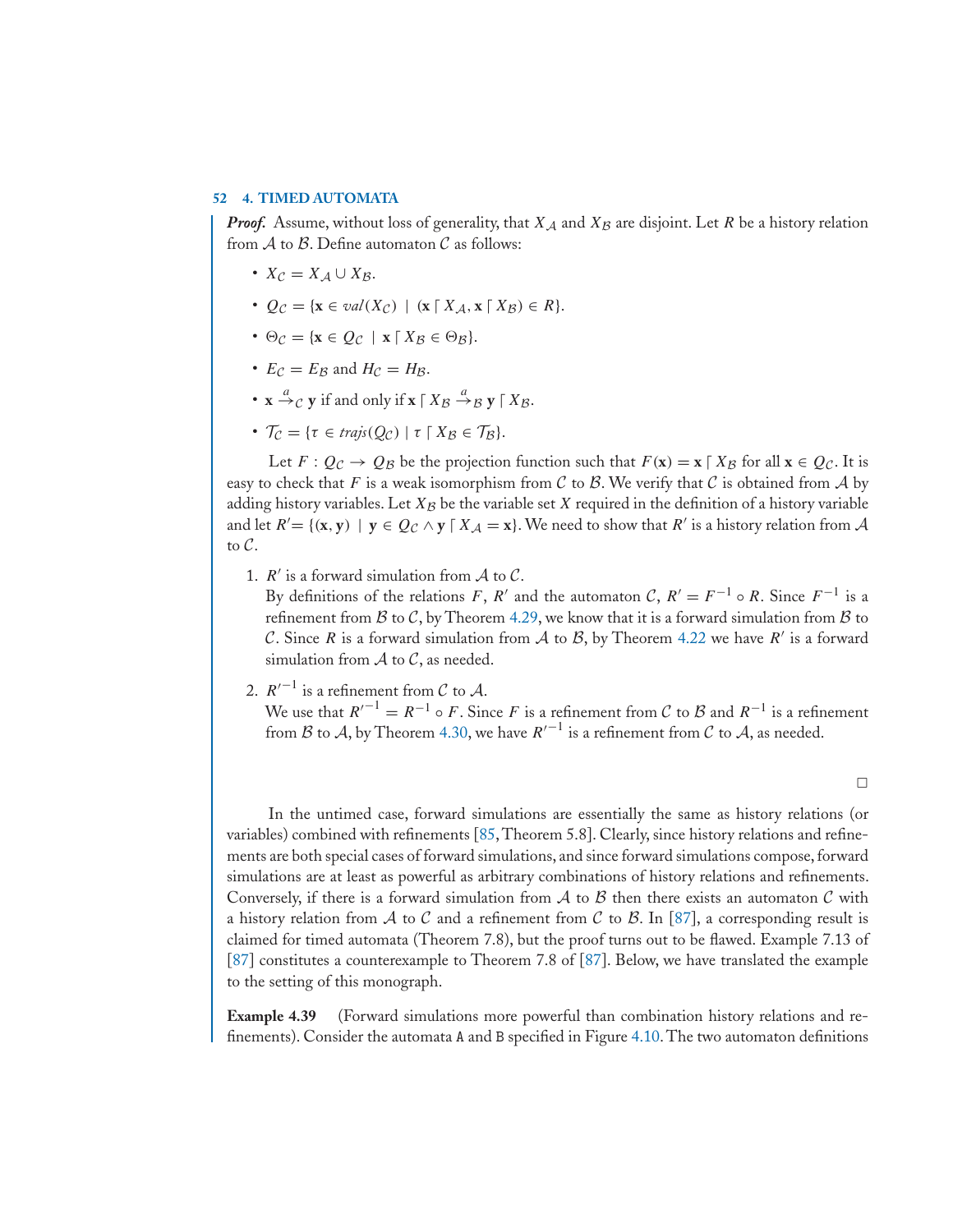```
automaton A automaton B
 signature signature
  external a external a
 states states
  init: \text{Bool} := true, init: Bool := true,
  now: Real := 0 now: Real := 0
 transitions transitions
  external a external a
    pre pre
    init ∧ rational(now) init ∧ integer(now)
    eff eff
    init := false init := false
 trajectories trajectories
  evolve evolve
   d(now) = 1 d(now) > 0
```
**Figure 4.10:** The power of forward simulations.

are very similar. Whereas in A an a-action is enabled when  $init = true$  and the value of now is a rational number, in B an a-action is enabled when  $init = true$  and the value of now is an integer. Whereas automaton A has a perfect clock with rate 1, automaton B measures time with a clock that may run either too slow or too fast, in an arbitrary fashion.

It is easy to check that the predicate

$$
\mathtt{natural}(\mathtt{B}.\mathtt{now})~\wedge~\mathtt{A}.\mathtt{init} = \mathtt{B}.\mathtt{init}
$$

determines a forward simulation from A to B. However, there does not exists a timed automaton C with a history relation from A to C and a refinement from C to B. The proof is by contradiction: suppose C is such a timed automaton. Let **x**<sup>0</sup> be a start state of C, let *F* be a history relation from A to C, and let *R* be a refinement from C to B. Then, by the start condition of a history relation, the start state (0, true) of A is related to  $\mathbf{x}_0$  by F. By the start condition of a refinement, R maps  $\mathbf{x}_0$ to the start state *(*0*,* true*)* of B. Since in A there is a trajectory with limit time 1 from *(*0*,* true*)* to  $(1, \text{true})$ , the transfer property for *F* gives that in C there is a trajectory *τ* with limit time 1 from **x**<sub>0</sub> to some state **x**<sub>1</sub> that is related by *F* to (1, true). Next, the transfer property for *R* gives that in B there is a trajectory with limit time 1 from  $(0, \text{true})$  to state  $R(\mathbf{x}_1) = (t, \text{true})$ , for some  $t > 0$ . Since state *(*1*,* true*)*in A enables an a-action, **x**<sup>1</sup> enables an execution fragment in which an a-action takes place within 0 time. Since  $\mathbf{x}_1$  is mapped by *R* to  $(t, \text{true})$ , it follows by the transfer property for *R* that *t* in fact equals some natural number  $n > 0$ . By Axioms **T1** and **T2**, we can write  $\tau$  as the concatenation  $\tau_0$   $\tau_1$   $\cdots$   $\tau_n$  of  $n+1$  trajectories that all have limit time  $\frac{1}{n+1}$ . Using the fact that *F* is a history relation and the limit times of the trajectories  $\tau_i$  are rational, we may infer that the last state of each trajectory  $\tau_i$  enables an execution fragment in which an a-action takes place within 0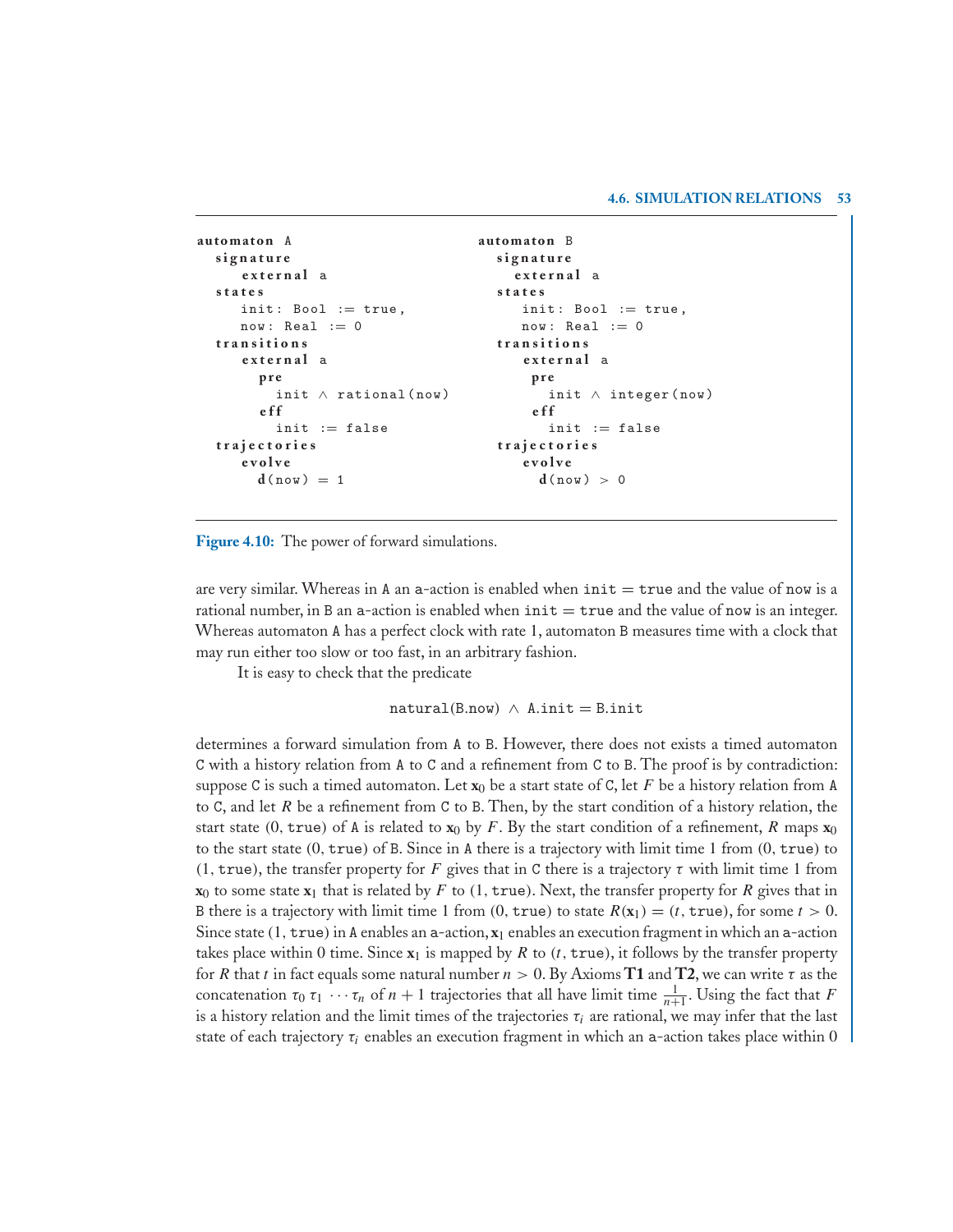time. Using the fact that *R* is a refinement, we may infer that there is a trajectory in B from *(*0*,* true*)* to  $(n, \text{true})$  on which there are at least  $n + 2$  states (including the first and last state) in which an a-action is enabled. This contradicts the fact that in B actions a are only enabled at integer times, which implies that there are only  $n + 1$  such states on any trajectory from  $(0, \text{true})$  to  $(n, \text{true})$ .

# **4.6.5 PROPHECY RELATIONS**

A relation  $R \subseteq Q_{\mathcal{A}} \times Q_{\mathcal{B}}$  is a *prophecy relation* from  $\mathcal A$  to  $\mathcal B$  if  $R$  is a backward simulation from  $\mathcal A$ to B and  $R^{-1}$  is a refinement from B to A. Prophecy relations induce a preorder between timed automata.

An automaton  $\beta$  is obtained from an automaton  $\mathcal A$  by *adding prophecy variables* if there exists a set of variables *X* such that:

- 1.  $X_B = X_A \cup X$  and  $X_A \cap X = \emptyset$ ;
- 2.  $Q_B \restriction X_A \subseteq Q_A$ ; and
- 3. relation  $\{(x, y) | y \in Q_B \text{ and } y \mid X_A = x\}$  is a prophecy relation from A to B.

**Example 4.40** (Adding prophecy variables to obtain a refinement).We consider adding a prophecy variable to the automaton A from Example [4.36.](#page-62-0) Let  $C$  be the automaton defined as follows.

- $X_c = X_A \cup \{v\}$  where *v* is a discrete variable with  $\text{type}(v) = \{b, c\}.$
- $Q_{\mathcal{C}} = \{x_{\mathcal{C}}, x'_{\mathcal{C}}, y_{\mathcal{C}}, y'_{\mathcal{C}}, q_{\mathcal{C}}, s_{\mathcal{C}}\}$  such that

**x**<sub>C</sub>  $\lceil X_A = \mathbf{x}_A \text{ and } \mathbf{x}_C(v) = b$ 

 $\mathbf{x}'_C$   $\begin{bmatrix} X_A = \mathbf{x}_A \text{ and } \mathbf{x}'_C(v) = c \end{bmatrix}$ 

**y**<sub>C</sub>  $\lceil X_A = \mathbf{y}_A \text{ and } \mathbf{y}_C(v) = b$ 

- $\mathbf{y}'_C$   $\begin{bmatrix} X_A = \mathbf{y}_A \text{ and } \mathbf{y}'_C(v) = c \end{bmatrix}$
- **q**<sub>C</sub>  $\lceil X_A = \mathbf{q}_A \text{ and } \mathbf{q}_C(v) = b$
- **s** $\mathcal{C} \restriction X_{\mathcal{A}} = \mathbf{s}_{\mathcal{A}}$  and  $\mathbf{s}_{\mathcal{C}}(v) = c$
- $\Theta_{\mathcal{C}} = {\mathbf{x}_{\mathcal{C}}, \mathbf{x}'_{\mathcal{C}}}.$
- $E_C = \{a, b, c\}$  and  $H_C = \emptyset$ .
- $\mathcal{D}_{\mathcal{C}} = \{ (\mathbf{x}_{\mathcal{C}}, a, \mathbf{y}_{\mathcal{C}}), (\mathbf{x}'_{\mathcal{C}}, a, \mathbf{y}'_{\mathcal{C}}), (\mathbf{y}_{\mathcal{C}}, b, \mathbf{q}_{\mathcal{C}}), (\mathbf{y}'_{\mathcal{C}}, c, \mathbf{s}_{\mathcal{C}}) \}.$
- $\mathcal{T}_{\mathcal{C}} = {\varphi(\mathbf{v}) \mid \mathbf{v} \in \mathcal{Q}_{\mathcal{C}}}.$

Figure [4.11](#page-68-0) displays automata  $A$  and  $C$  as directed multipgraphs.

Relation  $R = \{(\mathbf{x}_A, \mathbf{x}_C), (\mathbf{x}_A, \mathbf{x}_C'), (\mathbf{y}_A, \mathbf{y}_C), (\mathbf{y}_A, \mathbf{y}_C'), (\mathbf{q}_A, \mathbf{q}_C), (\mathbf{s}_A, \mathbf{s}_C)\}\)$  is a backward simulation from A to C and  $R^{-1}$  is a refinement. Therefore, C is obtained by adding a prophecy variable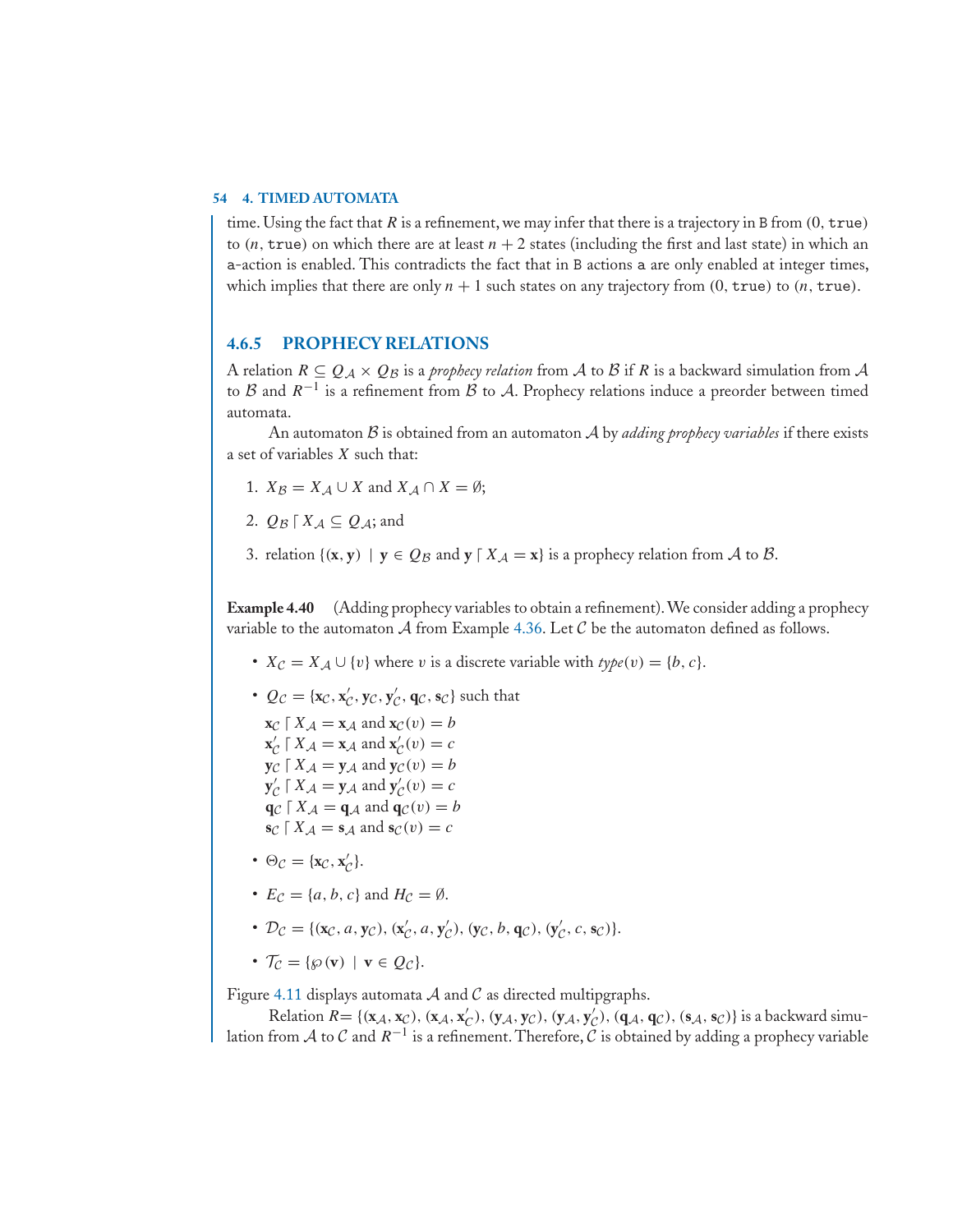<span id="page-68-0"></span>

**Figure 4.11:** A prophecy variable.

to  $A$ . Note that there is no refinement from  $A$  to  $B$  defined in Example [4.36.](#page-62-0) However, relation  $F = \{(\mathbf{x}_{\mathcal{C}}, \mathbf{x}_{\mathcal{B}}), (\mathbf{x}'_{\mathcal{C}}, \mathbf{x}_{\mathcal{B}}), (\mathbf{y}_{\mathcal{C}}, \mathbf{y}_{\mathcal{B}}), (\mathbf{y}'_{\mathcal{C}}, \mathbf{y}'_{\mathcal{B}}), (\mathbf{q}_{\mathcal{C}}, \mathbf{q}_{\mathcal{B}}), (\mathbf{s}_{\mathcal{C}}, \mathbf{s}_{\mathcal{B}})\}\}\$ is a refinement from  $\mathcal{C}$  to  $\mathcal{B}$ .

**Theorem 4.41** *Let* A *and* B *be two comparable TAs such that V*<sup>A</sup> *and V*<sup>B</sup> *are disjoint. Suppose that there is a prophecy relation from* A *to* B*. Then, there exists an automaton* C *that is isomorphic to* B *and is obtained from* A *by adding prophecy variables.*

*Proof.* The proof is analogous to the proof of Theorem [4.38.](#page-64-0) We assume a backward simulation relation *R* instead of a forward simulation relation. We construct the automaton *C* as in Theorem [4.38](#page-64-0)<br>and verify that it is obtained from *A* by adding a prophecy variable. and verify that it is obtained from  $A$  by adding a prophecy variable.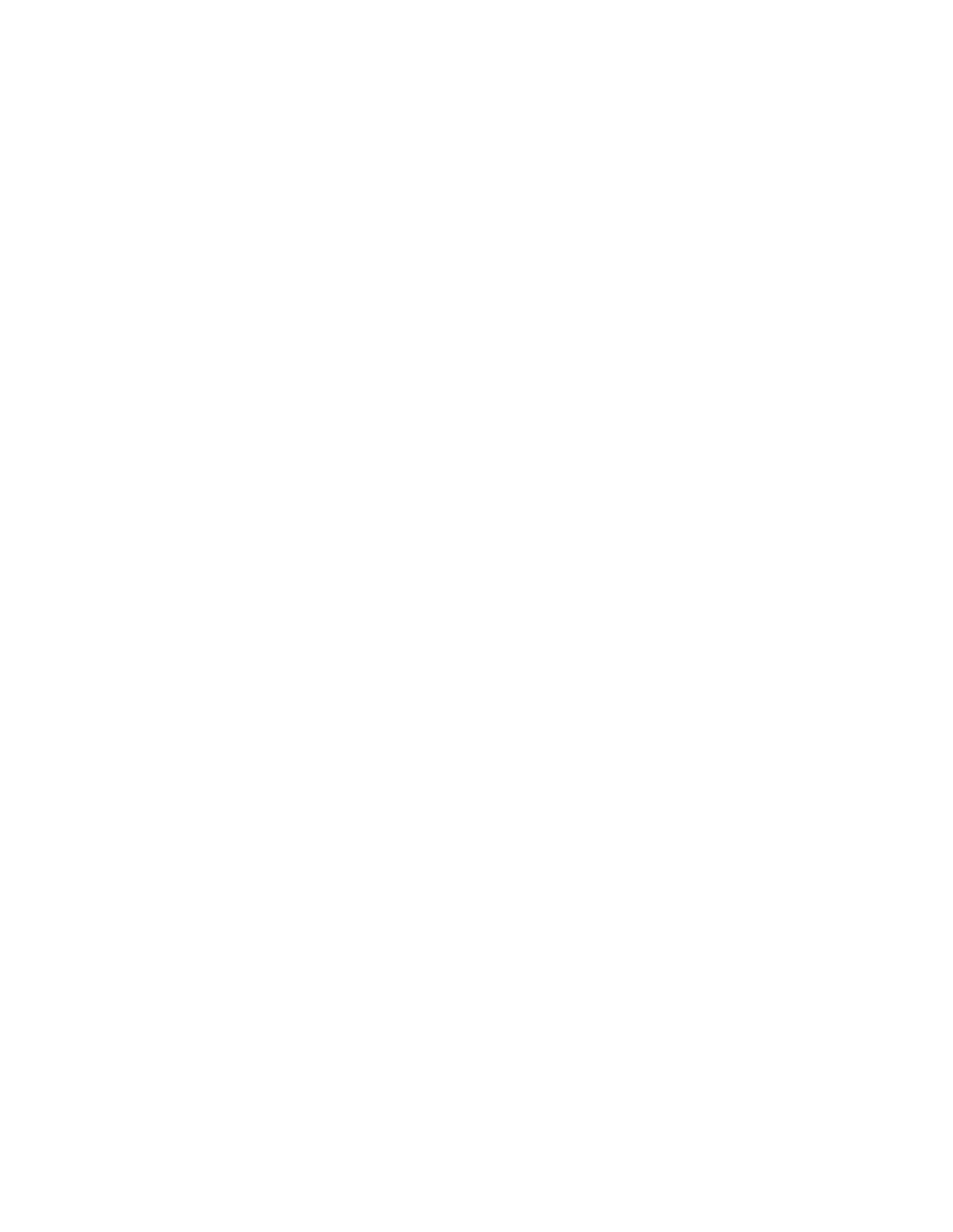# CHAPTER 5

# **Operations on Timed Automata**

In this chapter we introduce three kinds of operations on timed automata: parallel composition, hiding, and adding lower and upper bounds for tasks.

# **5.1 COMPOSITION**

The composition operation for timed automata allows an automaton representing a complex system to be constructed by composing automata representing individual system components. Our composition operation identifies external actions with the same name in different component automata. When any component automaton performs a discrete step involving an action *a*, so do all component automata that have *a* as an external action. The composition operator for timed automata is simpler than it is for general hybrid automata since all the variables in a timed automaton are internal.<sup>1</sup> All the proofs of this section are as in [\[79](#page-125-0)], with simplifications due to the absence of external variables.

# **5.1.1 DEFINITIONS AND BASIC RESULTS**

Formally, we say that timed automata  $A_1$  and  $A_2$  are *compatible* if  $H_1 \cap A_2 = H_2 \cap A_1 = \emptyset$  and  $X_1 \cap X_2 = \emptyset$ . If  $\mathcal{A}_1$  and  $\mathcal{A}_2$  are compatible then their *composition*  $\mathcal{A}_1 || \mathcal{A}_2$  is defined to be the structure  $\mathcal{A} = (X, Q, \Theta, E, H, \mathcal{D}, \mathcal{T})$  where

- $X = X_1 \cup X_2$ ;
- $Q = {\mathbf{x} \in \text{val}(X) \mid \mathbf{x} \mid X_i \in Q_i, i \in \{1, 2\}};$
- $\Theta = {\mathbf{x} \in Q \mid \mathbf{x} \mid X_i \in \Theta_i, i \in \{1, 2\}};$
- $E = E_1 \cup E_2$  and  $H = H_1 \cup H_2$ ;
- For each  $\mathbf{x}, \mathbf{x}' \in Q$  and each  $a \in A$ ,  $\mathbf{x} \rightarrow a$ ,  $\mathbf{x}'$  iff for  $i \in \{1, 2\}$ , either (1)  $a \in A_i$  and  $\mathbf{x} \mid X_i \rightarrow a$  $\mathbf{x}' \upharpoonright X_i$ , or (2)  $a \notin A_i$  and  $\mathbf{x} \upharpoonright X_i = \mathbf{x}' \upharpoonright X_i$ ;
- $\mathcal{T} \subseteq \text{trajs}(Q)$  is given by  $\tau \in \mathcal{T} \Leftrightarrow \tau \downarrow X_i \in \mathcal{T}_i, i \in \{1, 2\}.$

#### **Theorem 5.1** *If*  $A_1$  *and*  $A_2$  *are compatible timed automata then*  $A_1 \parallel A_2$  *is a timed automaton.*

<sup>&</sup>lt;sup>1</sup>The composition operation for general hybrid automata requires external variables to be identified as well as external actions. When any component automaton follows a particular trajectory for an external variable *v*, then so do all component automata of which *v* is an external variable.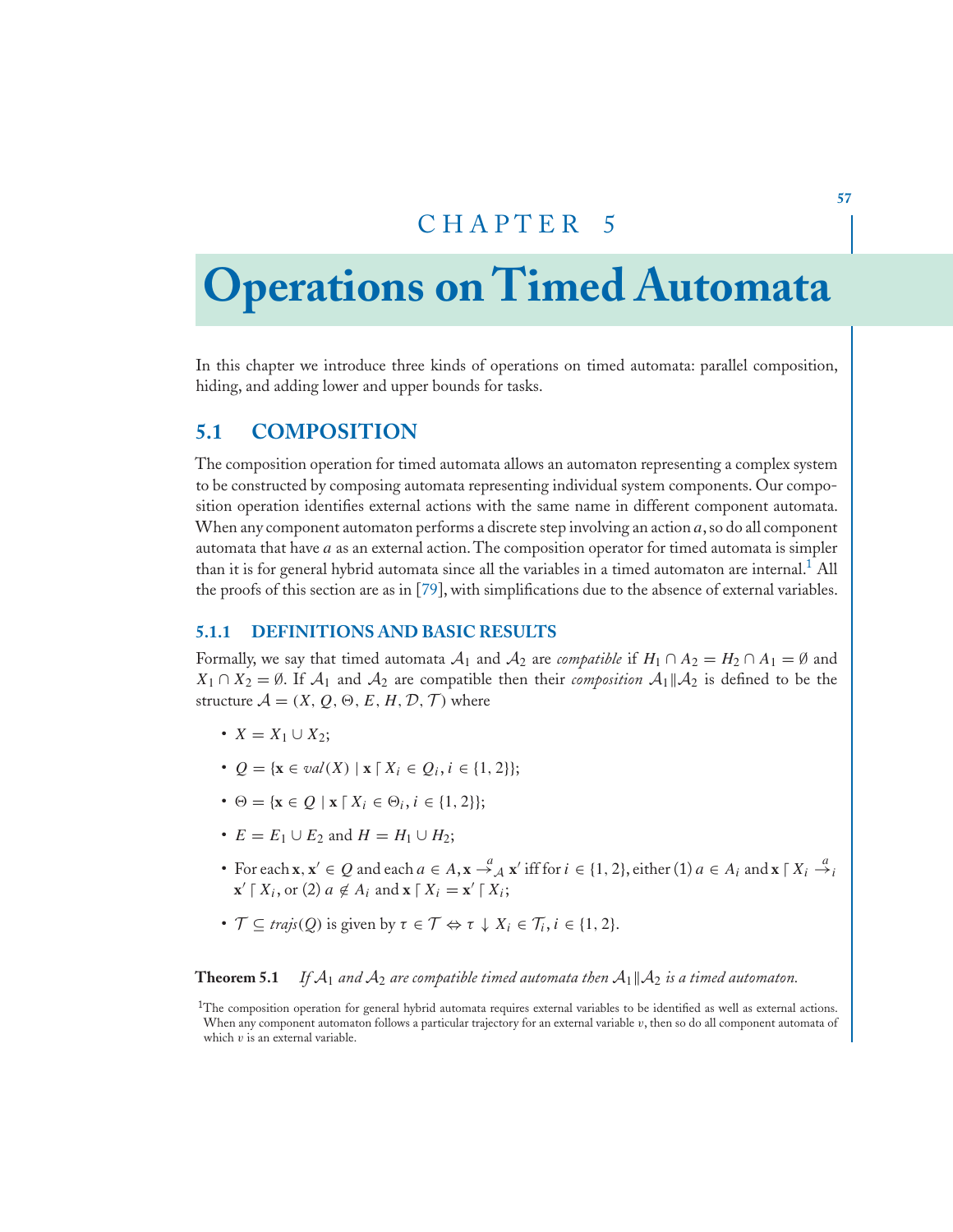# **58 5. OPERATIONS ON TIMED AUTOMATA**

The following "projection lemma" says that execution fragments of a composition of timed automata project to give executions fragments of the component automata.Moreover, certain properties of the fragments of the composition imply, or are implied by, similar properties for the component fragments.

**Lemma 5.2** *Let*  $\mathcal{A} = \mathcal{A}_1 || \mathcal{A}_2$  *and let*  $\alpha$  *be an execution fragment of*  $\mathcal{A}$ *. Then*  $\alpha \lceil (A_1, X_1) \rceil$  *and*  $\alpha \int (A_2, X_2)$  *are execution fragments of*  $\mathcal{A}_1$  *and*  $\mathcal{A}_2$ *, respectively. Furthermore:* 

- *1.*  $\alpha$  *is time-bounded iff both*  $\alpha$   $\lceil$  (*A*<sub>1</sub>*, X*<sub>1</sub>*) and*  $\alpha$   $\lceil$  (*A*<sub>2</sub>*, X*<sub>2</sub>*) are time-bounded*;
- 2.  $\alpha$  *is admissible iff both*  $\alpha \lceil (A_1, X_1) \rceil$  *and*  $\alpha \lceil (A_2, X_2) \rceil$  *are admissible*;
- *3.*  $\alpha$  *is closed iff both*  $\alpha \lceil (A_1, X_1) \text{ and } \alpha \lceil (A_2, X_2) \text{ are closed};$
- 4.  $\alpha$  *is nonZeno iff both*  $\alpha \lceil (A_1, X_1) \text{ and } \alpha \lceil (A_2, X_2) \text{ are nonZeno;}$
- *5.*  $\alpha$  *is an execution iff both*  $\alpha \lceil (A_1, X_1) \rceil$  *and*  $\alpha \lceil (A_2, X_2) \rceil$  *are executions.*

The following lemma says that we obtain the same result for an execution fragment  $\alpha$  of a composition if we first extract the trace and then restrict to one of the components, or if we first restrict to the component and then take the trace.

**Lemma 5.3** *Let*  $\mathcal{A} = \mathcal{A}_1 || \mathcal{A}_2$ *, and let*  $\alpha$  *be an execution fragment of*  $\mathcal{A}$ *. Then, for*  $i \in \{1, 2\}$ *, trace*( $\alpha$ )  $\lceil (E_i, \emptyset) \rceil$  *trace*( $\alpha \lceil (A_i, X_i) \rceil$ *.* 

*Proof.* Straightforward, using the definition of *trace*() and Lemma [3.10.](#page-34-0) ◯

The following two theorems are fundamental results that relate the set of traces of a composed automaton to the sets of traces of its components. Theorem 5.4 is due to Gilbert [\[37\]](#page-121-0)[Lemma 11.14.1]. The proof closely follows the proof of Theorem 5.7 in [\[79](#page-125-0)].

**Theorem 5.4** *Let*  $\mathcal{A} = \mathcal{A}_1 || \mathcal{A}_2$ *. Let*  $\alpha_i$  *be an execution fragment of*  $\mathcal{A}_i$ *, i*  $\in \{1, 2\}$ *.* Let  $\beta$  be an  $(E, \emptyset)$ -sequence, where  $E$  is the set of external actions of  $\mathcal{A}$ . Suppose that  $\beta \lceil (E_i, \emptyset) =$ *trace* $(\alpha_i)$ *,*  $i \in \{1, 2\}$ *. Then there exists an execution fragment*  $\alpha$  *of*  $\mathcal A$  *such that trace* $(\alpha) = \beta$  *and*  $\alpha_i =$  $\alpha$   $[(A_i, X_i), i \in \{1, 2\}].$ 

**Theorem 5.5** *Let*  $A = A_1 \parallel A_2$  *and let*  $E$  *be the set of external actions of*  $A$ *. Then traces*  $\Lambda$  *is exactly the set of*  $(E, \emptyset)$ -sequences whose restrictions to  $A_1$  and  $A_2$  are traces of  $A_1$  and  $A_2$ , respectively. *That is, traces*  $A = \{\beta \mid \beta \text{ is an } (E, \emptyset) \text{-sequence and } \beta \mid (E_i, \emptyset) \in \text{traces}_{\mathcal{A}_i}, i \in \{1, 2\} \}.$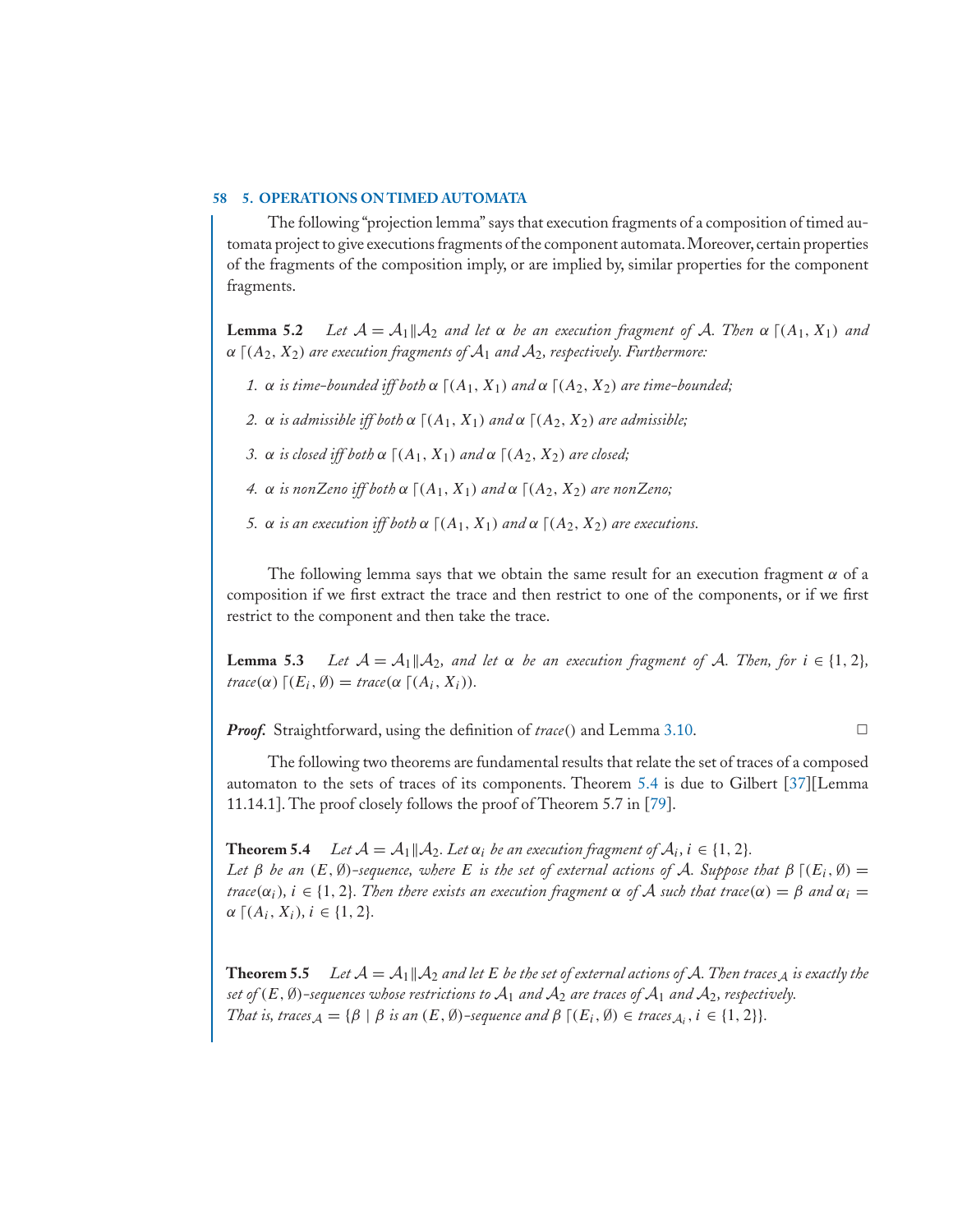# **5.1. COMPOSITION 59**

<span id="page-72-0"></span>*Proof.* We prove both inclusions.

Suppose that  $β ∈ traces_A$ . Then by definition  $β$  is an  $(E, ∅)$ -sequence. Let  $α$  be an execution of A with  $trace(\alpha) = \beta$ . Then, by Lemma [5.2,](#page-71-0)  $\alpha \int (A_i, X_i)$  is an execution of  $A_i$ , and, by Lemma [5.3,](#page-71-0)  $\beta \Gamma(E_i, \emptyset) = \text{trace}(\alpha \Gamma(A_i, X_i))$ . Hence  $\beta \Gamma(E_i, \emptyset) \in \text{traces}_{\mathcal{A}_i}$ .

For the other inclusion, suppose  $\beta$  is an  $(E, \emptyset)$ -sequence and  $\beta \lceil (E_i, \emptyset) \in \text{traces}_{\mathcal{A}_i}, i \in \{1, 2\}.$ Then there exist execution fragments  $\alpha_i$  of  $\mathcal{A}_i$  such that  $trace(\alpha_i) = \beta \left[ (E_i, \emptyset) \right]$ . Hence, by Theo-rem [5.4,](#page-71-0) there exists an execution fragment *α* of *A* with  $trace(\alpha) = \beta$ . This implies  $\beta \in traces_{\mathcal{A}}$ , as required. required.  $\Box$ 

These basic results about composition can be extended to arbitrary finite numbers of components instead of just two.

*Notation:* The compatibility conditions for composition require the set of internal variables of each automaton to be disjoint from the set of internal variables of all the other automata in the composition. We use a general scheme to disambiguate the internal variables of components in order to avoid possible name clashes that can violate the compatibility conditions. If  $A$  is the name of an automaton and *v* is an internal variable of  $A$ , then we refer to this variable as  $A \cdot v$  in the composite automaton. But if no confusion is possible, we write *v* rather than A*.v*.

**Example 5.6** (Periodic sending process with timeouts). Let C be the composition of three automata from Examples [4.1,](#page-39-0) [4.2,](#page-40-0) and [4.4:](#page-41-0)

 $C$  = PeriodicSend || TimedChannel || Timeout

where  $M = \{m1, \ldots, mn\}$  and  $b + u1 < u2$ . In a setting where  $b < u1$ , the following sequence is a trace of C:

 $\alpha = \overline{u1}$  send(m1)  $\overline{b}$  receive(m1)  $\overline{u1-b}$  send(m2)  $\overline{b}$  receive(m2)  $\overline{u1-b}$  ...

where  $\bar{t}$  denotes the trace with as domain [0, t] and as range the set consisting of the function with the empty domain. The following invariant states that  $C$  never performs a timeout action.

**Invariant 4** *In any reachable state*  $\mathbf{x}$  *of*  $\mathcal{C}$ ,  $\mathbf{x}$ (suspected) = false.

In order to prove this invariant we can use auxiliary invariants for the component automata, such as the one established in Example [4.15,](#page-50-0) and an auxiliary global invariant such as the one below, which establishes the fact that every message is delivered before the variable Timeout.clock reaches the point at which a timeout action occurs.

**Invariant 5** *In any reachable state* **x** *of* C*:*

*1. if* **x***(*queue*) is not empty then there is a packet* p *such that* p ∈ **x***(*queue*) and* p.deadline − **x***(*now*) <* u2 − **x***(*Timeout.clock*);*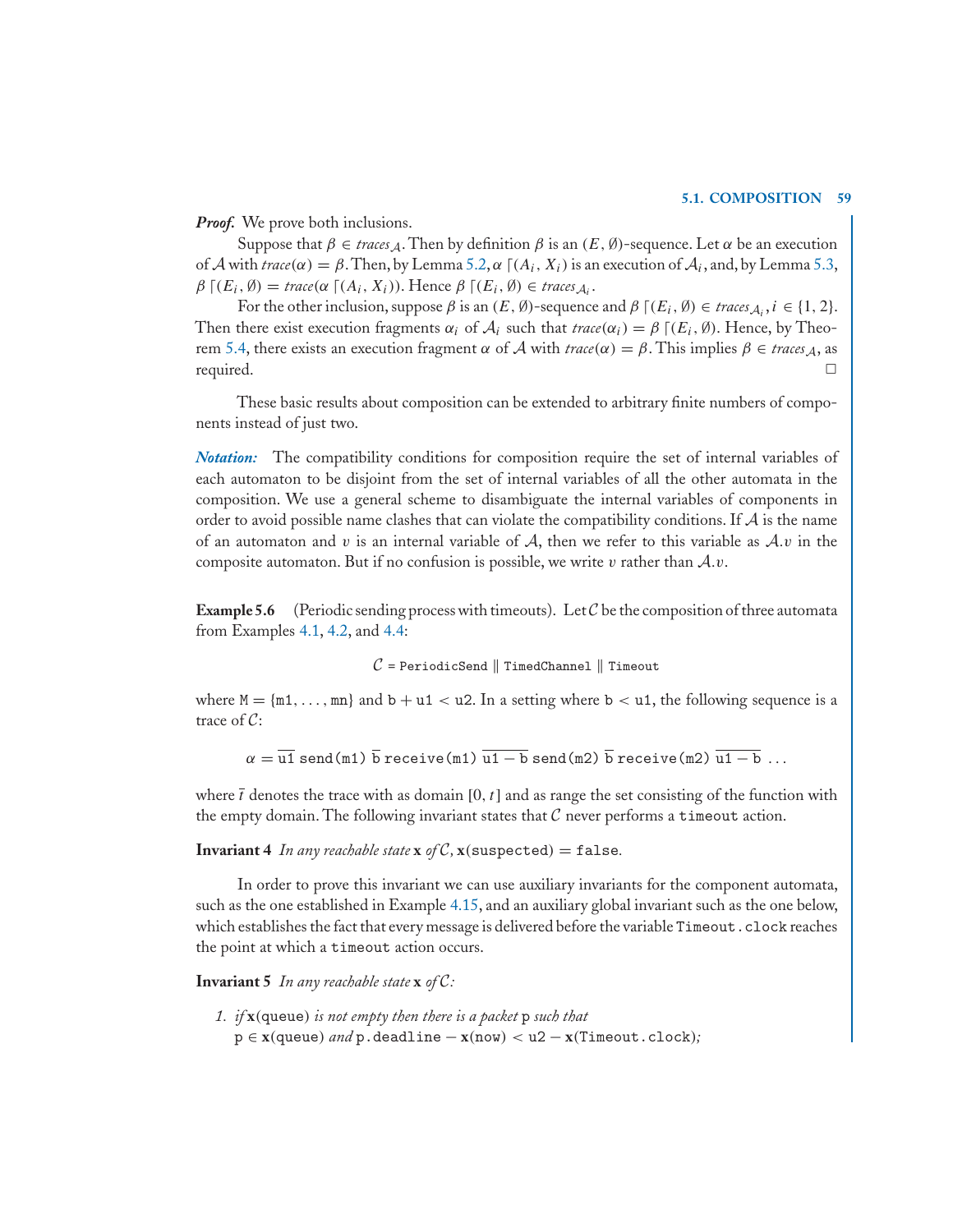# <span id="page-73-0"></span>*2. if* **x***(*queue*) is empty then*

u1 − **x***(*PeriodicSend.clock*)* + b *<* u2 − **x***(*Timeout.clock*).*

**Example 5.7** (Periodic sending process with failures and timeouts). In this example, we consider a composite automaton defined exactly like the one in Example [5.6](#page-72-0) except that the automaton PeriodicSend is replaced with PeriodicSend2, the periodic sending process with failures. Let  $C =$ PeriodicSend2 || TimedChannel || Timeout. The following sequence is a trace of  $\mathcal{C}$ :

 $\overline{u1}$  send(m1)  $\overline{b}$  receive(m1)  $\overline{b}$  fail  $\overline{u2-b}$  timeout  $\overline{\infty}$ .

According to this sample trace, the first message sent by the periodic sending process is received exactly b time units after it is sent. The periodic sending process fails  $2 \times b$  time units after sending its first message. The timeout process performs a timeout since no second message arrives within the next u2 time units after the receipt of the first message.

The following invariant states that a timeout performed by  $C$  can be used to conclude that the sender process has failed. We assume again that  $b + u1 < u2$ .

**Invariant 6** *In any reachable state* **x** *of C,*

 $x$ <sup>(Timeout.suspected)  $\Rightarrow$   $x$ <sup>(PeriodicSend2.failed).</sup></sup>

The automaton  $\mathcal C$  is guaranteed to perform a timeout to signal the failure of a process, within a specified amount of time after the occurrence of a fail event. The following is a formal statement of this property.

Let  $\alpha$  be an admissible execution of C in which a fail event occurs. Let t be the point in time at which the first fail event occurs in *α*. Then a timeout event occurs in *α* in the interval [t  $+ u2 - u1, t + b + u2$ .

**Example 5.8** (Clock synchronization). In this example, we consider the composition of three clock synchronization automata with six time-bounded channel automata. A graphical represen-tation of the composite automaton is given in Fig. [5.1.](#page-74-0) The abbreviation  $CS_i$  represents the au-tomaton ClockSync(u, r, i) from Example [4.6.](#page-43-0) The abbreviation  $TC_{i,j}$  represents the automaton TimedChannel from Example [4.1,](#page-39-0) the time-bounded channel with maximum delay b, but with the send(m) and receive(m) actions renamed to send(m, i) and receive(m, i, j), respectively, to enable communication of real-valued messages from ClockSync(u, r, i) to ClockSync(u, r, j). Let

 $\mathcal{C} = CS_1 \parallel CS_2 \parallel CS_3 \parallel TC_{1,2} \parallel TC_{2,1} \parallel TC_{1,3} \parallel TC_{3,1} \parallel TC_{2,3} \parallel TC_{3,2}.$ 

A physical clock diverges from real time at the largest rate when it evolves with rate  $(1 + r)$  or  $(1 + r)$ - r). For example, if a physical clock evolves with rate  $1 + r$ , then at time *t*, its value is  $t \times (1 +$ r). Hence, the largest possible difference between a physical clock and the real time is  $(t \times r)$ . This property is stated by the invariant below.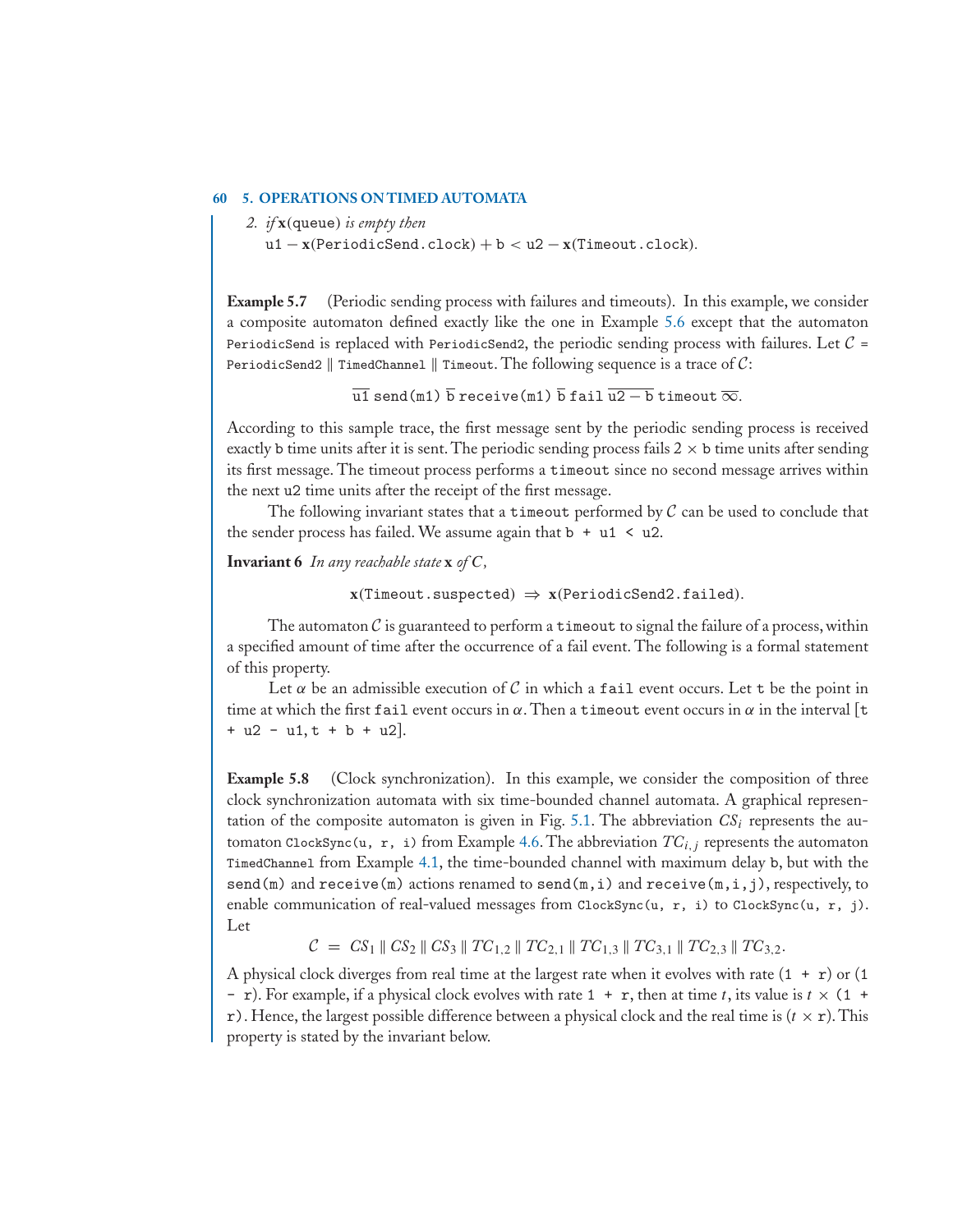#### **5.1. COMPOSITION 61**

<span id="page-74-0"></span>

Figure 5.1: Clock synchronization network.

**Invariant 7** *In any reachable state* **x** *of*  $C$ *, at any time*  $t \in T$ *, for any*  $i \in \{1, 2, 3\}$ *,*  $|\mathbf{x}(C\mathcal{S}_i) - \mathbf{b}| \leq t \times \mathbf{r}$ .

Two physical clocks in  $C$  diverge at the largest rate when one evolves with rate  $(1 + r)$  and the other with  $(1 - r)$ . It follows from Invariant [7](#page-73-0) that, at any time *t* the largest possible difference between the physical clock values for two processes is  $2 \times t \times r$ . This property is formalized by the following invariant.

**Invariant 8** *In any reachable state* **x** *of C, at any time*  $t \in T$ *, for any*  $i, j \in \{1, 2, 3\}$ *,*  $|\mathbf{x}(CS_i.\text{physicalock}) - \mathbf{x}(CS_j.\text{physicalock})| \leq 2 \times t \times \mathbf{r}.$ 

The following invariant states that in any reachable state there exists a process *j* such that the logical clock of each other process in the system is smaller than or equal to the physical clock of *j* . This follows from the definition of a logical clock and the fact that physical clocks always increase.

**Invariant 9** *In any reachable state* **x** *of* C, *there exists*  $j \in \{1, 2, 3\}$  *such that for all*  $i \in \{1, 2, 3\}$ *,*  $\mathbf{x}(CS_i.\text{logclock}) \leq \mathbf{x}(CS_j.\text{physclock})$ *.*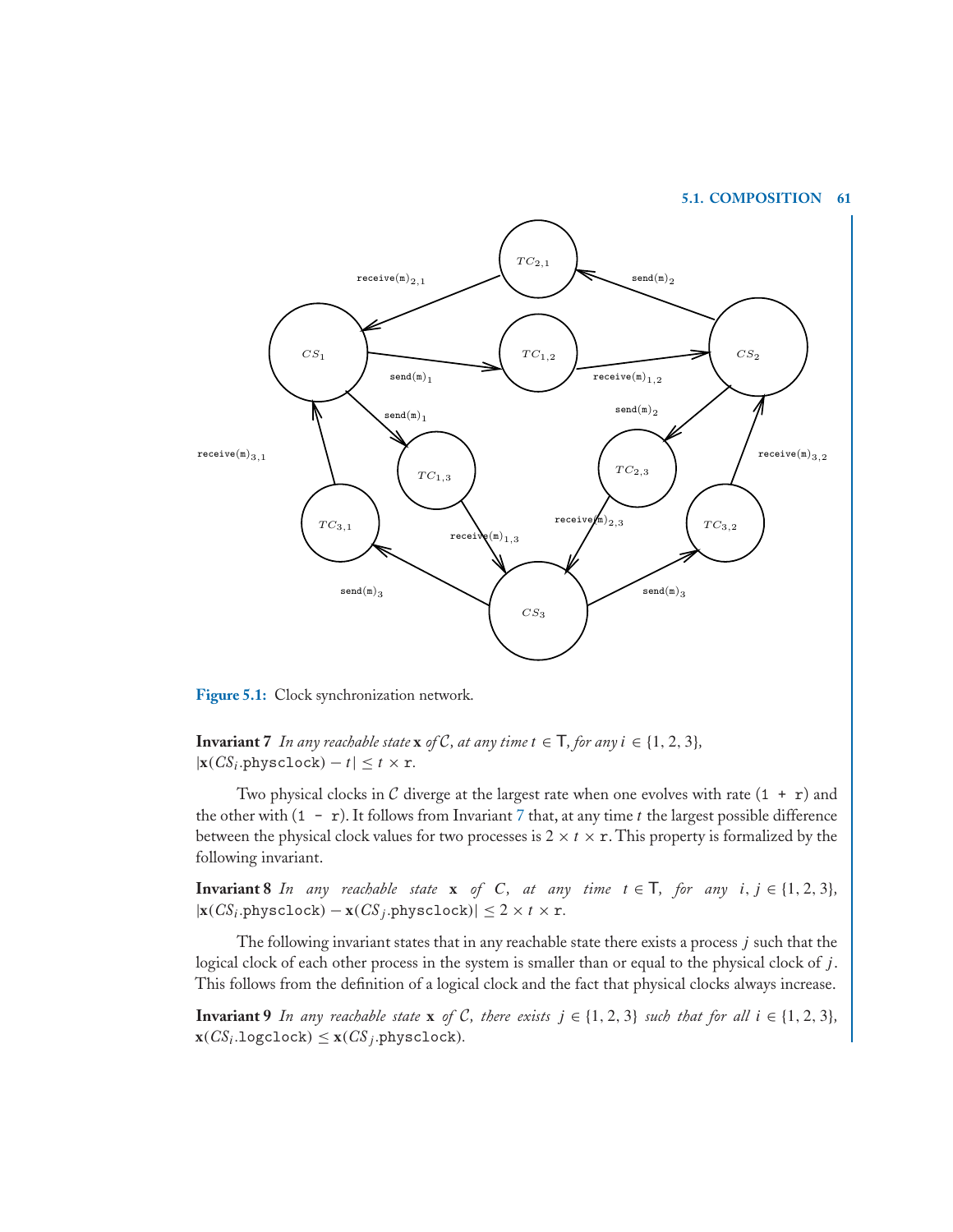<span id="page-75-0"></span>The following invariant states that in any reachable state there exists a process *j* such that the logical clock of each other process in the system is larger than or equal to the physical clock of *j* . This follows from the definition of a logical clock.

**Invariant 10** In any reachable state **x** of C, there exists  $j \in \{1, 2, 3\}$  such that for all  $i \in \{1, 2, 3\}$ ,  $\mathbf{x}(CS_i.\text{logclock}) \geq \mathbf{x}(CS_j.\text{physclock})$ *.* 

Invariants [9](#page-74-0) and [9](#page-74-0) together are called *validity* properties. They express the condition that all the logical clocks remain in an envelope bounded by the maximum and minimum physical clock values in the system. The following invariant formalizes the property that all the logical clocks at a given time lie within the envelope formed by the largest and the smallest physical clock values in the system. It follows from Invariants [7,](#page-73-0) [9,](#page-74-0) and 10 that any point in this envelope can diverge from real time *t* by at most  $t \times r$  time units.

**Invariant 11** *In any reachable state* **x** *of* C, at any time  $t \in \text{T}$ *, for any*  $i \in \{1, 2, 3\}$ ,  $\vert \mathbf{x}(CS_i.\text{logclock})$  −  $|t| \leq t \times r$ .

Finally, we state a property about the *agreement* of logical clocks in C. It says that the difference between two logical clocks is always bounded by a constant (which depends on the message-sending interval and the bounds on clock drift and message delay).

**Invariant 12** *In any reachable state* **x** *of*  $C$ *, for all*  $i, j \in \{1, 2, 3\}$ *,*  $|\mathbf{x}(C\mathcal{S}_i \cdot \text{logclock}) - \mathbf{x}(C\mathcal{S}_i \cdot \text{logclock})| \leq u + (b \times (1+r)).$ 

To see why Invariant 12 holds, fix *j* to be a process with the largest physical clock in **x**, and fix *i* to be any other process. Let  $v_i$ ,  $v_i$  be the logical clock values of *j* and *i*, respectively, in state **x**. Note that  $v_j$  is also the physical clock value of *j* in **x**. By Invariant [9,](#page-74-0) we know that  $v_i \leq v_j$ . To show Invariant 12, it suffices to show that  $v_j - v_i \le u + (b \times (1+r))$ .

Let  $\alpha$  be a finite execution that leads to state **x**. There are two cases to consider.

1. Some message sent by *j* arrives at *i* in *α*.

Consider the last such message and let  $v_1$  be the value that it contains. Let  $v_2$  be the newly adjusted logical clock value of *i* immediately after the message arrives. We know that  $v_i \geq$  $v_2 \geq v_1$ .

If *j* sends a later message to *i* in  $\alpha$ , then it sends the next later message when its physical clock has value *v*<sup>1</sup> + u. By assumption, this message does not arrive at *i*.Therefore, the real time that elapses after sending it must be at most b. It follows that the physical clock increase of *j* since sending this message is at most  $b \times (1 + r)$  and so  $v_i \le v_1 + u + b \times (1 + r)$ . On the other hand, if *j* does not send a later message to *i* in  $\alpha$ , then  $v_j \le v_1 + u$ . In either case, we have  $v_j \le v_1 + u + b \times (1 + r)$ . Since  $v_i \ge v_1$ , we have  $v_j - v_i \le u + b \times (1 + r)$ , as needed for Invariant 12.

2. No message sent by *j* arrives at *i* in *α*. Since the first send occurs at time 0 and b is the largest possible communication delay, the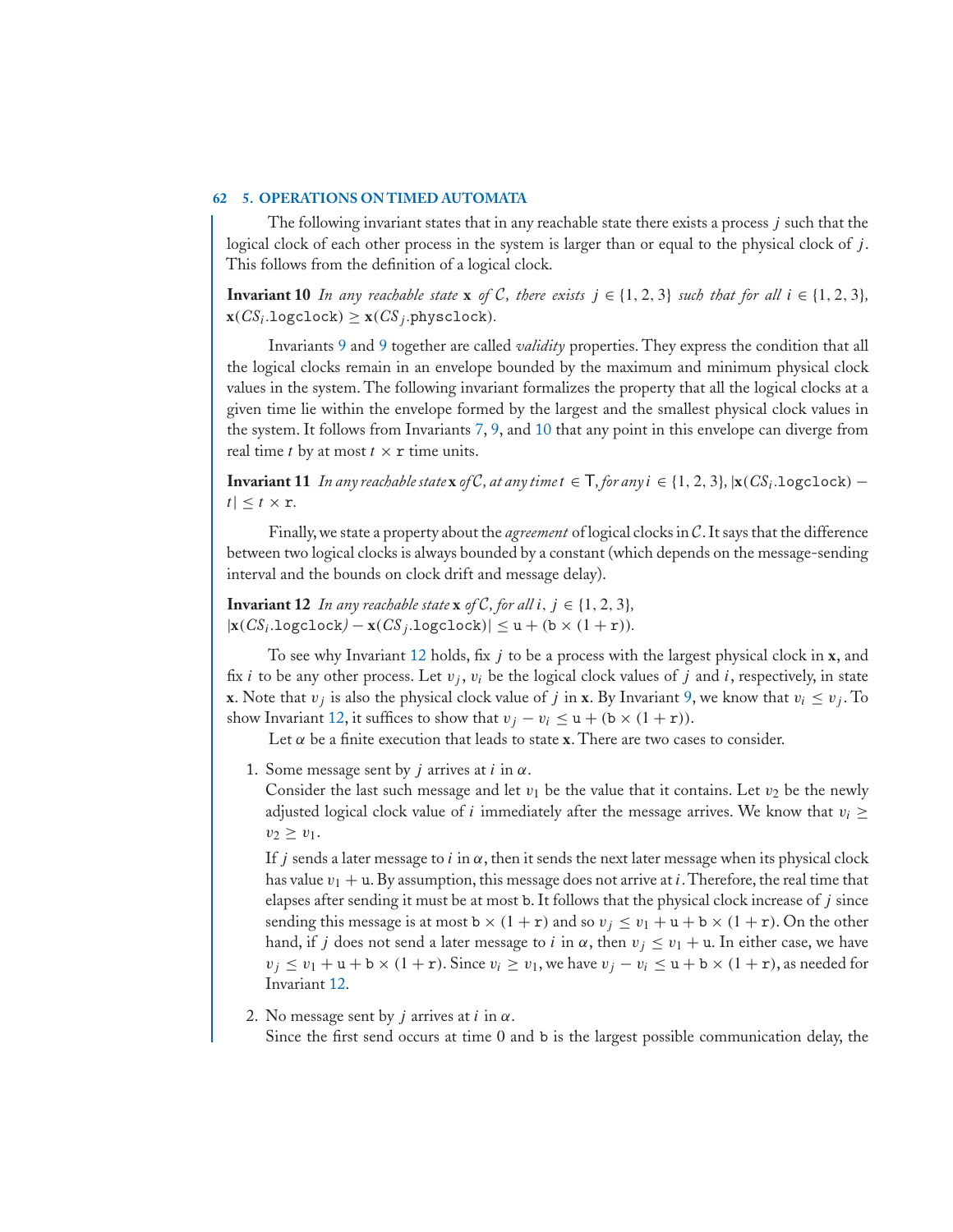#### **5.1. COMPOSITION 63**

<span id="page-76-0"></span>fact that *i* has not received the first message sent by *j* at time 0 implies that  $t \leq b$ . Since both clocks start at 0, we have  $v_j \leq b \times (1+r)$  and  $v_i \geq 0$ . Therefore,  $v_j - v_i \leq u + b \times (1+r)$ , which suffices for Invariant [12.](#page-75-0)

#### **5.1.2 SUBSTITUTIVITY RESULTS**

Theorem [5.5,](#page-71-0)which relates the set of traces of a composed automaton to the set of traces of component automata, is fundamental for compositional reasoning. We now introduce another important class of results, *substitutivity* results, that are useful for decomposing verification of composite automata. These results are best understood by viewing one of the components of a composition as the system and the other as the environment with which the system interacts.

The following result states that if a TA  $A_1$  can be shown to implement another one  $A_2$ , with no assumptions about their environments, then  $A_1$  can be shown to implement  $A_2$  in a given environment B.

**Theorem 5.9** *Suppose*  $A_1$ ,  $A_2$ , and  $B$  are TAs,  $A_1$  and  $A_2$  are comparable, and each of  $A_1$  and  $A_2$  is *compatible with*  $\mathcal{B}$ *. If*  $\mathcal{A}_1 \leq \mathcal{A}_2$  *then*  $\mathcal{A}_1 \parallel \mathcal{B} \leq \mathcal{A}_2 \parallel \mathcal{B}$ *.* 

Commutativity of the composition operation together with repeated application of Theorem 5.9 gives the following corollary.

**Corollary 5.10** *Suppose*  $A_1$ ,  $A_2$ ,  $B_1$ , and  $B_2$  *are TAs*,  $A_1$  *and*  $A_2$  *are comparable*,  $B_1$  *and*  $B_2$  *are comparable, and each of*  $A_1$  *and*  $A_2$  *is compatible with each of*  $B_1$  *and*  $B_2$ *. If*  $A_1 \leq A_2$  *and*  $B_1 \leq B_2$ *then*  $\mathcal{A}_1 || \mathcal{B}_1 \leq \mathcal{A}_2 || \mathcal{B}_2$ .

We can strengthen Corollary 5.10 slightly by the following corollary: if  $\mathcal{A}_1$  implements  $\mathcal{A}_2$  in an environment  $B_2$ , then  $A_1$  composed with an environment that is more restrictive than  $B_2$  (whose set of external behaviors is smaller than that of  $B_2$ ), implements  $A_2$  composed with  $B_2$ .

**Corollary 5.11** *Suppose*  $A_1$ ,  $A_2$ ,  $B_1$ , and  $B_2$  are TAs,  $A_1$  and  $A_2$  are comparable,  $B_1$  and  $B_2$  are *comparable, and each of*  $\mathcal{A}_1$  *and*  $\mathcal{A}_2$  *is compatible with each of*  $\mathcal{B}_1$  *and*  $\mathcal{B}_2$ *. If*  $\mathcal{A}_1 \|\mathcal{B}_2 \leq \mathcal{A}_2 \|\mathcal{B}_2$  *and*  $\mathcal{B}_1 \leq \mathcal{B}_2$  then  $\mathcal{A}_1 \parallel \mathcal{B}_1 \leq \mathcal{A}_2 \parallel \mathcal{B}_2$ .

*Proof.* Let  $\beta \in \text{traces}_{\mathcal{A}_1 \| \mathcal{B}_1}$ . By Theorem [5.5,](#page-71-0)  $\beta \lceil (E_{\mathcal{A}_1}, \emptyset) \in \text{traces}_{\mathcal{A}_1}$  and  $\beta \lceil (E_{\mathcal{B}_1}, \emptyset) \in \text{traces}_{\mathcal{B}_1}$ . Since  $\mathcal{B}_1 \leq \mathcal{B}_2$ ,  $\beta \lceil (E_{\mathcal{B}_1}, \emptyset) \in \text{trace}_{\mathcal{B}_2}$ . Since  $\mathcal{B}_1$  and  $\mathcal{B}_2$  have the same external actions, it follows that  $\beta \lceil (E_{\mathcal{B}_2}, \emptyset) \in \text{traces}_{\mathcal{B}_2}$ . We have  $\beta \lceil (E_{\mathcal{A}_1}, \emptyset) \in \text{traces}_{\mathcal{A}_1}$  and  $\beta \lceil (E_{\mathcal{B}_2}, \emptyset) \in \text{traces}_{\mathcal{B}_2}$ . By Theo-rem [5.5,](#page-71-0)  $\beta \in \text{traces}_{A_1 \parallel B_2}$ . Since  $A_1 \parallel B_2 \le A_2 \parallel B_2$  by assumption,  $\beta \in \text{traces}_{A_2 \parallel B_2}$ , as needed.  $\Box$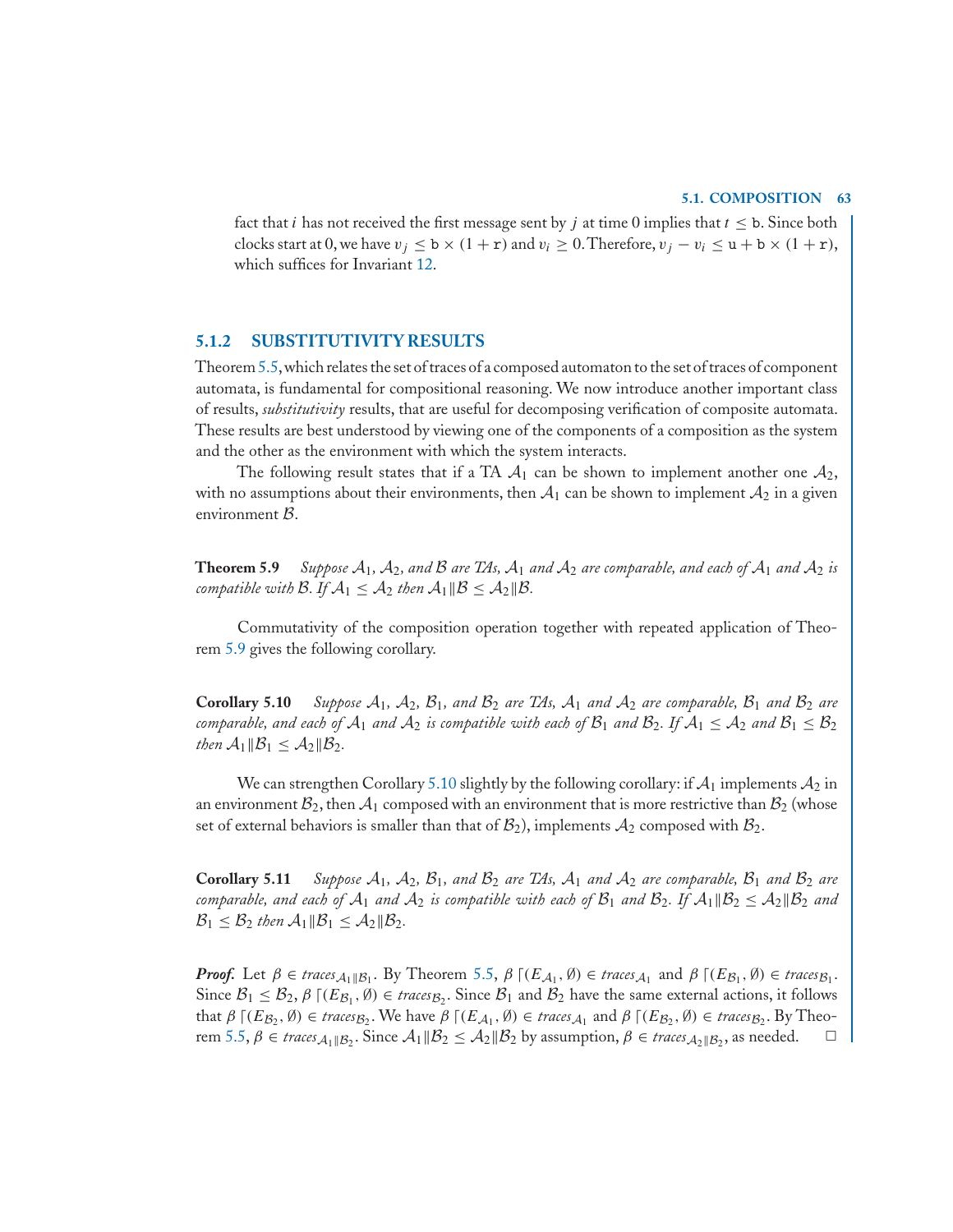<span id="page-77-0"></span>The following corollary assumes that  $\mathcal{A}_1$  implements  $\mathcal{A}_2$  in an auxiliary context  $\mathcal{B}_3$  and symmetrically, that  $B_1$  implements  $B_2$  in an auxiliary context  $A_3$ .  $A_3$ , and  $B_3$  might express weaker constraints than  $A_2$  and  $B_2$ , for instance, just their safety restrictions. The corollary further assumes that  $\mathcal{A}_1||\mathcal{B}_1$  implements  $\mathcal{A}_3||\mathcal{B}_3$ —a fact that might be easy to show if the constraints expressed by  $\mathcal{A}_3$  and  $\mathcal{B}_3$  are sufficiently weak. The conclusion, as before, is that  $\mathcal{A}_1 \parallel \mathcal{B}_1$  implements  $\mathcal{A}_2 \parallel \mathcal{B}_2$ .

**Corollary 5.12** Suppose  $A_1$ ,  $A_2$ ,  $A_3$ ,  $B_1$ ,  $B_2$ , and  $B_3$  are TAs such that  $A_1$ ,  $A_2$ , and  $A_3$  have the *same external actions,* B1*,* B2*, and* B<sup>3</sup> *have the same external actions, and* A*<sup>i</sup> is compatible with* B*<sup>j</sup> for*  $i, j \in \{1, 2, 3\}$ *. Suppose further that:* 

- *1.*  $A_1 || B_1 \leq A_3 || B_3;$
- *2.*  $\mathcal{A}_1 || \mathcal{B}_3 \leq \mathcal{A}_2 || \mathcal{B}_3$  and  $\mathcal{A}_3 || \mathcal{B}_1 \leq \mathcal{A}_3 || \mathcal{B}_2$ .

*Then*  $A_1 \parallel B_1 \leq A_2 \parallel B_2$ .

*Proof.* Let *β* be a trace of  $A_1 \parallel B_1$ . By projection using Theorem [5.5,](#page-71-0)  $\beta \mid (E_{A_1}, \emptyset) \in \text{traces}_{A_1}$ and  $\beta$   $[(E_{\beta_1}, \emptyset) \in \text{traces}_{\beta_1}$ . Since  $\mathcal{A}_1 \| \mathcal{B}_1 \leq \mathcal{A}_3 \| \mathcal{B}_3$ , we know that  $\beta \in \text{traces}_{\mathcal{A}_3 \| \mathcal{B}_3}$ . By projection  $using Theorem 5.5, \beta \lceil (E_{\mathcal{A}_3}, \emptyset) \in traces_{\mathcal{A}_3} \text{ and } \beta \lceil (E_{\mathcal{B}_3}, \emptyset) \in traces_{\mathcal{B}_3}$  $using Theorem 5.5, \beta \lceil (E_{\mathcal{A}_3}, \emptyset) \in traces_{\mathcal{A}_3} \text{ and } \beta \lceil (E_{\mathcal{B}_3}, \emptyset) \in traces_{\mathcal{B}_3}$  $using Theorem 5.5, \beta \lceil (E_{\mathcal{A}_3}, \emptyset) \in traces_{\mathcal{A}_3} \text{ and } \beta \lceil (E_{\mathcal{B}_3}, \emptyset) \in traces_{\mathcal{B}_3}$ . By pasting using Theo-rem [5.5,](#page-71-0) we have  $\beta \in \text{traces}_{\mathcal{A}_1 \| \mathcal{B}_3}$  and  $\beta \in \text{traces}_{\mathcal{A}_3 \| \mathcal{B}_1}$ . By Assumption 2, we get  $\beta \in \text{traces}_{\mathcal{A}_2 \| \mathcal{B}_3}$  and  $\beta \in \text{traces}_{\mathcal{A}_3 \parallel \mathcal{B}_2}$ . Then, by projection using Theorem [5.5,](#page-71-0)  $\beta \lceil (E_{\mathcal{A}_2}, \emptyset) \in \text{traces}_{\mathcal{A}_2}$  and  $\beta \lceil (E_{\mathcal{B}_2}, \emptyset) \in$ *traces* $B_2$ . Finally, by pasting using Theorem [5.5,](#page-71-0) we have  $\beta \in \text{traces}_{A_2||B_2}$ , as needed.

For other preorders, we also get substitutivity results, for example:

**Theorem 5.13** *Suppose* A1*,* A2*, and* B *are TAs,* A<sup>1</sup> *and* A<sup>2</sup> *have the same external actions, and each of* A<sup>1</sup> *and* A<sup>2</sup> *is compatible with* B*.*

- 1. If every closed trace of  $A_1$  is a trace of  $A_2$  then every closed trace of  $A_1 \parallel B$  is a trace of  $A_2 \parallel B$ .
- 2. If every admissible trace of  $A_1$  is a trace of  $A_2$  then every admissible trace of  $A_1||B$  is a trace of  $\mathcal{A}_2$ || $\mathcal{B}$ *.*
- *3.* If every nonZeno trace of  $A_1$  is a trace of  $A_2$  then every nonZeno trace of  $A_1 \parallel B$  is a trace of  $A_2 \parallel B$ .

**Example 5.14** (A counterexample for a desirable substitutivity theorem).

Suppose  $A_1$  and  $A_2$  have the same external actions,  $B_1$  and  $B_2$  have the same external actions, and that each of  $A_1$  and  $A_2$  is compatible with each of  $B_1$  and  $B_2$ . If we view  $A_2$  and  $B_2$  as specifications and want to prove that  $\mathcal{A}_1 || \mathcal{B}_1 \leq \mathcal{A}_2 || \mathcal{B}_2$ , it would be useful to have a theorem that says if  $\mathcal{A}_1 || \mathcal{B}_2 \leq \mathcal{A}_2 || \mathcal{B}_2$  and  $\mathcal{A}_2 || \mathcal{B}_1 \leq \mathcal{A}_2 || \mathcal{B}_2$  then  $\mathcal{A}_1 || \mathcal{B}_1 \leq \mathcal{A}_2 || \mathcal{B}_2$ . That is, if  $\mathcal{A}_1$  implements  $\mathcal{A}_2$  in the context of  $\mathcal{B}_2$  and  $\mathcal{B}_1$  implements  $\mathcal{B}_2$  in the context of  $\mathcal{A}_2$ , we would like to conclude that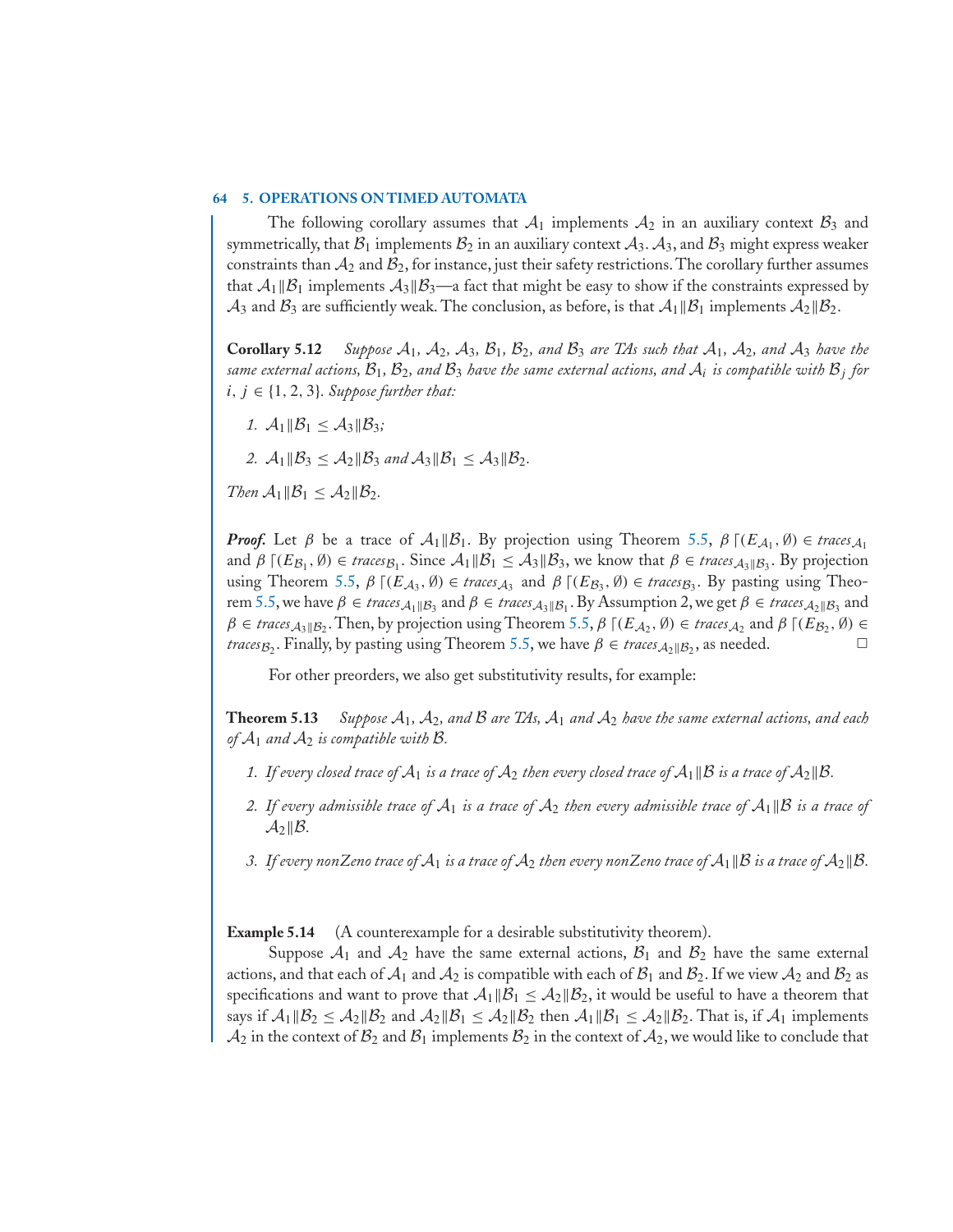```
automaton CatchUpA
 signature
    external a, b
 states
    counta: Nat := 0, countb: Nat := 0,
    now: Real := 0, next: discrete Real := 0
 transitions
    external a external b
      pre eff
       (\text{counta} \le \text{countb}) countb := countb + 1;
         \wedge (now = next) next := now + 1
      eff
       counta := counta + 1;
       next := now + 1trajectories
    stop when
      now = nextevolve
      d(now) = 1
automaton CatchUpB
 signature
    external a, b
 states
    counta: Nat := 0, countb: Nat := 0,
    now: Real := 0, next: discrete Real := 0
 transitions
```
**external** a **external** b **eff pre**

counta := counta + 1  $(countb + 1) \leq counta$ 

**eff**

 $countb := countb + 1;$ 

 $next := now + 1$ 

next := now + 1 ∧ now = next

```
Figure 5.2: CatchUpA and CatchUpB.
```
 $now = next$ 

 $d$ (now) = 1

**trajectories stop when**

**evolve**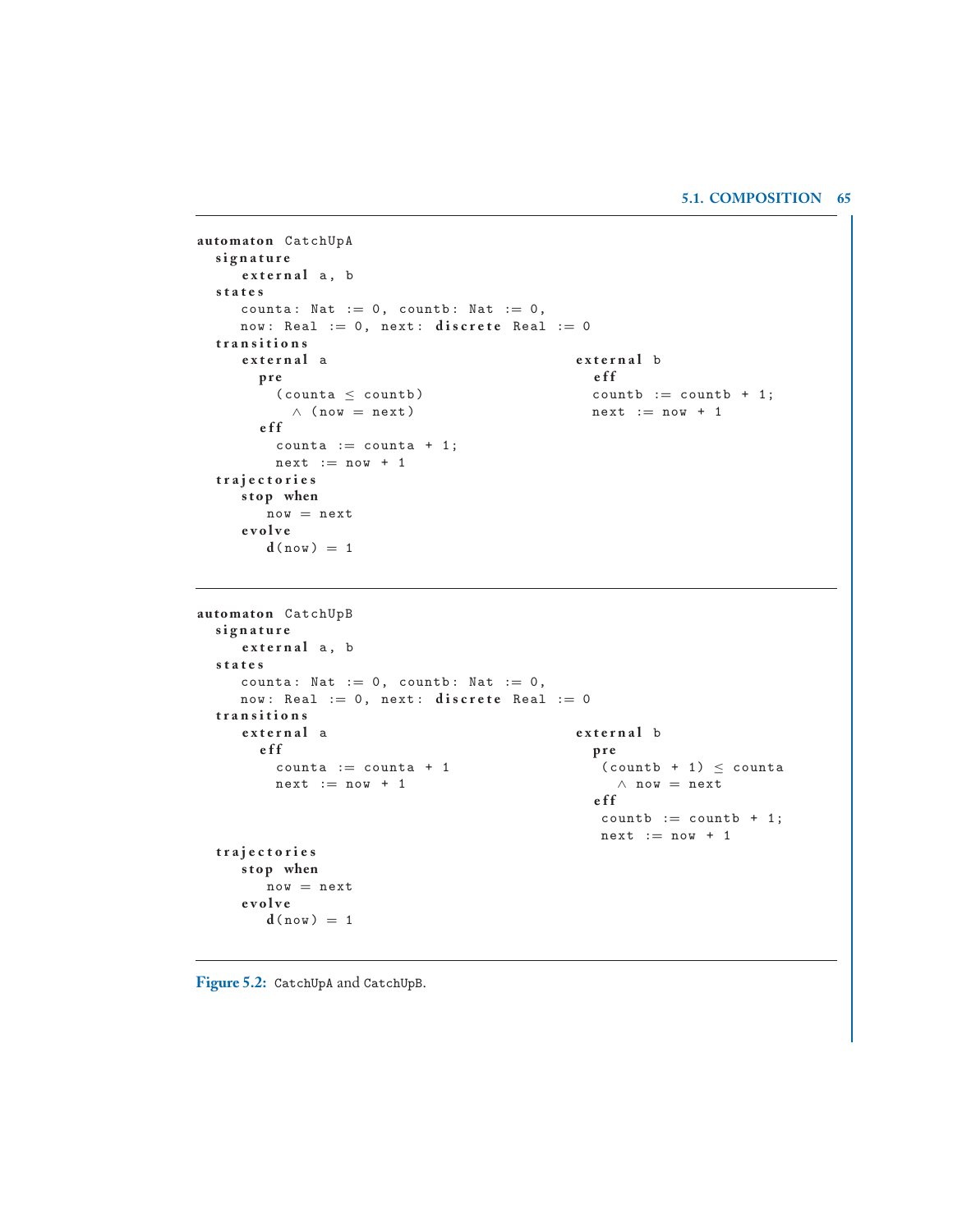```
automaton BoundedAlternateA
 signature
   external a, b
 states
    myturn: Bool := true,
   maxout: Nat
 transitions
    external a external b
      pre eff
       myturn ∧ (maxout > 0) myturn := true
     eff
       myturn := false;maxout := maxout - 1
```

```
automaton BoundedAlternateB
 signature
   external a, b
 states
   myturn: Bool := false,
   maxout: Nat
 transitions
                                external b
      eff pre
       myturn := true myturn ∧ (maxout > 0)
                                 eff
                                   myturn := false;maxout := maxout - 1
```
**Figure 5.3:** BoundedAlternateA and BoundedAlternateB.

 $\mathcal{A}_1|\mathcal{B}_1$  implements  $\mathcal{A}_2|\mathcal{B}_2$ . We show by means of a counterexample that it is impossible to prove such a theorem. The problem arises with the infinite behaviors of  $A_1 \parallel B_2$ .

As examples for  $A_1, B_1, A_2$ , and  $B_2$ , consider, respectively, the automata CatchUpA, CatchUpB, BoundedAlternateA, BoundedAlternateB in Figs. [5.2](#page-78-0) and 5.3. All automata have the same set of actions, consisting of the external actions a and b. CatchUpA can perform an arbitrary number of b actions, and can perform an a provided that  $counta \leq countb$  and one time unit has elapsed since the occurrence of the last action. CatchUpA allows counta to increase to one more than countb. CatchUpB can perform an arbitrary number of a actions, and can perform a b provided that counta is at least one more than countb. CatchUpB allows countb to reach counta.

BoundedAlternateA has an infinite number of start states, each giving a different finite bound on the number of a actions it can perform. Similarly, BoundedAlternateB has an infinite number of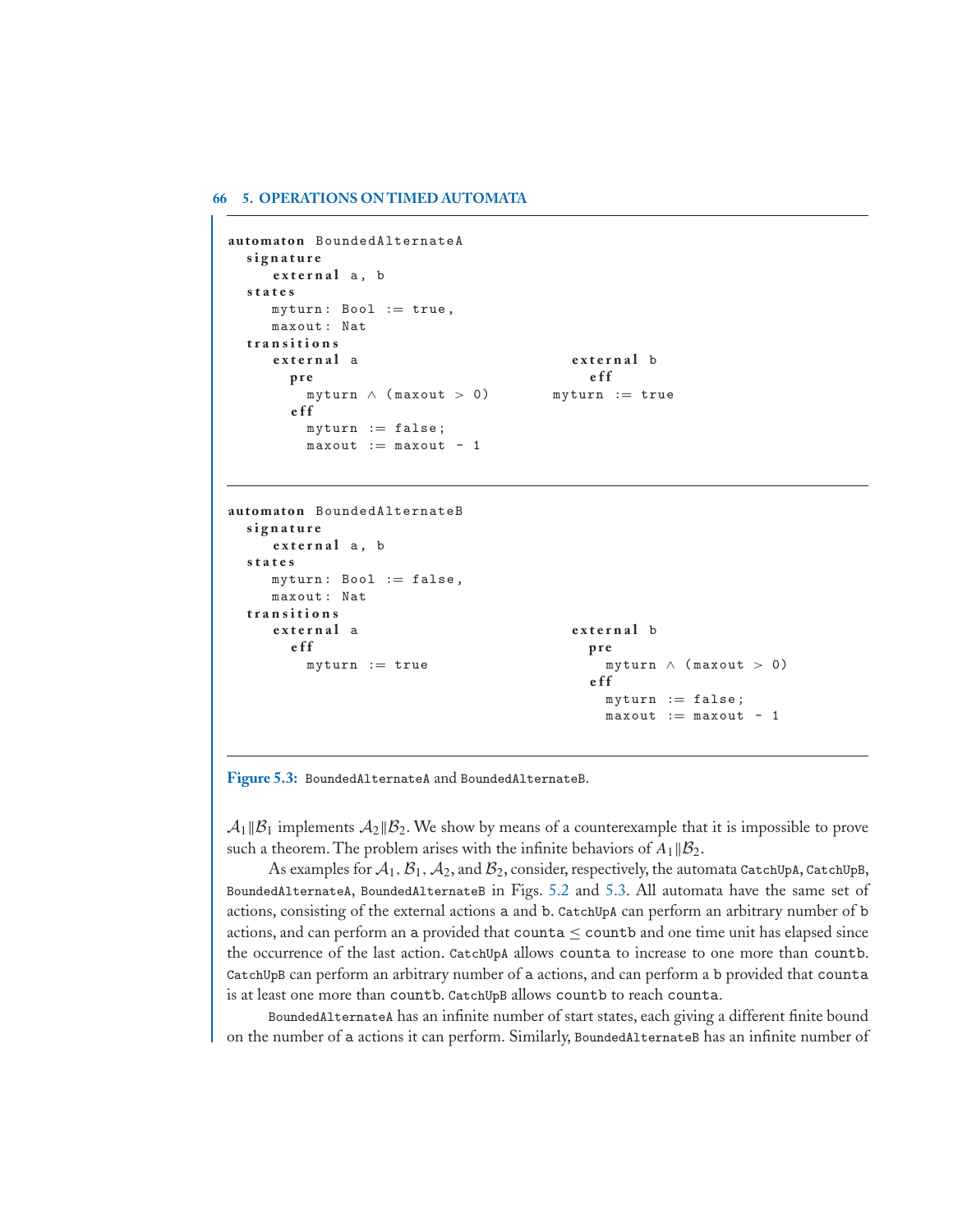#### **5.2. HIDING 67**

start states, each giving a different finite bound on the number of b actions it can perform. Note that the absence of trajectory definitions in the specifications of these automata imply that they are timing-independent. That is, there is no constraint on the timing of actions.

The automata CatchUpA and CatchUpB strictly alternate a's and b's until a maximum count is reached, when put in the context of, respectively, BoundedAlternateA and BoundedAlternateB.Hence, on the one hand

```
(CatchUpA\parallelBoundedAlternateB) \leq (BoundedAlternateA\parallelBoundedAlternateB),
```
and

 $(BoundedAlternateA||CatchUpB) \leq (BoundedAlternateA||BoundedAlternateA).$ 

On the other hand, *(CatchUpA*||CatchUpB) can perform an infinite sequence of alternating a and b actions, which is not allowed allowed by *(BoundedAlternateA||BoundedAlternateB*). Hence,  $(CatchUpA|| CatchUpB)$  does not implement *(BoundedAlternateA|BoundedAlternateB*).

In Chapter [8,](#page-104-0)we revisit the substitutivity issue and proveTheorem [8.8,](#page-107-0) a variant of the desirable theorem considered in the above example, by assuming certain conditions on the environments  $A_2$ and  $\mathcal{B}_2$ .

# **5.2 HIDING**

We now define an operation that "hides" external actions of a timed automaton by reclassifying them as internal actions. This prevents them from being used for further communication and means that they are no longer included in traces. The operation is parametrized by a set of external actions:

If A is a timed automaton and  $E \subseteq E_{\mathcal{A}}$ , then  $\mathsf{ActHide}(E, \mathcal{A})$  is the structure B that is equal to A except that  $E_B = E_A - E$  and  $H_B = H_A \cup E$ . It is immediate from the definitions that hiding is a well-defined operation on TAs.

**Lemma 5.15** *If*  $E \subseteq E_A$  *then*  $\mathsf{ActHide}(E, \mathcal{A})$  *is a TA.* 

The following lemma characterizes the traces of the automaton that results from applying a hiding operation.

**Lemma 5.16** *If*  $A$  *is a TA and*  $E \subseteq E_A$  *then traces*  $\text{ActHide}(E,A) = \{ \beta \mid (E_A - E, \emptyset) \mid \beta \in \text{traces}_A \}.$ 

Using Lemma 5.16, it is straightforward to establish that the hiding operation respects the implementation relation.

**Theorem 5.17** Suppose A and B are TAs with  $A \leq B$ , and suppose  $E \subseteq E_A$ . Then  $\mathsf{ActHide}(E, \mathcal{A}) \leq$ ActHide $(E,\mathcal{B})$ *.*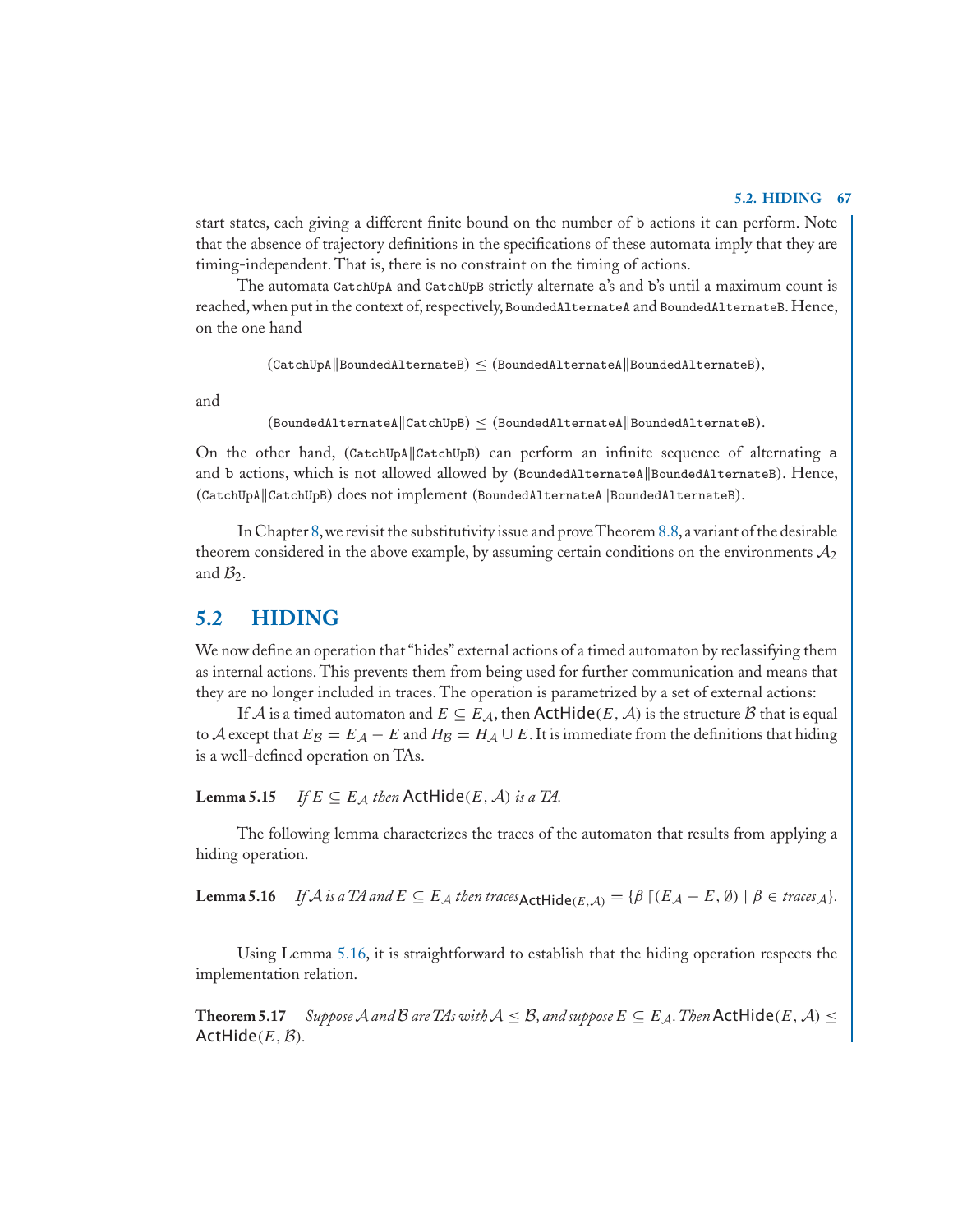**Example 5.18** (Clock and manager). Consider a simple system consisting of a "clock" and a "manager". The clock ticks once every [c1*,* c2] time units and the manager issues a "grant" within b time units after counting  $k > 0$  ticks. We assume  $0 \le b < c1 \le c2$ . The problem is to prove upper and lower bounds on the time between successive grant actions.

Figure [5.4](#page-82-0) gives a formal specification of the clock in terms of the TA  $Clock(c1, c2)$  and the manager in terms of the TA Manager $(k, b)$ . The full system with the tick actions hidden can be defined by

System =  $\text{ActHide}(\{\text{tick}\}, \text{Clock}|\text{Manager})$ .

Consider the automaton Specification displayed in Fig. [5.5.](#page-83-0) This automaton is equal to Clock, except for some renamings. We claim that the manager issues a grant once every [c1 ∗ k − b*,* c2 ∗  $k + b$ ] time units. An equivalent formulation of this claim is:

$$
\mathtt{System} \leq \mathtt{Specification}(\mathtt{c1} * k - b, \mathtt{c2} * k + b).
$$

In order to prove the claim, one may first establish that the predicate

$$
\text{Inv} \stackrel{\vartriangle}{=} 0 \leq x \leq c2 \land (\text{count}=0 \Rightarrow x=y \leq b) \land 0 \leq \text{count} \leq k
$$

defines an invariant of System, and use this to verify that the conjunction of Inv and

$$
\mathtt{c1} * (k - \mathtt{count}) - b \leq z - x \leq \mathtt{c2} * (k - \mathtt{count})
$$

defines a forward simulation from System to Specification( $c1 * k - b$ ,  $c2 * k + b$ ).

# **5.3 EXTENDING TIMED AUTOMATA WITH BOUNDS**

In this section, we define a new class of automata, "TA with bounds" where the basic definition of a timed automaton is extended with the notion of a task and a pair of bounds (a lower and an upper bound) for each task.We then define an operation that transforms a given TA with bounds to another TA. This operation supports specifying a system by thinking in terms of tasks and bounds as in the timed automata of Merritt *et al*. [\[91](#page-126-0)] and the phase transition systems of Maler *et al*. [\[88](#page-126-0)].

In defining the operation for extending timed automata with bounds, we restrict attention to a class of automata where the enabling and disabling of actions during trajectories follow certain rules. Specifically, our operation is defined on automata in which each action is enabled or disabled throughout an entire trajectory, or becomes enabled once during a trajectory and remains so until the end of that trajectory. The given restrictions ensure that the result of applying the operation to a TA is another TA and that the resulting TA satisfies the restrictions.

Let A be a TA, C a set of actions of A, and T the set of trajectories of A. We say that  $\mathcal T$ is *well-formed* with respect to *C* if for each  $\tau \in \mathcal{T}$  and for each  $t \in dom(\tau)$  both of the following conditions hold: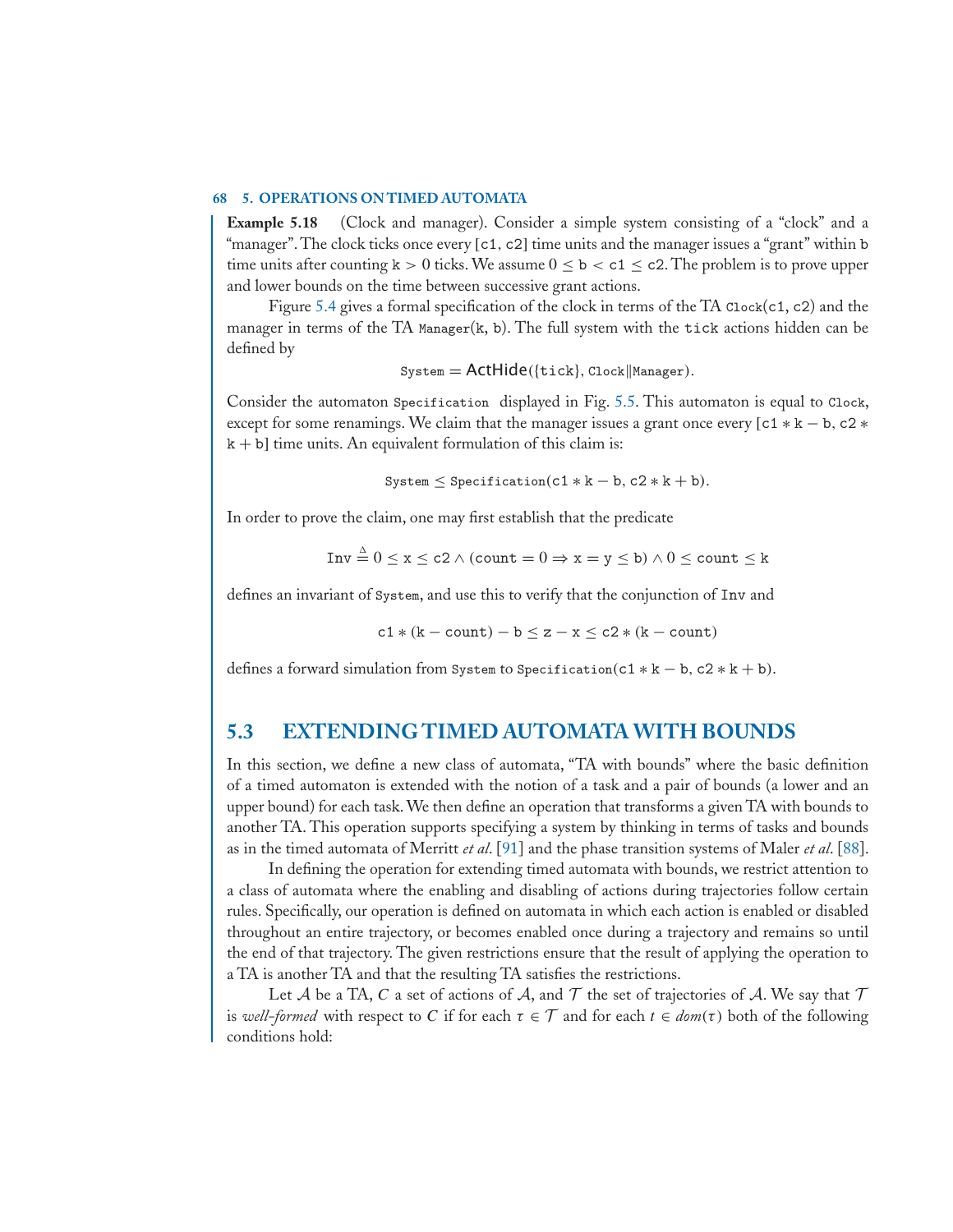```
automaton Clock(c1, c2: Real) where 0 < c1 \land c1 \le c2signature
     external tick
  states
     x: Real := 0transitions
     external tick
        pre
          x \geq c1eff
          \begin{array}{ccc} \mathtt{x} & \mathtt{:}= & 0 \end{array}trajectories
     stop when
       x = c2evolve
       d(x) = 1automaton Manager(k: Int, b: Real) where b > 0 \land k > 0signature
     external tick, grant
  states
     y: Real := 0,count : Int := k
  transitions
     external tick
        eff
          count := count - 1;if count = 0 then y := 0external grant
         pre
           count = 0eff
           count := k
  trajectories
     stop when
       count = 0 \wedge y = bevolve
       d(y) = 1
```
**Figure 5.4:** Automata Clock and Manager.

- 1. (Stability) If *C* is enabled in  $\tau(t)$  then for all  $t' \in dom(\tau)$  with  $t < t'$ , *C* is enabled in  $\tau(t')$ .
- 2. (Left-closedness) If *C* is not enabled in  $\tau(t)$  then there exists a  $t' \in dom(\tau)$  with  $t < t'$  such that *C* is not enabled in  $\tau(t')$ .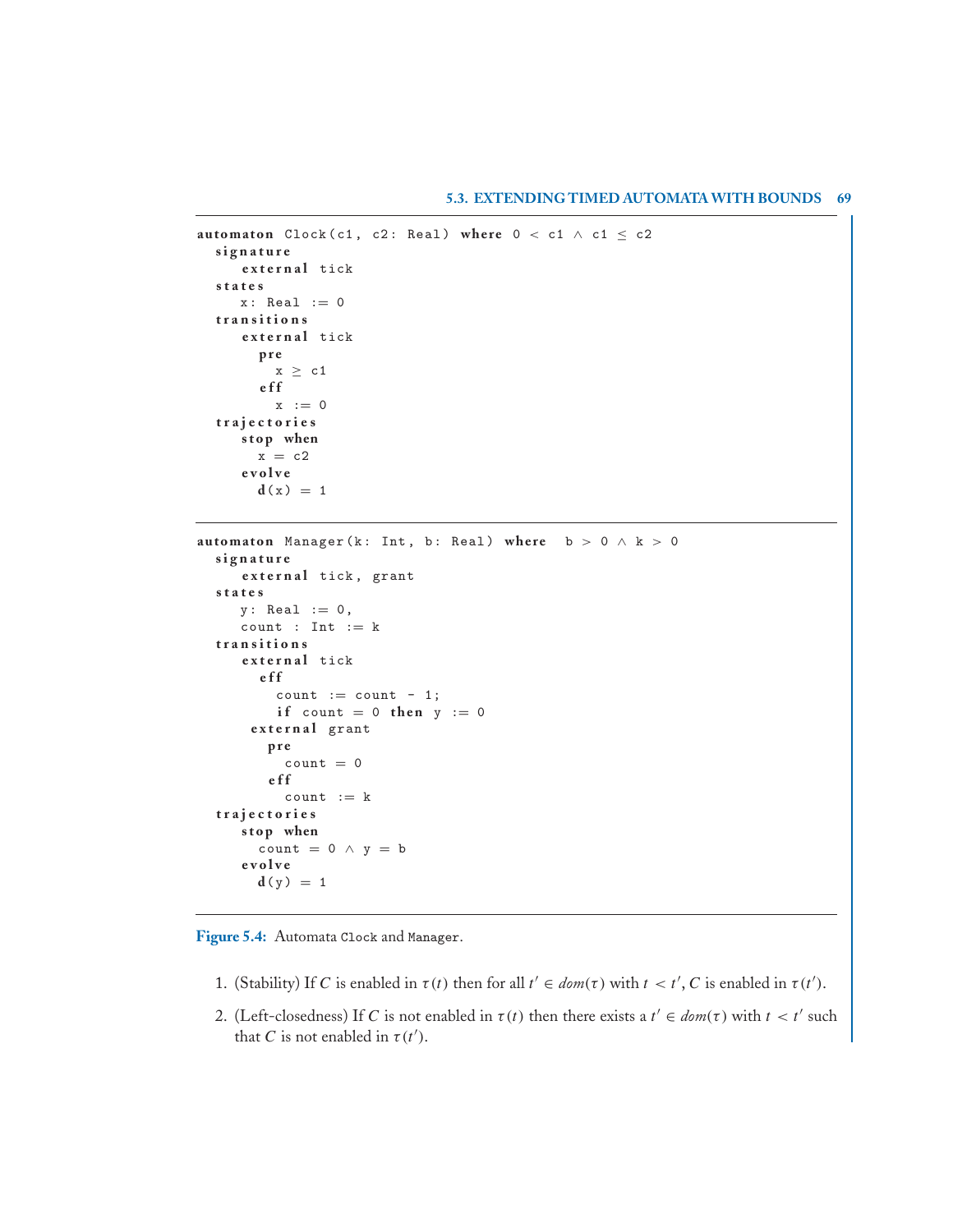```
automaton Specification(lb, ub: Real) where 0 < 1b \land 1b \leq ub
  signature
     external grant
  states
     z: Real := 0transitions
     external grant
       pre
         z \geq 1beff
         z := 0trajectories
     stop when
       z = ubevolve
       d(z) = 1
```
**Figure 5.5:** Automaton Specification.

A *TA* with bounds,  $A = (B, C, l, u)$  consists of:

- A timed automaton  $\mathcal{B} = (X, Q, \Theta, E, H, \mathcal{D}, \mathcal{T})$ .
- A set *C* ⊆ *E* ∪ *H* of actions called a *task*; we assume that T is well-formed with respect to *C*.
- A lower time bound  $l \in \mathbb{R}^{\geq 0}$  and an upper time bound  $u \in \mathbb{R}^{\geq 0} \cup \{\infty\}$  with  $l \leq u$ .

Lower and upper bounds are used to specify how much time is allowed to pass between the enabling and the performance of an action. If *l* is the lower bound for a task *C*, then an action in *C* must remain enabled at least for *l* time units before being performed. If *u* is the upper bound for a task *C*, then an action in *C* can remain enabled at most *u* time units without being performed: it must either be performed or become disabled within *u* time units.

We now define an operation Extend, which transforms a TA A with bounds to another TA  $A'$  that incorporates the new bounds, in addition to the timing constraints already present in  $A$ . Let  $A = (\mathcal{B}, C, l, u)$  be a TA with bounds where  $\mathcal{B} = (X, Q, \Theta, E, H, \mathcal{D}, \mathcal{T})$ . Then Extend(A) is the TA  $\mathcal{A}' = (X', Q', \Theta', E', H', \mathcal{D}', \mathcal{T}')$  where

- $X' = X \cup \{now, first, last\}$  where:
	- 1. *now, first*, and *last* are new variables that do not appear in *X*.
	- 2. *now* is an analog variable such that  $\text{type}(now) = \mathsf{R}$ .
	- 3. *first* and *last* are discrete variables where  $type(first) = R$  and  $type(last) = R \cup \{\infty\}$ .
- $Q' = \{ \mathbf{x} \in val(X') \mid \mathbf{x} \mid X \in Q \}.$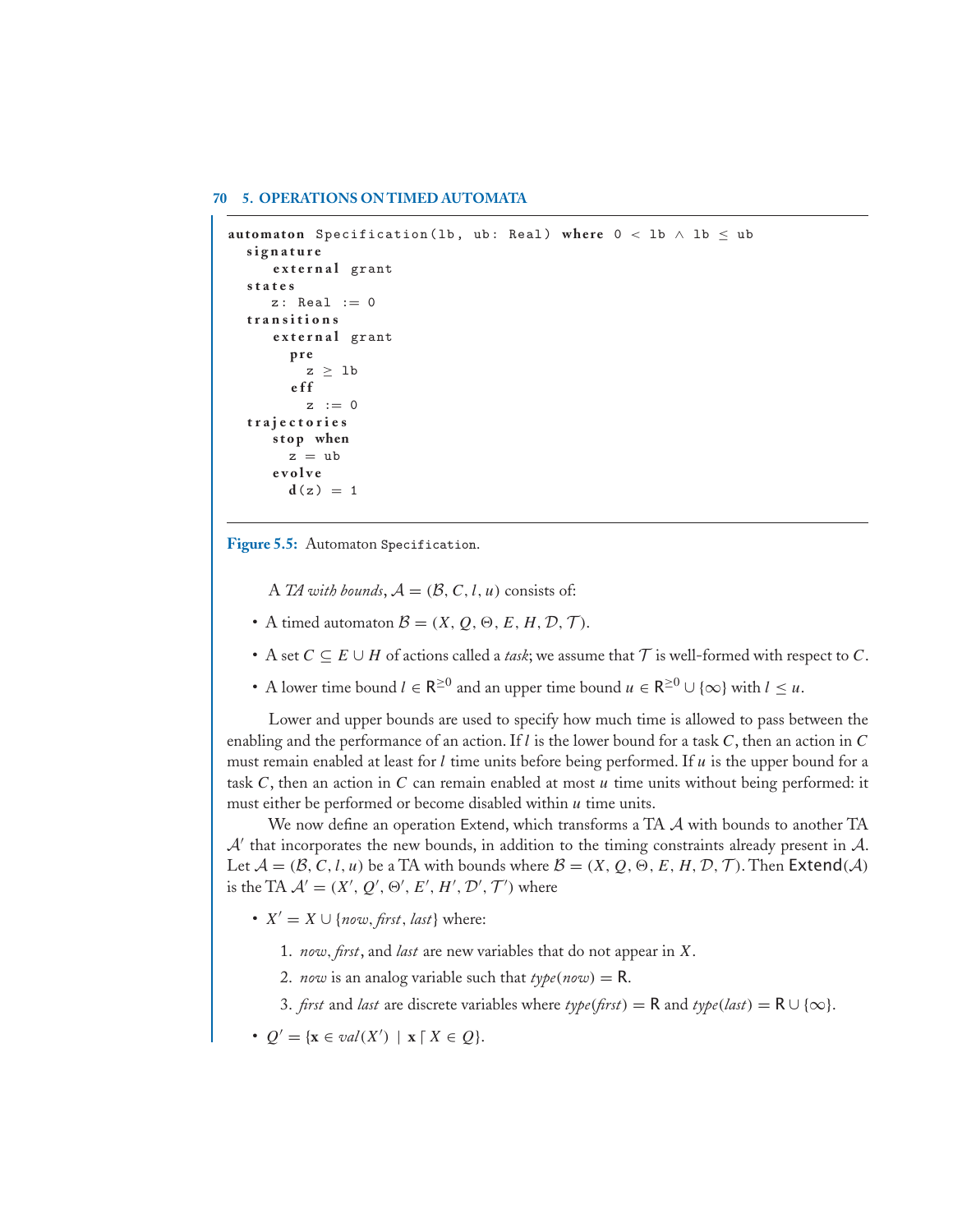# **5.3. EXTENDING TIMED AUTOMATA WITH BOUNDS 71**

•  $\Theta'$  consists of all the states  $\mathbf{x} \in \mathcal{Q}'$  that satisfy the following conditions:

1. 
$$
\mathbf{x} \mid X \in \Theta
$$
.  
\n2.  $\mathbf{x}(now) = 0$ .  
\n3.  $\mathbf{x}(first) = \begin{cases} l & \text{if } C \text{ is enabled in } \mathbf{x} \mid X, \\ 0 & \text{otherwise.} \end{cases}$   
\n $\mathbf{x}(last) = \begin{cases} u & \text{if } C \text{ is enabled in } \mathbf{x} \mid X, \\ \infty & \text{otherwise.} \end{cases}$ 

- $E' = E$  and  $H' = H$ . We write  $A' \triangleq E' \cup H'$ .
- If  $a \in A'$  then  $(\mathbf{x}, a, \mathbf{x}') \in \mathcal{D}'$  exactly if all of the following conditions hold:
	- 1.  $(\mathbf{x} \upharpoonright X) \stackrel{a}{\rightarrow}{}_{\mathcal{A}} (\mathbf{x}' \upharpoonright X)$ .
	- 2.  $\mathbf{x}'(now) = \mathbf{x}(now).$
	- 3. (a) If  $a \in C$ , then  $\mathbf{x}$ *(first*)  $\leq \mathbf{x}$ *(now)*.
		- (b) If *C* is enabled both in  $\mathbf{x} \restriction X$  and  $\mathbf{x}' \restriction X$  and  $a \notin C$ , then  $\mathbf{x}(first) = \mathbf{x}'(first)$  and  $\mathbf{x}(last) = \mathbf{x}'(last).$
		- (c) If *C* is enabled in  $\mathbf{x}' \restriction X$  and either *C* is not enabled in  $\mathbf{x} \restriction X$  or  $a \in C$ , then  $\mathbf{x}'$  (*first*) =  $\mathbf{x}(now) + l$  and  $\mathbf{x}'(last) = \mathbf{x}(now) + u$ .
		- (d) If *C* is not enabled in  $\mathbf{x}' \upharpoonright X$ , then  $\mathbf{x}'$  (*first*) = 0 and  $\mathbf{x}'$  (*last*) =  $\infty$ .
- $\mathcal{T}'$  is a set that consists of all  $\tau \in \text{trajs}(Q')$  that satisfy the following conditions:
	- 1.  $(\tau \downarrow X) \in \mathcal{T}$ .
	- 2.  $d(now) = 1$ .
	- 3. (a) If for all  $t \in dom(\tau)$ , *C* is enabled in  $\tau \downarrow X(t)$  then *first* and *last* are constant throughout *τ* .
		- (b) If for all  $t \in dom(\tau)$ , *C* is disabled in  $\tau \downarrow X(t)$  then *first* and *last* are constant throughout *τ* .
		- (c) If for all  $t' \in [0, t)$ , *C* is disabled in  $\tau(t')$  and for all  $t' \in dom(\tau) [0, t)$ , *C* is enabled  $\int$ *in*  $\tau(t')$  then
			- i. *first* and *last* are constant in [0*,t)*.
			- ii.  $\tau(t)(\text{first}) = \tau(t)(\text{now}) + l$  and  $\tau(t)(\text{last}) = \tau(t)(\text{now}) + u$ .
			- iii. *first* and *last* are constant in  $dom(\tau) [0, t)$ .
		- (d) *now*  $\leq$  *last*.

The transformation is based on the idea of augmenting the state of the original automaton with a variable to represent current time (*now*) and the earliest time (*first*) and the latest time (*last*)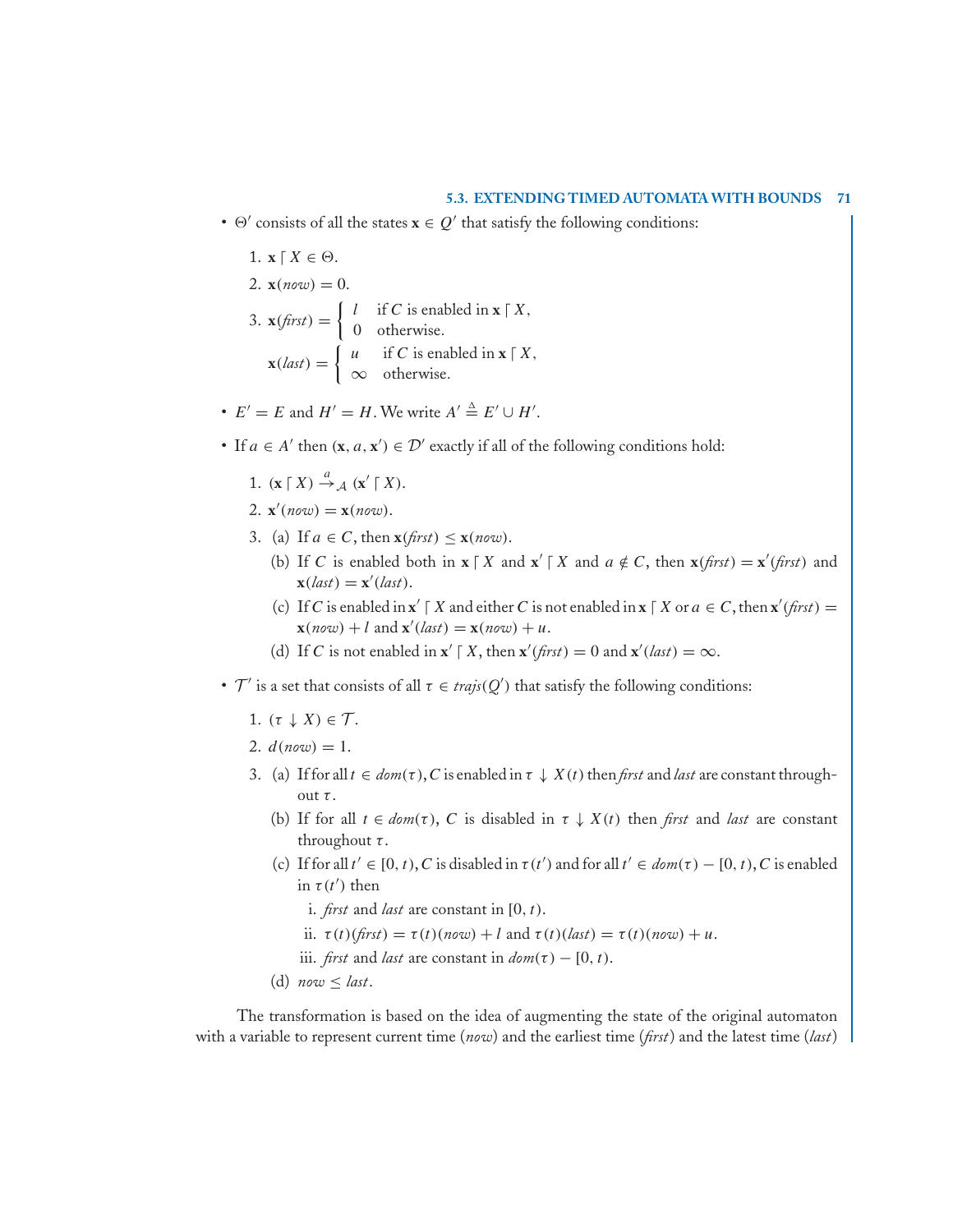<span id="page-85-0"></span>a task can be performed. All these variables represent time in absolute terms. Item 3*(a)* in the definition of  $\mathcal{D}'$  expresses the new lower bound constraint and Item 3*(d)* in the definition of  $\mathcal{T}'$  the new upper bound constraint.

Let A be a TA with bounds  $(\beta, C, l, u)$ . In a start state **x** of **Extend** $(A)$ , the variables *first* and *last* are initialized to *l* and *u*, respectively, if *C* is enabled in **x**. If *C* is not enabled in **x**, then *first* is set to 0 and *last* is set to  $\infty$ . Items 3*(c)* in the definition of  $\mathcal{D}'$  and 3*(c)* in the definition of  $T'$  show how the variables *first* and *last* are updated. When C becomes newly enabled by a discrete transition or when a *C* action leads to a state in which *C* is enabled, *first* is set to *now* + *l* and *last* is set to *now* + *u*. The variables *first* and *last* are updated similarly when *C* becomes newly enabled in the course of a trajectory.

**Theorem 5.19** *Suppose that*  $A = (B, C, l, u)$  *is a TA with bounds. Then*  $\mathsf{Extend}(A)$  *is a TA with a set of trajectories that is well formed with respect to C.*

*Proof.* The proof follows from the definitions of TA and the operation Extend. Step 3*(a)* in the definition of  $\mathcal{D}'$  adds a new lower bound constraint, which makes enabling start at some particular time. Step  $3(b)$  in the definition of  $\mathcal{T}'$ , adds a new upper bound constraint, which stops trajectories at a particular time and which does not add any enabling or disabling to trajectories.  $\Box$ 

In the rest of this section, we sometimes speak of variables, states and traces of a TA with bounds. If  $\mathcal{A} = (\mathcal{B}, C, l, u)$  is a TA with bounds, variables, states and traces of  $\mathcal{A}$  refer to, respectively, the states and the traces of the underlying automaton  $B$ .

**Theorem 5.20** *Suppose A is a TA with bounds. Then traces*  $_{\text{Extended}(A)} \subseteq$  *traces*  $_A$ *.* 

*Proof.* Let  $F: Q' \to Q$  be defined as follows:  $F(\mathbf{x}) = \mathbf{x} \restriction X$  where X is the set of internal variables of A. It is easy to check that *F* is a refinement from **Extend**(A) to A. By Theorem [4.29](#page-59-0) and Corollary 4.25 we conclude that *traces* word to  $\subseteq$  *traces* 4. Corollary [4.25,](#page-56-0) we conclude that  $\text{trace}_{\mathsf{Extended}(A)} \subseteq \text{traces}_{\mathcal{A}}$ .

**Lemma 5.21** *Suppose that*  $A = (B, C, l, u)$  *is a TA with bounds. For any reachable state* **x** *of* Extend( $A$ )*, if*  $C$  *is enabled in*  $\mathbf{x} \restriction X$  *in*  $A$ *, then*  $\mathbf{x}(last) \leq \mathbf{x}(now) + u$ *.* 

*Proof.* Consider a closed execution  $\alpha$  of Extend $(A)$ . Using Axioms T1 and T2 for trajectories, we can write *α* as a concatenation of closed execution fragments *α*<sup>0</sup> *α*<sup>1</sup> *...αk* where *α*<sup>0</sup> is a point trajectory, and each  $\alpha_i$  for  $i \geq 1$  is either a trajectory or a discrete action surrounded by two point trajectories such that for all  $0 \le i \le k - 1$ ,  $\alpha_i$ .*lstate* =  $\alpha_{i+1}$ .*fstate*. We prove the invariant by induction on the length *k* of the sequence of execution fragments.

For the base case, suppose that  $C$  is enabled in  $\alpha_0$ *.fstate*  $\lceil$  X. Since  $\alpha$  is an execution, we know that  $\alpha_0$ *, fstate* is a start state of  $\text{Extend}(\mathcal{A})$ . By definition of  $\text{Extend}(\mathcal{A})$ ,  $\alpha_0$ *, fstate(last*) = *u*. Since  $\alpha_0$ *.fstate*(*now*) = 0,  $\alpha_0$ *.<i>fstate*(*last*)  $\leq \alpha_0$ *.fstate*(*now*) + *u*, as required.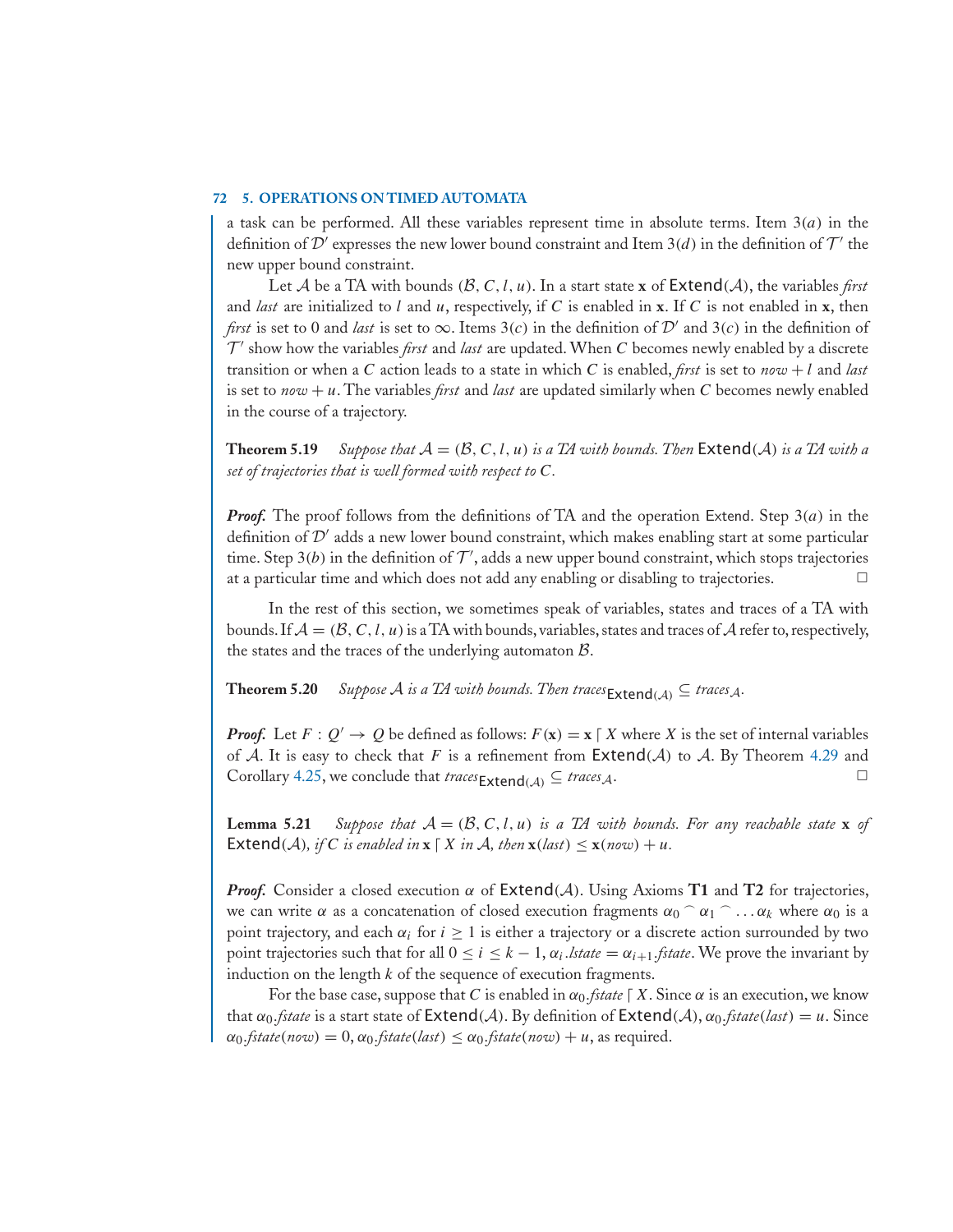#### **5.3. EXTENDING TIMED AUTOMATA WITH BOUNDS 73**

For the inductive step, we assume that the property is true for the sequence  $\alpha_0 \alpha_1 \gamma \ldots \alpha_k$ and show that it is true in the sequence  $\alpha_{k+1}$  in  $\alpha_0 \cap \alpha_1 \cap \ldots \alpha_k \cap \alpha_{k+1}$ . There are two cases to consider depending on whether  $\alpha_{k+1}$  is a discrete action surrounded by two point trajectories or a trajectory.

- 1.  $\alpha_{k+1}$  is an action *a* surrounded by two point trajectories  $\wp(\mathbf{y})$  and  $\wp(\mathbf{y}')$ . Suppose that *C* is enabled in  $y' \upharpoonright X$  in A. There are two subcases to consider:
	- (a) *C* is enabled in  $y \upharpoonright X$  and  $a \notin C$ . Then,  $\mathbf{y}'(last) = \mathbf{y}(last)$  and  $\mathbf{y}'(now) = \mathbf{y}(now)$ . By inductive hypothesis,  $\mathbf{y}(last) \leq$  $\mathbf{y}(now) + u$ . Therefore,  $\mathbf{y}'(last) \leq \mathbf{y}'(now) + u$ , as needed.
	- (b) *C* is disabled in  $y \upharpoonright X$  or  $a \in C$ . Then, by definition of  $\textsf{Extend}(\mathcal{A}), \mathbf{y}'(\mathit{last}) = \mathbf{y}'(\mathit{now}) + \mathit{u}, \text{which suffices}.$
- 2.  $\alpha_{k+1}$  is a trajectory.

Suppose that *C* is enabled in  $\alpha_{k+1}$ *. lstate*  $\lceil X \rceil$  *X* in *A*. There are two subcases to consider:

(a) *C* is enabled in  $\alpha_{k+1}$ *, fstate*  $\lceil X \rceil$  *X* in A.

By inductive hypothesis  $\alpha_{k+1}$ *.fstate*(*last*)  $\leq \alpha_{k+1}$ *.<i>fstate*(*now*) + *u*. By the wellformedness assumption, we know that *C* must be enabled throughout  $\alpha_{k+1}$  and by definition of  $\textsf{Extend}(A)$  *last* is constant throughout  $\alpha_{k+1}$ . Since the value of *now* increases, it is easy to see that  $\alpha_{k+1}$ *.lstate*(*last*)  $\leq \alpha_{k+1}$ *.lstate*(*now*) + *u*.

(b) *C* is disabled in  $\alpha_{k+1}$ *, fstate*  $\lceil X \rceil$  in A.

Then, since it is enabled in  $\alpha_{k+1}$ *. lstate*  $\lceil X \rceil$  by the well-formedness assumption, it becomes enabled at some point  $t$  in the domain of  $\alpha_{k+1}$  and remains enabled thereafter. Therefore,  $\alpha_{k+1}(t)(\text{last}) = \alpha_{k+1}(t)(\text{now}) + u$ , by definition of **Extend**(A). Since *last* remains constant after it is set and the value of *now* increases,  $\alpha_{k+1}$ *.lstate*(*last*)  $\leq \alpha_{k+1}$ *.lstate*(*now*) + *u* holds.

 $\Box$ 

The theorem below shows that the executions of an automaton obtained by applying the transformation Extend to a TA with bounds respect the time bounds specified by the lower bound *l* and the upper bound *u*.

**Theorem 5.22** *Let*  $A = (B, C, l, u)$  *be a TA with bounds. Then:* 

- *1. There does not exist a closed execution fragment α of* Extend*(*A*) from a reachable state, where*  $\alpha$ .*ltime*  $>$  *u*, *C is enabled in*  $A$  *in all the states of*  $\alpha$   $\lceil$  ( $A, X$ ) *and no action in*  $C$  *occurs in*  $\alpha$ .
- *2. There does not exist a closed execution fragment α of* Extend*(*A*) from a reachable state, where*  $\alpha$  *ltime*  $\langle$  *l, such that*  $C$  *is not enabled in*  $A$  *in the first state of*  $\alpha \lceil (A, X) \rceil$  *and an action in*  $C$  *occurs in α.*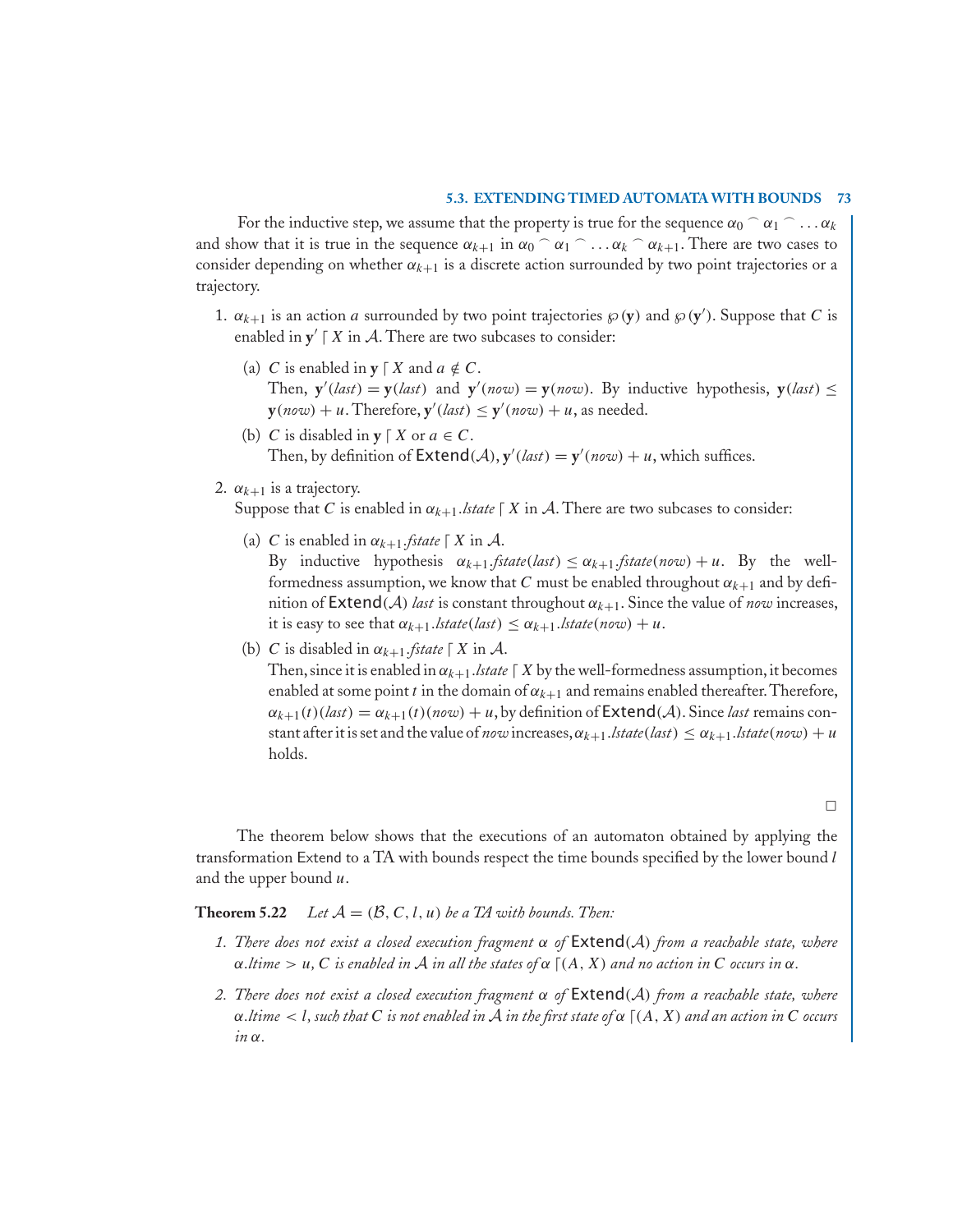**Proof.** 1. Suppose, for the sake of contradiction, that there exists a closed execution fragment  $\alpha = \tau_0 a_1 \tau_1 a_2 \ldots \tau_n$  of **Extend**(*A*) from a reachable state, where  $\alpha$ .*ltime*  $> u$ , *C* is enabled in A in all the states of  $\alpha \lceil (A, X) \rceil$  and none of the  $a_i$  in  $\alpha$  is in C. By definition of trajectories for  $\textsf{Extend}(\mathcal{A})$  it must be the case that  $\alpha$ *.lstate*(now)  $\leq \alpha$ *.lstate*(*last*).

Since *C* is enabled in *A* in all states in  $\alpha$ , by Lemma [5.21](#page-85-0) we have  $\alpha$ .*fstate*(*last*)  $\leq$  $\alpha$ *.fstate*(*now*) + *u*. By definition of Extend(*A*), *last* remains constant throughout  $\alpha$ ; therefore,  $\alpha$ .lstate(last) =  $\alpha$ .fstate(last). Since  $\alpha$ .fstate(last)  $\leq \alpha$ .fstate(now) + u, it follows  $\alpha$ .*lstate*(*last*) ≤ *α.fstate*(*now*) + *u*. By definition of *α*, we have *α.lstate*(*now*) =  $\alpha$ .fstate(now) +  $\alpha$ .ltime. It follows that  $\alpha$ .fstate(now) +  $\alpha$ .ltime  $\leq \alpha$ .fstate(now) + u. This implies  $\alpha$ .*ltime*  $\leq u$ . But this gives us the needed contradiction since  $\alpha$ .*ltime*  $> u$ .

2. We assume that  $\alpha$  is a closed execution fragment of  $\textsf{Extend}(\mathcal{A})$  from a reachable state where  $\alpha$ *.ltime* < *l*, such that *C* is not enabled in A in the first state of  $\alpha$  and an action in *C* occurs in *α*. Let (**x***, a*, **x**<sup> $\prime$ </sup>) be the first discrete transition of **Extend**(*A*) in *α* such that *a* ∈ *C*. We show that the condition  $\mathbf{x}(first) \leq \mathbf{x}(now)$ , which has to hold for the discrete transition to occur, cannot be true, hence arrive at a contradiction.

By Theorem [5.19,](#page-85-0) the set of trajectories of  $Extend(A)$  is well formed with respect to *C*. Therefore, *C* can become enabled by either a discrete transition or during a trajectory, and remains enabled until the occurrence of  $(\mathbf{x}, a, \mathbf{x}')$ .

(a)  $C$  becomes enabled by a discrete transition and remains enabled in  $A$  until the occurrence of *(***x***, a,* **x** *)*.

Let  $(\mathbf{y}, b, \mathbf{y}')$  be the discrete transition of  $\mathcal A$  that enables  $C$ . By item 3*(c)* in the definition of D' we know that *first* is set to  $y(now) + l$  when C becomes enabled. By item 3*(b)* in the definition of  $\mathcal{D}'$  and  $3(a)$  in the definition of  $\mathcal{T}'$ , we know that it remains constant so that  $\mathbf{x}(first) = \mathbf{y}(now) + l$ . Since  $(\mathbf{x}, a, \mathbf{x}')$  is a discrete transition of  $\mathsf{Extend}(\mathcal{A})$ , it must be the case that  $\mathbf{x}(first) \leq \mathbf{x}(now)$ . Since  $\mathbf{x}(now) \leq \mathbf{y}(now) + \alpha$ .ltime and  $\mathbf{x}(first) =$  $\mathbf{y}(now) + l$  it follows that  $\mathbf{y}(now) + l \leq \mathbf{y}(now) + \alpha$ .*ltime*. But we know by assumption that *α.ltime < l* which gives the needed contradiction.

(b) *C* becomes enabled at some point in the course of a trajectory  $\tau$  and remains enabled in  $\mathcal A$  until the occurrence of  $(\mathbf x, a, \mathbf x')$ .

Let y be a state in the range of  $\tau$  where C becomes enabled. By item  $3(c)$  in the definition of  $\mathcal{T}'$  we know that *first* is set to  $y(now) + l$  when C becomes enabled and it remains constant in  $\tau$  so that  $\mathbf{x}($ *first* $) = \mathbf{y}(now) + l$ . By item 3*(b)* in the definition of D' and  $3(a)$  in the definition of  $\mathcal{T}'$ , we know that *first* remains constant until the occurrence of  $(\mathbf{x}, a, \mathbf{x}')$ . Since  $(\mathbf{x}, a, \mathbf{x}')$  is a discrete transition of  $\textsf{Extend}(\mathcal{A})$ , it must be the case that  $\mathbf{x}(first) \leq \mathbf{x}(now).$  Since  $\mathbf{x}(now) \leq \mathbf{y}(now) + \alpha$ . *Itime* and  $\mathbf{x}(first) = \mathbf{y}(now) + l$  it follows  $\text{that } \mathbf{y}(now) + l \leq \mathbf{y}(now) + \alpha$ .*ltime*. But we know by assumption that  $\alpha$ .*ltime* < *l* which gives the needed contradiction.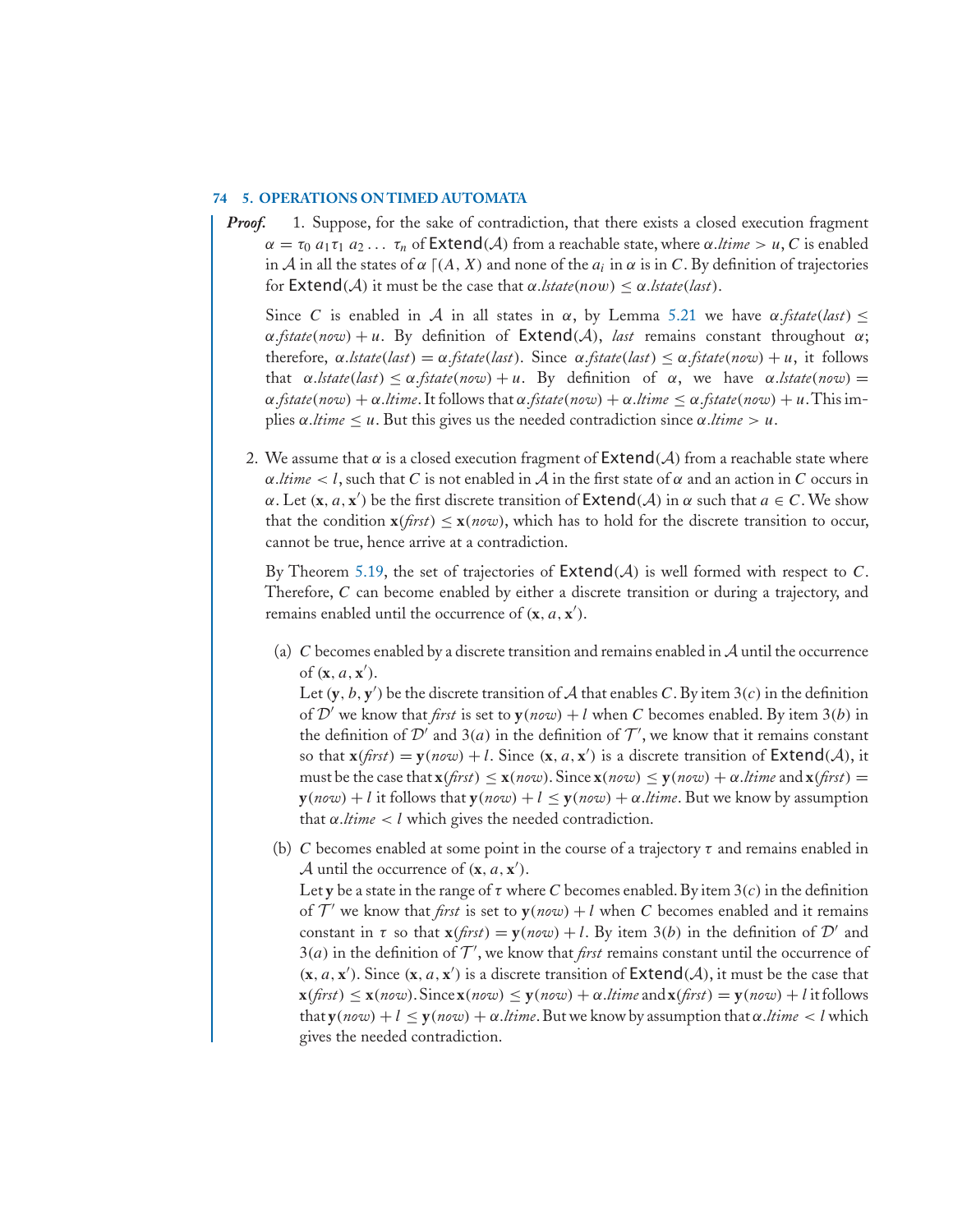#### **5.3. EXTENDING TIMED AUTOMATA WITH BOUNDS 75**

 $\Box$ 

**Example 5.23** (Fischer's algorithm specified using tasks and bounds). In Example [4.5](#page-41-0) we presented the specification of Fischer's mutual exclusion algorithm as a TA. This example illustrates an alternative way of specifying the same algorithm by using a TA with bounds.

Recall that, formally, we define a TA with bounds as a TA augmented with a single task along with lower and upper bounds for that task. The automaton in Fig. [5.6](#page-89-0) is, however, augmented with a set of tasks and bounds (we omit from the figure those transition definitions that are the same as in Example [4.5\)](#page-41-0). This is for notational convenience and the automaton in Fig. [5.6](#page-89-0) should be viewed as the automaton representing the cumulative result of adding in successive steps two tasks for each index. We assume that Extend is applied once for each task. That is, we start with the timing-independent version of FischerME, apply Extend to the automaton augmented with the task {set(i)} to add the lower bound 0 and the upper bound u\_set, then apply Extend to the resulting automaton augmented with  ${check(i)}$  to add the lower bound l\_check and the upper bound ∞. Such two successive applications are allowed since the result of the first application of Extend satisfies the the well-formedness conditions for the set of trajectories.

The result of these successive applications yields an automaton similar to the one in Example [4.5.](#page-41-0) The only difference is that the mechanical application of the transformation would reset the value of first check [i] to 0 as an effect of check (i) while we do not reset first check [i] explicitly in Example [4.5,](#page-41-0) when it becomes disabled.This is because we make use of the facts that the value of firstcheck $[i]$  is used only in determining whether check $(i)$  is enabled and that check $(i)$ becomes enabled only in the poststate of set(i) which also sets the value of firstcheck[i]. Note that this discrepancy does not give rise to any difference in the behaviors of the two automata.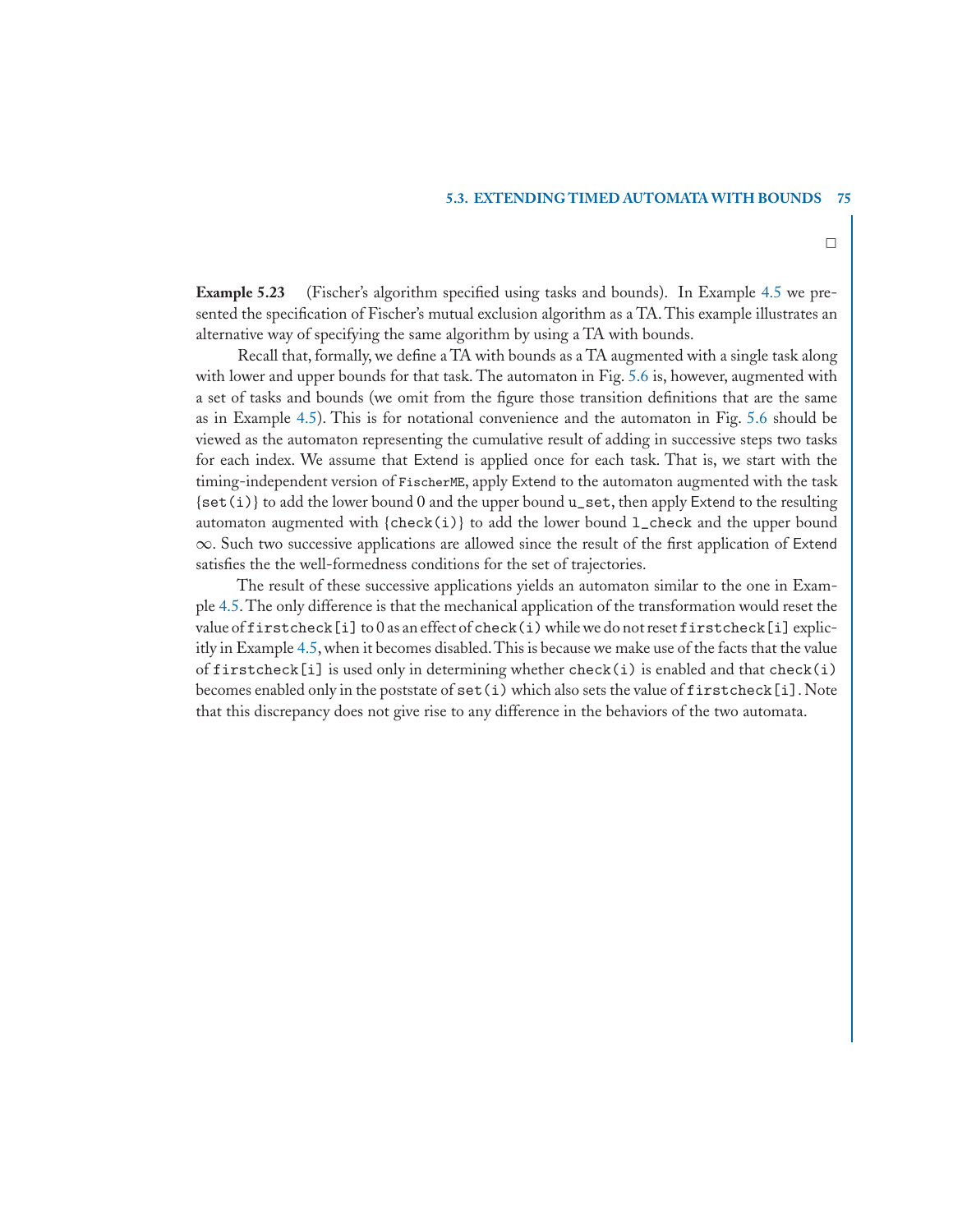```
type Index = enumeration of p1, p2, p3, p4
type PcValue = enumeration of rem, test, set, check,
                                leavetry, crit, reset, leaveexit
automaton FischerME( u_set, l_check: Real)
where u_set ≥ 0 ∧ l_check ≥0 ∧ u_set < l_check
signature
  external try(i:Index), crit(i:Index), exit(i:Index), rem(i:Index)
 internal test(i:Index), set(i:Index),
           check(i:Index), reset(i:Index)
 states
   x: Null[Index] := nil,pc: Array[Index, PcValue] := constant (rem)
 transitions
    internal test(i)
       pre
         pc[i] = testeff
         if x = nil thenpc[i] := setinternal set(i)
       pre
         pc[i] = seteff
         x := embed(i);
         pc[i] := checkinternal check(i)
       pre
         pc[i] = checkeff
         if x = embed(i) then pc[i] := leavetry
         else pc[i] := test
tasks
     set = \{ set(i) \} for i: Index; check = { \text{check}(i) \} for i: Index
bounds
     set = [0, u_set]; check = [1<sub>check</sub>, infty]
```
Figure 5.6: Fischer's mutual exclusion algorithm with bounds.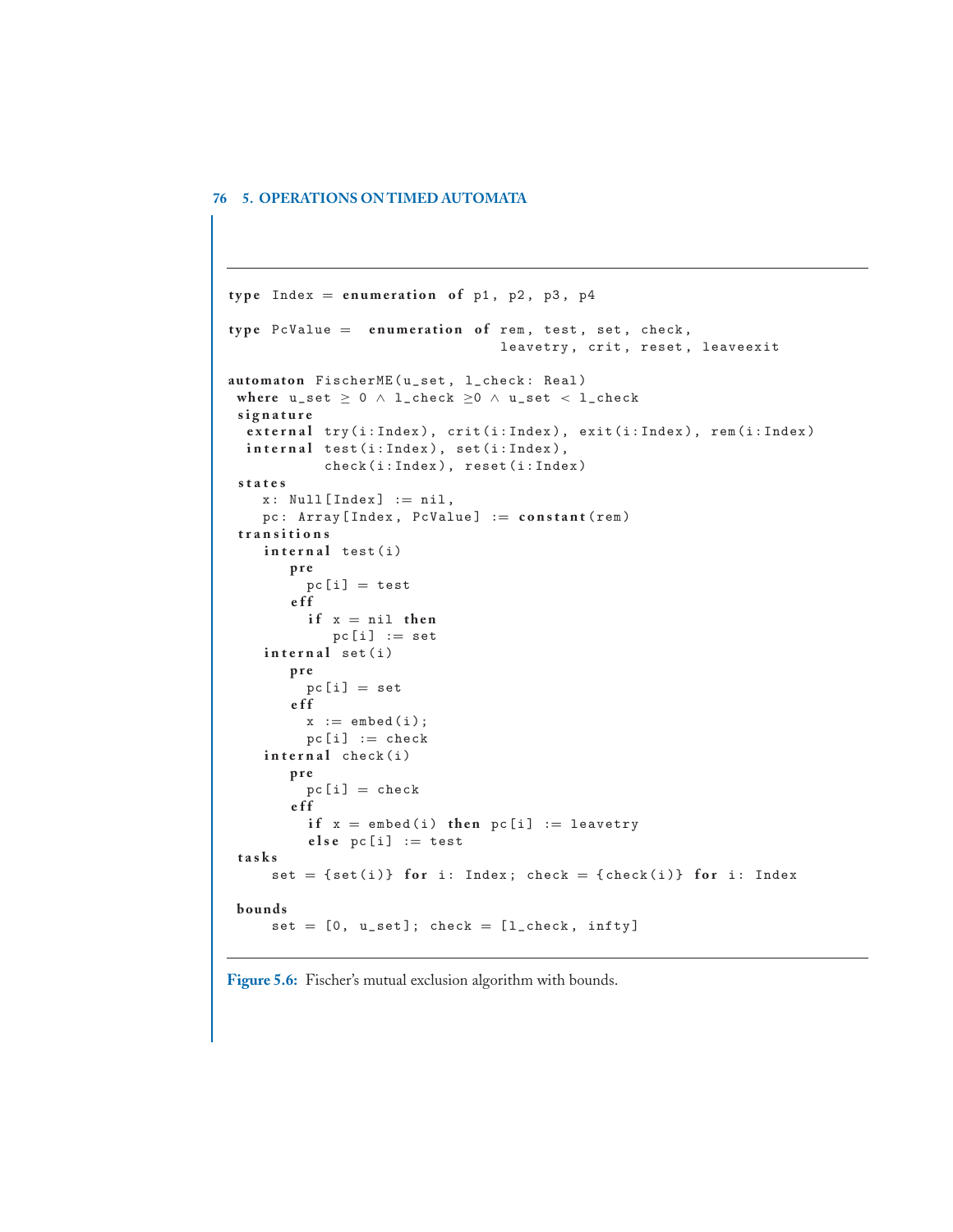# CHAPTER 6

# <span id="page-90-0"></span>**Properties for Timed Automata**

In this chapter, we define the notion of a *property* for hybrid sequences and define some common types of properties, in particular, *safety* and *liveness* properties. We define what it means for a timed automaton to satisfy a property, and present results that capture common proof methods for showing that automata satisfy properties.

# **6.1 PROPERTIES FOR HYBRID SEQUENCES**

Common types of properties considered for systems include *safety properties* and *liveness properties* [\[3,](#page-118-0) [9\]](#page-118-0). These notions are usually defined in a setting in which the behavior of a system consists of a set of infinite sequences. A property is then a set of infinite sequences. However, the behavior of a TA, that is, its executions and traces, encompasses both finite and infinite sequences. It is natural to say that a TA *satisfies* a certain property if all its executions (or traces) are contained in the property. Therefore, we consider properties that may contain both finite and infinite sequences, and adjust the definitions of safety and liveness accordingly.

For any set *A* of actions and set *V* of variables, we define an *(A, V )*-*property P* to be any set of *(A, V )*-sequences. We define an *(A, V )*-property *P* to be a *safety property* provided that it is closed under prefix and limits of hybrid sequences. In other words, if a hybrid sequence satisfies a safety property *P*, then so do all its prefixes, and if all the executions in a chain of successive extensions satisfy *P*, then so does the limit of the chain. Safety properties are generally used to represent requirements that should be maintained by a system throughout its execution.

**Example 6.1** (Safety property). For any *A* and *V*, the set of all  $(A, V)$ -sequences in which all valuations are equal is a safety property.

**Example 6.2** (Always properties). Any set (property) of valuations can be used to define a safety property, as follows. Let *I* be any set of valuations of a set *V* of variables, and let *A* be any set of actions. Then define *always(I, A)* to be the *(A, V )*-property consisting of all *(A, V )*-sequences in which all valuations are in *I*. It is immediate that  $always(1, A)$  is a safety property. In this way, invariants that are formulated in terms of automaton states can be regarded as safety properties.

**Example 6.3** (Timed automata executions and traces). For any TA A, its set of executions, execs<sub>A</sub>, is a safety property. However, the set of traces *traces*  $A$  need not be a safety property. For example,  $A$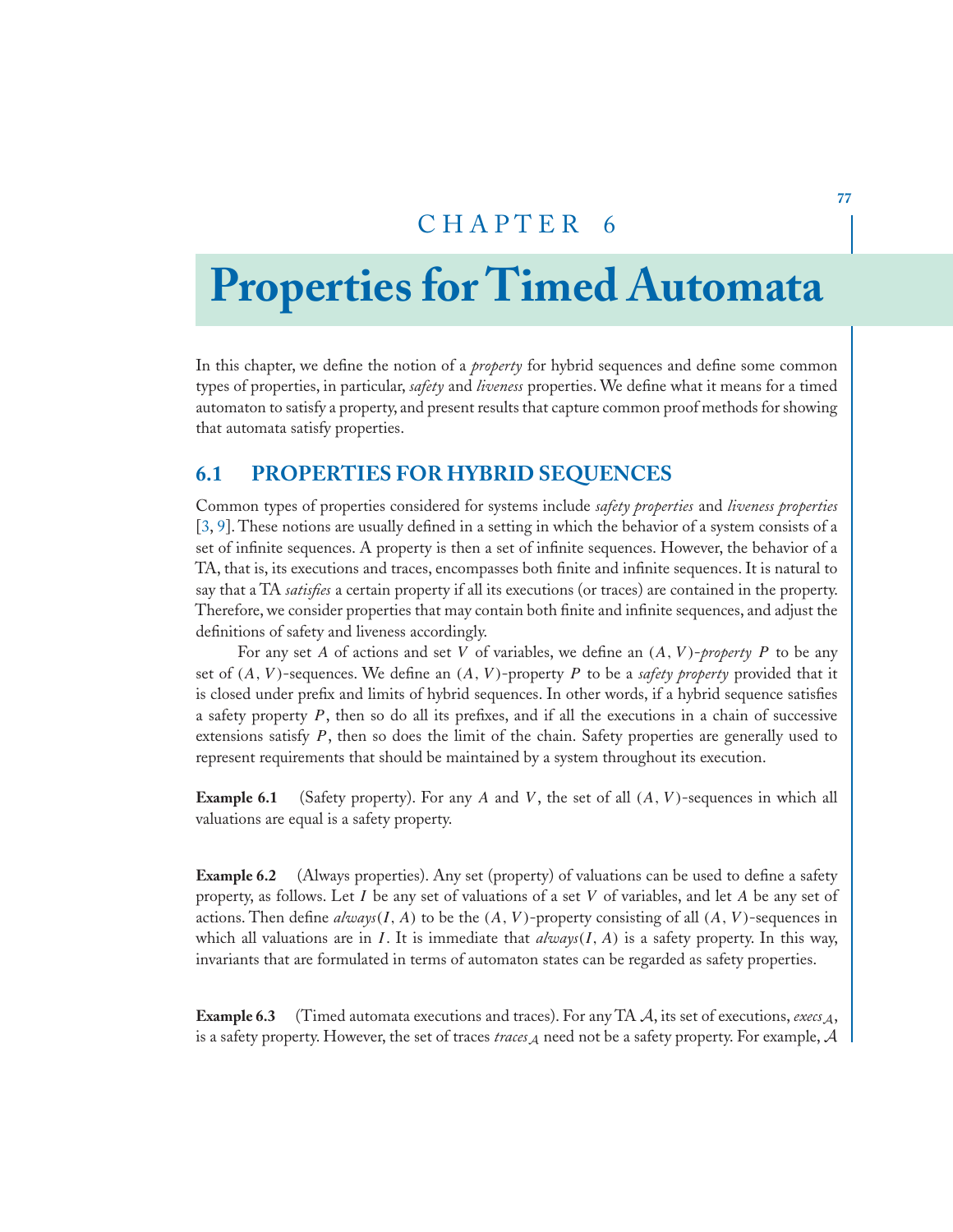# <span id="page-91-0"></span>**78 6. PROPERTIES FOR TIMED AUTOMATA**

could be defined to choose an integer *k* nondeterministically, and then perform an external action beep at integer times 0*,* 1*,* 2*,...,k*. The limiting sequence in which beep is performed infinitely many times, at all nonnegative integer times, is not in *traces*  $\mathcal{A}$ .

Any  $(A, V)$ -property *P* can be weakened to a safety property. Define  $\text{safe}(P)$  to be the  $(A, V)$ property that is obtained by taking the limit-closure of the prefix-closure of *P*. Then we can prove the following two lemmas.

**Lemma 6.4** *Let P be an*  $(A, V)$ *-property and let*  $\alpha$  *be a closed*  $(A, V)$ *-sequence in safe* $(P)$ *. Then*  $\alpha$  *is a prefix of some element of P.*

*Proof.* Let *Q* be the prefix closure of *P*, and let *R* be the limit-closure of *Q*. Since  $\alpha \in R$ , there exists a chain  $\alpha_0, \alpha_1, \alpha_2, \cdots$  of elements of *Q* with limit  $\alpha$ . By Lemma [3.6,](#page-32-0)  $\alpha$  is compact, and thus there is some  $\alpha_j$  such that  $\alpha \leq \alpha_j$ . Since  $\alpha_j \in Q$ , there exists some  $\beta \in P$  such that  $\alpha_j \leq \beta$ . Hence,  $\alpha$  is a prefix of element *β* of *P*.

**Lemma 6.5** *For any (A, V )-property P, safe(P) is a safety property.*

*Proof.* Let *Q* be the prefix closure of *P*, and let *R* be the limit-closure of *Q*. We prove that  $R =$  $safe(P)$  is a safety property.

First, we show that *R* is closed under prefixes. Let  $\alpha \in R$  and let  $\beta \leq \alpha$ . We must prove  $\beta \in R$ . Since  $\alpha \in R$ , there exists a chain  $\alpha_0, \alpha_1, \alpha_2, \cdots$  of elements of *Q* with limit  $\alpha$ . There exists a chain  $\beta_0, \beta_1, \beta_2, \cdots$  of closed  $(A, V)$ -sequences with limit  $\beta$ . Fix an index *i*. Since  $\beta_i \leq \beta$  and  $β ≤ α$ , we have  $β<sub>i</sub> ≤ α$ . By Lemma [3.6,](#page-32-0)  $β<sub>i</sub>$  is compact, and thus there is some  $α<sub>j</sub>$  such that  $β<sub>i</sub> ≤ α<sub>j</sub>$ . Since  $\alpha_j \in Q$  and  $Q$  is (trivially) prefix-closed,  $\beta_i \in Q$ . Since *i* was chosen arbitrarily, this implies *β* ∈ *R*.

Next, we show that *R* is limit-closed. Suppose that  $\alpha$  is the limit of a chain  $\alpha_0, \alpha_1, \alpha_2, \cdots$ of elements of *R*. We must prove that *α* ∈ *R*. There exists a chain *β*0*, β*1*, β*2*,* ··· of closed *(A, V )* sequences with limit  $\alpha$ . Fix an index *i*. By Lemma [3.6,](#page-32-0)  $\beta_i$  is compact, and thus there is some  $\alpha_j$ such that  $\beta_i \leq \alpha_j$ . Since  $\alpha_j \in R$  and R is closed under prefixes,  $\beta_i \in R$ . Hence, by Lemma 6.4,  $\beta_i$ is a prefix of an element of *P*, that is,  $\beta_i \in Q$ . Since *i* was chosen arbitrarily, this implies  $\alpha \in R$ , as required. ✷

We now turn to liveness properties. We define an *(A, V )*-property *P* to be a *liveness property* if, for every closed (A, V)-sequence  $\alpha$ , P contains both  $\alpha$  and an admissible extension of  $\alpha$ , that is,  $C(A, V) \subseteq P$ , and  $\forall \alpha \in C(A, V) \exists \beta \in P : \alpha \leq \beta \land \beta \in A(A, V)$ .

Liveness properties are commonly used to represent system requirements that should hold "eventually", or "infinitely often". In order for liveness properties to exist, we need a nontriviality assumption on the dynamic types of variables. If, for instance, the dynamic type of some variable only contains point trajectories, then there is no way in which we can extend closed hybrid sequences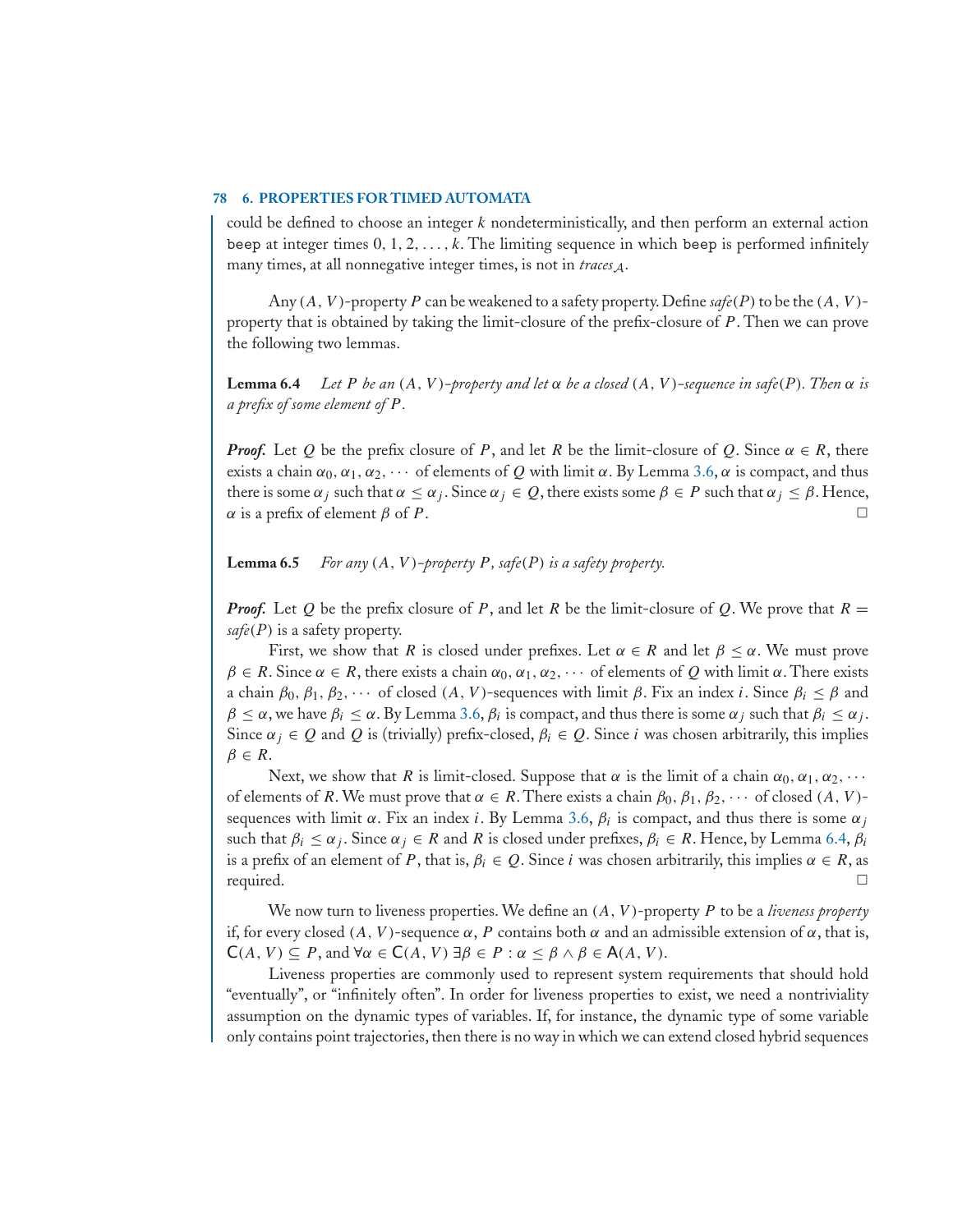#### **6.1. PROPERTIES FOR HYBRID SEQUENCES 79**

<span id="page-92-0"></span>to admissible hybrid sequences. Therefore, we assume, in the rest of this section, that for any  $v \in V$ and for any value  $c \in type(v)$ , there exists a function  $f \in dtype(v)$  whose domain is  $[0, \infty)$  and with  $f(0) = c$ . Observe that, in combination with the fact that dynamic types are closed under time shift and concatenation, the nontriviality assumption implies that any closed hybrid sequence has an admissible extension.

**Example 6.6** (Liveness properties). Fix a set of actions *A* containing action a, and a variable set *V* . Then the union of the set C*(A, V )* with the set of all *(A, V )*-sequences that contain at least one occurrence of a is a liveness property. The set of all *(A, V )*-sequences that do not contain any occurrence of a is not a liveness property, because this set does not include C*(A, V )*. The union of  $C(A, V)$  with the set of  $(A, V)$ -sequences that contain infinitely many occurrences of a is a liveness property.The set of all *(A, V )*-sequences that contain finitely many occurrences of a is also a liveness property, since any closed *(A, V )*-sequence contains only finitely many occurrences of a, and has an admissible extension with only finitely many occurrences of a. Note that we need the dynamic type nontriviality assumption to assert the existence of the required admissible executions, in all three cases above.

Our definitions yield the following results, stated formally, as Theorems 6.7 and 6.8: (1) the classes of safety and liveness properties are (essentially) disjoint; and (2) every property satisfying certain basic closure conditions can be expressed as the intersection of a safety and a liveness property. The first theorem says that the only property that can be both a safety and a liveness property is the set of all *(A, V )*-sequences.

**Theorem 6.7** *Let P be an (A, V )-property. If P is both a safety property and a liveness property, then P is the set of all (A, V )-sequences.*

*Proof.* Suppose that *P* is both a safety and a liveness property. Let  $\alpha$  be any  $(A, V)$ -sequence; we show  $\alpha \in P$ . By Lemma [3.6,](#page-32-0)  $\alpha$  can be expressed as the limit of a chain of closed  $(A, V)$ -sequences  $\alpha_0, \alpha_1, \alpha_2, \ldots$  Since *P* is a liveness property, it follows that for every  $i \geq 0, \alpha_i \in P$ . But since *P* is a safety property, the limit of this chain, which is  $\alpha$ , must also be in *P*.

The second theorem says that any property that satisfies certain basic closure conditions can be expressed as the intersection of a safety property and a liveness property. This means that one can, in principle, specify any such property by listing a collection of safety and liveness requirements. In other frameworks, for instance those of [\[3,](#page-118-0) [9\]](#page-118-0), *any* property can be expressed as the intersection of a safety and a liveness property, whereas we require two closure conditions. This is due to the fact that in our setting properties may also contain finite sequences. The closure conditions constrain the finite behaviors within a property.

**Theorem 6.8** *Let P be a prefix-closed (A, V )-property such that any closed sequence in P has an admissible extension in P. Then there exist a safety property S and a liveness property L such that*  $P = S \cap L$ .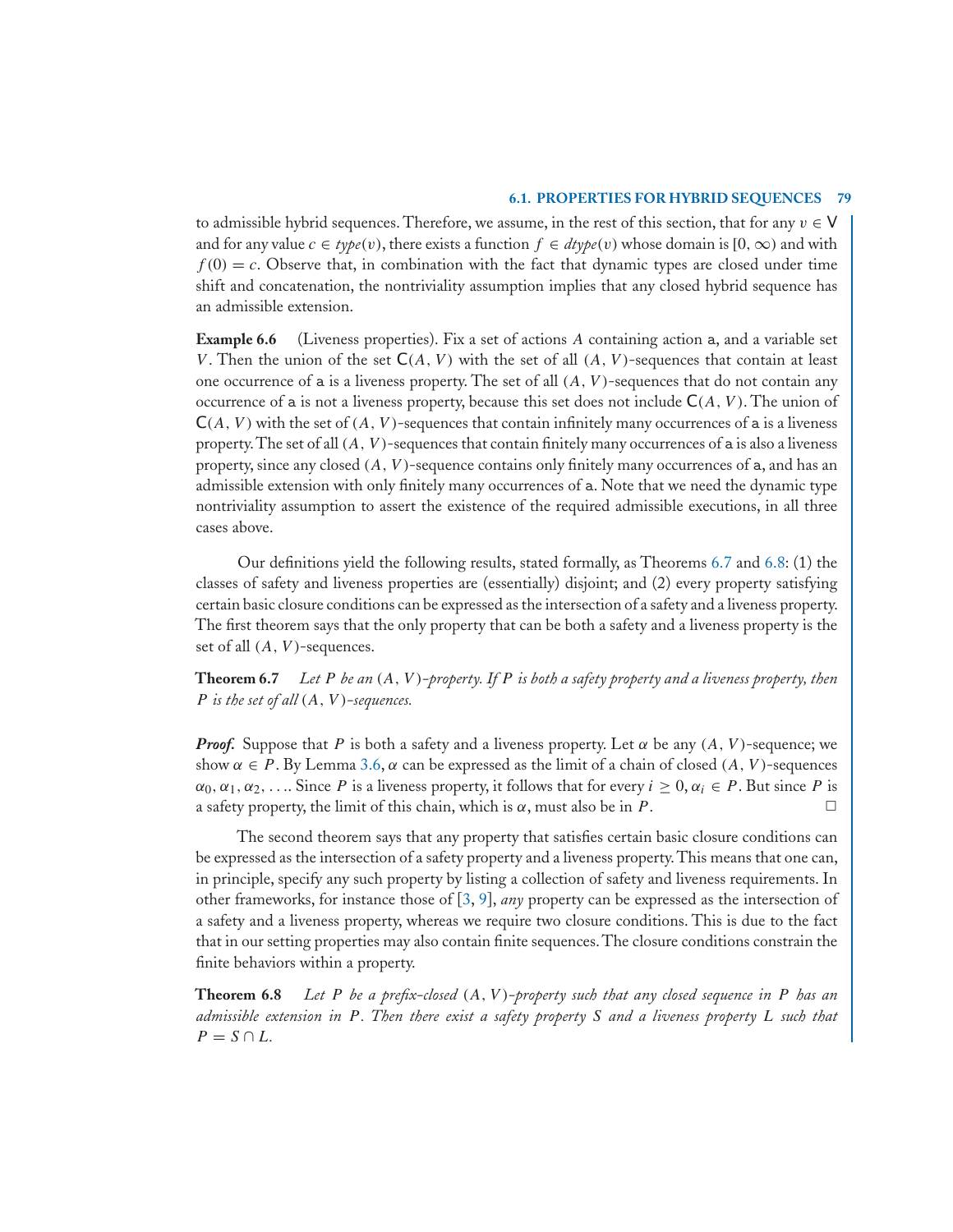### **80 6. PROPERTIES FOR TIMED AUTOMATA**

*Proof.* Let  $S = \text{safe}(P)$  and let

$$
L = P \cup C(A, V) \cup \{ \beta \in A(A, V) \mid \exists \alpha \in C(A, V) - P : \alpha \le \beta \}
$$

Lemma [6.5](#page-91-0) implies that *S* is a safety property. We claim that *L* is a liveness property. *L* contains all closed sequences, by construction. Now fix any closed sequence *β*, and argue that *L* contains an admissible extension of  $\beta$ . If  $\beta \in P$  then, by the closure conditions on P, it has an admissible extension in *P*, and hence in *L*. If  $\beta \notin P$  then, by definition of *L*, an admissible extension of  $\beta$  is included in *L*. Note that the existence of this extension depends on the dynamic type nontriviality assumption.

From the definitions it is obvious that  $P \subseteq S \cap L$ . We claim that  $S \cap L \subseteq P$ . For contradiction, consider *α* ∈ *(S* ∩ *L)* − *P*. If *α* is closed then, since *α* ∈ *safe(P)*, Lemma [6.4](#page-91-0) and the fact that *P* is prefix-closed imply  $\alpha \in P$ , and we are done. So assume that  $\alpha$  is not closed. Since  $\alpha \in L - P$ , *α* is an admissible extension of some *β* ∈ C(*A, V*) − *P*. But since *α* ∈ *S* and *P* is prefix-closed, *α* is also the limit of a chain  $\alpha_0, \alpha_1, \ldots$  of sequences in *P*. This implies that there exists some index *j* such that  $\beta \leq \alpha_i$ . But then, by prefix closure of  $P, \beta \in P$ . Contradiction.

**Example 6.9** (Expressing a property as an intersection of safety and liveness properties). Let *P* be the set of *(*{a*,* b}*,* ∅*)*-sequences whose action subsequences are strictly alternating as and bs, and are either finite and time-bounded, or else infinite and admissible (that is, admissible with infinitely many action occurrences). Thus, we are ruling out both infinite time-bounded sequences and finite admissible sequences (admissible sequences with finitely many action occurrences). It is easy to check that *P* is prefix-closed and that any closed sequence in *P* has an admissible extension in *P*.

Let *S* be the set of *(*{a*,* b}*,* ∅*)*-sequences whose action subsequences are strictly alternating as and bs. This includes all the sequences in *P*, plus the alternating infinite time-bounded sequences and the alternating finite admissible sequences. Clearly, *S* is closed under prefix and limits, and hence a safety property.

Let  $L'$  be the prefix closure of the set of all infinite and admissible  $(\{a, b\}, \emptyset)$ -sequences. Then, clearly,  $L'$  is a liveness property and  $P = S \cap L'$ .

The decomposition of a property into a safety and a liveness property is not unique. Since  $S = \text{safe}(P)$ , the definition of *S* is in agreement with the construction in the proof of Theorem [6.8.](#page-92-0) The set L', however, is larger than the liveness property L constructed in the proof of Theorem [6.8.](#page-92-0) This construction defines *L* to be the union of *P* and  $C(A, V)$  and the set of admissible  $(\{a, b\}, \emptyset)$ sequences with an alternation error. Observe that  $L \subset L'$  since  $L'$  also contains the open and time-bounded *(*{a*,* b}*,* ∅*)*-sequences with an alternation error. Nevertheless, according to the proof of Theorem [6.8,](#page-92-0) also *L* is a liveness property and  $P = S \cap L$ .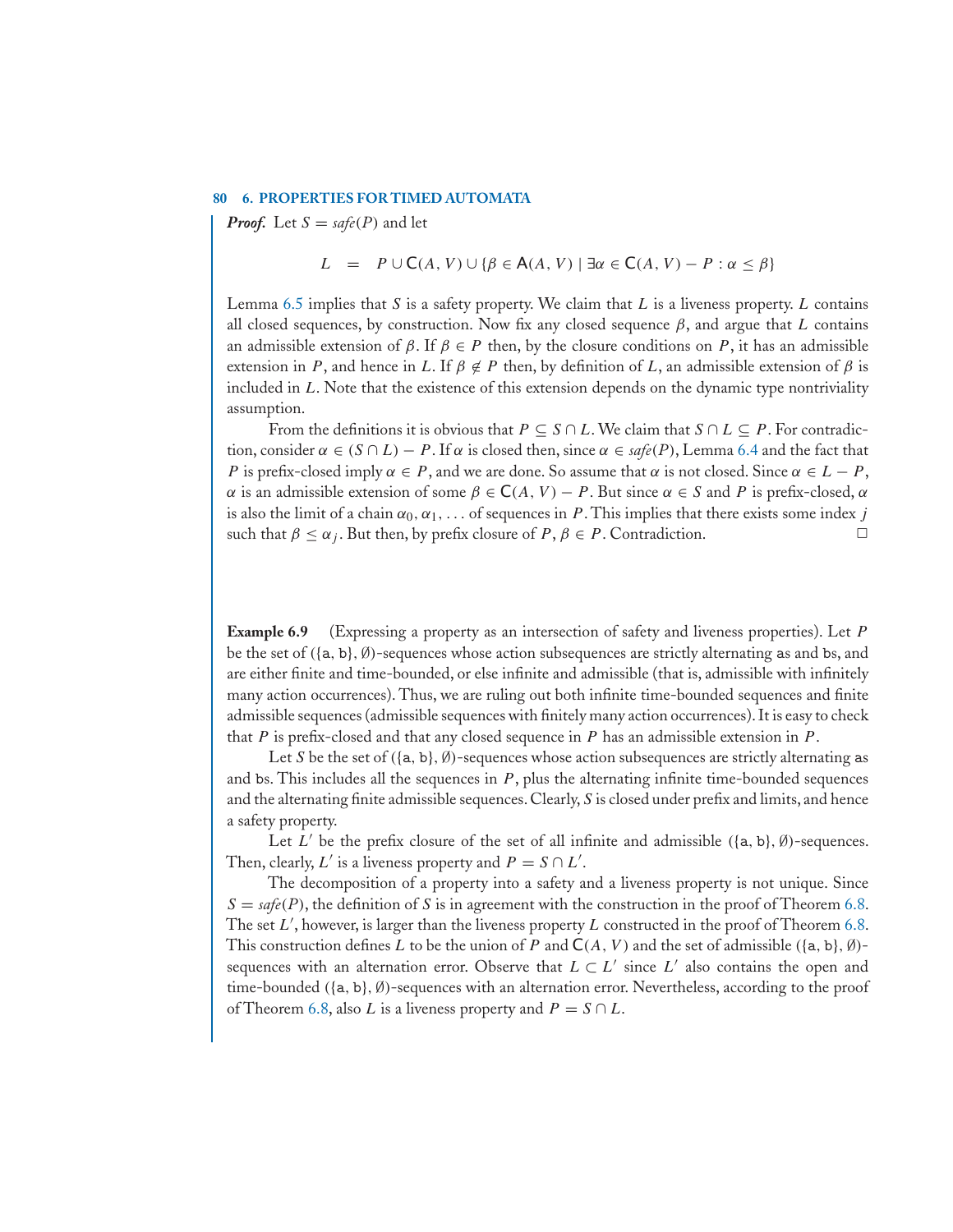# **6.2. PROPERTIES FOR TIMED AUTOMATA 81 6.2 PROPERTIES FOR TIMED AUTOMATA**

Now we define what it means for an automaton to satisfy a property. Consider a TA  $\mathcal A$  and an *(A, X)*-property *P*, where *A* and *X* are the actions and variables of A. Then we say that A *satisfies P* provided that *execs* $\mathcal{A} \subseteq P$ , that is, every execution of  $\mathcal{A}$  is in  $P$ .

Sometimes we are interested in showing that an automaton satisfies a property of its traces, rather than of its executions. Thus, consider an  $(E, \emptyset)$  property P, where E is the set of external actions of A. Then we say that A *trace-satisfies* P provided that *traces*  $\mathbf{A} \subseteq \mathbf{P}$ .

For safety properties, we have the following three-way equivalence. The second and third conditions can be regarded as sufficient conditions for showing that A satisfies *S*. Lemma 6.10 assumes that  $A$  is feasible, the definition of which is given in Section [4.4.](#page-52-0)

**Lemma 6.10** *Suppose that* A *is a feasible TA, and S is an (A, X)-safety property, where A and X are the actions and variables of* A*. The following three statements are equivalent.*

- *1.* A *satisfies S.*
- *2. Every admissible execution of* A *is in S.*
- *3. Every closed execution of* A *is in S.*

*Proof.* Obviously, Condition 1 implies both Conditions 2 and 3.We show that Condition 2 implies Condition 3 and Condition 3 implies Condition 1.

- 2 implies 3: Fix any closed execution *α*. Since A is feasible, *α* can be extended to an admissible execution  $\alpha'$ , which must be in *S* by Condition 2. Since *S* is prefix-closed,  $\alpha \in S$ , as needed.
- 3 implies 1: Fix any execution *α*. Then *α* is the limit of a sequence of closed executions, each of which must be in *S* by Condition 3. Since *S* is limit-closed,  $\alpha \in S$ , as needed.

 $\Box$ 

A consequence of Lemma 6.10 is that, in order to prove that a TA A satisfies an *(A, X)* safety-property *S*, it is enough to prove *S* for all closed executions of A. This is typically done by induction on the i-length of the closed execution sequences (after strengthening the inductive hypothesis as needed). Such inductions have two types of inductive steps: for discrete transitions and for trajectories. A similar result to Lemma 6.10 holds for trace-satisfaction.

**Lemma 6.11** *Suppose that* A *is a feasible TA, and S is an (E,* ∅*)-safety property, where E is the set of external actions of* A*. The following three statements are equivalent.*

*1.* A *trace-satisfies S.*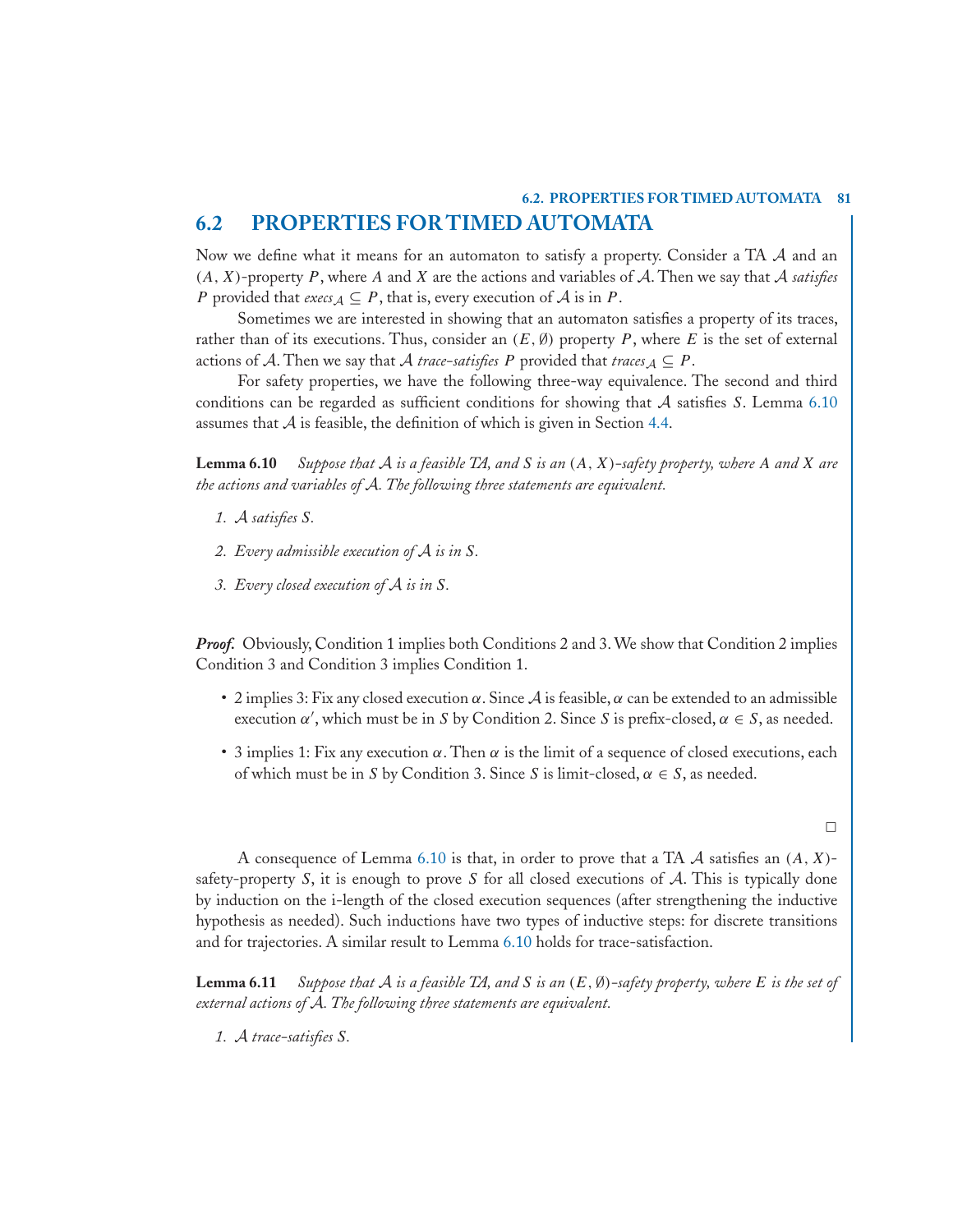### **82 6. PROPERTIES FOR TIMED AUTOMATA**

- *2. Every admissible trace of* A *is in S.*
- *3. Every closed trace of* A *is in S.*

Now we consider the relationship between safety properties and invariants, as defined in Section [4.3.](#page-49-0) It follows directly from the definitions that  $I$  is an invariant of automaton  $A$  exactly if A satisfies the corresponding property *always(I, A)*, as defined in Example [6.2.](#page-90-0)

**Lemma 6.12** *Let* A *be a TA with variable set X, and let I be a set of valuations of X. Then I is an invariant of* A *if and only if* A *satisfies the safety property always(I, A).*

Lemma 6.12 is of little use when one has to prove an invariant. For proving invariants it is better to use the methods described in Section [4.3.](#page-49-0)Methods for proving liveness properties for timed automata are less standardized than those for proving safety properties. In untimed settings, formal temporal logic methods are often used [\[65\]](#page-124-0). In timed settings, "eventual" properties and "infinitely often" properties are more commonly sharpened into time bound properties, which are expressed as safety properties and proved using safety proof techniques [\[49\]](#page-122-0).

**Example 6.13** (Formulating an eventual property as a safety property). Consider the liveness property *L* consisting of sequences  $\alpha$  such that either  $\alpha$  is finite and time-bounded, or  $\alpha$  contains at least one occurrence of a. Also, consider the safety property *S* consisting of all sequences  $\alpha$  such that either  $\alpha$ *.ltime*  $\leq t$  or  $\alpha$  contains at least one occurrence of a by time *t*.

Note that *S* does not quite imply *L*, because *S* allows the case where  $\alpha$  is an infinite sequence with  $\alpha$ *.ltime*  $\leq t$  that contains no a, whereas *L* does not. However, we can say that, if  $\alpha$  is in *S* and  $\alpha$ is not an infinite sequence with  $\alpha$ .*ltime*  $\leq t$ , then  $\alpha \in L$ . So, for example, for an automaton A having no infinite, time-bounded executions (executions with finite *ltime*), if we show that all executions of A satisfy *S*, then we know that they all satisfy *L*.

# **6.3 IMPLEMENTATION**

The following theorem relating implementation and properties is immediate.

**Theorem 6.14** *Let*  $A$  *and*  $B$  *be*  $TAs$  *with the same set*  $E$  *of external actions, and let*  $P$  *be any*  $(E, \emptyset)$ *property. If*  $A \leq B$  *(that is, if traces* $A \subseteq$  *traces* $B$ *) and* B *trace-satisfies* P, *then* A *trace-satisfies* P.

Theorem 6.14 provides a simple proof method for showing that an automaton  $A$  trace-satisfies a property  $P$ : show that  $\mathcal A$  implements some other automaton  $\mathcal B$  and show that  $\mathcal B$  satisfies  $P$ .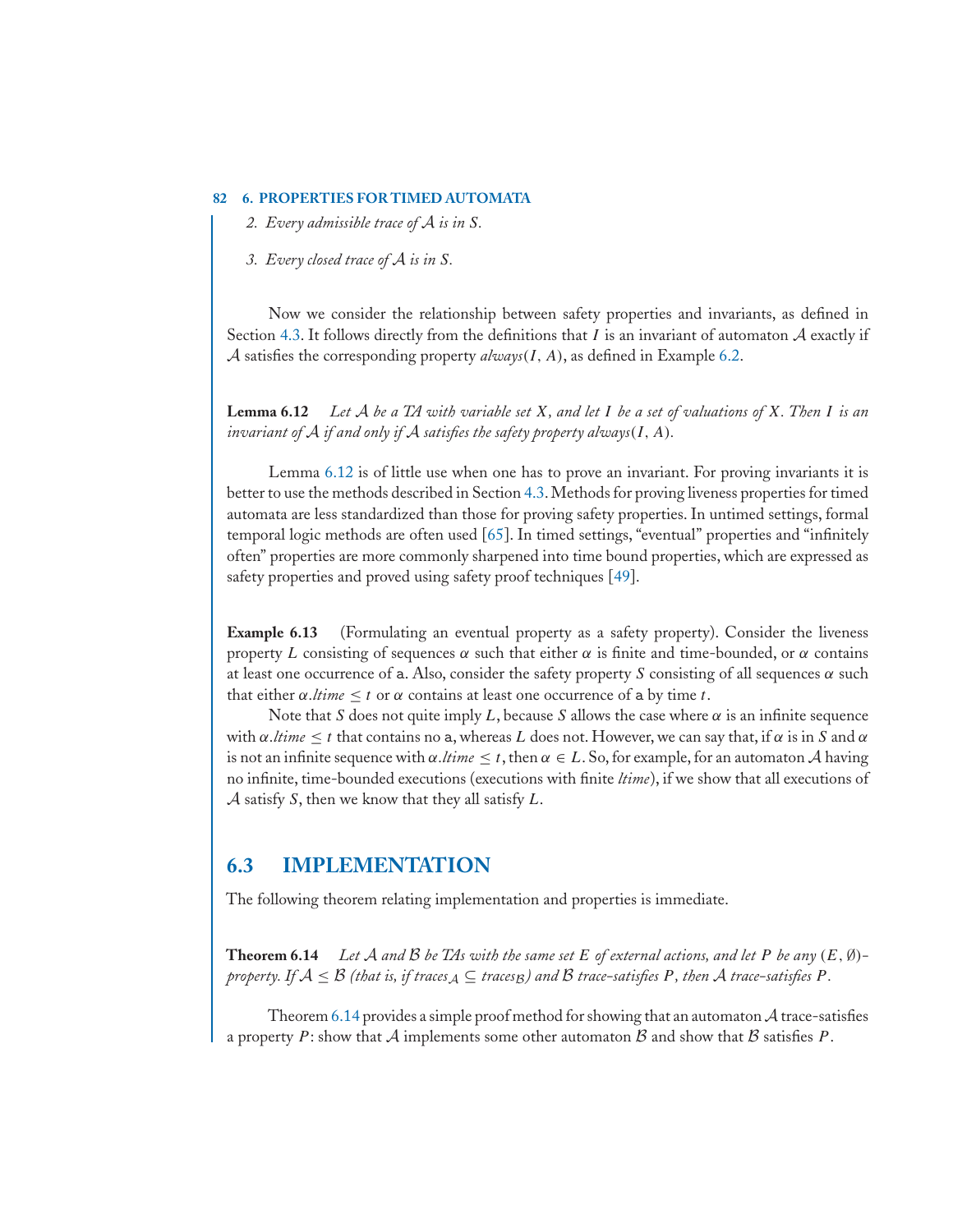# <span id="page-96-0"></span>**6.4 OPERATIONS**

In this section, we define composition of properties and give some basic results about when a composition of automata satisfies a composition of properties. Suppose  $P_i$  is an  $(A_i, V_i)$ -property,  $i \in$  $\{1, 2\}$ . Then define  $P_1 \| P_2$  to be the  $(A_1 \cup A_2, V_1 \cup V_2)$ -property containing exactly those sequences *α* such that  $\alpha \lceil (A_i, V_i) \in P_i, i \in \{1, 2\}.$ 

**Theorem 6.15** *Let*  $P_i$  *be an*  $(A_i, V_i)$ *-property,*  $i \in \{1, 2\}$ *. If*  $P_1$  *and*  $P_2$  *are safety properties, then P*1*P*<sup>2</sup> *is a safety property.*

The following theorem gives a simple sufficient condition for a composition of TA to implement a composition of properties.

**Theorem 6.16** *Let*  $A_1$  *and*  $A_2$  *be compatible TAs and let*  $P_i$  *be an*  $(A_i, X_i)$ *-property, i*  $\in \{1, 2\}$ *, where A<sub>i</sub>* and  $X_i$  are the sets of actions and states of  $A_i$ *. Suppose*  $A_i$  satisfies  $P_i$ *,*  $i \in \{1, 2\}$ *. Then*  $A_1 \parallel A_2$  satisfies  $P_1$  ||  $P_2$ .

*Proof.* Let  $\alpha \in \text{exess}_{\mathcal{A}_1 \mid \mathcal{A}_2}$ . By Lemma [5.2,](#page-71-0)  $\alpha \mid (A_i, X_i) \in \text{exess}_{\mathcal{A}_i}, i \in \{1, 2\}$ . Since  $\mathcal{A}_i$  satisfies  $P_i$ , we have that  $\alpha \left[ (A_i, X_i) \in P_i, \text{ for } i \in \{1, 2\}. \text{ Therefore, } \alpha \in P_1 \right] \left| P_2 \right|$ .

A similar result holds for traces.

**Theorem 6.17** *Let*  $A_1$  *and*  $A_2$  *be compatible TAs and let*  $P_i$  *be an*  $(E_i, \emptyset)$ *-property,*  $i \in \{1, 2\}$ *, where*  $E_i$  *is the set of external actions of*  $A_i$ *. Suppose*  $A_i$  *trace-satisfies*  $P_i$ *, i*  $\in$  {1, 2}*. Then*  $A_1$ || $A_2$  *trace-satisfies*  $P_1$ || $P_2$ *.* 

Theorems 6.16 and 6.17 provide basic proof methods for showing that a composed system satisfies composed properties.We can also obtain slightly stronger results, such as the following two trace-satisfaction theorems, which are analogous to Corollaries [5.11](#page-76-0) and [5.12.](#page-77-0) The first theorem says that  $\mathcal{A}_1||\mathcal{A}_2$  trace-satisfies  $P_1||P_2$  provided that  $\mathcal{A}_2$  trace-satisfies  $P_2$ , and every trace of  $\mathcal{A}_1$ consistent with property  $P_2$  also has property  $P_1$ .

**Theorem 6.18** *Let*  $A_1$  *and*  $A_2$  *be compatible TAs and let*  $P_i$  *be an*  $(E_i, \emptyset)$ *-property,*  $i \in \{1, 2\}$ *. Suppose*  $A_2$  trace-satisfies  $P_2$ . Suppose that every trace  $\beta$  of  $A_1$  such that  $\beta \lceil (E_2, \emptyset) \in P_2$  is in  $P_1$ . Then  $A_1 \| A_2$ *trace-satisfies*  $P_1 \| P_2$ .

**Example 6.19** (Compositional proof of property satisfaction). Let  $A_2$  be a TA with one external action a.  $A_2$  is allowed to perform a only at integer times, and at most once at each integer time. It does not force any a events to occur, and lets time pass without constraint. Let  $P_2$  be the set of *(*{a}*,* ∅*)*-sequences in which, by any finite time, there are only finitely many occurrences of a. Clearly,  $A_2$  trace-satisfies  $P_2$ .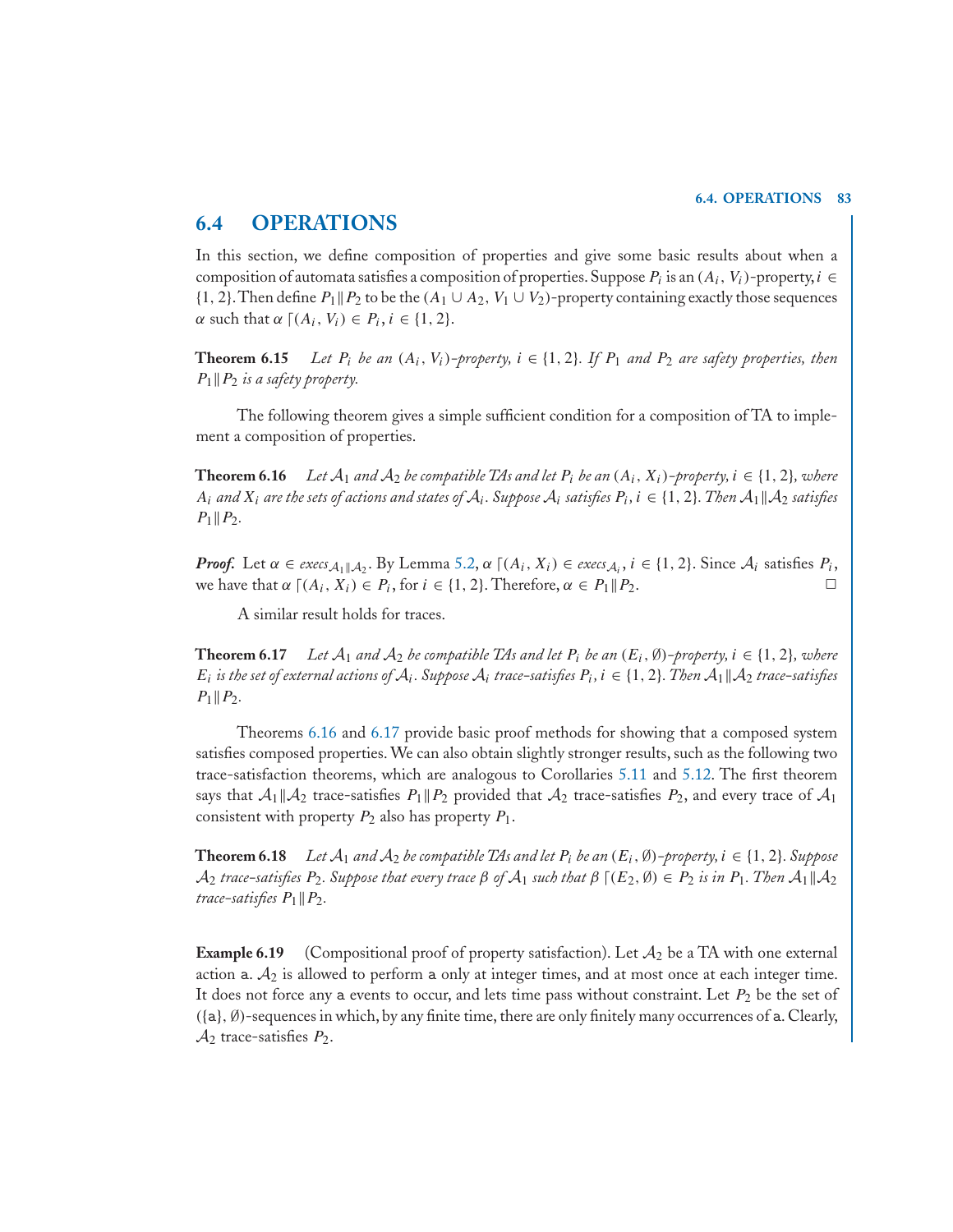# **84 6. PROPERTIES FOR TIMED AUTOMATA**

Let  $A_1$  be a timed automaton with two external actions, a and b.  $A_1$  is allowed to perform any number of a events, at any time. It can perform b at any time, but only if it has previously performed a at the same time with no intervening b.  $A_1$  also lets time pass unconstrained. Let  $P_1$  be the set of *(*{a*,* b}*,* ∅*)*-sequences in which, by any finite time, there are only finitely many occurrences of b. Then every trace  $\beta$  of  $\mathcal{A}_1$  such that  $\beta$   $\lceil (E_2, \emptyset) \in P_2$  is in  $P_1$ .

It follows from Theorem [6.18](#page-96-0) that  $A_1||A_2$  trace-satisfies  $P_1||P_2$ , which means that the composition of the two automata guarantees that, by any finite time, there are only finitely many occurrences of a and only finitely many occurrences of b.

The second theorem incorporates auxiliary properties. It says that  $\mathcal{A}_1||\mathcal{A}_2$  trace-satisfies  $P_1||P_2$ provided that, for some auxiliary properties  $Q_1$  and  $Q_2$ ,  $\mathcal{A}_1 \parallel \mathcal{A}_2$  trace-satisfies  $Q_1 \parallel Q_2$ , every trace of  $\mathcal{A}_1$  consistent with property  $Q_2$  also has property  $P_1$ , and every trace of  $\mathcal{A}_2$  consistent with property *Q*<sup>1</sup> also has property *P*2.

**Theorem 6.20** *Let*  $A_1$  *and*  $A_2$  *be compatible TAs and let*  $P_i$  *and*  $Q_i$  *be*  $(E_i, \emptyset)$ *-properties,*  $i \in \{1, 2\}$ *. Suppose that:*

- *1.*  $\mathcal{A}_1 || \mathcal{A}_2$  *trace-satisfies*  $Q_1 || Q_2$ *.*
- $2.$  Every trace  $\beta$  of  $\mathcal{A}_1$  *such that*  $\beta \lceil (E_1, \emptyset) \in Q_2$  *is in*  $P_1$ *, and every trace*  $\beta$  of  $\mathcal{A}_2$  *such that*  $\beta$   $[(E_2, \emptyset) \in Q_1$  *is in P*<sub>2</sub>.

*Then,*  $\mathcal{A}_1 || \mathcal{A}_2$  *trace-satisfies*  $P_1 || P_2$ .

We close this chapter with a trace-satisfaction result for hiding.

**Theorem 6.21** *Let*  $A$  *be a TA, let*  $P$  *be an*  $(E_A, \emptyset)$ -property, and let  $E \subseteq E_A$ . Suppose that  $A$  *tracesatisfies*  $P$ *. Then*  $\mathsf{ActHide}(E, \mathcal{A})$  *trace-satisfies the property*  $P \left[ (E_{\mathcal{A}} - E, \emptyset) = \{\beta \left[ (E_{\mathcal{A}} - E, \emptyset) \right] \}$  $\beta \in P$ }.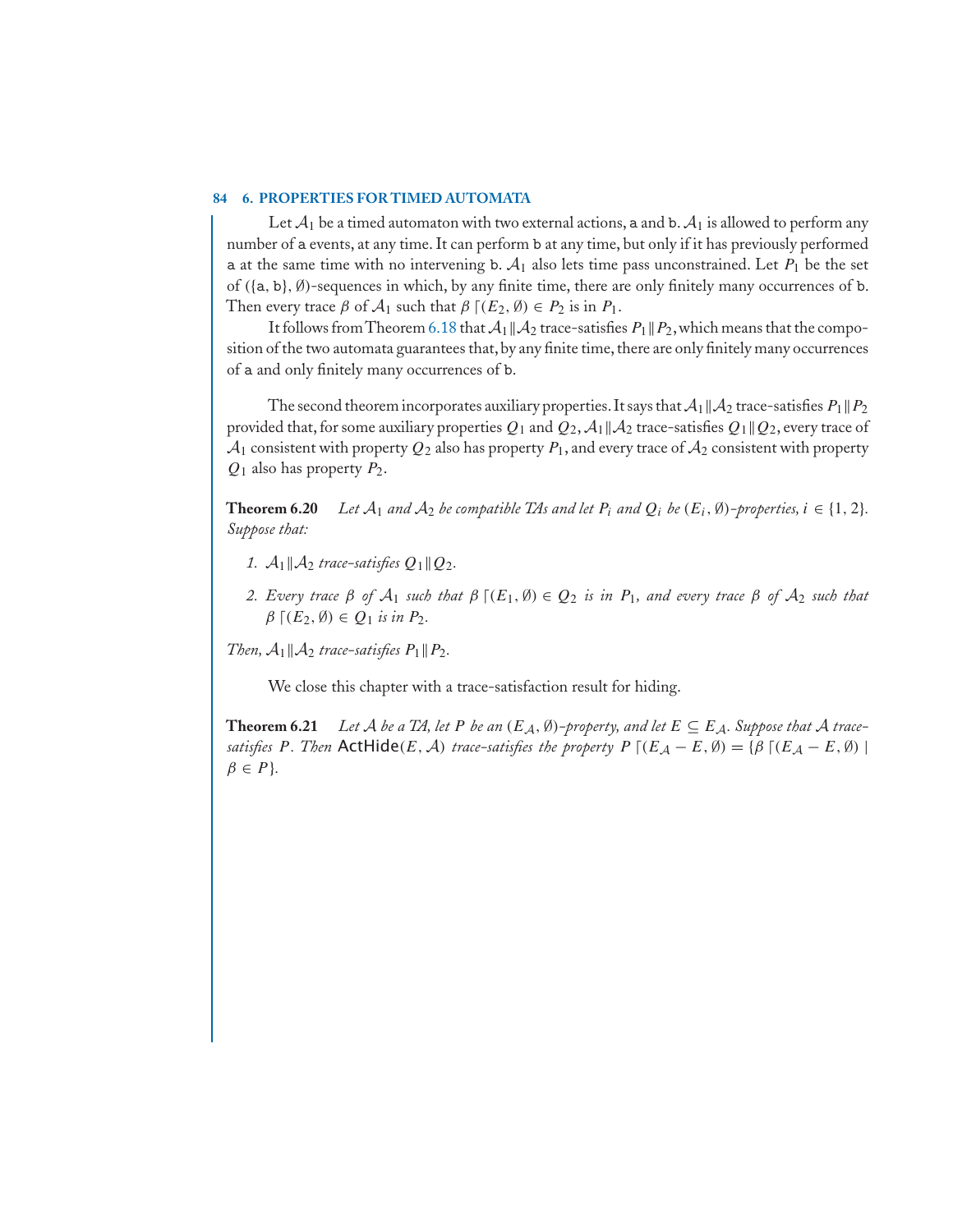# CHAPTER 7

# <span id="page-98-0"></span>**Timed I/O Automata**

In this chapter we refine the timed automaton model of Chapter [4](#page-36-0) by distinguishing between input and output actions. Typically, an interaction between a system and its environment is modeled by using output and input actions to represent, respectively, the external events under the control of the system and the environment. We extend the results on simulation relations and composition from Chapters [4](#page-36-0) and [5](#page-70-0) to this new setting. We also introduce special kinds of timed I/O automata: I/O feasible, progressive, and receptive TIOAs.

# **7.1 DEFINITION OF TIMED I/O AUTOMATA**

A *timed I/O automaton (TIOA)* A is a tuple *(*B*,I,O)* where:

- $\bullet$   $\mathcal{B} = (X, Q, \Theta, E, H, \mathcal{D}, \mathcal{T})$  is a TA.
- *I* and *O* partition *E* into *input* and *output actions*, respectively. Actions in *L* = *H* ∪ *O* are called *locally controlled*; as before, we write  $A \stackrel{\scriptscriptstyle\Delta}{=} E \cup H.$
- The following additional axioms are satisfied:
	- **E1** *(Input action enabling)*

For every  $\mathbf{x} \in Q$  and every  $a \in I$ , there exists  $\mathbf{x}' \in Q$  such that  $\mathbf{x} \stackrel{a}{\rightarrow} \mathbf{x}'$ .

- **E2** *(Time-passage enabling)* For every  $\mathbf{x} \in Q$ , there exists  $\tau \in \mathcal{T}$  such that  $\tau$ *fstate* = **x** and either
	- 1. *τ.ltime* =  $\infty$ , or
	- 2.  $\tau$  is closed and some  $l \in L$  is enabled in  $\tau$ *. lstate*.

Input action enabling is the input enabling condition of ordinary I/O automata [\[84,](#page-126-0) [83](#page-126-0), [76,](#page-125-0) [53](#page-123-0), [54](#page-123-0)]; it says that a TIOA is able to perform an input action at any time.The time-passage enabling condition says that a TIOA either allows time to advance forever, or it allows time to advance for a while, up to a point where it is prepared to react with some locally controlled action. The condition ensures what is called time reactivity in  $[12]$  $[12]$  and timelock freedom in  $[14]$ , that is, whenever time progress stops there exists at least one enabled transition. Because TIOAs have no external variables, **E1** and **E2** are slightly simpler than the corresponding axioms for HIOAs in [\[79\]](#page-125-0).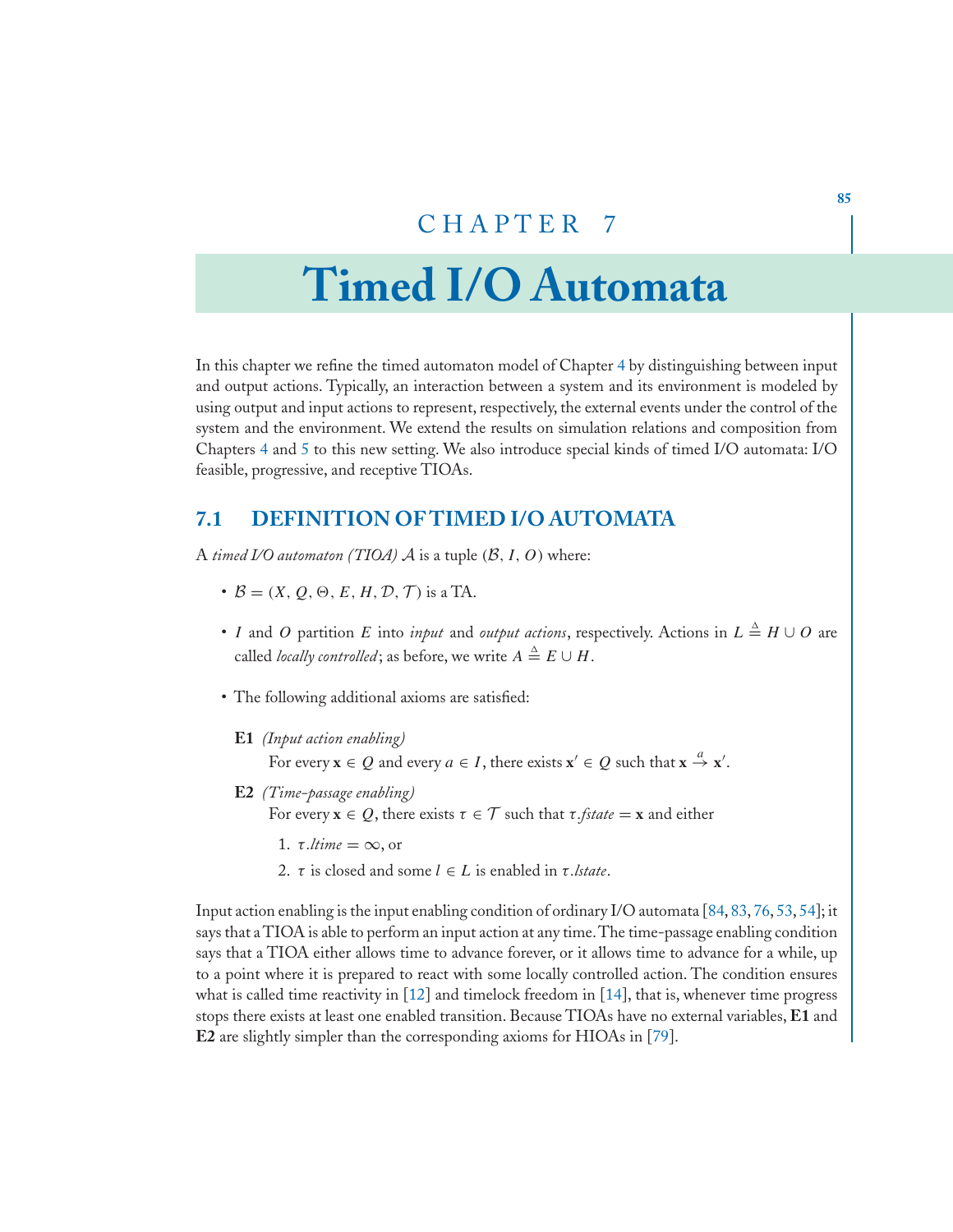# **86 7. TIMED I/O AUTOMATA**

*Notation:* As we did for TAs, we often denote the components of a TIOA  $A$  by  $B_A$ ,  $I_A$ ,  $O_A$ ,  $X_A$ ,  $Q_A$ ,  $\Theta_A$ , etc., and those of a TIOA  $A_i$  by  $H_i$ ,  $I_i$ ,  $O_i$ ,  $X_i$ ,  $Q_i$ ,  $\Theta_i$ , etc. We sometimes omit these subscripts, where no confusion is likely. We abuse notation slightly by referring to a TIOA A as a TA when we intend to refer to  $\mathcal{B}_A$ .

**Example 7.1** (TAs viewed as TIOAs). The automaton TimedChannel described in Example [4.1](#page-39-0) can be turned into a TIOA by classifying the send actions as inputs, and the receive actions as outputs. Since there is no precondition for send actions, they are enabled in each state, so clearly the input enabling condition **E1** holds. It is also easy to see that Axiom **E2** holds: in each state either queue is nonempty, in which case a receive output action is enabled after a point trajectory, or queue is empty, in which case time can advance forever.

The automaton ClockSync(u,r,i) of Example [4.6](#page-43-0) can be turned into a TIOA by classifying the send actions as outputs, and the receive actions as inputs. Axiom **E1** then holds trivially. Axiom **E2** holds since from each state either time can advance forever, or we have an outgoing trajectory (possibly of length 0) to a state in which physclock = nextsend, and from there a send output action is enabled.

# **7.2 EXECUTIONS AND TRACES**

An *execution fragment*, *execution*, *trace fragment*, or *trace* of a TIOA A is defined to be an execution fragment, execution, trace fragment, or trace of the underlying TA  $\mathcal{B}_A$ , respectively.

We say that an execution fragment of a TIOA is*locally-Zeno*if it is Zeno and contains infinitely many locally controlled actions, or equivalently, if it has finite limit time and contains infinitely many locally controlled actions.

# **7.3 SPECIAL KINDS OF TIMED I/O AUTOMATA**

# **7.3.1 FEASIBLE AND I/O FEASIBLE TIOAS**

A TIOA  $A = (\mathcal{B}, I, O)$  is defined to be *feasible* provided that its underlying TA  $\mathcal{B}$  is feasible according to the definition given in Section [4.4:](#page-52-0) for every state **x** of  $\beta$ , there exists an admissible execution fragment of  $\beta$  from **x**. As noted in Section [4.4,](#page-52-0) feasibility is a basic requirement that any TA (or TIOA) should satisfy. I/O feasibility is a strengthened version of feasibility that take inputs into account. It says that the automaton is capable of providing some response from any state, for any sequence of input actions and any amount of intervening time-passage. In particular, it should allow time to pass to infinity if the environment does not submit any input actions. Formally, we define a TIOA to be *I/O feasible* provided that, for each state **x** and each  $(I, \emptyset)$ -sequence  $\beta$ , there is some execution fragment  $\alpha$  from **x** such that  $\alpha \lceil (I, \emptyset) = \beta$ . That is, an I/O feasible TIOA accommodates arbitrary input actions occurring at arbitrary times. The given  $(I, \emptyset)$ -sequence  $\beta$  describes the inputs and the amounts of intervening times.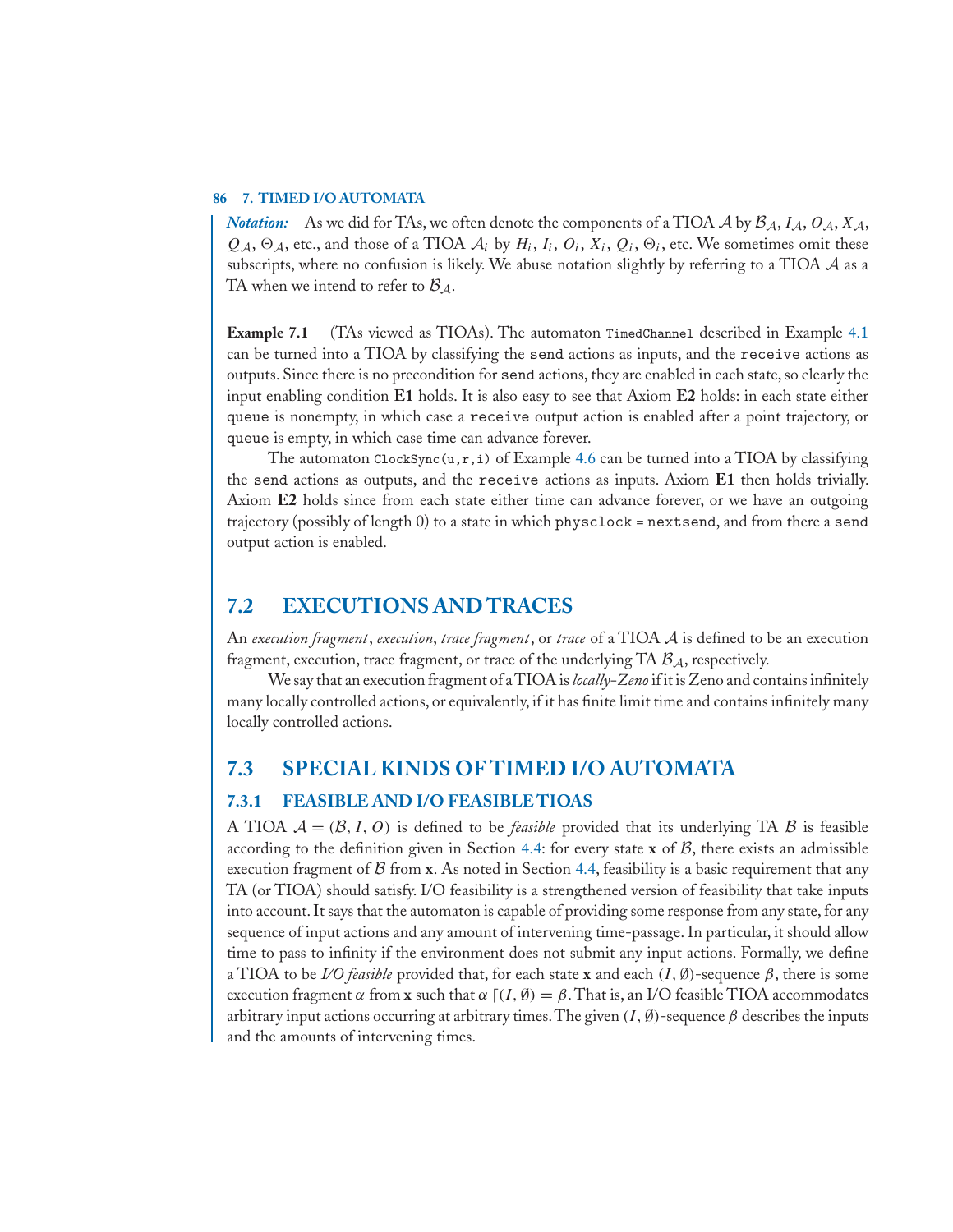# **7.3. SPECIAL KINDS OF TIMED I/O AUTOMATA 87**

# <span id="page-100-0"></span>**7.3.2 PROGRESSIVE TIOAS**

A progressiveTIOA never generates infinitely many locally controlled actions in finite time.Formally, a TIOA A is *progressive* if it has no locally-Zeno execution fragments. For reasons that will become clear later on in this section (see Theorem [7.6\)](#page-102-0), we define progressiveness for execution fragments rather than for executions.

The following lemma says that any progressive TIOA is capable of advancing time forever.

**Lemma 7.2** *Every progressive TIOA is feasible.*

*Proof.* Let A be a progressive TIOA and let **x** be a state of A. Since A is a TIOA it satisfies Axiom **E2**. We construct an admissible execution fragment  $\alpha = \alpha_0 \alpha_1 \alpha_2 \cdots$  from **x** as follows.

- 1.  $\alpha_0 = \wp(\mathbf{x})$ .
- 2. For each *i >* 0,
	- (a) If there exists a trajectory  $\tau$  from  $\alpha_{i-1}$ *.lstate* such that  $\tau$ *.ltime* =  $\infty$  then  $\alpha_i$  is the final execution fragment in the sequence and  $\alpha_i = \tau$ .
	- (b) Otherwise, let  $\tau_i$  be a closed trajectory from  $\alpha_{i-1}$ *.lstate* such that  $l \in L$  is enabled in  $\tau_i$ .*lstate*. Define  $\alpha_i = \tau_i \ l \ \tau_{i+1}$  where  $\tau_{i+1} = \wp(\mathbf{y})$  and  $\tau_i$ .*lstate*  $\stackrel{l}{\rightarrow} \mathbf{y}$ .

The above construction either ends after finitely many stages such that the last trajectory of  $\alpha$  is admissible, or goes through infinitely many stages such that  $\alpha$  contains infinitely many local actions. In the former case, we know that  $\alpha$  is admissible since it ends with an admissible trajectory. In the latter case, since A is progressive, the fact that *α* has infinitely many local actions implies that *α* is admissible as needed admissible, as needed.

The following lemma says that a progressive TIOA is capable of allowing any amount of time to pass from any state.

**Lemma 7.3** *Let*  $A$  *be a progressive TIOA, let*  $x$  *be a state of*  $A$ *, and let*  $\tau \in \text{trajs}(\emptyset)$ *. Then there exists an execution fragment*  $\alpha$  *of*  $A$  *such that*  $\alpha$ *,fstate* = **x** *and*  $\alpha$   $\lceil$   $(I, \emptyset)$  = *τ*.

*Proof.* The result follows from the construction used in the proof of Lemma 7.2. Let *α* be an admissible execution fragment from **x** constructed as in the proof of Lemma 7.2. Let  $\alpha'$  be a prefix of *α* such that  $\alpha'$   $($ ( $\emptyset$ ,  $\emptyset$ ) =  $\tau$ . Since our construction uses no actions from *I*, we have  $\alpha'$   $($ I,  $\emptyset$ ) =  $\alpha'$   $\lceil (\emptyset, \emptyset) = \tau$ , as needed.

The following theorem says that a progressive TIOA is capable not just of allowing arbitrary amounts of time to pass, but of allowing arbitrary input actions at arbitrary times.

**Theorem 7.4** *Every progressive TIOA is I/O feasible.*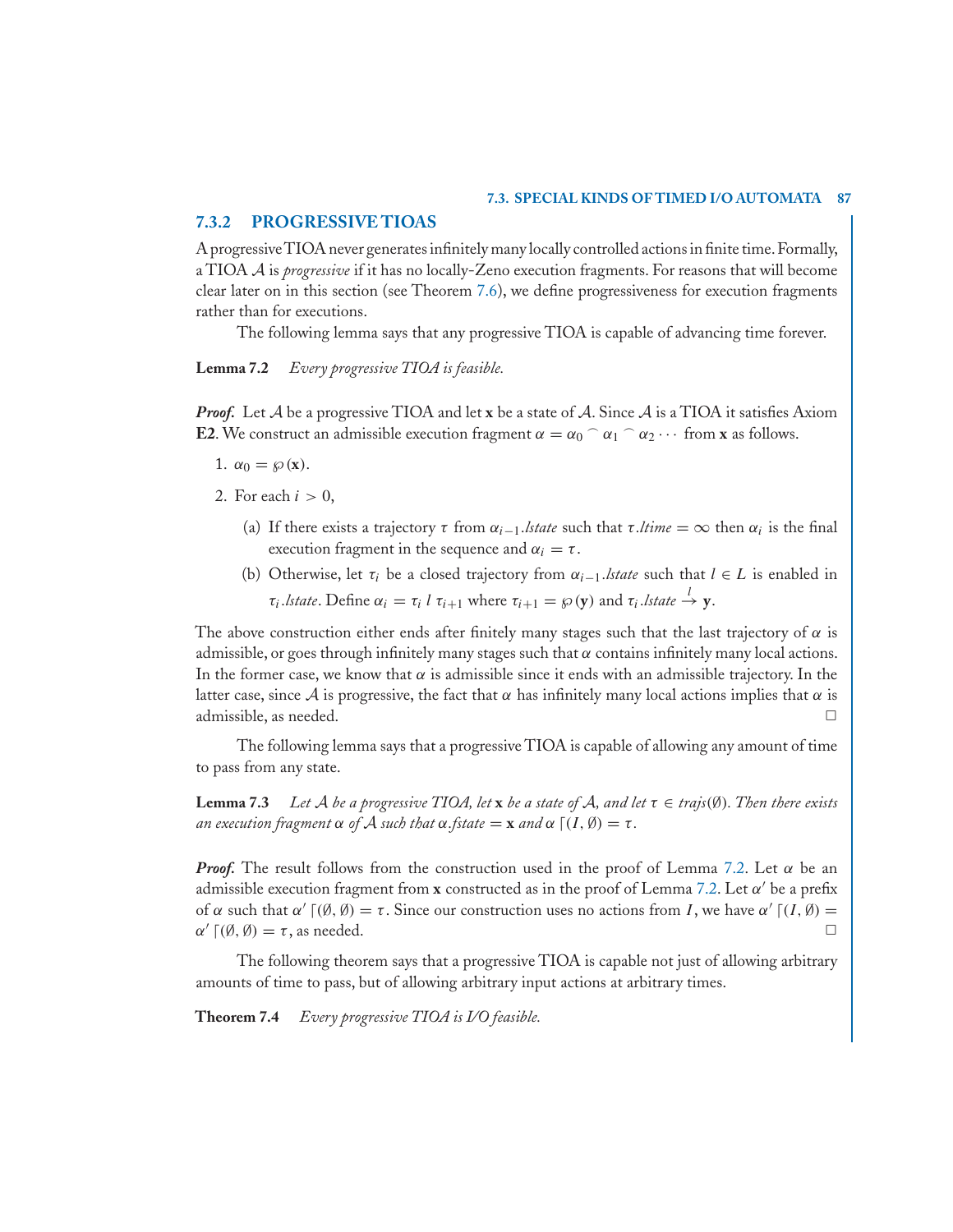### **88 7. TIMED I/O AUTOMATA**

*Proof.* Let A be a progressive TIOA, let **x** be a state of A, and let  $\beta = \tau_0 a_1 \tau_1 a_2 \tau_2 \ldots$  be an *(I, Ø*)-sequence. We construct a finite or infinite sequence  $α_0 α_1 \ldots$  of execution fragments such that:

1.  $\alpha_0$ *.fstate* = **x**.

- 2. For each nonfinal index *i*,  $\alpha_i$ *.lstate* =  $\alpha_{i+1}$ *.fstate*.
- 3. For each *i*,  $(\alpha_0 \cap \alpha_1 \cap \cdots \cap \alpha_i)$   $[(I, \emptyset) = \tau_0 a_1 \tau_1 \dots \tau_i$ .

The construction is carried out recursively. To define  $\alpha_0$ , we start with **x** and use Lemma [7.3](#page-100-0) to "span" the time interval of *τ*0. For *i >* 0, we define *αi* by starting with *αi*<sup>−</sup>1*.lstate*, using Axiom **E1** to perform the input action  $a_i$  and move to a new state and then using Lemma [7.3](#page-100-0) to span  $\tau_i$ .

Let  $\alpha = \alpha_0 \cap \alpha_1 \cap \cdots$ . By Lemma [3.8,](#page-34-0)  $\alpha$  is an execution fragment of A from **x** such that  $\emptyset$ ) =  $\beta$ , as needed.  $\alpha \left[ (I, \emptyset) = \beta \right]$ , as needed.

# **7.3.3 RECEPTIVE TIMED I/O AUTOMATA**

In this section,we define the notion of*receptiveness* forTIOAs. ATIOA will be defined to be receptive provided that it admits a *strategy* for resolving its nondeterministic choices that never generates infinitely many locally controlled actions in finite time. This notion has an important consequence: A receptive TIOA provides some response from any state, for any sequence of discrete input actions at any times. This implies that the automaton has a nontrivial set of execution fragments, in fact, it has execution fragments that accommodate any inputsfrom the environment.The automaton cannot simply stop at some point and refuse to allow time to elapse; it must allow time to pass to infinity if the environment does so. Previous studies of receptiveness properties include [\[24](#page-120-0), [1](#page-118-0), [107,](#page-128-0) [81](#page-125-0)]. The notion of receptiveness for TIOAs as discussed here is a special case of the same notion for HIOAs [\[79\]](#page-125-0).

We build our definition of receptiveness on our earlier definition of progressive TIOAs. Namely, we define a *strategy* for resolving nondeterministic choices, and define receptiveness in terms of the existence of a progressive strategy.

We define a *strategy* for a TIOA A to be a TIOA A' that differs from A only in that  $\mathcal{D}' \subseteq \mathcal{D}$ and  $\mathcal{T}' \subseteq \mathcal{T}$ . That is, we require:

- $\mathcal{D}' \subseteq \mathcal{D}$ ,
- $\mathcal{T}' \subseteq \mathcal{T}$ ,
- $X = X', Q = Q', \Theta = \Theta', H = H', I = I', \text{and } O = O'.$

Our strategies are nondeterministic and memoryless. They provide a way of choosing some of the evolutions that are possible from each state **x** of A. The fact that the state set  $Q'$  of A' is the same as the state set  $Q$  of  $\mathcal A$  implies that  $\mathcal A'$  chooses evolutions from every state of  $\mathcal A$ .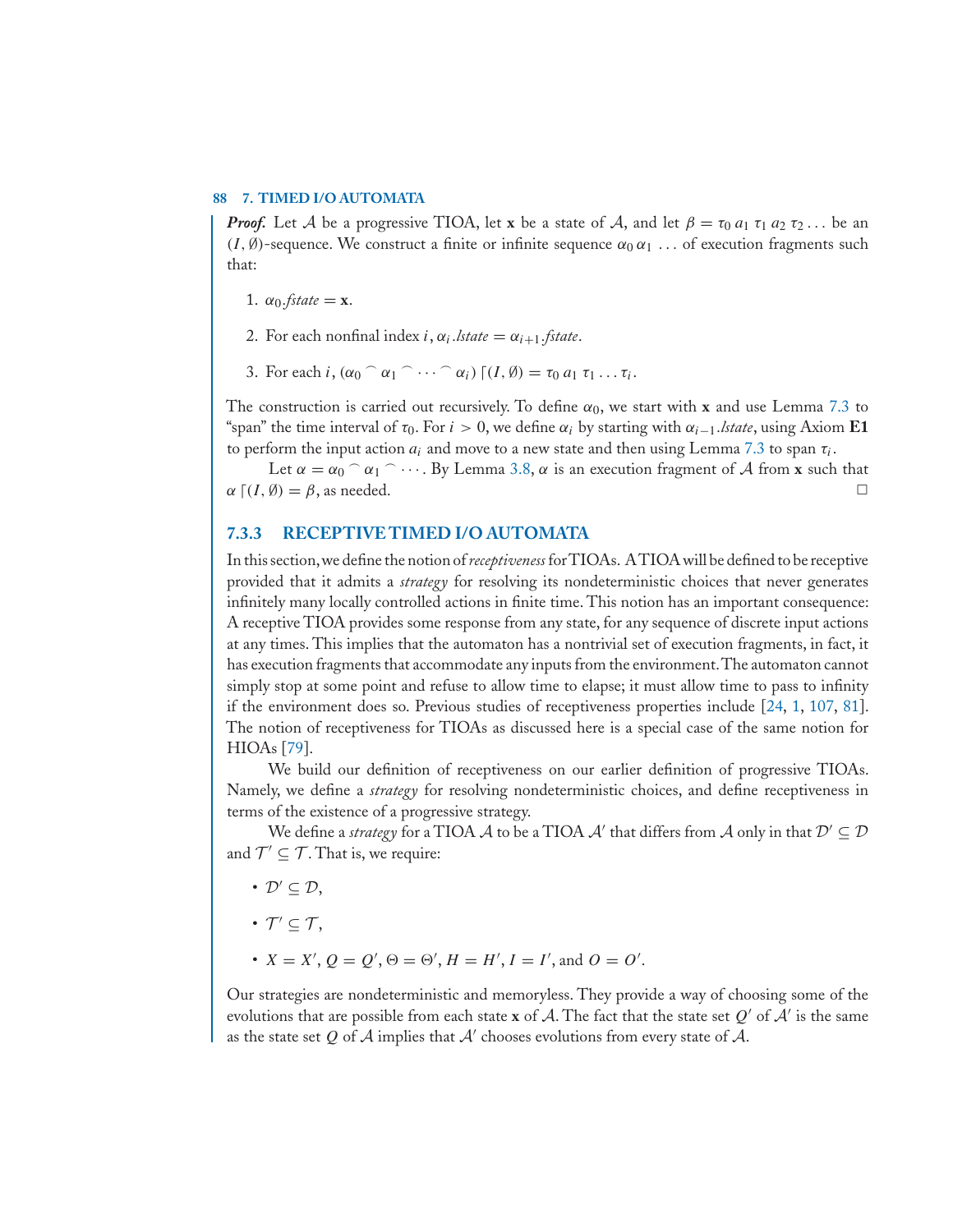# **7.3. SPECIAL KINDS OF TIMED I/O AUTOMATA 89**

<span id="page-102-0"></span>Our notion of strategy is very similar to the winning strategies defined by Maler, Pnueli, and Sifakis for certain games defined on Alur-Dill style timed automata [\[89\]](#page-126-0). The motivation for this work is the automatic synthesis of real-time controllers. Efficient algorithms for computing these strategies have recently been implemented in the tool Uppaal Tiga [\[17](#page-119-0)]. Notions of strategy have been used also in previous studies of receptiveness [\[24](#page-120-0), [1,](#page-118-0) [107](#page-128-0), [81](#page-125-0)]. However, in these earlier works, strategies are functions which, based on the full history, specify the next system move. Defining strategies using automata allows us to avoid introducing extra mathematical machinery.

# **Lemma 7.5** *If* <sup>A</sup> *is a strategy for* <sup>A</sup>*, then every execution fragment of* <sup>A</sup> *is also an execution fragment of* A*.*

We define a TIOA to be *receptive* if it has a progressive strategy. The following theorem says that any receptive TIOA can respond to any inputs from the environment.

**Theorem 7.6** *Every receptive TIOA is I/O feasible.*

*Proof.* Immediate from the definitions, Theorem [7.4](#page-100-0) and Lemma 7.5. □

Note that for this theorem to hold it is crucial that the progressive strategy  $A'$  for a receptive TIOA  $A$  is defined for *all* states of  $A'$ , not just for the reachable ones. Even though  $A$  and  $A'$ have the same states, they may differ in their sets of reachable states. Thus, if we only have figured out what to do in the reachable states of  $A'$ , there may be some reachable states of  $\overline{A}$  for which no "strategy" has been defined.

**Example 7.7** (Progressive and receptive TIOAs). The time-bounded channel automaton described in Example [4.1](#page-39-0) is not progressive since it allows for an infinite execution in which send and receive actions alternate without any passage of time in between. The time-bounded channel automaton is receptive, however, as we may construct a progressive strategy for it by adding a condition head (queue). deadline = now to the precondition of the receive action. In this way we enforce that the channel operates maximally slow and messages are only delivered at their delivery deadline. The clock synchronization automaton of Example [4.6](#page-43-0) is progressive (and therefore receptive) since it can only generate a locally controlled action each time its physical clock advances by u time units and the real time that elapses between two locally produced actions is at least  $u \times (1-r)$  time units.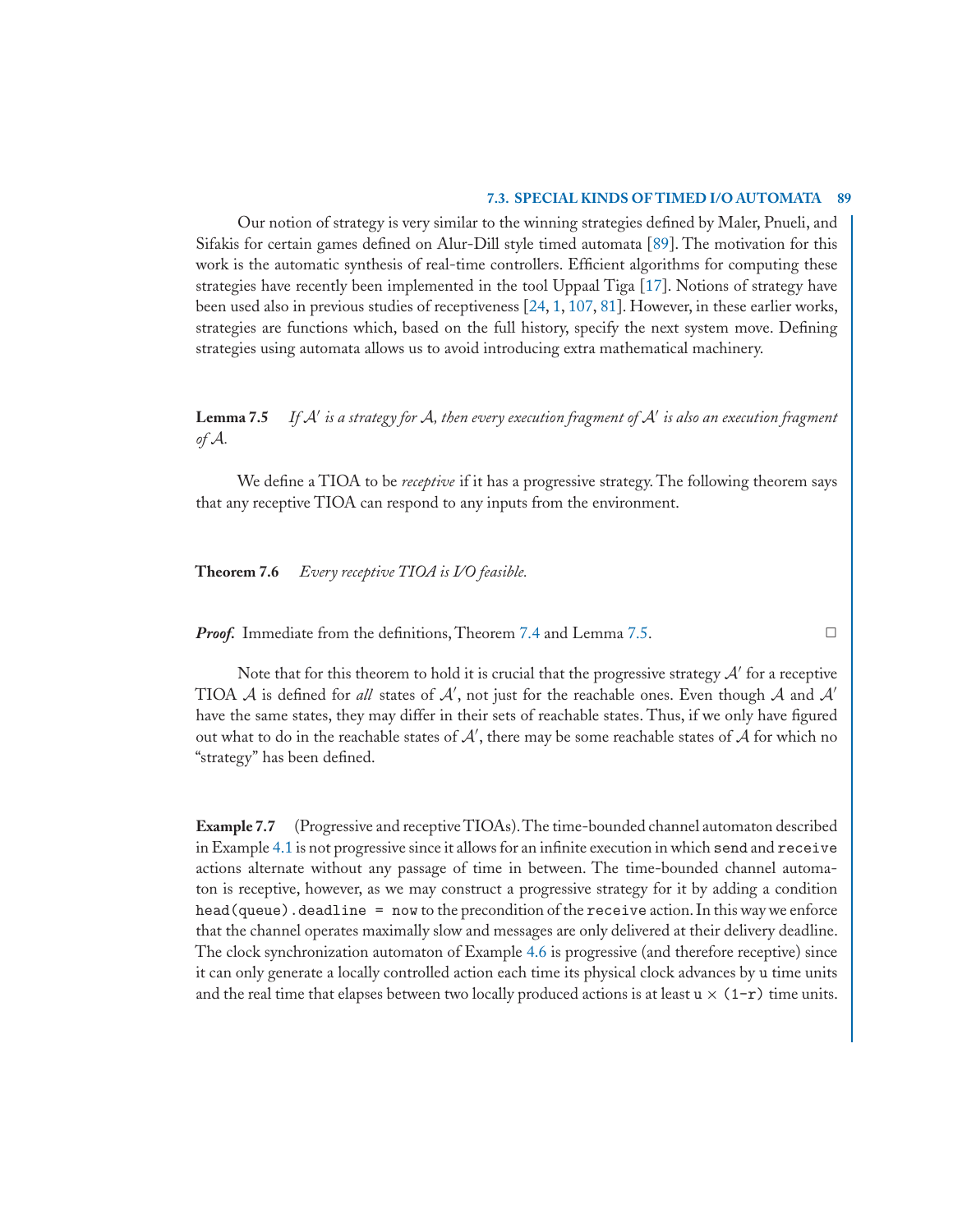# **90 7. TIMED I/O AUTOMATA 7.4 IMPLEMENTATION RELATIONSHIPS**

Two TIOAs  $A_1$  and  $A_2$  are *comparable* if their inputs and outputs coincide, that is, if  $I_1 = I_2$  and  $O_1 = O_2$ . If  $\mathcal{A}_1$  and  $\mathcal{A}_2$  are comparable, then  $\mathcal{A}_1 \leq \mathcal{A}_2$  is defined to mean that the traces of  $\mathcal{A}_1$  are included among those of  $A_2$ :  $A_1 \leq A_2 \triangleq$  *traces*  $A_1 \subseteq$  *traces*  $A_2$ .

**Lemma 7.8** *Let* A1*,* A<sup>2</sup> *be two comparable TIOAs and let* B1*,* B<sup>2</sup> *be, respectively, the underlying TAs for*  $A_1$  *and*  $A_2$ *. Then*  $B_1$  *and*  $B_2$  *are comparable and*  $A_1 \leq A_2$  *iff*  $B_1 \leq B_2$ *.* 

*Proof.* Immediate from the definitions. □

# **7.5 SIMULATION RELATIONS**

The definition of forward simulation for TIOAs is the same as for TAs. Formally, if  $A_1 =$  $(\mathcal{B}_1, I_1, O_1)$  and  $\mathcal{A}_2 = (\mathcal{B}_2, I_2, O_2)$  are two comparable TIOAs, then a forward simulation from  $\mathcal{A}_1$  to  $\mathcal{A}_2$  is a forward simulation from  $\mathcal{B}_1$  to  $\mathcal{B}_2$ .

**Theorem 7.9** *If*  $A_1$  *and*  $A_2$  *are comparable TIOAs and there is a forward simulation from*  $A_1$  *to*  $A_2$ *, then*  $A_1 \leq A_2$ *.* 

The definitions and results about backward simulations, history and prophecy relations for timed automata from Chapter [4](#page-36-0) carry over to timed automata with input and output distinction in a similar fashion.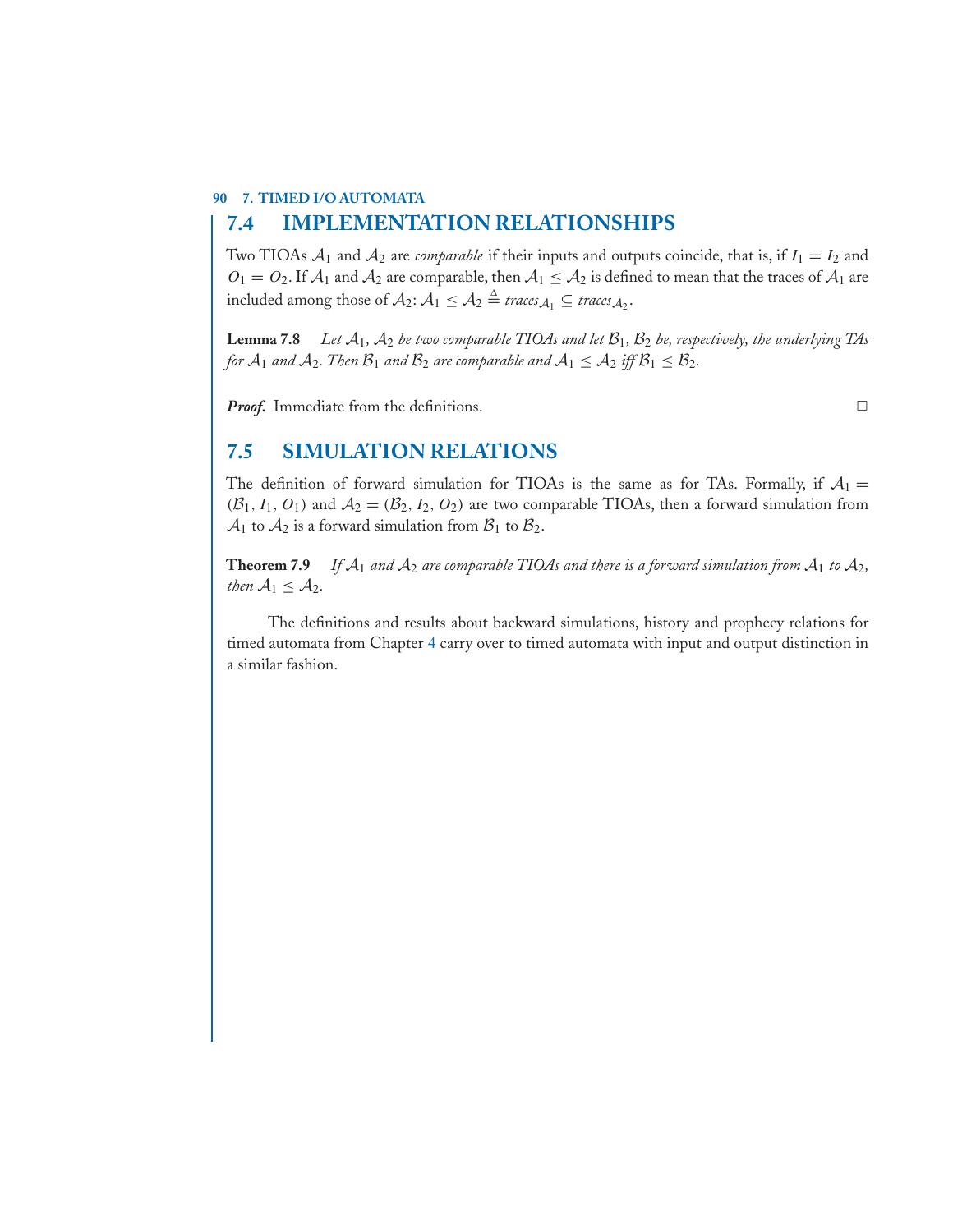# CHAPTER 8

# <span id="page-104-0"></span>**Operations on Timed I/O Automata**

In this chapter, we define the operations of composition and hiding and present projection, pasting and substitutivity results for TIOAs.We revisit the special kinds of TIOAs introduced in Chapter [7](#page-98-0) and show that the classes of progressive and receptive TIOAs closed under composition, while this is not true for the class of I/O feasible automata.

# **8.1 COMPOSITION**

# **8.1.1 DEFINITIONS AND BASIC RESULTS**

The definition of composition for TIOAs is based on the corresponding definition for TAs, but also takes the input/output structure into account. We require that precisely one component should "control" any given internal or output action. We say that TIOAs  $A_1$  and  $A_2$  are *compatible* if, for  $i \neq j$ ,  $X_i \cap X_j = H_i \cap A_j = O_i \cap O_j = \emptyset$ . It is immediate that if two TIOAs are compatible, their underlying TAs are also compatible.

**Lemma 8.1** *If*  $A_1 = (\mathcal{B}_1, I_1, O_1)$  and  $A_2 = (\mathcal{B}_2, I_2, O_2)$  are compatible TIOAs, then  $\mathcal{B}_1$  and  $\mathcal{B}_2$  are *compatible TAs.*

If  $\mathcal{A}_1$  and  $\mathcal{A}_2$  are compatible TIOAs then their *composition*  $\mathcal{A}_1 \parallel \mathcal{A}_2$  is defined to be the tuple  $\mathcal{A} = (\mathcal{B}, I, O)$  where:

- $\mathcal{B} = \mathcal{B}_1 || \mathcal{B}_2$ ,
- $I = (I_1 \cup I_2) (O_1 \cup O_2)$ , and
- $O = O_1 \cup O_2$ .

Thus, an external action of the composition is classified as an output if it is an output of one of the component automata, and otherwise it is classified as an input. The composition of compatible TIOAs is guaranteed to be a TIOA:

**Theorem 8.2** *If*  $A_1$  *and*  $A_2$  *are compatible TIOAs then*  $A_1 \parallel A_2$  *is a TIOA.*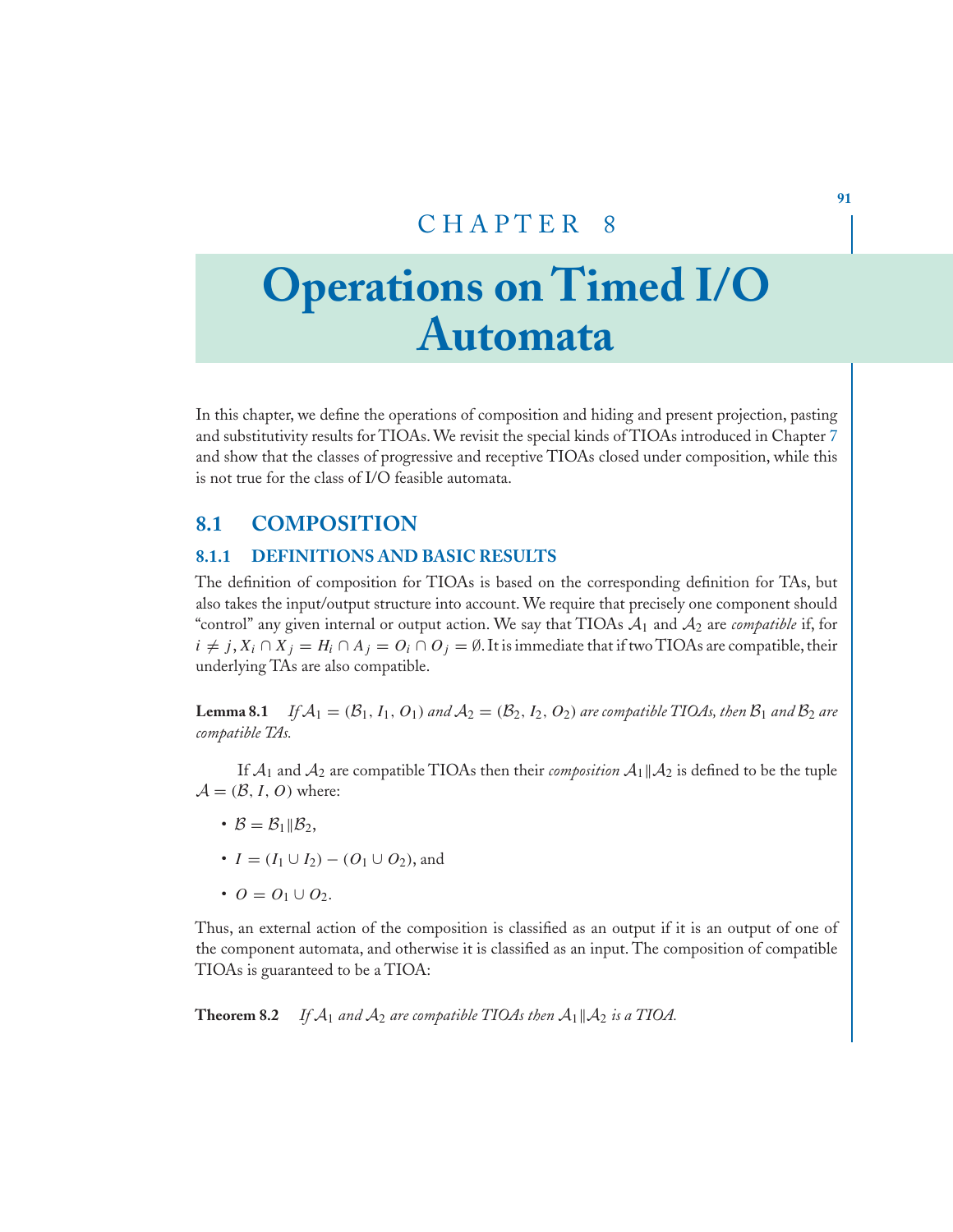*Proof.* The proof is straightforward except for showing that Axiom **E2** is satisfied by the composition. Let **x** be a state of  $\mathcal{A}_1 || \mathcal{A}_2$ . We need to show the existence of a trajectory from **x** that satisfies **E2**.

By definition of  $A_1 \parallel A_2$ ,  $\mathbf{x} \parallel X_1$  is a state of  $A_1$  and  $\mathbf{x} \parallel X_2$  is a state of  $A_2$ . We know that both  $A_1$  and  $A_2$  satisfy **E2**. Let  $\tau_1$  be a trajectory of  $A_1$  with  $\tau_1$  *fstate* = **x**  $\lceil X_1 \rceil$  that satisfies **E2**, let  $\tau_2$  be a trajectory of  $A_2$  with  $\tau_2$ *. fstate* = **x** |  $X_2$  that satisfies **E2**, and consider the following cases.

- 1.  $\tau_1$ *.ltime* =  $\infty$  and  $\tau_2$ *.ltime* =  $\infty$ *.* Then, define  $\tau$  such that  $\tau \downarrow X_1 = \tau_1$  and  $\tau \downarrow X_2 = \tau_2$ .
- 2.  $\tau_1$ *.ltime* =  $\infty$  and  $\tau_2$  is closed where some  $l \in L_2$  is enabled in  $\tau_2$ *.lstate.* Then, define  $\tau$  such that  $\tau \downarrow X_1 = \tau_1 \upharpoonright \text{dom}(\tau_2)$  and  $\tau \downarrow X_2 = \tau_2$ .
- 3. *τ*<sub>1</sub> is closed where some *l* ∈ *L*<sub>1</sub> is enabled in *τ*<sub>1</sub>*.lstate* and *τ*<sub>2</sub>*.ltime* = ∞. Then, define  $\tau$  such that  $\tau \downarrow X_1 = \tau_1$  and  $\tau \downarrow X_2 = \tau_2 \upharpoonright \text{dom}(\tau_1)$ .
- 4.  $\tau_1$  is closed where some  $l \in L_1$  is enabled in  $\tau_1$ *. lstate* and  $\tau_2$  is closed where some  $l \in L_2$  is enabled in *τ*2*.lstate*. If  $dom(\tau_1) \subseteq dom(\tau_2)$ , then define  $\tau$  such that  $\tau \downarrow X_1 = \tau_1$  and  $\tau \downarrow X_2 = \tau_2 \upharpoonright dom(\tau_1)$ . Otherwise, define  $\tau$  such that  $\tau \downarrow X_1 = \tau_1 \upharpoonright \text{dom}(\tau_2)$  and  $\tau \downarrow X_2 = \tau_2$ .

In all the cases,  $\tau$  is a trajectory of  $\mathcal{A}_1||\mathcal{A}_2$  from **x**, and either  $\tau$ .*ltime* =  $\infty$  or  $\tau$  is closed. Moreover, if  $\tau$  is closed then in the last state one of the automata, say  $A_i$ , enables a locally controlled action *l*. Since  $A_1$  and  $A_2$  are compatible, either *l* is not in the signature of the other automaton  $A_i$ , or *l* is an input action of  $A_j$  which is enabled within any state of  $A_j$  by Axiom **E1**. In both cases, the last state of  $\tau$  enables *l* in the composition  $\mathcal{A}_1 || \mathcal{A}_2$ . This completes the proof that  $\mathcal{A}_1 || \mathcal{A}_2$  satisfies Axiom **E2**. Axiom **E2**.  $\Box$ 

Note that this theorem is stronger than the corresponding theorem [\[79](#page-125-0), Theorem 6.12] for general HIOAs. Two HIOAs  $A_1$  and  $A_2$  are required to be "strongly compatible" for their composition to be a hybrid I/O automaton. This extra condition is needed to rule out dependencies among external variables that may prevent the component automata from evolving together. The absence of external variables in TIOA eliminates this kind of problematic behavior. Thus, for the timed case, we do not require the notion of strong compatibility that was needed for the hybrid case.

Composition of TIOAs satisfies the following projection and pasting results, which follow from the corresponding results for TAs (Theorems [5.4](#page-71-0) and [5.5\)](#page-71-0).

**Theorem 8.3** *Let*  $A_1$  *and*  $A_2$  *be compatible TIOAs, and let*  $A = A_1 || A_2$ *. Let*  $\alpha_i$  *be an execution fragment of*  $A_i$ *,*  $i \in \{1, 2\}$ *.* 

Let  $\beta$  be an  $(E, \emptyset)$ -sequence, where  $E$  is the set of external actions of  $\mathcal{A}$ . Suppose that  $\beta \lceil (E_i, \emptyset) =$ *trace*( $\alpha_i$ ),  $i \in \{1, 2\}$ *. Then there exists an execution fragment*  $\alpha$  *of*  $A$  *such that trace*( $\alpha$ ) =  $\beta$  *and*  $\alpha_i$  =  $\alpha$   $[(A_i, X_i), i \in \{1, 2\}].$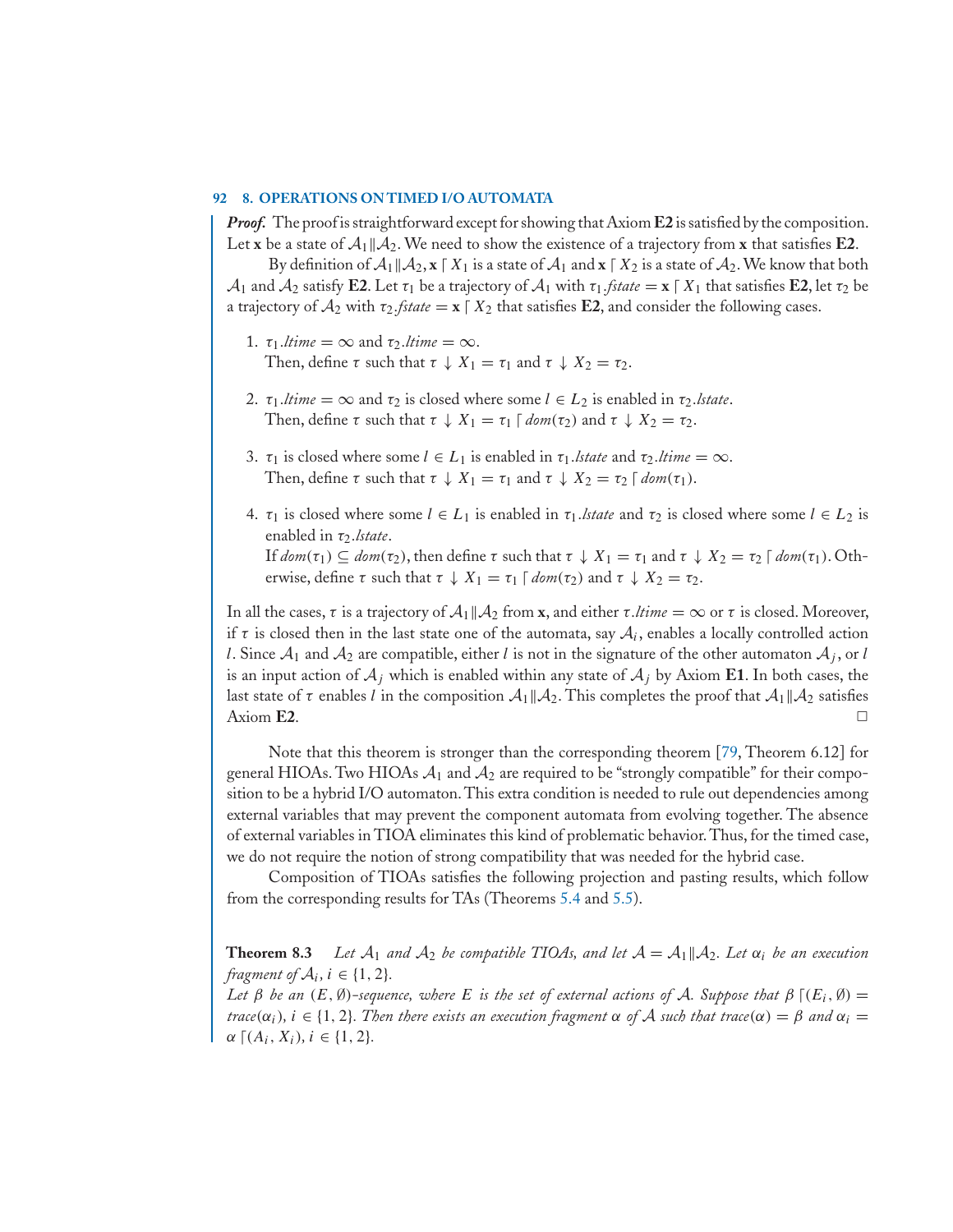#### **8.1. COMPOSITION 93**

<span id="page-106-0"></span>**Theorem 8.4** *Let*  $\mathcal{A}_1$  *and*  $\mathcal{A}_2$  *be compatible TIOAs, let*  $\mathcal{A} = \mathcal{A}_1 || \mathcal{A}_2$ *, and let*  $E$  *be the set of external acions of*  $A$ *. Then traces*  $\overline{A}$  *is exactly the set of*  $(E, \emptyset)$ -sequences whose restrictions to  $A_1$  and  $A_2$  are traces *of* A<sup>1</sup> *and* A2*, respectively. That is, traces*  $A = \{\beta \mid \beta \text{ is an } (E, \emptyset) \text{-sequence and } \beta \mid (E_i, \emptyset) \in \text{traces}_{\mathcal{A}_i}, i \in \{1, 2\} \}.$ 

# **8.1.2 SUBSTITUTIVITY RESULTS**

The following theorem is analogous to Theorem [5.9](#page-76-0) for TAs. It shows that the introduction of this distinction does not cause any changes to the substitutivity results we obtained for general TAs.

**Theorem 8.5** *Suppose*  $A_1$  *and*  $A_2$  *are comparable TIOAs with*  $A_1 \leq A_2$ *. Suppose that*  $B$  *is a TIOA that is compatible with each of*  $A_1$  *and*  $A_2$ *. Then*  $A_1 \parallel B \leq A_2 \parallel B$ *.* 

The corollaries are analogous to Corollaries [5.10](#page-76-0) and [5.11](#page-76-0) of Theorem [5.9.](#page-76-0)

**Corollary 8.6** *Suppose*  $A_1$ ,  $A_2$ ,  $B_1$ , and  $B_2$  are TIOAs,  $A_1$  and  $A_2$  are comparable,  $B_1$  and  $B_2$  are *comparable, and each of*  $A_1$  *and*  $A_2$  *is compatible with each of*  $B_1$  *and*  $B_2$ *. If*  $A_1 \leq A_2$  *and*  $B_1 \leq B_2$ *then*  $\mathcal{A}_1 || \mathcal{B}_1 \leq \mathcal{A}_2 || \mathcal{B}_2$ .

**Corollary 8.7** Suppose  $A_1$ ,  $A_2$ ,  $B_1$ , and  $B_2$  are TIOAs,  $A_1$  and  $A_2$  are comparable,  $B_1$  and  $B_2$  are *comparable, and each of*  $A_1$  *and*  $A_2$  *is compatible with each of*  $B_1$  *and*  $B_2$ *. If*  $A_1 \parallel B_2 \leq A_2 \parallel B_2$  *and*  $\mathcal{B}_1 \leq \mathcal{B}_2$  then  $\mathcal{A}_1 || \mathcal{B}_1 \leq \mathcal{A}_2 || \mathcal{B}_2$ .

The basic substitutivity theorem, Theorem 8.5, is desirable for any formalism for interacting processes. For design purposes, it enables one to refine individual components without violating the correctness of the system as a whole. For verification purposes, it enables one to prove that a composite system satisfies its specification by proving that each component satisfies its specification, thereby breaking down the verification task into more manageable pieces. However, it might not always be possible or easy to show that each component  $\mathcal{A}_1$  (resp.  $\mathcal{B}_1$ ) satisfies its specification  $\mathcal{A}_2$  (resp.  $\mathcal{B}_2$ ) without using any assumptions about the environment of the component. *Assume-guarantee* style results [\[1](#page-118-0), [2](#page-118-0), [31](#page-121-0), [48,](#page-122-0) [52](#page-122-0), [101,](#page-127-0) [114](#page-129-0), [115](#page-129-0)] are special kinds of substitutivity results that state what *guarantees* are expected from each component in an environment constrained by certain *assumptions*. Since the environment of each component consists of the other components in the system, assume-guarantee style results need to break the circular dependencies between the assumptions and guarantees for components. Below, we present two assume-guarantee style theorems, Theorem [8.8](#page-107-0) and Corollary [8.9](#page-109-0) taken from [\[55\]](#page-123-0), which can be used for proving that a system specified as a composite automaton  $\mathcal{A}_1 || \mathcal{B}_1$  implements a specification represented by a composite automaton  $\mathcal{A}_2 || \mathcal{B}_2$ .

The main idea behind Theorem [8.8](#page-107-0) is to assume that  $A_1$  implements  $A_2$  in a context represented by  $\mathcal{B}_2$ , and symmetrically that  $\mathcal{B}_1$  implements  $\mathcal{B}_2$  in a context represented by  $\mathcal{A}_2$  where  $\mathcal{A}_2$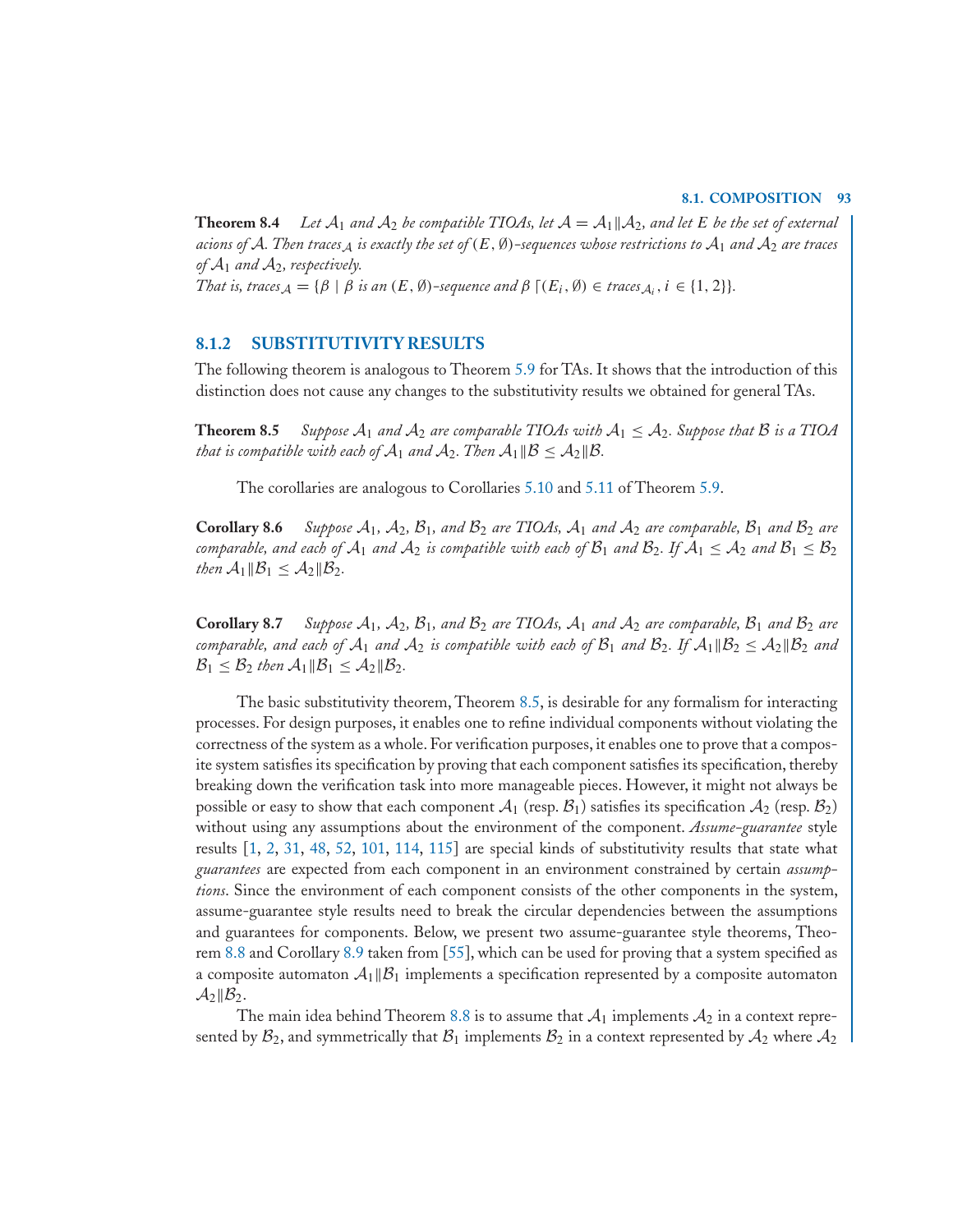<span id="page-107-0"></span>and  $B_2$  are automata whose trace sets are closed under limits. The requirement about limit-closure implies that  $\mathcal{A}_2$  and  $\mathcal{B}_2$  specify trace safety properties. Moreover, we assume that the trace sets of  $\mathcal{A}_2$ and  $B_2$  are closed under time-extension. That is, the automata allow arbitrary time-passage. This is the most general assumption one could make to ensure that  $\mathcal{A}_2||\mathcal{B}_2$  does not impose stronger constraints on time-passage than  $\mathcal{A}_1||\mathcal{B}_1$ . Recall that the definition of time extension of a hybrid sequence can be found in Section [3.4.1.](#page-31-0)

**Theorem 8.8** *Suppose*  $A_1$ ,  $A_2$ ,  $B_1$ ,  $B_2$  *are TIOAs such that*  $A_1$  *and*  $A_2$  *are comparable*,  $B_1$  *and*  $B_2$  *are comparable, and each of* A<sup>1</sup> *and* A<sup>2</sup> *is compatible with each of* B<sup>1</sup> *and* B2*. Suppose further that:*

- 1. the sets traces<sub>A2</sub> and traces<sub>B2</sub> are closed under limits;
- 2. the sets traces  $A_2$  *and traces*  $B_2$  *are closed under time-extension*;

3. 
$$
A_1 \parallel B_2 \leq A_2 \parallel B_2
$$
 and  $A_2 \parallel B_1 \leq A_2 \parallel B_2$ .

*Then,*  $A_1 \parallel B_1 \leq A_2 \parallel B_2$ .

*Proof.* Let  $\beta$  be a closed trace of  $\mathcal{A}_1 \parallel \mathcal{B}_1$ . We first prove by induction on the i-length of  $\beta$  that  $\beta$  is also a trace of  $\mathcal{A}_2 || \mathcal{B}_2$ .

For the base case, assume that  $\beta$  has i-length 1. Then  $\beta$  consists of a single point trajectory over the empty set of variables. Axiom **T0** in the definition of a TA implies that  $\beta$  is a trace of  $\mathcal{A}_2 \parallel \mathcal{B}_2$ , as needed.

For the inductive step we consider the following cases.

1.  $\beta = \beta' a \tau$ , where *a* is an output action of  $\mathcal{A}_1$  and  $\tau$  is a point trajectory.

Then  $\beta \lceil (E_{\mathcal{A}_1}, \emptyset) \in \text{traces}_{\mathcal{A}_1}$  by projection using Theorem [8.4.](#page-106-0) By inductive hypothesis,  $\beta' \in$ *traces*  $A_2||B_2$ . So  $\beta'$   $\lceil$  ( $E_{B_2}, \emptyset$ )  $\in$  *traces*  $B_2$ , by projection using Theorem [8.4.](#page-106-0) Let  $\alpha$  be an execution of  $B_2$  such that *trace*( $\alpha$ ) =  $\beta'$  [( $E_{B_2}$ ,  $\emptyset$ ). Since  $A_1$  and  $B_2$  are compatible TIOAs and  $a$  is an output action of  $A_1$ , we know that either *a* is an input action of  $B_2$  or the action set of  $B_2$  does not contain *a*. In the former case, by the input-enabling axiom (**E1**) we know that there exists **x**<sup>'</sup> such that  $(\alpha, \text{lstate}, a, \mathbf{x}')$  is a discrete transition of  $\mathcal{B}_2$ . It follows that  $\beta \lceil (E_{\mathcal{B}_2}, \emptyset) \in \text{traces}_{\mathcal{B}_2}$ . In the latter case, since  $\beta \lceil (E_{\mathcal{B}_2}, \emptyset) = \beta' \lceil (E_{\mathcal{B}_2}, \emptyset) \text{ and } \beta' \lceil (E_{\mathcal{B}_2}, \emptyset) \in \mathit{traces}_{\mathcal{B}_2}$  we also get  $\beta \Gamma(E_{\mathcal{B}_2}, \emptyset) \in \text{traces}_{\mathcal{B}_2}$ . By pasting using Theorem [8.4,](#page-106-0)  $\beta \in \text{traces}_{\mathcal{A}_1 \parallel \mathcal{B}_2}$ . Then by Assumption  $3, \beta \in \text{traces}_{\mathcal{A}_2 \parallel \mathcal{B}_2}$ .

2.  $\beta = \beta' b \tau$ , where *b* is an output action of  $\mathcal{B}_1$  and  $\tau$  is a point trajectory.

This case is symmetric with the previous one.

3.  $\beta = \beta' c \tau$ , where *c* is an input action of both  $\mathcal{A}_1$  and  $\beta_1$  and  $\tau$  is a point trajectory.

By inductive hypothesis,  $\beta' \in \text{traces}_{\mathcal{A}_2 \parallel \mathcal{B}_2}$ . By projection using Theorem [8.4](#page-106-0) we get  $\beta'$   $\lceil$   $(E_{\mathcal{A}_2}, \emptyset) \in \text{traces}_{\mathcal{A}_2}$  and  $\beta'$   $\lceil$   $(E_{\mathcal{B}_2}, \emptyset) \in \text{traces}_{\mathcal{B}_2}$ . Let  $\alpha$  be an execution of  $\mathcal{A}_2$  such that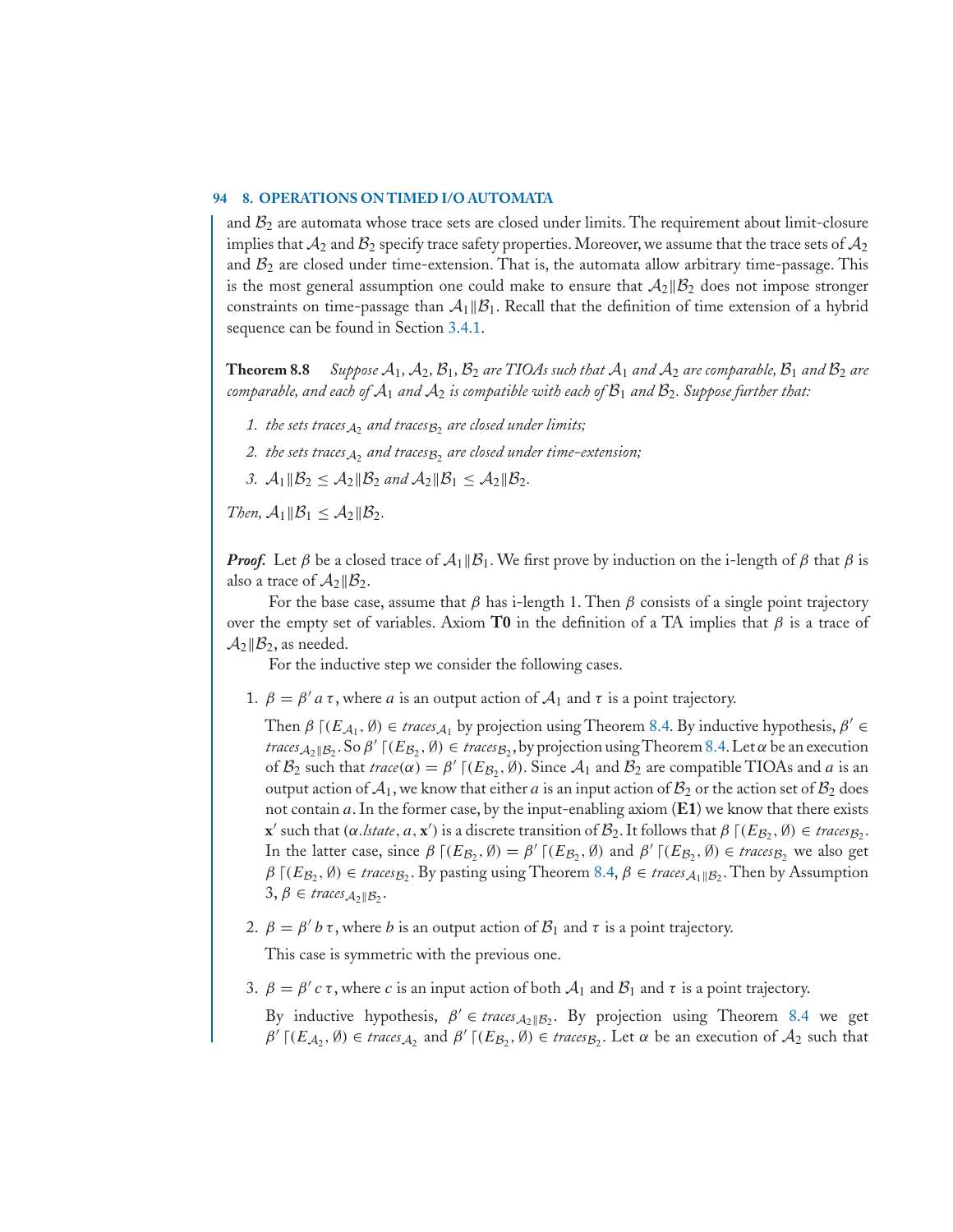#### **8.1. COMPOSITION 95**

<span id="page-108-0"></span>*trace*( $\alpha$ ) =  $\beta'$   $\lceil$  ( $E_{\mathcal{A}_2}$ ,  $\emptyset$ ). Since  $\mathcal{A}_1$  and  $\mathcal{A}_2$  are comparable and *a* is an input action of  $\mathcal{A}_1$  we know that *a* is an input action of  $A_2$ . By the input-enabling axiom (**E1**) we know that there exists **x**<sup>'</sup> such that  $(\alpha'$ .*lstate*,  $a$ , **x**<sup>'</sup>) is a discrete transition of  $A_2$ . It follows that  $\beta \lceil (E_{A_2}, \emptyset) \in$ *traces*<sub>A2</sub>. Similarly, let *α*<sup>'</sup> be an execution of  $B_2$  such that *trace*(*α*<sup>'</sup>) =  $\beta'$  [( $E_{B_2}$ , Ø). Since  $B_1$ and  $\mathcal{B}_2$  are comparable and *a* is an input action of  $\mathcal{B}_1$  we know that *a* is an input action of  $\mathcal{B}_2$ . By the input-enabling axiom (**E1**) we know that there exists **y**<sup></sup> such that  $(\alpha^7. \textit{lstate}, a, \mathbf{y}^7)$  is a discrete transition of  $B_2$ . It follows that  $\beta \lceil (E_{B_2}, \emptyset) \in \text{traces}_{B_2}$ . By pasting using Theorem [8.4,](#page-106-0) we get  $\beta \in \text{traces}_{\mathcal{A}_2 \parallel \mathcal{B}_2}$ .

4.  $β = β' d τ$ , where *d* is an input action of  $A_1$  but not an action of  $B_1$  and  $τ$  is a point trajectory.

By inductive hypothesis,  $\beta' \in \text{traces}_{A_2||B_2}$ . By projection using Theorem [8.4,](#page-106-0) we have  $\beta'$   $\lceil$   $(E_{\mathcal{A}_2}, \emptyset) \in \text{traces}_{\mathcal{A}_2}$  and  $\beta'$   $\lceil$   $(E_{\mathcal{B}_2}, \emptyset) \in \text{traces}_{\mathcal{B}_2}$ . Let  $\alpha$  be an execution of  $\mathcal{A}_2$  such that *trace*( $\alpha$ ) =  $\beta'$   $\lceil$  ( $E_{\mathcal{A}_2}$ ,  $\emptyset$ ). Since  $\mathcal{A}_1$  and  $\mathcal{A}_2$  are comparable TIOAs and *a* is an input action of  $A_1$ , *a* must be an input action of  $A_2$ . By the input-enabling axiom (**E1**) we know that there exists **x**<sup> $\prime$ </sup> such that  $(a. \text{lstate}, a, \mathbf{x}')$  is a discrete transition of  $A_2$ . It follows that  $\beta \left[ (E_{\mathcal{A}_2}, \emptyset) \in \text{traces}_{\mathcal{A}_2} \right]$ . Since  $\mathcal{B}_1$  and  $\mathcal{B}_2$  are comparable and *a* is not an action of  $\mathcal{B}_1$ , *a* cannot be an external action of  $\mathcal{B}_2$ . Therefore,  $\beta \lceil (E_{\mathcal{B}_2}, \emptyset) = \beta' \lceil (E_{\mathcal{B}_2}, \emptyset)$ . Since  $\beta'$   $\lceil$   $(E_{\beta_2}, \emptyset) \in \text{traces}_{\beta_2}$  we get  $\beta \lceil$   $(E_{\beta_2}, \emptyset) \in \text{traces}_{\beta_2}$ . By pasting using Theorem [8.4,](#page-106-0) we get  $\beta \in \text{traces}_{\mathcal{A}_2 \parallel \mathcal{B}_2}$ .

- 5.  $\beta = \beta' e\tau$ , where *e* is an input action of  $\beta_1$  but not an action of  $\mathcal{A}_1$  and  $\tau$  is a point trajectory. This case is symmetric with the previous one.
- 6.  $β = β' \nightharpoonup β''$ , where *β'* ends with a point trajectory and *β''* is a hybrid sequence consisting of a single trajectory *τ* .

By inductive hypothesis,  $\beta' \in \text{traces}_{\mathcal{A}_2 \parallel \mathcal{B}_2}$ . By projection using Theorem [8.4,](#page-106-0) we get  $\beta'$   $\lceil (E_{\mathcal{A}_2}, \emptyset) \in \text{traces}_{\mathcal{A}_2}$  and  $\beta'$   $\lceil (E_{\mathcal{B}_2}, \emptyset) \in \text{traces}_{\mathcal{B}_2}$ . By Assumption 2, we have  $\beta'$   $\lceil (E_{\mathcal{A}_2}, \emptyset) \cap \beta'' \rceil (E_{\mathcal{A}_2}, \emptyset) \in \mathit{traces}_{\mathcal{A}_2}$  and  $\beta' \lceil (E_{\mathcal{B}_2}, \emptyset) \cap \beta'' \rceil (E_{\mathcal{B}_2}, \emptyset) \in \mathit{traces}_{\mathcal{B}_2}$ . Then by pasting using Theorem [8.4,](#page-106-0)  $\beta \in \text{traces}_{A_2||B_2}$ , as needed.

We have thus shown that every closed trace of  $\mathcal{A}_1 || \mathcal{B}_1$  is a trace of  $\mathcal{A}_2 || \mathcal{B}_2$ . Now consider any nonclosed trace  $\beta$  of  $\mathcal{A}_1 \| \mathcal{B}_1$ . This  $\beta$  can be written as the limit of a sequence  $\beta_1 \beta_2 \cdots$  of closed traces of  $\mathcal{A}_1 \| \mathcal{B}_1$ . By the first part of the proof we know that each  $\beta_i \in \text{traces}_{\mathcal{A}_2 \| \mathcal{B}_2}$ , and by projection  $u$ sing Theorem [8.4](#page-106-0) each  $\beta_i$   $\lceil$  ( $E_{\mathcal{A}_2}$ ,  $\emptyset$ ) is a closed trace of  $\mathcal{A}_2$ , and  $\beta_i$   $\lceil$  ( $E_{\mathcal{B}_2}$ ,  $\emptyset$ ) is a closed trace of  $\mathcal{B}_2$ . Since restriction is a continuous operation (Lemma [3.8\)](#page-34-0), we know that  $\beta \lceil (E_{A_2}, \emptyset) \rceil$  is the limit of the  $\beta_i$   $\lceil$  ( $E_{\mathcal{A}_2}$ ,  $\emptyset$ ) and similarly  $\beta$   $\lceil$  ( $E_{\mathcal{B}_2}$ ,  $\emptyset$ ) is the limit of the  $\beta_i$   $\lceil$  ( $E_{\mathcal{B}_2}$ ,  $\emptyset$ ). Since the sets *traces*  $\mathcal{A}_2$  and  $r$ *aces*  $B_2$  are limit-closed by Assumption 1, we get  $\beta \lceil (E_{\mathcal{A}_2}, \emptyset) \in \text{traces}_{\mathcal{A}_2}$  and  $\beta \lceil (E_{\mathcal{B}_2}, \emptyset) \in \text{traces}_{\mathcal{B}_2}$ . Finally, by pasting using Theorem [8.4,](#page-106-0) we get  $\beta \in \text{traces}_{\mathcal{A}_2 \mid \mathcal{B}_2}$ .

Note that automata with FIN and timing-independence (see Section [4.4](#page-51-0) for definitions) constitute examples for context automata  $A_2$  and  $B_2$  that satisfy Assumptions 1 and 2. The property FIN implies Assumption 1 (Lemma [4.20\)](#page-52-0) and timing-independence implies Assumption 2.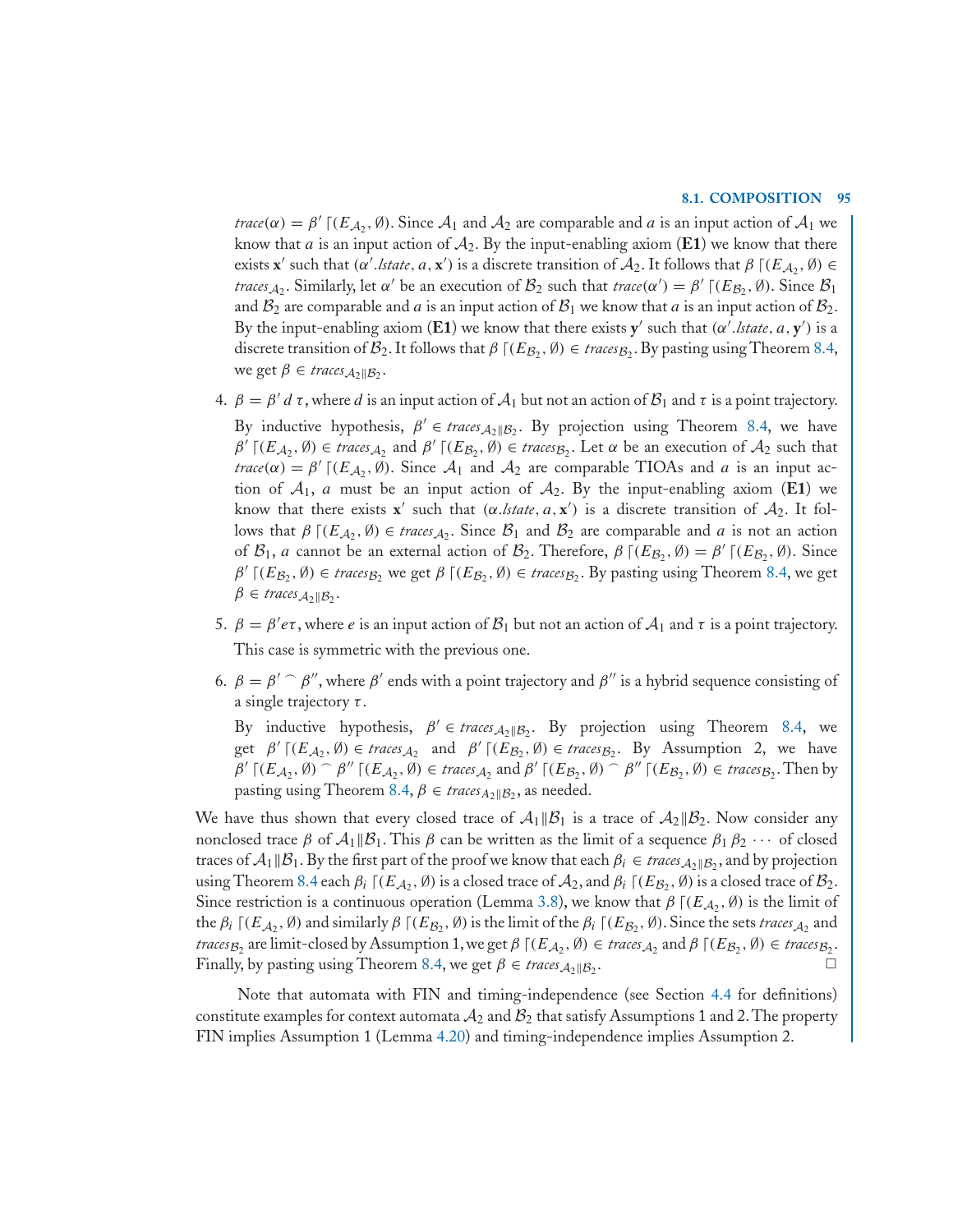# <span id="page-109-0"></span>**96 8. OPERATIONS ON TIMED I/O AUTOMATA**

Theorem [8.8](#page-107-0) has a corollary, Corollary 8.9 below, which can be used in the decomposition of proofs even when  $A_2$  and  $B_2$  neither admit arbitrary time-passage nor have limit-closed trace sets. The main idea behind this corollary is to assume that  $\mathcal{A}_1$  implements  $\mathcal{A}_2$  in a context  $\mathcal{B}_3$  that is a variant of  $\mathcal{B}_2$ , and symmetrically that  $\mathcal{B}_1$  implements  $\mathcal{B}_2$  in a context  $\mathcal{A}_3$  that is a variant of  $\mathcal{A}_2$ . That is, the correctness of implementation relationship between  $A_1$  and  $A_2$  does not depend on all the environment constraints, just on those expressed by  $\mathcal{B}_3$  (symmetrically for  $\mathcal{B}_1, \mathcal{B}_2$ , and  $\mathcal{A}_3$ ). In order to use this corollary to prove  $\mathcal{A}_1||\mathcal{B}_1 \leq \mathcal{A}_2||\mathcal{B}_2$ , one needs to be able to find appropriate variants of  $A_2$  and  $B_2$  that meet the required closure properties. This corollary prompts one to pin down what is essential about the behavior of the environment in proving the intended implementation relationship, and also allows one to avoid the unnecessary details of the environment in proofs.

**Corollary 8.9** *Suppose*  $A_1$ *,*  $A_2$ *,*  $A_3$ *,*  $B_1$ *,*  $B_2$ *,*  $B_3$  *are TIOAs such that*  $A_1$ *,*  $A_2$ *, and*  $A_3$  *are comparable,*  $B_1$ ,  $B_2$ *, and*  $B_3$  *are comparable, and*  $A_i$  *is compatible with*  $B_j$  *for i*,  $j \in \{1, 2, 3\}$ *. Suppose further that:* 

- 1. the sets traces  $A_3$  *and traces*  $B_3$  *are closed under limits;*
- 2. the sets traces<sub>A3</sub> and traces<sub>B3</sub> are closed under time-extension;
- *3.*  $A_2 \parallel B_3 \leq A_3 \parallel B_3$  and  $A_3 \parallel B_2 \leq A_3 \parallel B_3$ ;
- 4.  $\mathcal{A}_1 || \mathcal{B}_3 \leq \mathcal{A}_2 || \mathcal{B}_3$  *and*  $\mathcal{A}_3 || \mathcal{B}_1 \leq \mathcal{A}_3 || \mathcal{B}_2$ .

*Then,*  $\mathcal{A}_1 || \mathcal{B}_1 \leq \mathcal{A}_2 || \mathcal{B}_2$ .

*Proof.* Since  $\mathcal{A}_1 || \mathcal{B}_3 \leq \mathcal{A}_2 || \mathcal{B}_3$  by Assumption 4, and  $\mathcal{A}_2 || \mathcal{B}_3 \leq \mathcal{A}_3 || \mathcal{B}_3$  by Assumption 3, we get  $\mathcal{A}_1||\mathcal{B}_3 \leq \mathcal{A}_3||\mathcal{B}_3$ . Similarly, we have  $\mathcal{A}_3||\mathcal{B}_1 \leq \mathcal{A}_3||\mathcal{B}_2 \leq \mathcal{A}_3||\mathcal{B}_3$ . Since  $\mathcal{A}_1||\mathcal{B}_3 \leq \mathcal{A}_3||\mathcal{B}_3$  and  $A_3||B_1 \le A_3||B_3$ , by using Assumptions 1 and 2, and Theorem [8.8](#page-107-0) we have  $A_1||B_1 \le A_3||B_3$ . The result then follows from Corollary 5.12. result then follows from Corollary [5.12.](#page-77-0)

**Example 8.10** (Using environment assumptions to prove safety). This example illustrates that, in cases where specifications  $A_2$  and  $B_2$  satisfy certain closure properties, it is possible to decompose the proof of  $\mathcal{A}_1||\mathcal{B}_1 \leq \mathcal{A}_2||\mathcal{B}_2$  by using Theorem [8.8,](#page-107-0) even if it is not the case that  $\mathcal{A}_1 \leq \mathcal{A}_2$  or  $\mathcal{B}_1 \leq \mathcal{B}_2$ .

The automata AlternateA and AlternateB in Figure [8.1](#page-110-0) are timing-independent automata in which no consecutive outputs occur without inputs happening in between. AlternateA and AlternateB perform a handshake, outputting an alternating sequence of a and b actions when they are composed. The automata CatchUpA and CatchUpB in Figure [5.2](#page-78-0) are timing-dependent automata that do not necessarily alternate inputs and outputs as AlternateA and AlternateB. CatchUpA can perform an arbitrary number of b actions, and can perform an a provided that counta  $\leq$  countb. It allows counta to increase to one more than countb. CatchUpB can perform an arbitrary number of a actions, and can perform a b provided that counta  $\geq$  counts + 1. It allows counts to reach counta. Timing constraints require each output to occur exactly one time unit after the last action.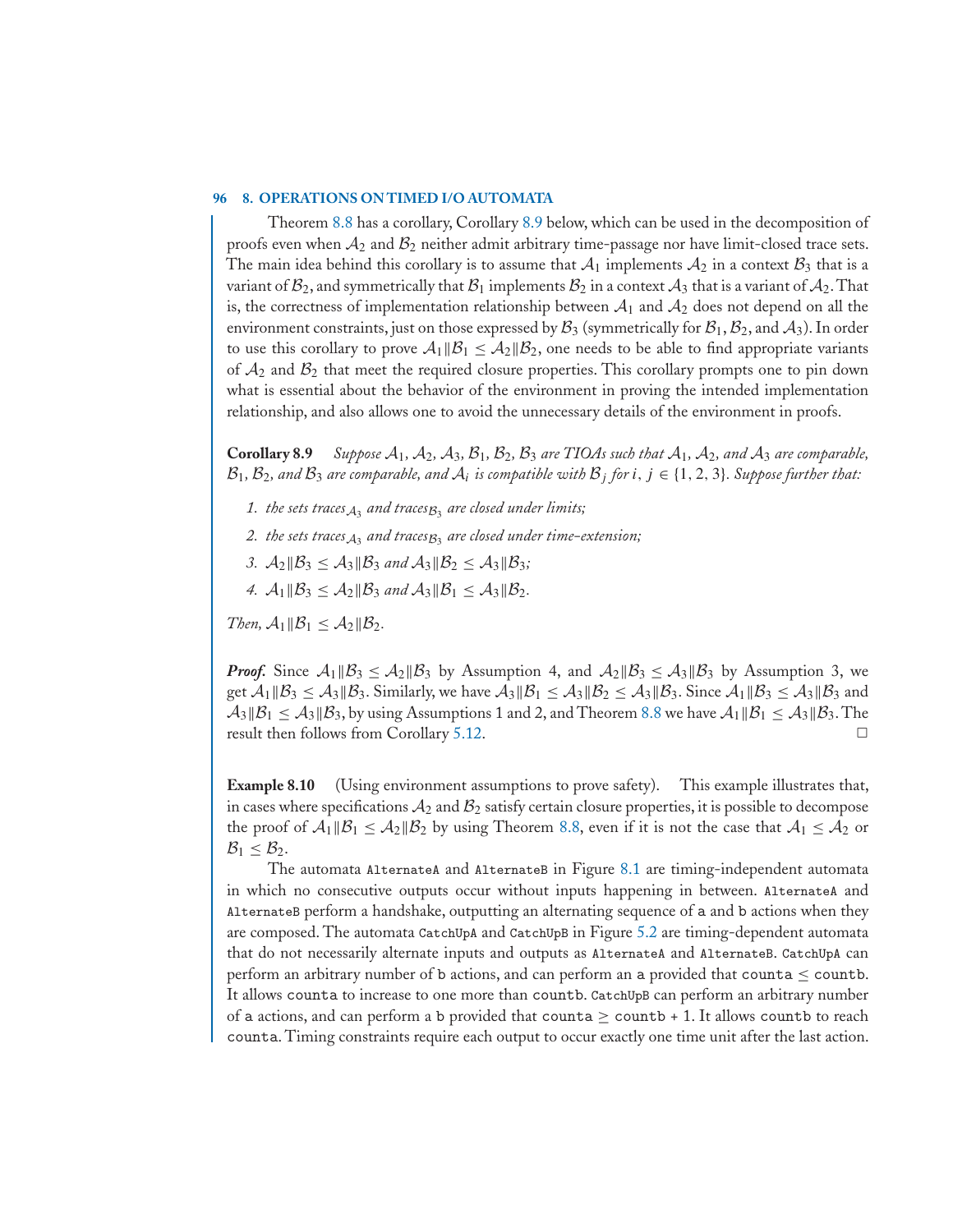```
automaton AlternateA
 signature
   output a , input b
 states
   myturn: Bool := true
 transitions
   output a input b
     pre eff
     myturn myturn := true
    eff
      myturn := falseautomaton AlternateB
 signature
   input a , output b
 states
   myturn: Bool := false
 transitions
   input a output b
     eff pre
      myturn := true myturn
                            eff
                             myturn := false
```
**Figure 8.1:** AlternateA and AlternateB.

CatchUpA and CatchUpB perform an alternating sequence of a actions and b actions when they are composed.

Suppose that we want to prove that CatchUpA  $\parallel$  CatchUpB  $\leq$  AlternateA  $\parallel$  AlternateB. We cannot apply the basic substituvity theorem Theorem [8.5,](#page-106-0) in particular Corollary [8.6,](#page-106-0) since the assertions CatchUpA  $\leq$  AlternateA and CatchUpB  $\leq$  AlternateB are not true. Consider the trace 1 b 1 a 1 a 1 of CatchUpA. After having performed one b and one a, CatchUpA can perform another a. But, this is impossible for AlternateA which needs an input to enable the second a. AlternateA and CatchUpA behave similarly only when put in a context that imposes alternation.

It is easy to check that AlternateA and AlternateB satisfy the closure properties required by Assumptions 1 and 2 of Theorem [8.8](#page-107-0) and, hence can be substituted for  $A_2$  and  $B_2$  respectively. Similarly, we can easily check that Assumption 3 is satisfied if we substitute CatchUpA for  $A_1$  and CatchUpB for  $B_1$ .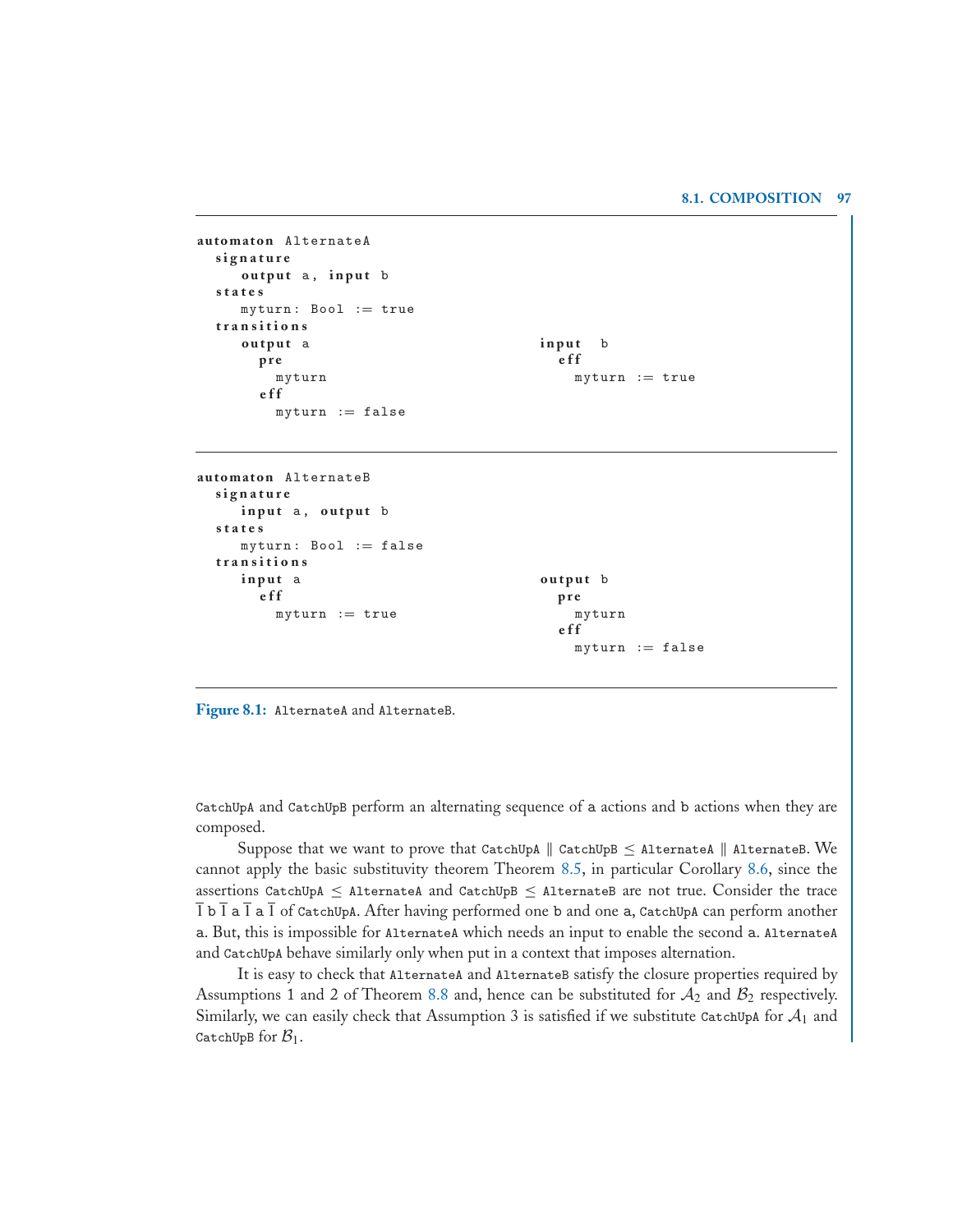### <span id="page-111-0"></span>**98 8. OPERATIONS ON TIMED I/O AUTOMATA**

**Example 8.11** (Extracting essential environment assumptions with auxiliary automata). This example illustrates that it may be possible to decompose verification, using Corollary [8.9,](#page-109-0) in cases where Theorem [8.8](#page-107-0) is not applicable. If the aim is to show  $A_1 \parallel B_1 \leq A_2 \parallel B_2$  where  $A_2$  and  $B_2$  do not satisfy the assumptions of Theorem [8.8,](#page-107-0) then we find appropriate context automata  $A_3$  and  $B_3$ that abstract from those details of  $A_2$  and  $B_2$  that are not essential in proving  $A_1 \parallel B_1 \leq A_2 \parallel B_2$ .

```
signature
  output a , input b
states
  maxout: Nat, now: Real := 0, next: AugmentedReal := 0transitions
  output a input b
    pre eff
     (maxout > 0) \wedge (now = next) if next = infty
   eff then next := now + 1
     maxout := maxout - 1;next := inftytrajectories
  stop when
   now = nextevolve
   d(now) = 1
```

```
signature
   input a , output b
states
  maxout: Nat, now: Real := 0, next: AugmentedReal := inftytransitions
  input a output b
     eff pre
      if next = infty (\text{maxout} > 0) \land (\text{now} = \text{next})<br>then next := now + 1 eff
       then next := now + 1maxout := maxout - 1;next := inftytrajectories
   stop when
     now = nextevolve
    d(now) = 1
```
**Figure 8.2:** UseOldInputA and UseOldInputB.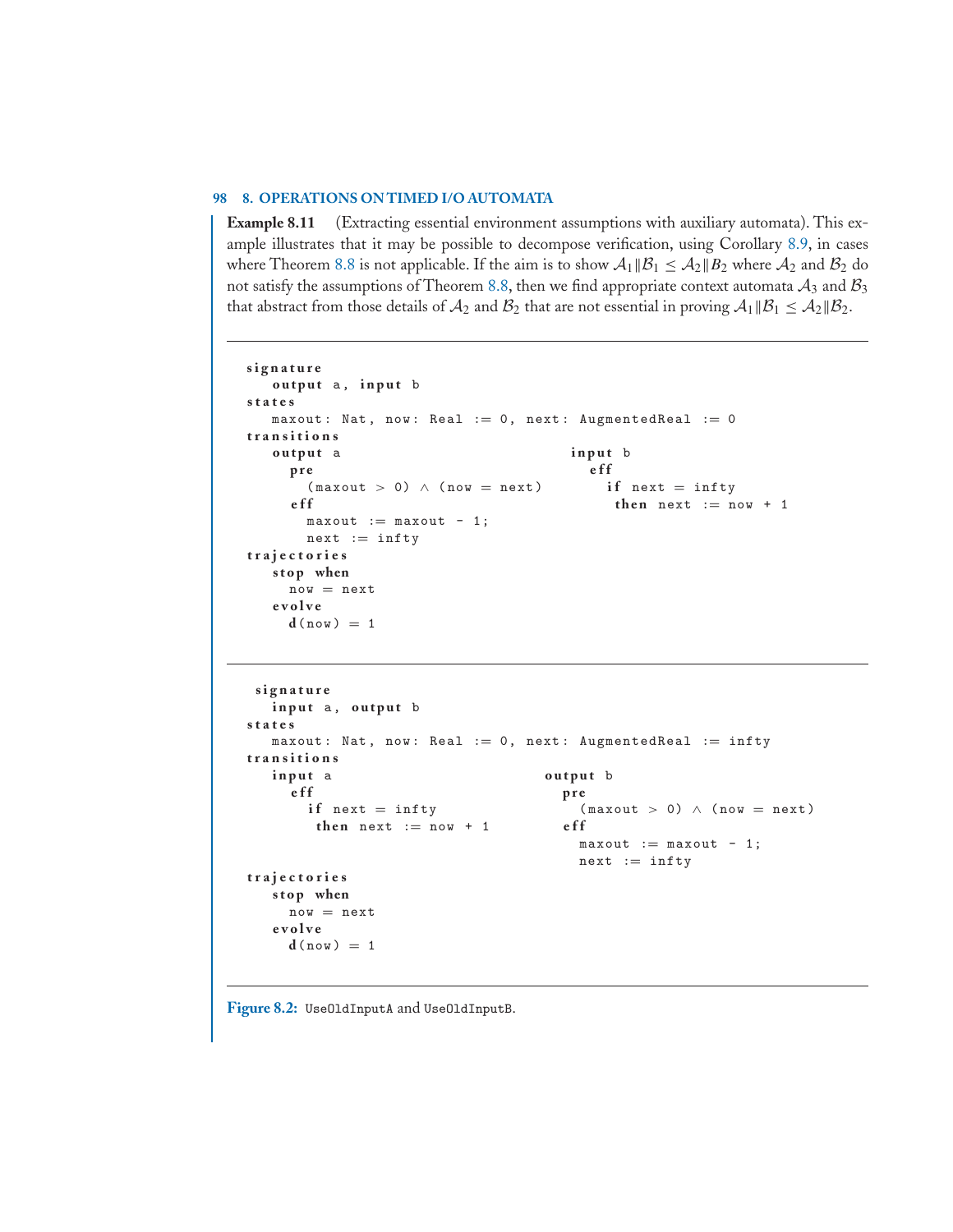```
signature
  output a , input b
states
  maxout: Nat, now: Real := 0, next: AugmentedReal := 0transitions
  output a input b
    pre eff
      (maxout > 0) \wedge (now = next) next := now + 1
    eff
     maxout := maxout - 1;next := inftytrajectories
  stop when
   now = next
  evolve
    d(now) = 1
```

```
signature
  input a , output b
states
  maxout: Nat, now: Real := 0, next: AugmentedReal := infty
transitions
   input a output b
    eff pre
     next := now + 1 (maxout > 0) \wedge (now = next)
                              eff
                                maxout := maxout - 1;next := inftytrajectories
  stop when
   now = nextevolve
   d(now) = 1
```
#### **Figure 8.3:** UseNewInputA and UseNewInputB.

Consider the automata UseOldInputA and UseOldInputB in Figure [8.2.](#page-111-0) UseOldInputA keeps track of the next time it is supposed to perform an output, which may be never (infty). The number of outputs that UseOldInputA can perform is bounded by a natural number. In the case of repeated b inputs, it is the oldest input that determines when the next output will occur. The automaton UseOldInputB is the same as UseOldInputA (inputs and outputs reversed) except that the next variable of UseOldInputB is set to infty initially. Note that UseOldInputA and UseOldInputA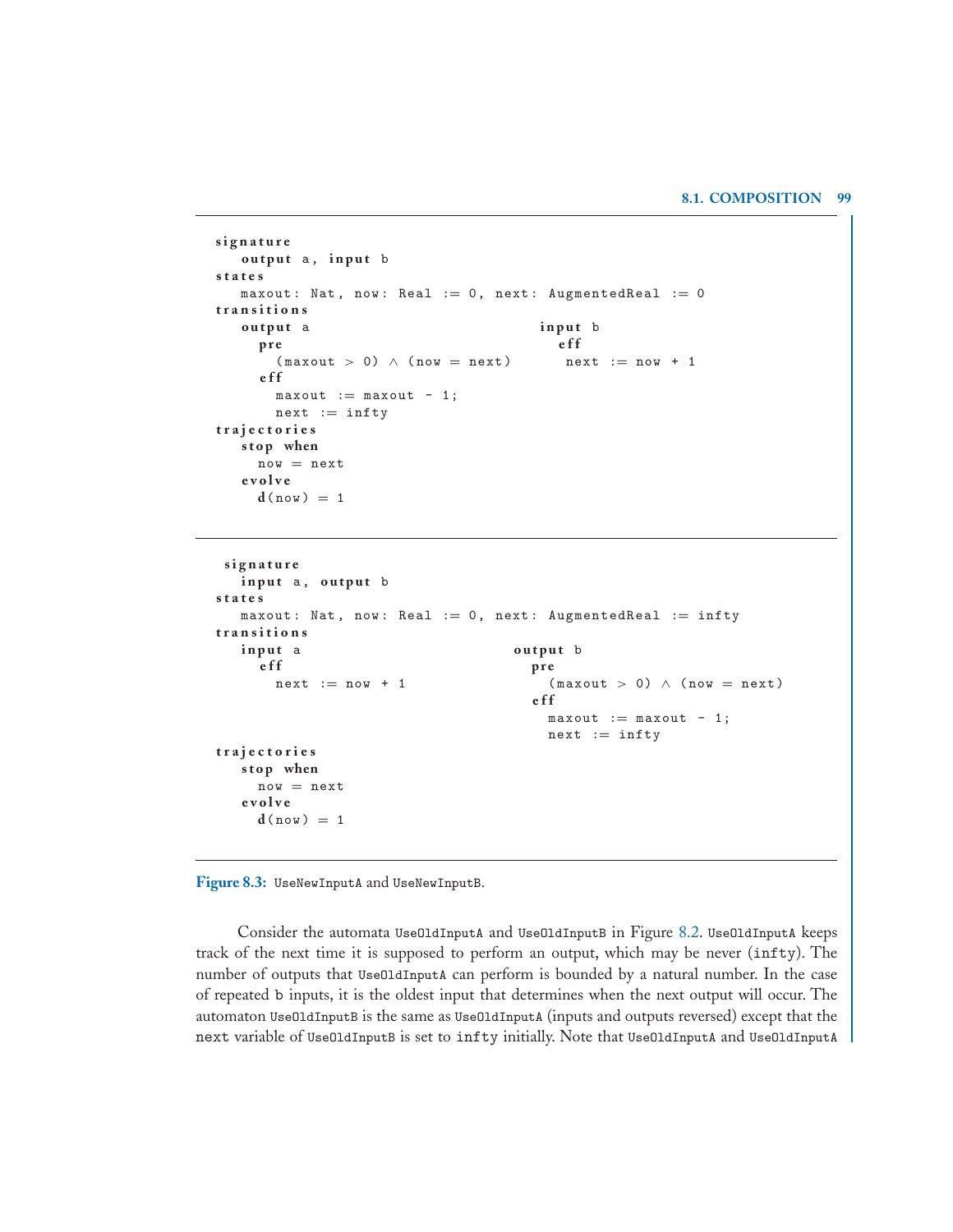# <span id="page-113-0"></span>**100 8. OPERATIONS ON TIMED I/O AUTOMATA**

are not timing-independent and their trace sets are not limit-closed. For each automaton, there are infinitely many start states, one for each natural number. We can build an infinite chain of traces, where each element in the chain corresponds to an execution starting from a distinct start state. The limit of such a chain, which contains infinitely many outputs, cannot be a trace of UseOldInputA or UseOldInputB since the number of outputs they can perform is bounded by a natural number. The automaton UseNewInputA in Figure [8.3](#page-112-0) behaves similarly to UseOldInputA except for the handling of inputs. In the case of repeated b inputs, it is the most recent input that determines when the next output will occur. The automaton UseNewInputB in Figure [8.3](#page-112-0) is the same as UseNewInputA (inputs and outputs reversed) except that the next variable of UseNewInputB is set to infty initially. Suppose that we want to prove that:

UseNewInputA||UseNewInputB  $\leq$  Use01dInputA||Use01dInputB.

Theorem [8.8](#page-107-0) is not applicable here because the high-level automata UseOldInputA and UseOldInputB do not satisfy the required closure properties. However, we can use Corollary [8.9](#page-109-0) to decompose verification. It requires us to find auxiliary automata that are less restrictive than Use01dInputA and UseOldInputB but that are restrictive enough to express the constraints that should be satisfied by the environment, for UseNewInputA to implement UseOldInputA and for UseNewInputB to implement UseOldInputB.

The automata AlternateA and AlternateB in Figure [8.1](#page-110-0) can be used as auxiliary automata in this example. They satisfy the closure properties required by Corollary [8.9](#page-109-0) and impose alternation, which is the only additional condition to ensure the needed trace inclusion.

We can define a forward simulation relation from UseNewInputA || UseNewInputB to UseOldInputA  $\parallel$  UseOldInputB, which is based on the equality of the next  $=$  infty predicate of the implementation and the specification automata. The fact that this simulation relation only uses the predicate  $next =$  infty reinforces the idea that the auxiliary contexts, which only keep track of their turn, capture exactly what is needed for the proof of UseNewInputA  $\parallel$  UseNewInputB  $\leq$ UseOldInputA UseOldInputB. We can observe that a direct proof of this assertion would require one to deal with state variables such as maxout and next of both UseOldInputA and UseOldInputB which do not play any essential role in the proof. On the other hand, by decomposing the proof along the lines of Corollary [8.9](#page-109-0) some of the unnecessary details can be avoided. Even though, this is a toy example with an easy proof it should not be hard to observe how this simplification would scale to large proofs.

#### **8.1.3 COMPOSITION OF SPECIAL KINDS OF TIOAS**

The following example illustrates that the set of I/O feasible TIOAs is not closed under composition:

**Example 8.12** (Two I/O feasible TIOAs whose composition is not I/O feasible). Consider two I/O feasible TIOAs A and B, where  $O_A = I_B = \{a\}$  and  $O_B = I_A = \{b\}$ . Suppose that A performs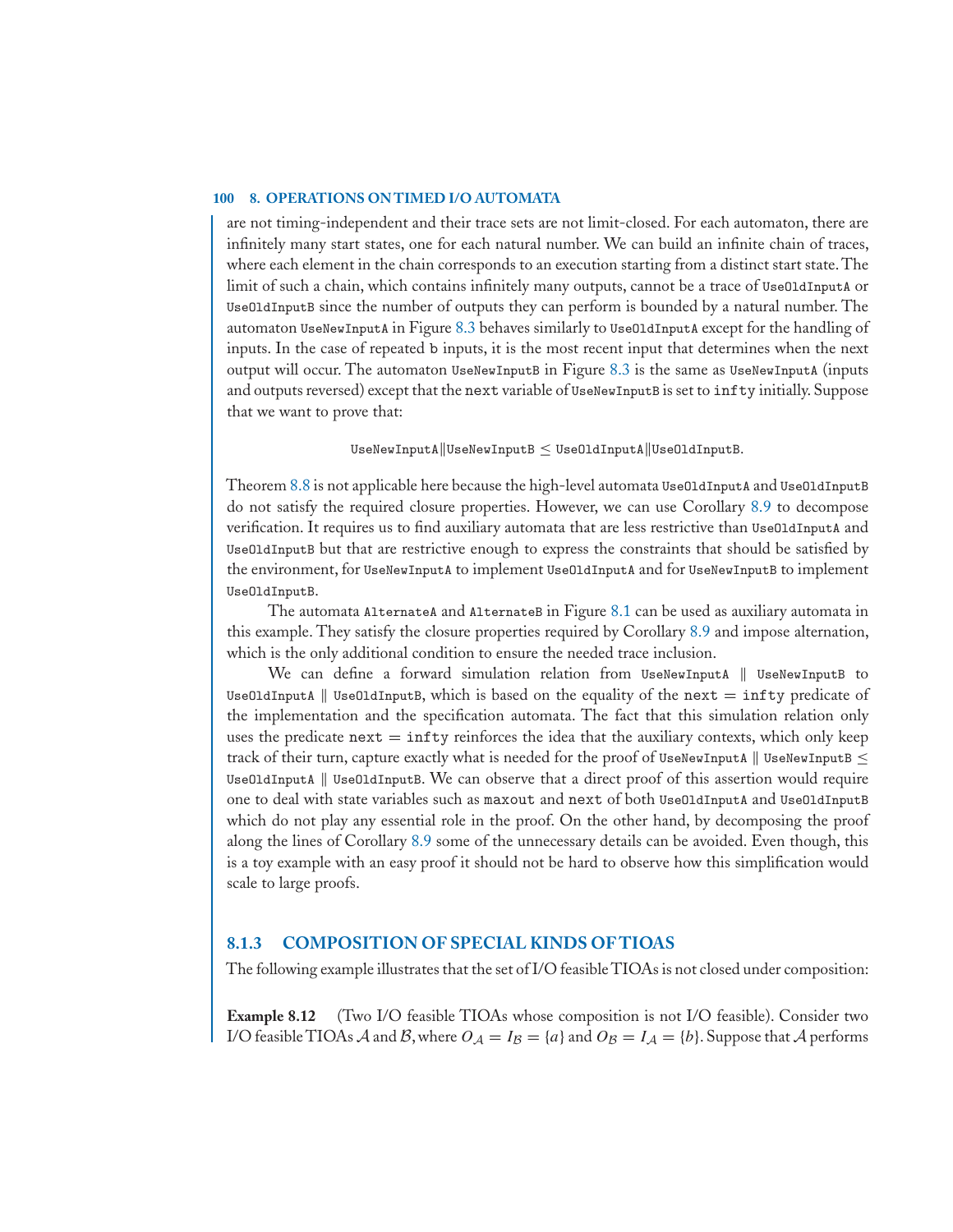#### **8.1. COMPOSITION 101**

<span id="page-114-0"></span>its output *a* at time 0 and then waits, allowing time to pass, until it receives input *b*. If and when it receives *b*, it responds with output *a* without allowing any time to pass (and ignoring any inputs that occur before it has a chance to perform its output). On the other hand,  $\beta$  starts out waiting, allowing time to pass, until it receives input *a*. If and when it receives *a*, it responds with output *b* without allowing time to pass.

It is not difficult to see that  $\mathcal A$  and  $\mathcal B$  are individually I/O feasible. We claim that the composition  $\mathcal{A}||\mathcal{B}$  is not I/O feasible. To see this, consider the start state of  $\mathcal{A}||\mathcal{B}$  and the unique input sequence *β* with *β.ltime* =  $\infty$ ; *β* simply allows time to pass to infinity. The composition  $\mathcal{A}||\mathcal{B}$  has no way of accommodating this input, since it will never allow time to pass beyond 0.

In contrast to this, the classes of progressive and receptive TIOAs are closed under composition:

**Theorem 8.13** *If* $A_1$  *and*  $A_2$  *are compatible progressive TIOAs, then their composition is also progressive.* 

*Proof.* The proof is similar to the proof of Theorem 7.4 in [\[79\]](#page-125-0). The main idea behind the proof is that a Zeno execution of  $\mathcal{A}_1||\mathcal{A}_2$  with infinitely many locally controlled actions contains infinitely many locally controlled actions of either  $A_1$  or  $A_2$ . Suppose without loss of generality that the automaton that contributes infinitely many locally controlled actions is  $A_1$ . Then the projection onto  $A_1$  violates progressiveness for  $A_1$ . onto  $A_1$  violates progressiveness for  $A_1$ .

**Theorem 8.14**  $Let A_1$  and  $A_2$  be two compatible TIOAs with strategies  $A'_1$  and  $A'_2$ , respectively. Then  $\mathcal{A}'_1 \|\mathcal{A}'_2$  is a strategy for  $\mathcal{A}_1 \|\mathcal{A}_2$ .

**Proof.** The proof is similar to the proof of Theorem 7.7 in [\[79\]](#page-125-0). Since  $A_1$  and  $A_2$  are compatible and a strategy for a TIOA has the same signature as this TIOA,  $\mathcal{A}'_1$  and  $\mathcal{A}'_2$  are also compatible. Hence, by Theorem [8.2,](#page-104-0)  $\mathcal{A}'_1 \|\mathcal{A}'_2$  is a TIOA. Let  $\mathcal A$  denote  $\mathcal{A}_1 \|\mathcal{A}_2$  and let  $\mathcal{A}'$  denote  $\mathcal{A}'_1 \|\mathcal{A}'_2$ . From the definition of composition and strategy, A' differs from A only in that  $\mathcal{D}' \subseteq \mathcal{D}$  and  $\mathcal{T}' \subseteq \mathcal{T}$ .<br>Then the definition of strategy implies that A' is a strategy for A. Then the definition of strategy implies that  $A'$  is a strategy for  $A$ .

Now, we can state the main result of this section, which follows easily from the previous two theorems. It shows that the class of receptive TIOAs is closed under composition.

**Theorem 8.15** *Let*  $A_1$  and  $A_2$  be compatible receptive TIOAs with progressive strategies  $A'_1$  and  $A'_2$ , respectively. Then  $\mathcal{A}_1 \Vert \mathcal{A}_2$  is a receptive TIOA with progressive strategy  $\mathcal{A}_1^{'} \Vert \mathcal{A}_2^{'}$ .

**Example 8.16** (Composition of receptive TIOAs). Theorem 8.15 implies that the composition of clock synchronization automata with channel automata described in Example [5.8](#page-73-0) (viewed as TIOAs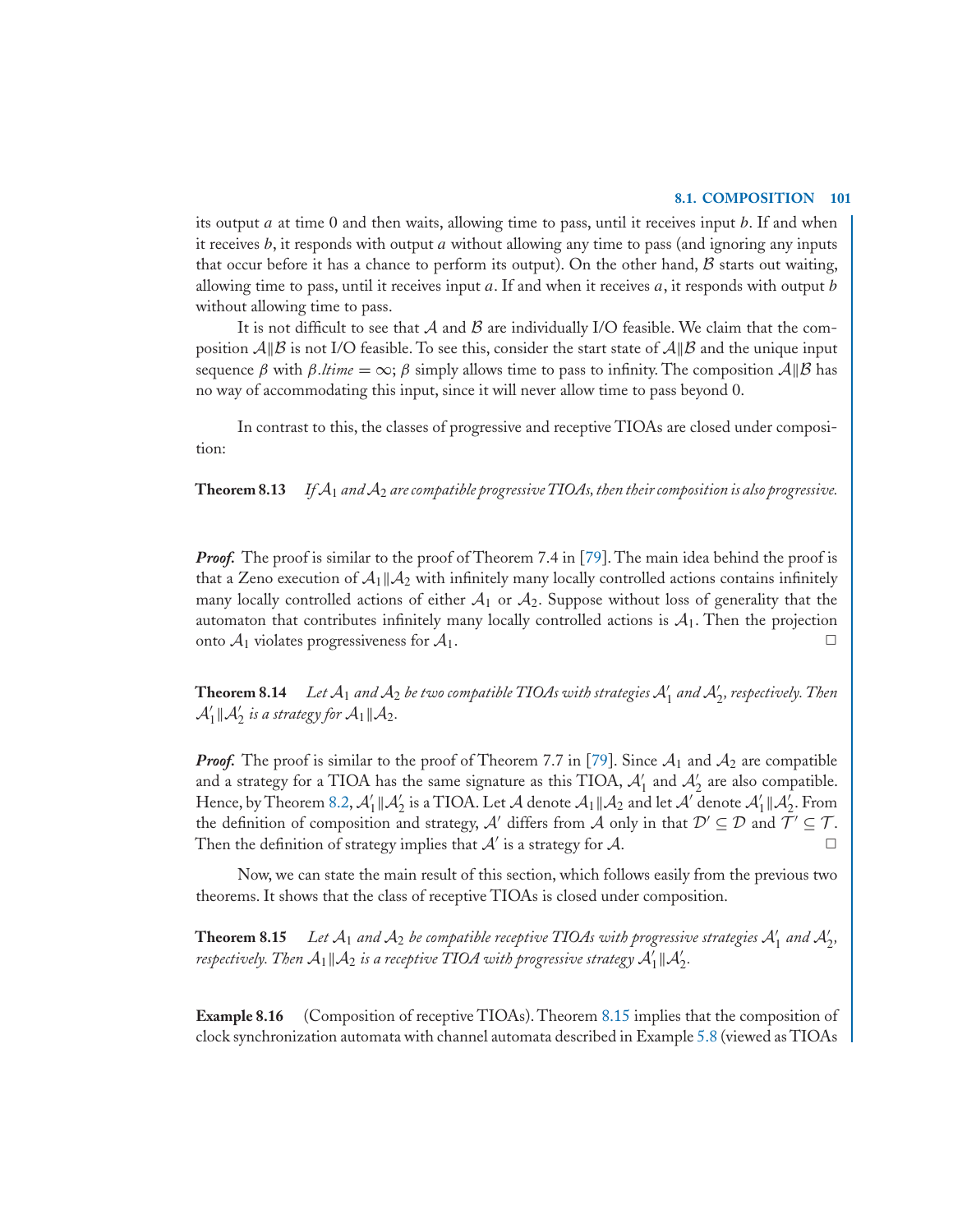# <span id="page-115-0"></span>**102 8. OPERATIONS ON TIMED I/O AUTOMATA**

as explained in Example [7.1\)](#page-99-0) is receptive. Since by Theorem [7.6](#page-102-0) any receptive TIOA is I/O feasible, we also have that it is I/O feasible.

Actually, the fact that the set of I/O feasible TIOAs is not closed under composition motivated the definition of the more restrictive class of receptive TIOAs. That is, receptiveness is a reasonable sufficient condition that implies I/O feasibility, and that also is preserved by composition.

The special case of the HIOA model, represented by theTIOA model, has simpler and stronger composition theorems than the general HIOA model. In particular, the main compositionality result for receptive HIOAs (Theorem 7.12 in [\[79](#page-125-0)]) has a more intricate proof than ours. It makes an assumption about the existence of strongly compatible strategies (discussed briefly at the end of Section [8.1.1\)](#page-104-0) and needs an additional lemma that shows that if two HIOAs  $A_1$  and  $A_2$  have strongly compatible strategies  $\mathcal{A}'_1$  and  $\mathcal{A}'_2$ , then  $\mathcal{A}_1$  and  $\mathcal{A}_2$  are also strongly compatible.

# **8.2 HIDING**

We extend the definition of action hiding to any TIOA A. For TIOAs, we consider hiding outputs only (but not inputs), by converting them to internal actions. Namely, if  $A = (\mathcal{B}, I, O)$  is a TIOA and  $O' \subseteq O$ , then

 $\mathsf{ActHide}(O', \mathcal{A}) = (\mathsf{ActHide}(O', \mathcal{B}), I, O - O').$ 

It is immediate from the definitions that hiding is a well-defined operation on TIOAs.

**Lemma 8.17** *If*  $A = (B, I, O)$  *is a TIOA and*  $O' \subseteq O$  *then*  $\text{ActHide}(O', A)$  *is a TIOA.* 

Using the corresponding result for TAs (Theorem [5.17\)](#page-80-0), it is straightforward to establish that the hiding operation on TIOAs respects the implementation relation.

**Theorem 8.18** *Suppose*  $A_1$  *and*  $A_2$  *are comparable TIOAs with*  $A_1 \leq A_2$ *, and suppose*  $O \subseteq O_1$ *. Then*  $\mathsf{ActHide}(O, \mathcal{A}_1) \leq \mathsf{ActHide}(O, \mathcal{A}_2)$ *.*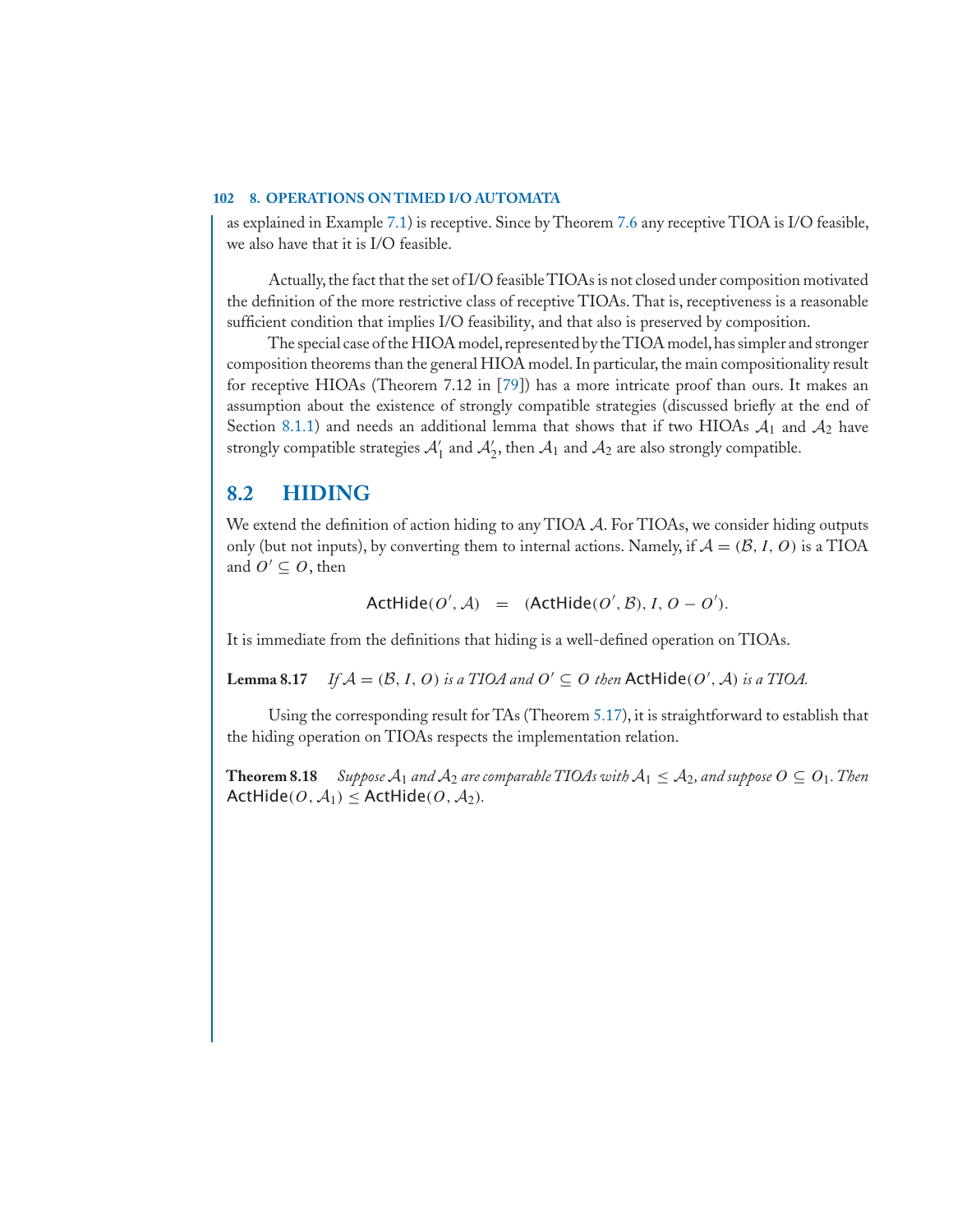# CHAPTER 9

# <span id="page-116-0"></span>**Conclusions and Future Work**

In this book, we presented the TIOA mathematical framework for describing and analyzing the behavior of timed systems and timed distributed algorithms. The TIOA framework is a special case of the Hybrid I/O Automaton modeling framework [\[79\]](#page-125-0).

Designers of real-time systems or timing-based algorithms can use the TIOA framework to describe their systems and to decompose them into manageable pieces. In particular, they can describe their systems at multiple levels of abstraction, establish implementation relationships among these levels, and decompose their systems into more primitive, interacting components.Many timed systems and timed distributed algorithms have already been modeled and analyzed using TIOA, including systems for vehicle and air-traffic control, communication, and mobile robotics, and algorithms for implementing atomic memory, synchronizing clocks, and implementing applications in mobile wireless networks.

Although the framework presented here provides only conceptual tools for modeling, and manual proof methods, it also is a natural basis for building computerized modeling and analysis tools. The Tempo language and toolset [\[51](#page-122-0)] provides basic tool support for TIOA.

The TIOA framework does not include any facilities for modeling probabilistic behavior. A probabilistic extension of TIOA, PTIOA, was recently developed by Mitra and co-workers [\[94](#page-127-0), [95](#page-127-0)]. In PTIOA, randomness appears in the form of random choices of the target states of discrete transitions. As in other probabilistic models, subtleties arise because of the interplay between nondeterministic and probabilistic choice: in order to define probability distributions on executions and traces, some mechanism is needed for resolving the nondeterministic choices. PTIOA uses an oblivious scheduler mechanism. PTIOA includes facilities for composition and abstraction based on those in TIOA. The PTIOA framework borrows many ideas from an earlier Probabilistic Timed Automaton modeling framework of Segala [\[106](#page-128-0)].

The earliest version of this work [\[58](#page-123-0)] included additional material, such as: (a) notions of fairness for timed I/O automata, and results that state conditions under which the "fair" traces of one TIOA must be included among the fair traces of another; (b) a TIOA version of a region construction that is sometimes used for model-checking other types of timed automata models. We have not included this material here, since it has not yet been tested adequately on interesting examples.

A great deal of interesting future work remains. First, on the theoretical side, we would like to have a general, unified input/output automaton modeling framework, extending the TIOA Automaton framework, which incorporates timed, hybrid, and probabilistic behavior. The probabilistic behavior might include continuous random choice during trajectories, rather than just probabilistic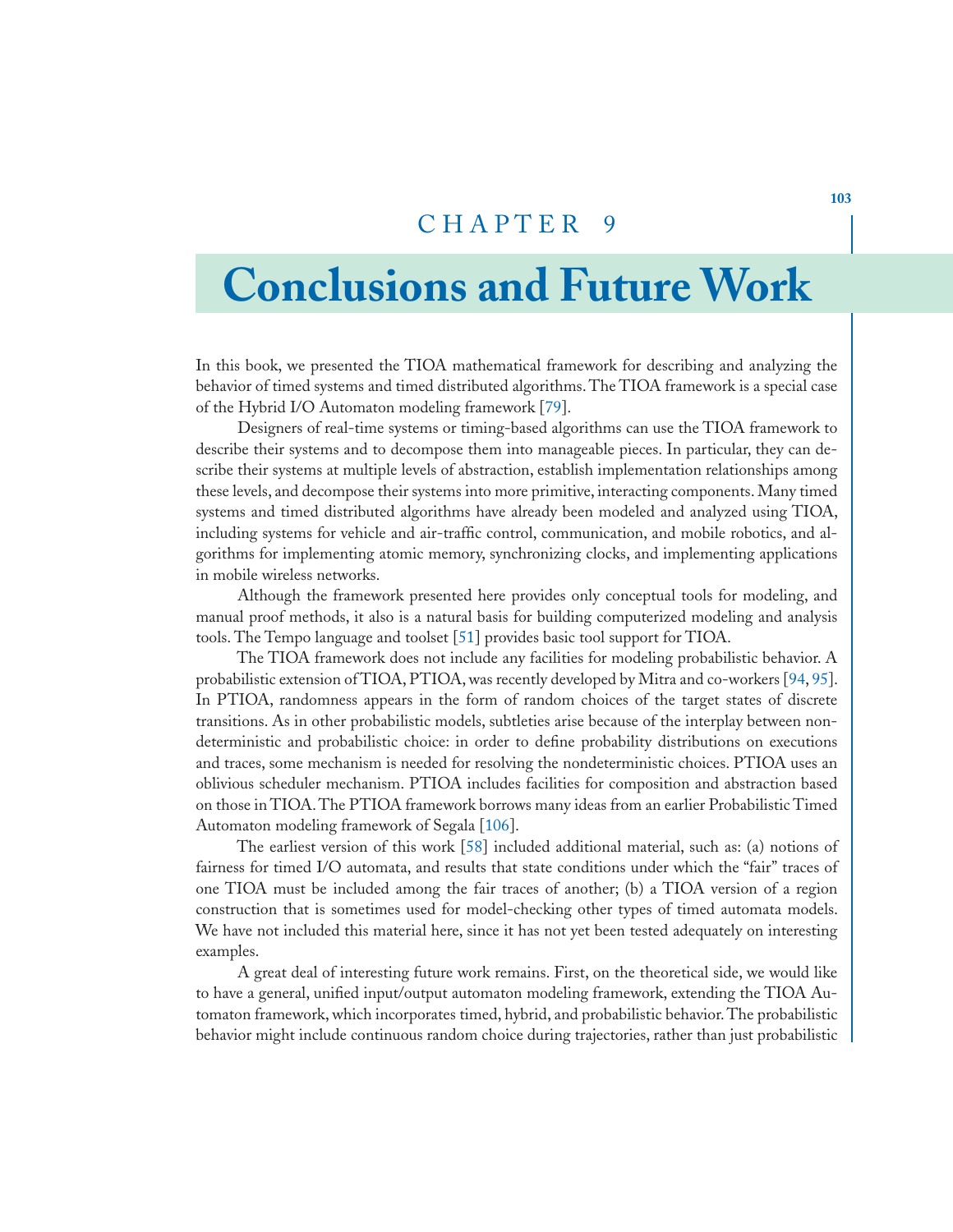## <span id="page-117-0"></span>**104 9. CONCLUSIONS AND FUTURE WORK**

choice during discrete transitions. Such a unified framework would allow system and algorithm designers to model systems with a combination of timing-dependent, hybrid, and probabilistic behavior. An example of an application domain that could benefit from such a general framework is robot motion coordination.

Second, and also theoretically, work remains in relating our framework formally to others that are comparable, such as [\[91,](#page-126-0) [107](#page-128-0), [87](#page-126-0), [86,](#page-126-0) [7,](#page-118-0) [88](#page-126-0)].

Third, many more systems and algorithms can be modeled and analyzed using TIOAs. Especially promising application domains include wireless networks, embedded systems, and mobile robotics. TIOAs are particularly useful for modeling mobile systems, because they provide natural facilities for modeling the behavior of physical system components (e.g., the motion of vehicles or robots), as well as that of the software.

Fourth, and finally, more and better tools for analyzing TIOA descriptions would be most welcome. The Tempo system uses a programmer-friendly plug-in architecture that should make it easy for a tool developer to integrate new analysis tools, with new capabilities, into the current basic system.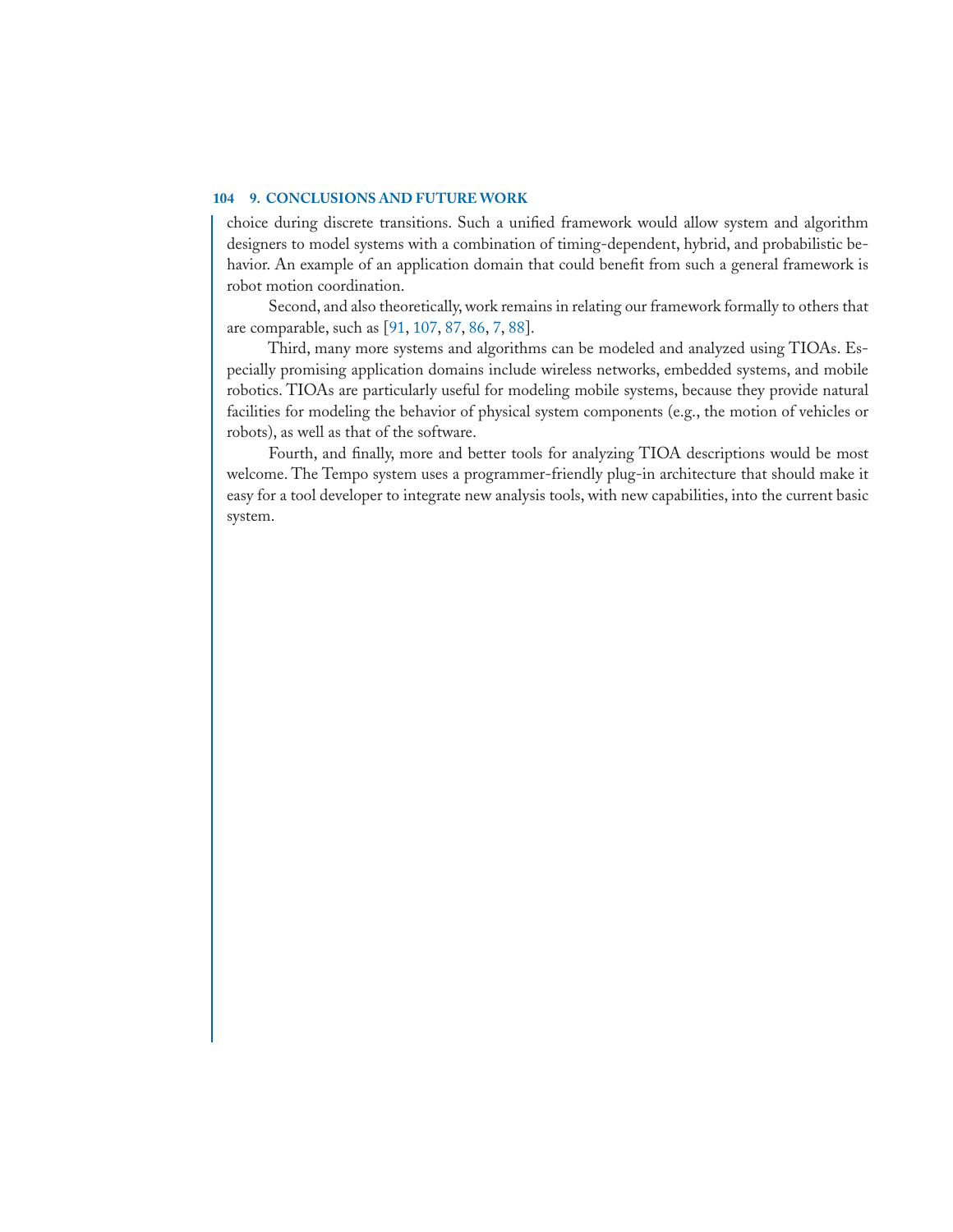# **Bibliography**

- <span id="page-118-0"></span>[1] M. Abadi and L. Lamport. Composing specifications. *ACM Transactions on Programming Languages and Systems*, 1(15):73–132, 1993. [DOI: 10.1145/151646.151649](http://dx.doi.org/10.1145/151646.151649) [88,](#page-101-0) [89,](#page-102-0) [93](#page-106-0)
- [2] M. Abadi and L. Lamport. Conjoining specifications. *ACM Transactions on Programming Languages and Systems*, 17(3):507–534, 1995. [DOI: 10.1145/203095.201069](http://dx.doi.org/10.1145/203095.201069) [93](#page-106-0)
- [3] B. Alpern and F. B. Schneider. Defining liveness. *Information Processing Letters*, 21:181–185, 1985. [DOI: 10.1016/0020-0190\(85\)90056-0](http://dx.doi.org/10.1016/0020-0190(85)90056-0) [77,](#page-90-0) [79](#page-92-0)
- [4] R. Alur. *Techniques for Automatic Verification of Real-Time Systems*. PhD thesis, Stanford University, 1991. [6](#page-19-0)
- [5] R. Alur. Timed automata. In *Proceedings of 11th International Conference on Computer-Aided Verification (CAV)*, volume 1633 of *Lecture Notes in Computer Science*, pages 8–22. Springer-Verlag, 1999. An earlier and longer version appears in NATO-ASI Summer School on Verification of Digital and Hybrid Systems, 1998. [DOI: 10.1007/3-540-48683-6\\_3](http://dx.doi.org/10.1007/3-540-48683-6_3) [5](#page-18-0)
- [6] R. Alur, C. Courcoubetis, N. Halbwachs, T. A. Henzinger, P. H. Ho, X. Nicolin, A. Olivero, J. Sifakis, and Yovine S. The algorithmic analysis of hybrid systems. *Theoretical Computer Science*, 138:3–34, 1995. [DOI: 10.1016/0304-3975\(94\)00202-T](http://dx.doi.org/10.1016/0304-3975(94)00202-T) [5,](#page-18-0) [42](#page-55-0)
- [7] R.Alur and D.L.Dill. A theory of timed automata.*Theoretical Computer Science*, 126:183–235, 1994. [DOI: 10.1016/0304-3975\(94\)90010-8](http://dx.doi.org/10.1016/0304-3975(94)90010-8) [4,](#page-17-0) [5,](#page-18-0) [104](#page-117-0)
- [8] R. Alur, S. La Torre, and P. Madhusudan. Perturbed timed automata. In *Proceedings of the Eighth International Workshop on Hybrid Systems: Computation and Control (HSCC),* Zurich, Zwitserland, volume 3414 of *Lecture Notes in Computer Science*, pages 70–85. Springer-Verlag, 2005. [5](#page-18-0)
- [9] C. Baier and J.-P. Katoen. *Principles of Model Checking*. MIT Press, Cambridge, Massachusetts, 2008. [77,](#page-90-0) [79](#page-92-0)
- [10] J. Berendsen, B. Gebremichael, F.W. Vaandrager, and M. Zhang. Formal specification and analysis of zeroconf using Uppaal. *ACM Transactions on Embedded Computing Systems*, 10(3), 2011. To appear. [6](#page-19-0)
- [11] J. Berendsen and F.W. Vaandrager. Compositional abstraction in real-time model checking. In *Proceedings Sixth International Conference on Formal Modeling and Analysis of Timed*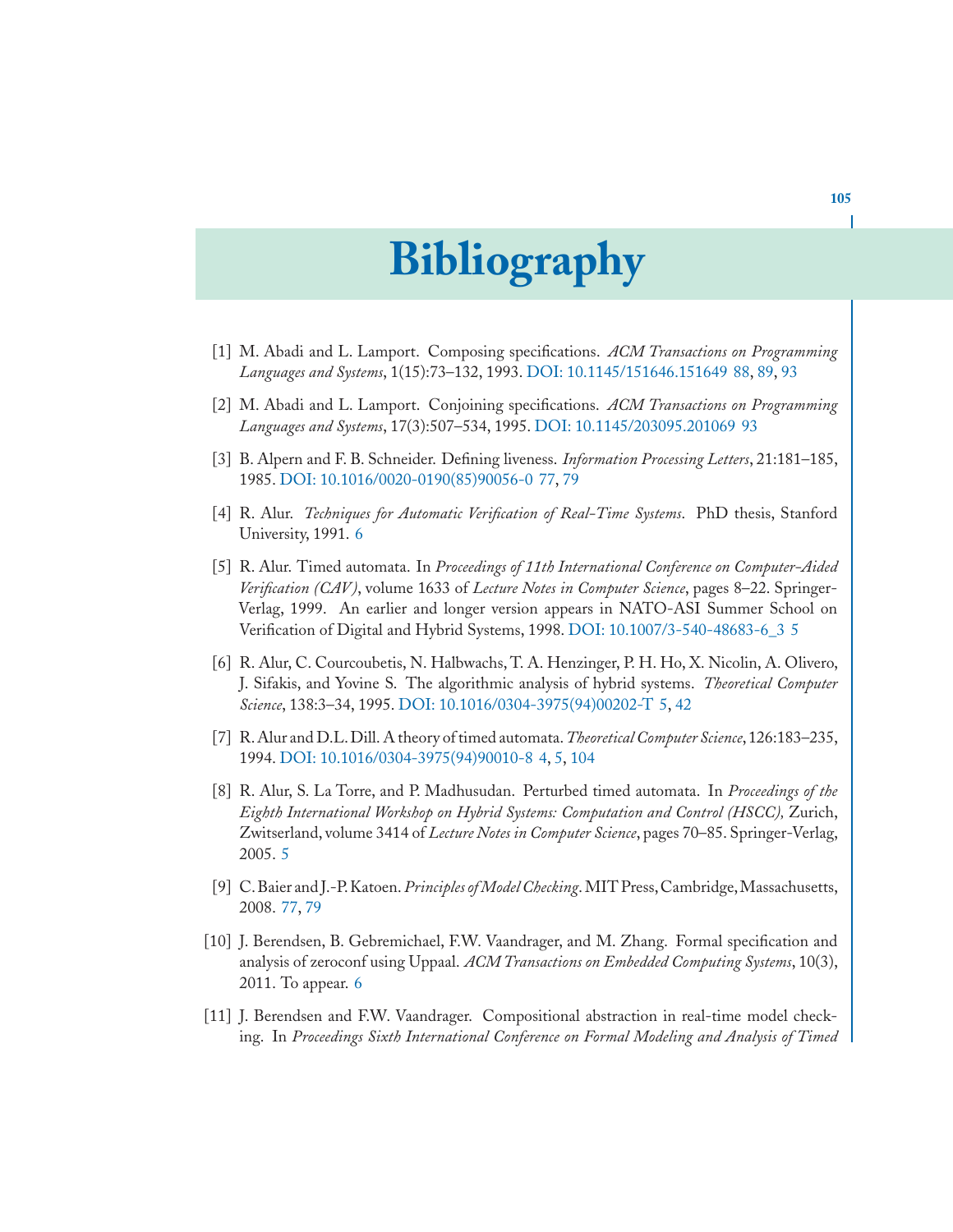*Systems (FORMATS 2008),* September 15-17, 2008, Saint-Malo, France, volume 5215 of *Lecture Notes in Computer Science*, pages 233–249. Springer Berlin / Heidelberg, 2008. Full version available as Technical Report ICIS–R07027, Radboud University Nijmegen, 2007. [DOI: 10.1007/978-3-540-85778-5\\_17](http://dx.doi.org/10.1007/978-3-540-85778-5_17) [6](#page-19-0)

- [12] S. Bornot and J. Sifakis. An algebraic framework for urgency. *Information and Computation*, 163:172–202, 2000. [DOI: 10.1006/inco.2000.2999](http://dx.doi.org/10.1006/inco.2000.2999) [85](#page-98-0)
- [13] P. Bouyer, C. Dufourd, E. Fleury, and A. Petit. Updatable timed automata. *Theor. Comput. Sci.*, 321(2-3):291–345, 2004. [DOI: 10.1016/j.tcs.2004.04.003](http://dx.doi.org/10.1016/j.tcs.2004.04.003) [5](#page-18-0)
- [14] H. Bowman. Modelling timeouts without timelocks. In J.-P. Katoen, Ed., *ARTS'99, 5th International AMAST Workshop on Real-time and Probabilistic Systems*, volume 1601 of *Lecture Notes in Computer Science*, pages 334–353. Springer, May 1999. [85](#page-98-0)
- [15] M. Bozga, S. Graf, Il. Ober, Iul. Ober, and J. Sifakis. The IF toolset. In *Proceedings of Formal Methods for the Design of Real-Time Systems*, volume 3185 of *Lecture Notes in Computer Science*, pages 237–267. Springer-Verlag, September 2004. [DOI: 10.1007/978-3-540-30080-9\\_8](http://dx.doi.org/10.1007/978-3-540-30080-9_8) [6](#page-19-0)
- [16] M.Brown. Air traffic control using virtual stationary automata. Master of EngineeringThesis, Department of Electrical Engineering and Computer Science, Massachusetts Institute of Technology, Cambridge, MA, September 2007. [5](#page-18-0)
- [17] F. Cassez, A. David, E. Fleury, K.G. Larsen, and D. Lime. Efficient on-the-fly algorithms for the analysis of timed games. In Martín Abadi and Luca de Alfaro, Eds., *CONCUR 2005 - Concurrency Theory, 16th International Conference, CONCUR 2005, San Francisco, CA, USA, August 23-26, 2005, Proceedings*, volume 3653 of *Lecture Notes in Computer Science*, pages 66–80. Springer, 2005. [6,](#page-19-0) [89](#page-102-0)
- [18] F. Cassez and K.G. Larsen. The impressive power of stopwatches. In C. Palamidessi, Ed., *CONCUR 2000 - ConcurrencyTheory, 11th International Conference, University Park, PA, USA, August 22-25, 2000, Proceedings*, volume 1877 of *Lecture Notes in Computer Science*, pages 138– 152. Springer, 2000. [5](#page-18-0)
- [19] Gregory Chockler, Seth Gilbert, and Nancy Lynch. Virtual infrastructure for collisionprone wireless networks. In *Proceedings of the 27th Symposium on Principles of Distributed Computing (PODC 2008)*, pages 233–242, Toronto, Canada, August 2008. [DOI: 10.1145/1400751.1400783](http://dx.doi.org/10.1145/1400751.1400783) [5](#page-18-0)
- [20] Gregory Chockler, Nancy Lynch, Sayan Mitra, and Joshua Tauber. Proving atomicity: An assertional approach. In Pierre Fraigniaud, Ed., *Distributed Computing, 19th International Conference (DISC 2006), Cracow, Poland, September 2005*, volume 3724 of *Lecture Notes in Computer Science*, pages 152–168. Springer, 2005. [5](#page-18-0)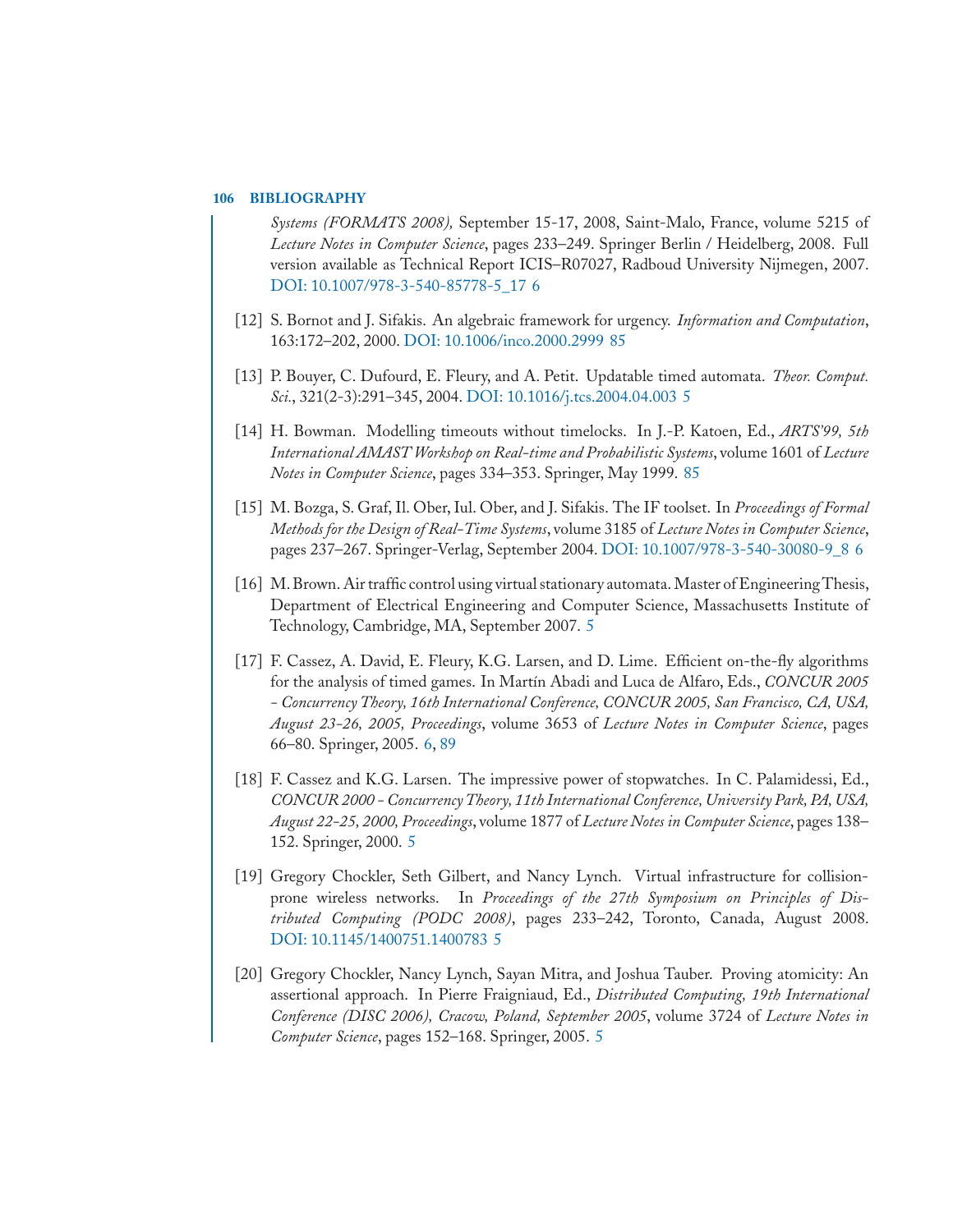- [21] Alexandre David, Kim G. Larsen, Axel Legay, Ulrik Nyman, and Andrzej Wasowski. Timed I/O automata: a complete specification theory forreal-time systems. In Karl Henrik Johansson and Wang Yi, Eds., *Proceedings of the 13th ACM International Conference on Hybrid Systems: Computation and Control, HSCC 2010, Stockholm, Sweden, April 12-15, 2010*, pages 91–100. ACM, 2010. [DOI: 10.1145/1755952](http://dx.doi.org/10.1145/1755952) [6](#page-19-0)
- [22] C. Daws, A. Olivero, S. Tripakis, and S. Yovine. The tool Kronos. In *Proceedings of Hybrid Systems III, Verification and Control*, volume 1066 of *Lecture Notes in Computer Science*, pages 208–219. Springer-Verlag, 1996. [DOI: 10.1007/BFb0020947](http://dx.doi.org/10.1007/BFb0020947) [6](#page-19-0)
- [23] R. DePrisco, B. Lampson, and Nancy Lynch. Revisiting the Paxos algorithm. In M.Mavronicolas and P. Tsigas, Eds., *Distributed Algorithms* Proceedings of the 11th International Workshop, WDAG'97, Saarbrücken, Germany, September 1997, volume 1320 of *Lecture Notes in Computer Science*, pages 111–125. Springer-Verlag, 1997. [4,](#page-17-0) [6,](#page-19-0) [7](#page-20-0)
- [24] D.Dill.*TraceTheory for Automatic Hierarchical Verification of Speed-Independent Circuits*. ACM Distinguished Dissertations. MIT Press, Cambridge, MA, 1988. [88,](#page-101-0) [89](#page-102-0)
- [25] Shlomi Dolev, Seth Gilbert, Limor Lahiani, Nancy Lynch, and Tina Nolte. Brief announcement: Virtual stationary automata for mobile networks. In *Proceedings of the 24th Annual ACM Symposium on Principles of Distributed Computing (PODC 2005)*, Las Vegas, NV, July 2005. [DOI: 10.1145/1073814.1073876](http://dx.doi.org/10.1145/1073814.1073876) [5](#page-18-0)
- [26] Shlomi Dolev, Limor Lahiani, Nancy Lynch, and Tina Nolte. Self-stabilizing mobile node location management and message routing. In Sebastien Tixeuil Ted Herman, Ed., *Self-Stabilizing Systems: Seventh International Symposium on Self-Stabilizing Systems (SSS 2005), Barcelona, Spain, October 26-27*, volume 3764 of *Lecture Notes in Computer Science*, pages 96– 112. Springer, 2005. Also, Technical Report MIT-LCS-TR-999, MIT Computer Science and Artificial Intelligence Laboratory, Cambridge, MA, August 2005. [5](#page-18-0)
- [27] Ekaterina Dolginova and Nancy Lynch. Safety verification for automated platoon maneuvers: A case study. In Oded Maler, Ed., *Hybrid and Real-Time Systems: International Workshop, (HART 1997), Grenoble, France,March 1997*, volume 1201 of *Lecture Notes in Computer Science*, pages 154–170. Springer-Verlag, 1997. [4](#page-17-0)
- [28] Rui Fan, Indraneel Chakraborty, and Nancy Lynch. Clock synchronization for wireless networks. In Teruo Higashino, Ed., *Principles of Distributed Systems: 8th International Conference on Principles of Distributed Systems (OPODIS 2004), Grenoble, France, December 15-17, 2004*, volume 3544 of *Lecture Notes in Computer Science*, pages 400–414. Springer, 2005. [5](#page-18-0)
- [29] Rui Fan, Ralph Droms, Nancy Griffeth, and Nancy Lynch. The DHCP failover protocol: A formal perspective. In *27th IFIP WG 6.1 International Conference on Formal Methods for Networked and Distributed Systems (FORTE 2007), Tallinn, Estonia, June 26-29,*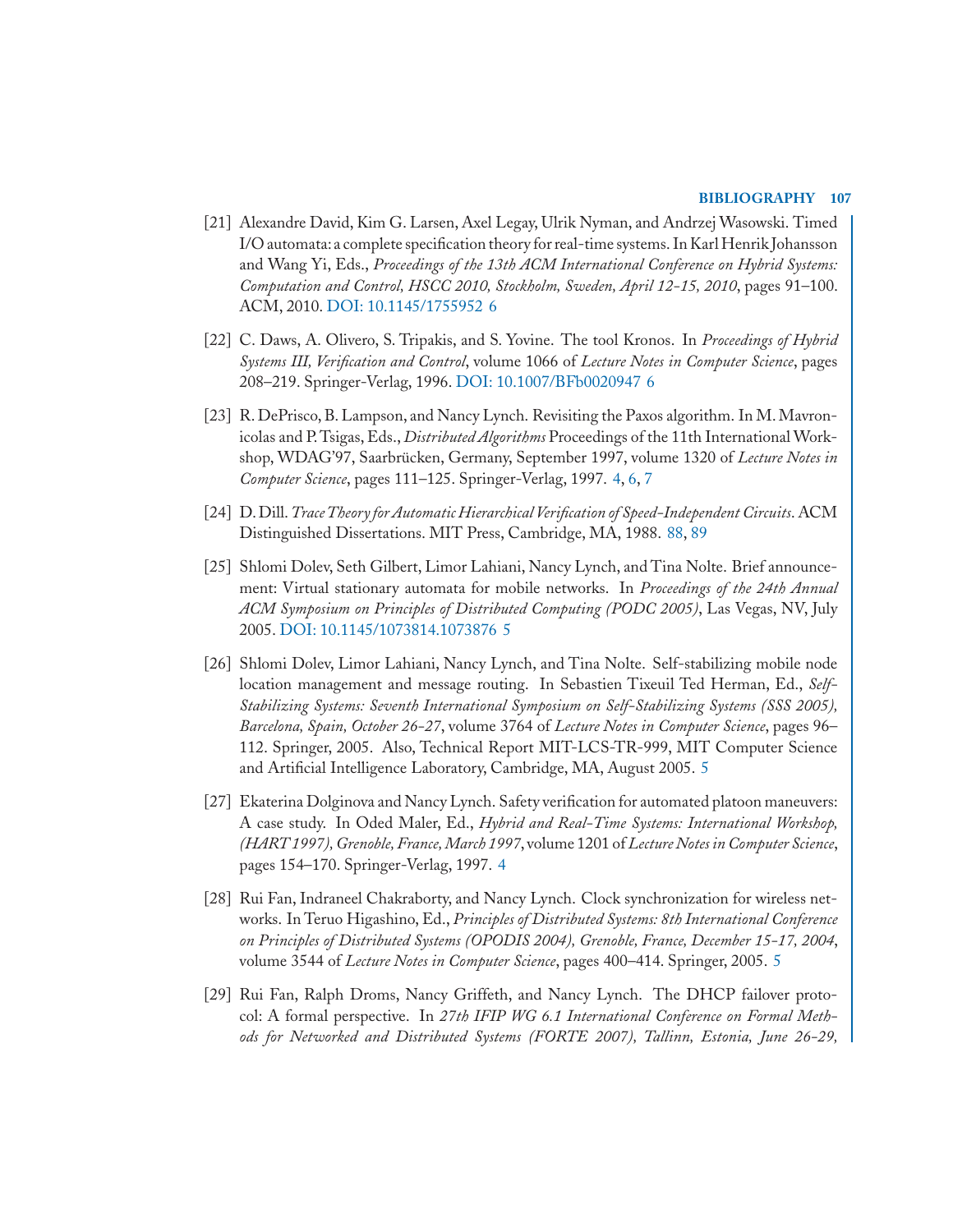*2007*, volume 4574 of *Lecture Notes in Computer Science*, pages 211–226. Springer, 2007. [DOI: 10.1007/978-3-540-73196-2\\_14](http://dx.doi.org/10.1007/978-3-540-73196-2_14) [5](#page-18-0)

- [30] Rui Fan and Nancy Lynch. Gradient clock synchronization. *Distributed Computing*, 18(4):255–266, November 2006. [DOI: 10.1007/s00446-005-0135-6](http://dx.doi.org/10.1007/s00446-005-0135-6) [5](#page-18-0)
- [31] Goran Frehse. *Compositional Verification of Hybrid Systems using Simulation Relations*. PhD thesis, Radboud University Nijmegen, October 2005. [93](#page-106-0)
- [32] S. Garland. TIOA user guide and reference manual, September 2005. Available through URL <http://theory.csail.mit.edu/tds/reflist.html>. [4,](#page-17-0) [25](#page-38-0)
- [33] S. Garland, D. Kaynar, N. A. Lynch, J. Tauber, and M. Vaziri. TIOA tutorial, May 2005. Available through URL <http://theory.csail.mit.edu/tds/reflist.html>. [4,](#page-17-0) [25](#page-38-0)
- [34] S. Garland and N. A. Lynch. Using I/O automata for developing distributed systems. In Gary T. Leavens and Murali Sitaraman, Ed., *Foundations of Component-Based Systems*, chapter 13, pages 285–312. Cambridge University Press, New York, 2000. [1](#page-14-0)
- [35] S. Garland, Nancy Lynch, and M. Vaziri. *IOA: A Language for Specifying, Programming, and Validating Distributed Systems*. MIT Laboratory for Computer Science, Cambridge, MA, 2001. URL <http://theory.lcs.mit.edu/tds/ioa.html>. [4](#page-17-0)
- [36] R. Gawlick, R. Segala, J. F. Søgaard-Andersen, and Nancy Lynch. Liveness in timed and untimed systems. In S. Abiteboul and E. Shamir, Eds., *Proceedings* 21*th ICALP,* Jerusalem, volume 820 of *Lecture Notes in Computer Science*. Springer-Verlag, 1994. A full version appears as MIT Technical Report number MIT/LCS/TR-587. [40](#page-53-0)
- [37] Seth Gilbert. *Virtual Infrastructure for Wireless Ad Hoc Networks*. PhD thesis, Department of Electrical Engineering and Computer Science, Massachusetts Institute of Technology, Cambridge, MA, 2007. [58](#page-71-0)
- [38] Seth Gilbert and Nancy Lynch. Brewer's conjecture and the feasibility of consistent, available, partition-tolerant web services. *ACM Sigact News*, 33(2):48–51, June 2002. [DOI: 10.1145/564585.564601](http://dx.doi.org/10.1145/564585.564601) [5](#page-18-0)
- [39] Seth Gilbert, Nancy Lynch, Sayan Mitra, and Tina Nolte. Self-stabilizing mobile robot formations with virtual nodes. In Sandeep S. Kulkarni and Andre Schiper, Eds., *Stabilization, Safety and Security of Distributed Systems, 10th International Symposium (SSS 2008), Detroit, Michigan, November 2008*, volume 5340 of *Lecture Notes in Computer Science*, pages 188–202. Springer, 2008. [DOI: 10.1007/978-3-540-89335-6](http://dx.doi.org/10.1007/978-3-540-89335-6) [5](#page-18-0)
- [40] Seth Gilbert, Nancy Lynch, Sayan Mitra, and Tina Nolte. Self-stabilizing robot formations over unreliable networks. *ACM Transactions on Autonomous and Adaptive Systems*, 4(3), 2009. [DOI: 10.1145/1552297.1552300](http://dx.doi.org/10.1145/1552297.1552300) [5](#page-18-0)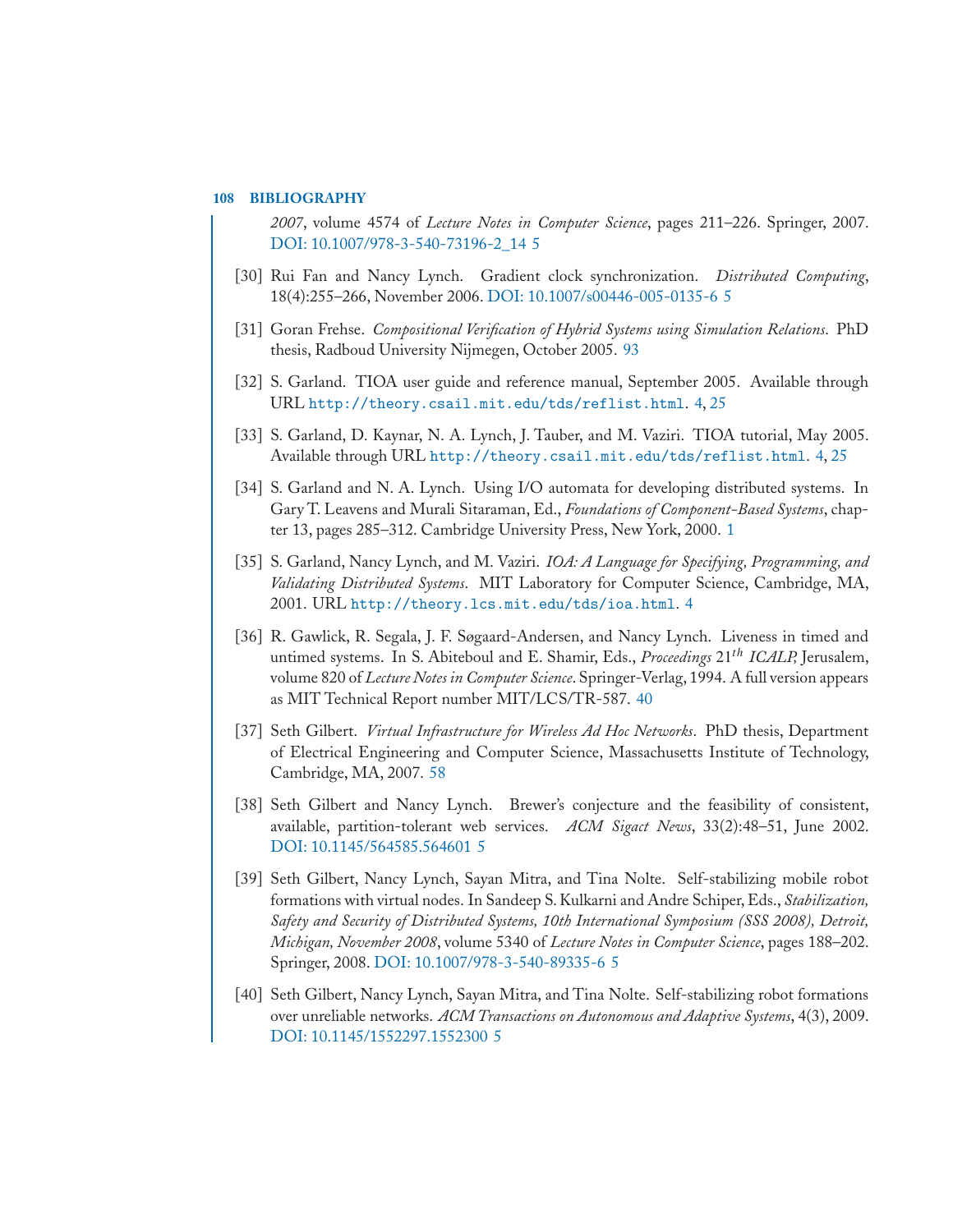- <span id="page-122-0"></span>[41] Seth Gilbert, Nancy Lynch, and Alex Shvartsman. RAMBO II: Rapidly reconfigurable atomic memory for dynamic networks. In *International Conference on Dependable Systems and Networks (DSN 2003)*, pages 259–268, San Francisco, CA, June 2003. [DOI: 10.1109/DSN.2003.1209936](http://dx.doi.org/10.1109/DSN.2003.1209936) [5](#page-18-0)
- [42] C. A. Gunter. *Semantics of Programming Languages: Structures and Techniques*. MIT Press, Cambridge, MA, 1992. [10](#page-23-0)
- [43] Vida Uyen Ha. Verification of an attitude control system. Bachelor of Science and Master of Engineering, Department of Electrical Engineering and Computer Science, Massachusetts Institute of Technology, Cambridge, MA, May 2003. [4](#page-17-0)
- [44] C. Heitmeyer and Nancy Lynch. The generalized railroad crossing: A case study in formal verification of a real-time system. In *Proceedings of the 15th IEEE Real-Time Systems Symposium*, pages 120–131, 1994. [DOI: 10.1109/REAL.1994.342724](http://dx.doi.org/10.1109/REAL.1994.342724) [4](#page-17-0)
- [45] M. Hennessy. *Algebraic Theory of Processes*. MIT Press, Cambridge, MA, 1988. [10](#page-23-0)
- [46] T. Henzinger, X. Nicollin, J. Sifakis, and S. Yovine. Symbolic model-checking for real-time systems. *Information and Computation*, 111(2):193–244, 1994.[DOI: 10.1006/inco.1994.1045](http://dx.doi.org/10.1006/inco.1994.1045) [6](#page-19-0)
- [47] T. A. Henzinger, P.-H. Ho, and H. Wong-Toi. HyTech: A Model Checker for Hybrid Systems. In O. Grumberg, Ed., em Proceedings of the 9th International Conference on Computer Aided Verification, volume 1254 of *Lecture Notes in Computer Science*, pages 460– 463. Springer-Verlag, 1997. [6](#page-19-0)
- [48] T. A. Henzinger, S. Qadeer, and S. K. Rajamani. Decomposing refinement proofs using assume-guarantee reasoning. In *Proceedings of the International Conference on Computer-Aided Design (ICCAD)*, pages 245–252. IEEE Computer Society Press, 2000. [DOI: 10.1109/ICCAD.2000.896481](http://dx.doi.org/10.1109/ICCAD.2000.896481) [93](#page-106-0)
- [49] T.A. Henzinger. Sooner is safer than later. *Information Processing Letters*, 43:135–141, 1992. [DOI: 10.1016/0020-0190\(92\)90005-G](http://dx.doi.org/10.1016/0020-0190(92)90005-G) [82](#page-95-0)
- [50] Thomas A. Henzinger, Peter W. Kopke, Anuj Puri, and Pravin Varaiya. What's decidable about hybrid automata? *J. Comput. Syst. Sci.*, 57(1):94–124, 1998. [DOI: 10.1006/jcss.1998.1581](http://dx.doi.org/10.1006/jcss.1998.1581) [5](#page-18-0)
- [51] VeroModo Inc. <http://www.veromodo.com>. [4,](#page-17-0) [103](#page-116-0)
- [52] C.B. Jones. Specification and design of parallel programs. In R.E. A.Mason,Ed.,*Information Processing 83: Proceedings of the IFIP 9thWorld Congress*, pages 321–332.North-Holland, 1983. [93](#page-106-0)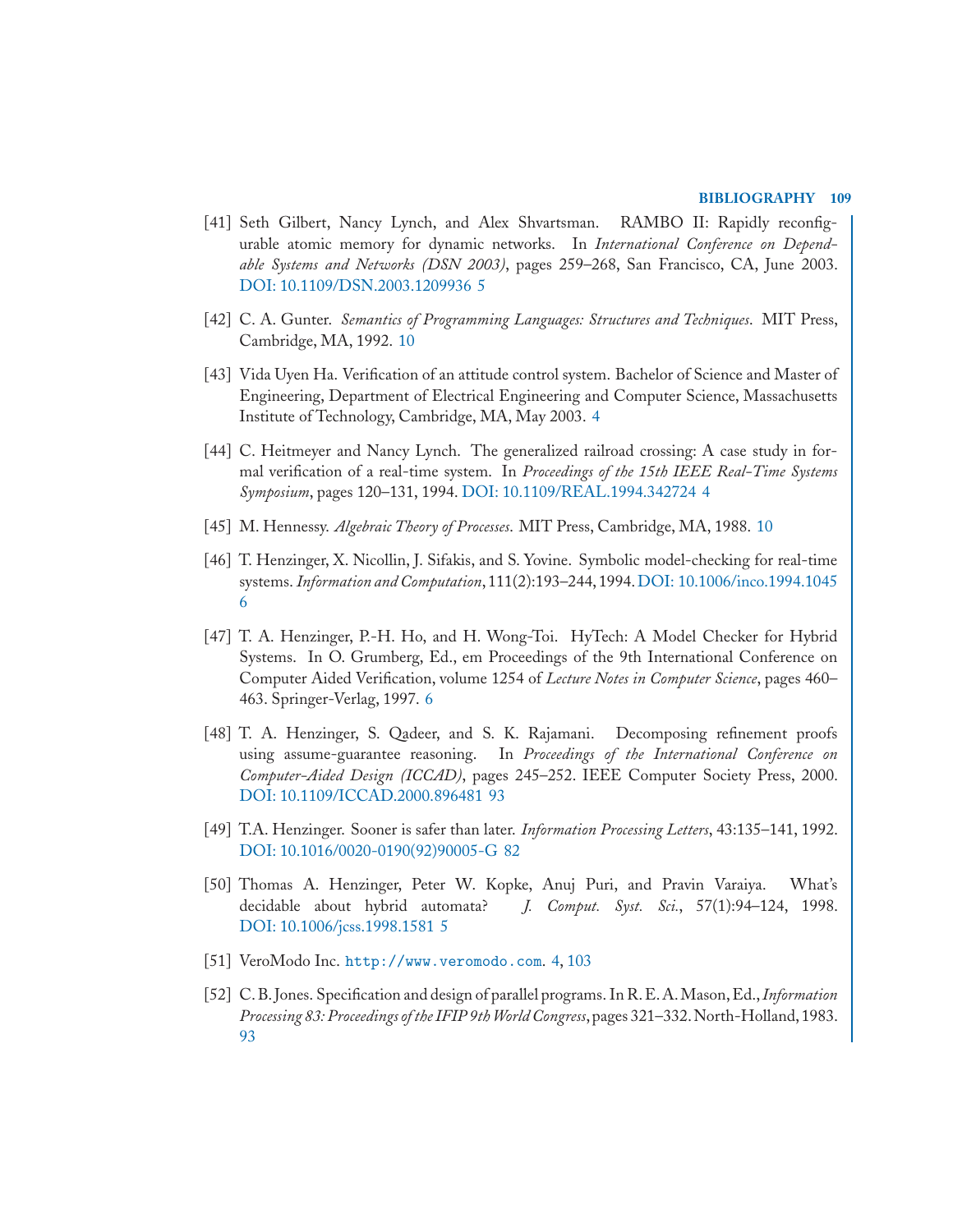- <span id="page-123-0"></span>[53] B. Jonsson. Modular verification of asynchronous networks. In *Proceedings of the* 6*th Annual ACM Symposium on Principles of Distributed Computing*, pages 152–166, August 1987. [DOI: 10.1145/41840.41853](http://dx.doi.org/10.1145/41840.41853) [3,](#page-16-0) [85](#page-98-0)
- [54] Bengt Jonsson. Compositional specification and verification of distributed systems. *ACM Trans. Program. Lang. Syst.*, 16(2):259–303, 1994. [DOI: 10.1145/174662.174665](http://dx.doi.org/10.1145/174662.174665) [3,](#page-16-0) [85](#page-98-0)
- [55] D.Kaynar and N.A.Lynch. Decomposing verification of timed I/O automata. InY.Lakhnech and S.Yovine,Eds.,*Proceedings Joint International Conferences on FormalModelling and Analysis of Timed Systems, FORMATS 2004 and Formal Techniques in Real-Time and Fault-Tolerant Systems, FTRTFT 2004,* Grenoble, France, September 22-24, 2004, volume 3253 of *Lecture Notes in Computer Science*, pages 84–101. Springer, 2004. [93](#page-106-0)
- [56] D. Kaynar, N. A. Lynch, S. Mitra, and S. Garland. The TIOA language, May 2005. Available through URL <http://theory.csail.mit.edu/tds/reflist.html>. [4,](#page-17-0) [25](#page-38-0)
- [57] Dilsun K. Kaynar, Nancy Lynch, and Sayan Mitra. Specifying and proving timing properties with TIOA tools. In *Proceedings of the 5th IEEE International Real-Time Systems Symposium, Work in Progress Session (RTSS WIP)*, pages 96–99, Lisbon, Portugal, December 2004. [3,](#page-16-0) [4](#page-17-0)
- [58] Dilsun K. Kaynar, Nancy Lynch, Roberto Segala, and Frits Vaandrager. The theory of timed I/O automata. Technical Report MIT-LCS-TR-917a, MIT Laboratory for Computer Science, 2004. Available online at <http://theory.csail.mit.edu/tds/reflist.html>. [7,](#page-20-0) [103](#page-116-0)
- [59] Dilsun K. Kaynar, Nancy Lynch, Roberto Segala, and Frits Vaandrager. *The Theory of Timed I/O Automata*. Synthesis Lectures on Computer Science. Morgan-Claypool Publishers, May 2006. Also, revised and shortened version of Technical Report MIT-LCS-TR-917a (from 2004), MIT Laboratory for Computer Science, Cambridge, MA. [DOI: 10.2200/S00006ED1V01Y200508CSL001](http://dx.doi.org/10.2200/S00006ED1V01Y200508CSL001) [7](#page-20-0)
- [60] D. E. Knuth. *Fundamental Algorithms*, volume 1 of *The Art of Computer Programming*. Addision-Wesley, Reading, MA, second edition, 1973. [11](#page-24-0)
- [61] Fabian Kuhn, Thomas Locher, and Rotem Oshman. Gradient clock synchronization in dynamic networks. In *Proceedings of the ACM Symposium on Parallelism in Algorithms and Architectures (SPAA)*, Calgary, Alberta, Canada, August 2009. To appear. [DOI: 10.1145/1583991.1584059](http://dx.doi.org/10.1145/1583991.1584059) [5](#page-18-0)
- [62] Fabian Kuhn, Nancy Lynch, and Calvin Newport. The abstract MAC layer. Technical Report MIT-CSAIL-TR-2009-021, MIT CSAIL, Cambridge, MA, May 2009. Earlier version as Technical Report MIT-CSAIL-TR-2009-009, MIT CSAIL, Cambridge, MA, February 2009. [5](#page-18-0)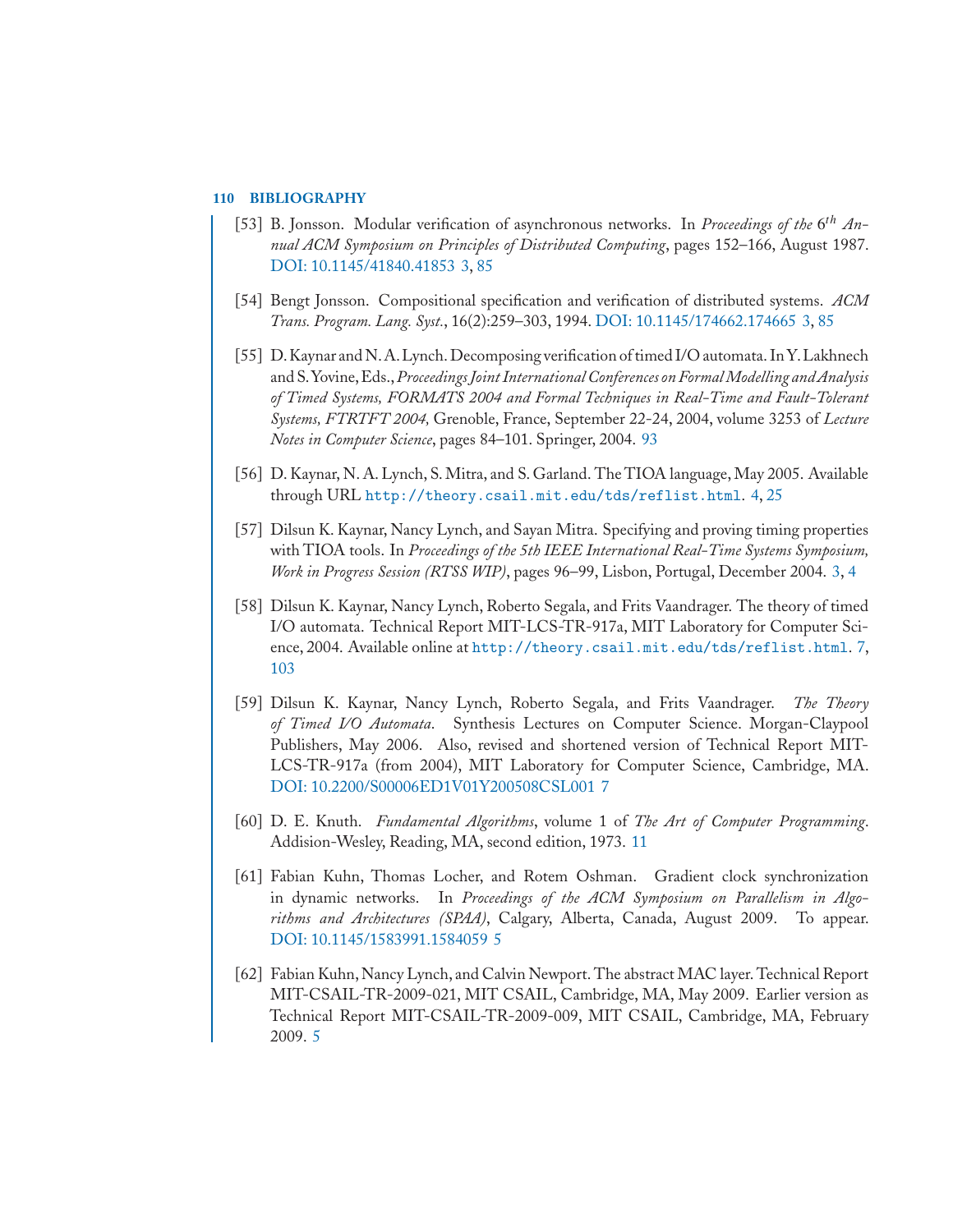- [63] Fabian Kuhn and Rotem Oshman. Gradient clock synchronization using reference broadcasts. Submitted for publication. [DOI: 10.1007/978-3-642-10877-8\\_17](http://dx.doi.org/10.1007/978-3-642-10877-8_17) [5](#page-18-0)
- [64] Gerardo Lafferriere, George J. Pappas, and Sergio Yovine. A new class of decidable hybrid systems. In Frits W. Vaandrager and Jan H. van Schuppen, Eds., *Hybrid Systems: Computation and Control, Second International Workshop, HSCC'99, Berg en Dal, The Netherlands, March 29-31, 1999, Proceedings*, volume 1569 of *Lecture Notes in Computer Science*, pages 137–151. Springer, 1999. [5](#page-18-0)
- [65] L. Lamport. The temporal logic of actions. *ACM Transactions on Programming Languages and Systems*, 16(3):872–923, May 1994. [DOI: 10.1145/177492.177726](http://dx.doi.org/10.1145/177492.177726) [82](#page-95-0)
- [66] K. G. Larsen, P. Pettersson, and W. Yi. Uppaal in a nutshell. *Journal of Software Tools for Technology Transfer*, 1–2:134–152, 1997. [DOI: 10.1007/s100090050010](http://dx.doi.org/10.1007/s100090050010) [4,](#page-17-0) [5](#page-18-0)
- [67] K. G. Larsen and W. Yi. Time abstracted bisimulation: Implicit specifications and decidability. In S.D. Brookes, M.G. Main, A. Melton, M.W. Mislove, and D.A. Schmidt, Eds., *Mathematical Foundations of Programming Semantics, 9th International Conference, New Orleans, LA, USA, April 7-10, 1993, Proceedings*, volume 802 of *Lecture Notes in Computer Science*, pages 160–176. Springer, 1993. [42](#page-55-0)
- [68] C. Livadas, J. Lygeros, and N. A. Lynch. High-level modeling and analysis of TCAS. In *Proceedings of the 20th IEEE Real-Time Systems Symposium*, pages 115–125, 1999. [DOI: 10.1109/REAL.1999.818833](http://dx.doi.org/10.1109/REAL.1999.818833) [4](#page-17-0)
- [69] Carl Livadas and Idit Keidar. Caching-enhanced scalable reliable multicast. In *International Conference on Dependable Systems and Networks (DSN)*, pages 253–264, Florence, Italy, June-July 2004. [DOI: 10.1109/DSN.2004.1311895](http://dx.doi.org/10.1109/DSN.2004.1311895) [5](#page-18-0)
- [70] Carl Livadas, John Lygeros, and Nancy Lynch. High-level modeling and analysis of the traffic alert and collision avoidance system (TCAS). *Proceedings of IEEE, Special Issue on Hybrid Systems: Theory and Applications*, 88(7):926–948, July 2000. [DOI: 10.1109/5.871302](http://dx.doi.org/10.1109/5.871302) [4](#page-17-0)
- [71] Carolos Livadas, Idit Keidar, and Nancy A. Lynch. Designing a caching-based reliable multicast protocol. In *Proceedings of the International Conference on Dependable Systems and Networks (DSN 2001) Fast Abstracts Supplement*, pages B44–B45, Gothenburg, Sweden, July 2001. [5](#page-18-0)
- [72] Carolos Livadas and Nancy A. Lynch. Formal verification of safety-critical hybrid systems. In S. Sastry and T.A. Henzinger, Eds., *Hybrid Systems: Computation and Control. First International Workshop (HSCC 1998), Berkeley, CA, USA, April, 1998*, volume 1386 of *Lecture Notes in Computer Science*, pages 253–272. Springer Verlag, 1998. [4](#page-17-0)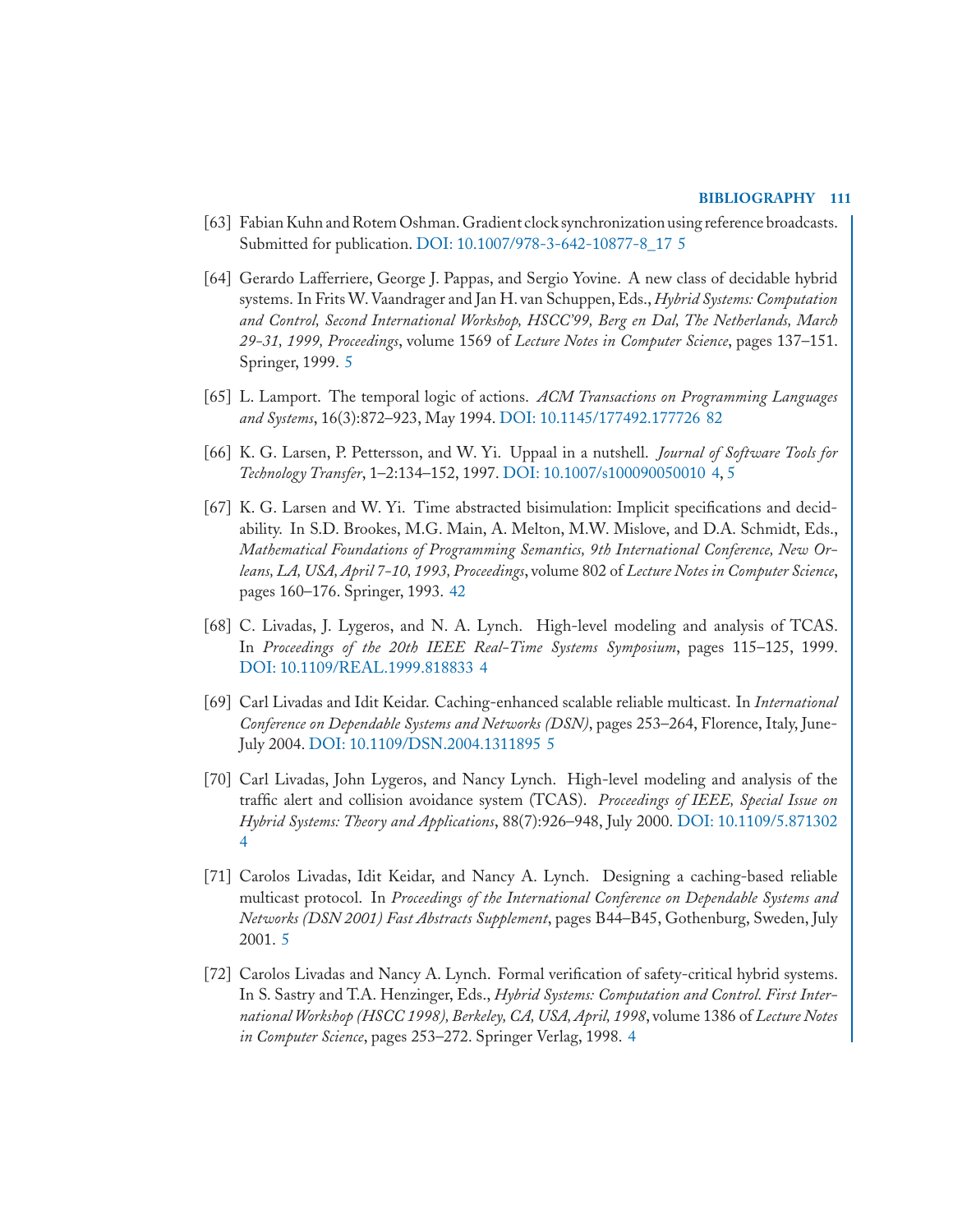- <span id="page-125-0"></span>[73] Carolos Livadas and Nancy A. Lynch. A formal venture into reliable multicast territory. In Moshe Y. Vardi Doron Peled, Ed., em Formal Techniques for Networked and Distributed Systems: Proceedings of the 22nd IFIP WG 6.1 International Conference (FORTE 2002), Houston, Texas, USA, November 11-14, 2002, volume 2529 of *Lecture Notes in Computer Science*, pages 146–161. Springer, 2002. Also, Technical Report MIT-LCS-TR-868, MIT Laboratory for Computer Science, Cambridge, MA, November 2002. [5](#page-18-0)
- [74] John Lygeros and Nancy Lynch. Strings of vehicles: Modeling and safety conditions. In S. Sastry and T.A. Henzinger, Eds., *Hybrid Systems: Computation and Control. First International Workshop (HSCC 1998), Berkeley, CA, USA, April, 1998*, volume 1386 of *Lecture Notes in Computer Science*, pages 273–288. Springer Verlag, 1998. [4](#page-17-0)
- [75] N. A. Lynch and A. Shvartsman. RAMBO: A reconfigurable atomic memory service for dynamic networks. In D. Malkhi, Ed., *Distributed Computing, Proceedings of the 16th International Symposium on DIStributed Computing (DISC),Toulouse, France, October 2002*, volume 2508 of *Lecture Notes in Computer Science*, pages 173–190. Springer-Verlag, 2002. Also, Technical Report MIT-LCS-TR-856. [7](#page-20-0)
- [76] Nancy Lynch. *Distributed Algorithms*. Morgan Kaufmann Publishers, Inc., San Fransisco, CA, 1996. [3,](#page-16-0) [85](#page-98-0)
- [77] Nancy Lynch. A three-level analysis of a simple acceleration maneuver, with uncertainties. In *Real-Time Systems: Modeling, Design, and Applications*, volume 8 of *AMAST Series in Computing*. World Scientific Publishing Company, 2005. [DOI: 10.1142/9789812708472\\_0016](http://dx.doi.org/10.1142/9789812708472_0016) [4](#page-17-0)
- [78] Nancy Lynch, Sayan Mitra, and Tina Nolte. Motion coordination using virtual nodes. In *Forty-Fourth IEEE Conference on Decision and Control and European Control Conference (CDC-ECC 2005)*, Seville, Spain, December 2005. [DOI: 10.1109/CDC.2005.1582591](http://dx.doi.org/10.1109/CDC.2005.1582591) [5](#page-18-0)
- [79] Nancy Lynch, Roberto Segala, and Frits Vaandrager. Hybrid I/O automata. *Information and Computation*, 185(1):105–157, 2003. [DOI: 10.1016/S0890-5401\(03\)00067-1](http://dx.doi.org/10.1016/S0890-5401(03)00067-1) [3,](#page-16-0) [13,](#page-26-0) [24,](#page-37-0) [57,](#page-70-0) [58,](#page-71-0) [85,](#page-98-0) [88,](#page-101-0) [92,](#page-105-0) [101,](#page-114-0) [102,](#page-115-0) [103](#page-116-0)
- [80] Nancy Lynch, Roberto Segala, Frits Vaandrager, and H. B.Weinberg. Hybrid I/O automata. In R. Alur, T. A. Henzinger, and E. D. Sontag, Eds., *Hybrid Systems III*, volume 1066 of *Lecture Notes in Computer Science*, pages 496–510. Springer-Verlag, 1996. [40](#page-53-0)
- [81] Nancy Lynch, Roberto Segala, Frits Vaandrager, and H. B. Weinberg. Hybrid I/O automata. Report CSI-R9907, Computing Science Institute, University of Nijmegen, April 1999. [DOI: 10.1007/BFb0020971](http://dx.doi.org/10.1007/BFb0020971) [40,](#page-53-0) [88,](#page-101-0) [89](#page-102-0)
- [82] Nancy Lynch and Alex Shvartsman. RAMBO: A reconfigurable atomic memory service for dynamic networks. In D. Malkhi, Ed., *Distributed Computing: Proceedings of the 16th*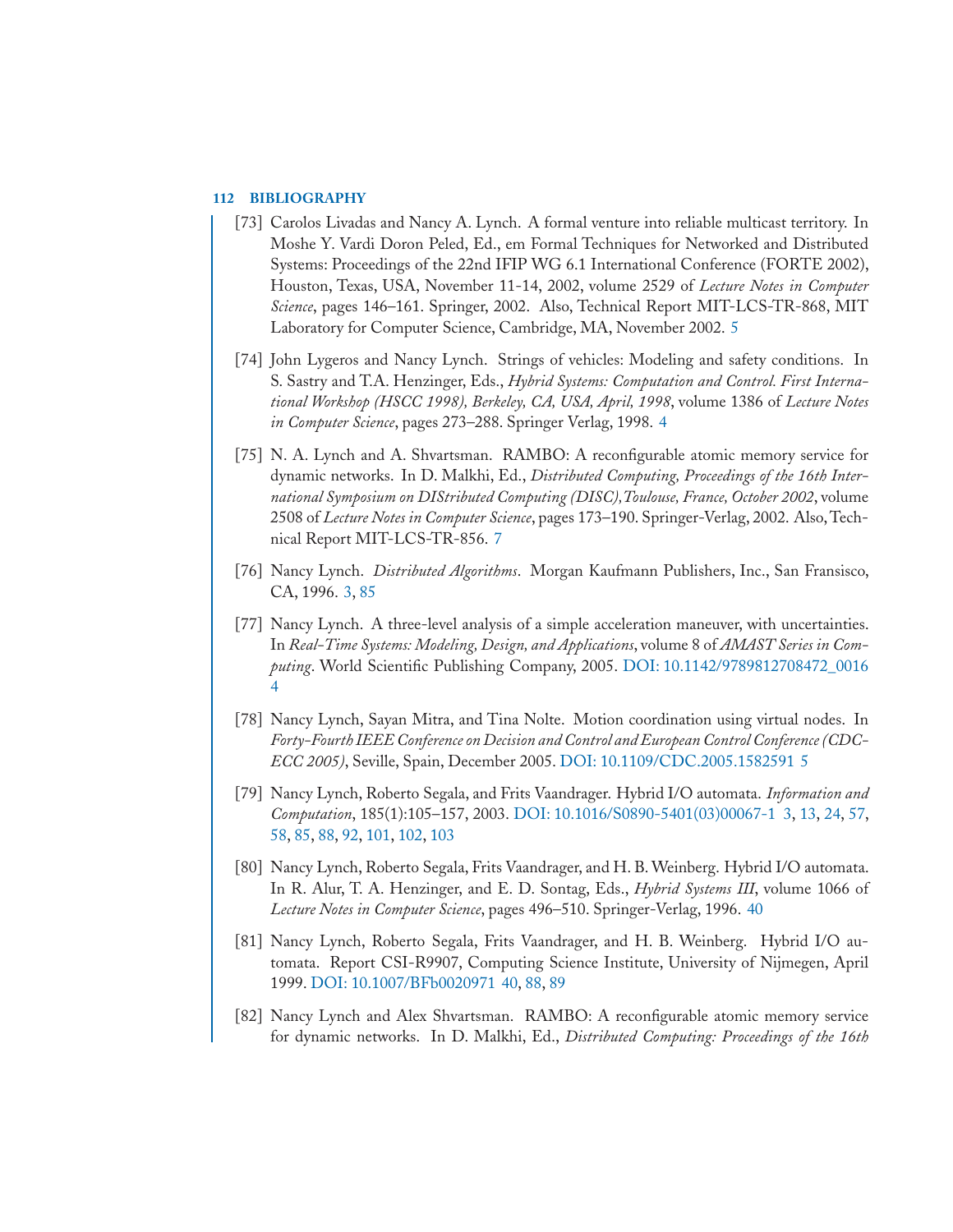<span id="page-126-0"></span>*International Symposium on DIStributed Computing (DISC 2002), Toulouse, France, October 2002*, volume 2508 of *Lecture Notes in Computer Science*, pages 173–190. Springer-Verlag, 2002. Also, Technical Report MIT-LCS-TR-856, MIT Laboratory for Computer Science, Cambridge, MA. [5](#page-18-0)

- [83] Nancy Lynch and Mark Tuttle. Hierarchical correctness proofs for distributed algorithms. In *Proceedings of the* 6*th Annual ACM Symposium on Principles of Distributed Computing*, pages 137–151, August 1987. A full version is available as MIT Technical Report MIT/LCS/TR-387. [DOI: 10.1145/41840.41852](http://dx.doi.org/10.1145/41840.41852) [3,](#page-16-0) [85](#page-98-0)
- [84] Nancy Lynch and Mark Tuttle. An introduction to input/output automata. *CWI Quarterly*, 2(3):219–246, September 1989. [3,](#page-16-0) [85](#page-98-0)
- [85] Nancy Lynch and Frits Vaandrager. Forward and backward simulations, I: Untimed systems. *Information and Computation*, 121(2):214–233, September 1995. [DOI: 10.1006/inco.1995.1134](http://dx.doi.org/10.1006/inco.1995.1134) [52](#page-65-0)
- [86] Nancy Lynch and Frits Vaandrager. Action transducers and timed automata. *Formal Aspects of Computing*, 8(5):499–538, 1996. [DOI: 10.1007/BF01211907](http://dx.doi.org/10.1007/BF01211907) [4,](#page-17-0) [24,](#page-37-0) [34,](#page-47-0) [40,](#page-53-0) [104](#page-117-0)
- [87] Nancy Lynch and Frits Vaandrager. Forward and backward simulations Part II: Timing-based systems. *Information and Computation*, 128(1):1–25, July 1996. [DOI: 10.1006/inco.1996.0060](http://dx.doi.org/10.1006/inco.1996.0060) [4,](#page-17-0) [52,](#page-65-0) [104](#page-117-0)
- [88] O. Maler, Z. Manna, and A. Pnueli. From timed to hybrid systems. In J. W. de Bakker, C. Huizing, W. P. de Roever, and G. Rozenberg, Ed., *Proceedings REX Workshop on Real-Time: Theory in Practice,* Mook, The Netherlands, June 1991, volume 600 of *Lecture Notes in Computer Science*, pages 447–484. Springer-Verlag, 1992. [4,](#page-17-0) [6,](#page-19-0) [14,](#page-27-0) [68,](#page-81-0) [104](#page-117-0)
- [89] O. Maler, A. Pnueli, and J. Sifakis. On the synthesis of discrete controllers for timed systems. In E.W. Mayr and C. Puech, Eds., *Proceedings STACS'95*, volume 900 of *Lecture Notes in Computer Science*, pages 229–242. Springer-Verlag, 1995. [89](#page-102-0)
- [90] Z. Manna and A. Pnueli. *Temporal Verification of Reactive Systems: Safety*. Springer-Verlag, 1995. [36,](#page-49-0) [38](#page-51-0)
- [91] M. Merritt, F. Modugno, and M. Tuttle. Time constrained automata. In J. C. M. Baeten and J. F. Groote, Eds., *Proceedings CONCUR 91,* Amsterdam, volume 527 of *Lecture Notes in Computer Science*, pages 408–423. Springer-Verlag, 1991. [4,](#page-17-0) [6,](#page-19-0) [68,](#page-81-0) [104](#page-117-0)
- [92] R. Milner. *A Calculus of Communicating Systems*, volume 92 of *Lecture Notes in Computer Science*. Springer-Verlag, 1980. [5](#page-18-0)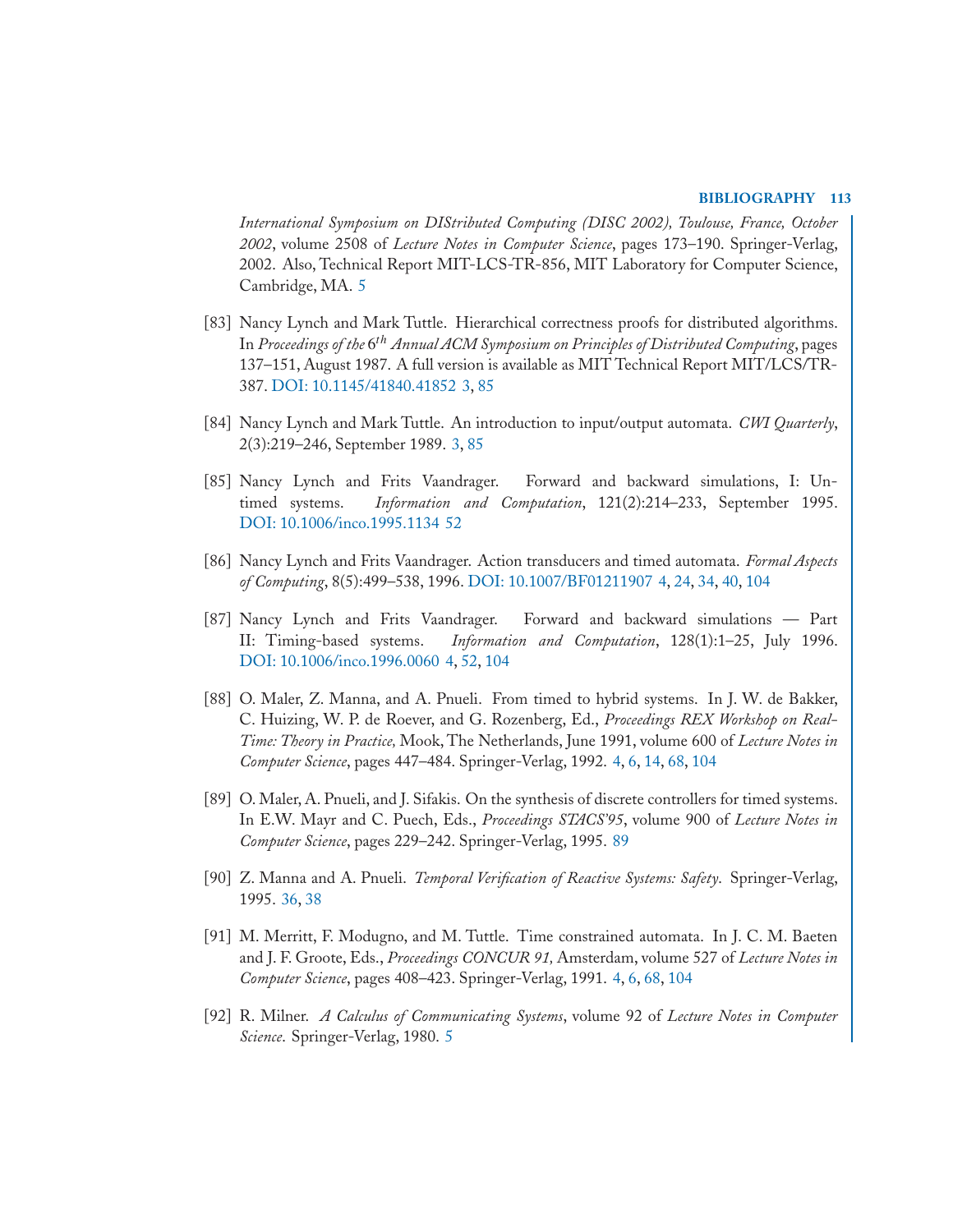- <span id="page-127-0"></span>[93] S. Mitra, Y. Wang, N. A. Lynch, and E. Feron. Safety verification of model helicopter controller using hybrid input/output automata. In O.Maler and A. Pnueli, Eds.,*Proceedings of Hybrid Systems: Computation and Control,*Prague, the Czech Republic April 3-5, volume 2623 of *Lecture Notes in Computer Science*, pages 343–358, 2003. [DOI: 10.1007/3-540-36580-X](http://dx.doi.org/10.1007/3-540-36580-X) [25](#page-38-0)
- [94] Sayan Mitra. *A Verification Framework for Ordinary and Probabilistic Hybrid Systems*. PhD thesis, Department of Electrical Engineering and Computer Science,Massachusetts Institute of Technology, Cambridge, MA, 2007. [103](#page-116-0)
- [95] Sayan Mitra and Nancy Lynch. Trace-based semantics of probabilistic timed I/O automata. In Alberto Bemporad, Antonio Bicchi, and Giorgio C. Buttazzo, Eds., *Hybrid Systems: Computation and Control (HSCC 2007), Pisa, Italy, April 3-5, 2007*, volume 4416 of *Lecture Notes in Computer Science*, pages 718–722. Springer, 2007. [103](#page-116-0)
- [96] Tina Nolte and Nancy Lynch. Self-stabilization and virtual node layer emulations. InToshimitsu Masuzawa and Sebastien Tixeuil, Eds., *Stabilization, Safety, and Security of Distributed Systems: Proceedings of Ninth International Symposium (SSS 2007), Paris, France, November 2007*, volume 4838 of *Lecture Notes in Computer Science*, pages 394–408. Springer, 2007. [DOI: 10.1007/978-3-540-76627-8](http://dx.doi.org/10.1007/978-3-540-76627-8) [5](#page-18-0)
- [97] Tina Nolte and Nancy Lynch. A virtual node-based tracking algorithm for mobile networks. In *International Conference on Distributed Computing Systems (ICDCS 2007)*,Toronto, Canada, June 2007. [DOI: 10.1109/ICDCS.2007.82](http://dx.doi.org/10.1109/ICDCS.2007.82) [5](#page-18-0)
- [98] S. Owre, J. Rushby, N. Shankar, and F. von Henke. Formal verification for fault-tolerant architectures: Prolegomena to the design of PVS. *IEEE Transactions on Software Engineering*, 21(2):107–125, February 1995. [DOI: 10.1109/32.345827](http://dx.doi.org/10.1109/32.345827) [4](#page-17-0)
- [99] George J. Pappas. Hybrid systems tools wiki, 2010. URL [http://wiki.grasp.upenn.](http://wiki.grasp.upenn.edu/hst/index.php?n=Main.HomePage) [edu/hst/index.php?n=Main.HomePage](http://wiki.grasp.upenn.edu/hst/index.php?n=Main.HomePage). [6](#page-19-0)
- [100] P. Petterson. *Modelling and Verification of Real-Time Systems UsingTimed Automata:Theory and Practice*. PhD thesis, Department of Computer Systems, Uppsala University, 1999. Technical Report DoCs 99/101. [4,](#page-17-0) [5](#page-18-0)
- [101] A. Pnueli. In transition from global to modular temporal reasoning about programs. In K. R. Apt, Ed., *Logics and Models of Concurrent Systems*, NATO ASI, pages 123–144. Springer-Verlag, 1984. [93](#page-106-0)
- [102] A. Pnueli. Development of hybrid systems. In H. Langmaack, W.-P. de Roever, and J. Vytopil, Eds., *Proceedings of the Third International School and Symposium on Formal Techniques in Real-Time and Fault-Tolerant Systems (FTRTFT '94),* Lübeck, Germany, September 1994, volume 863 of *Lecture Notes in Computer Science*, pages 77–85. Springer-Verlag, 1994. [18](#page-31-0)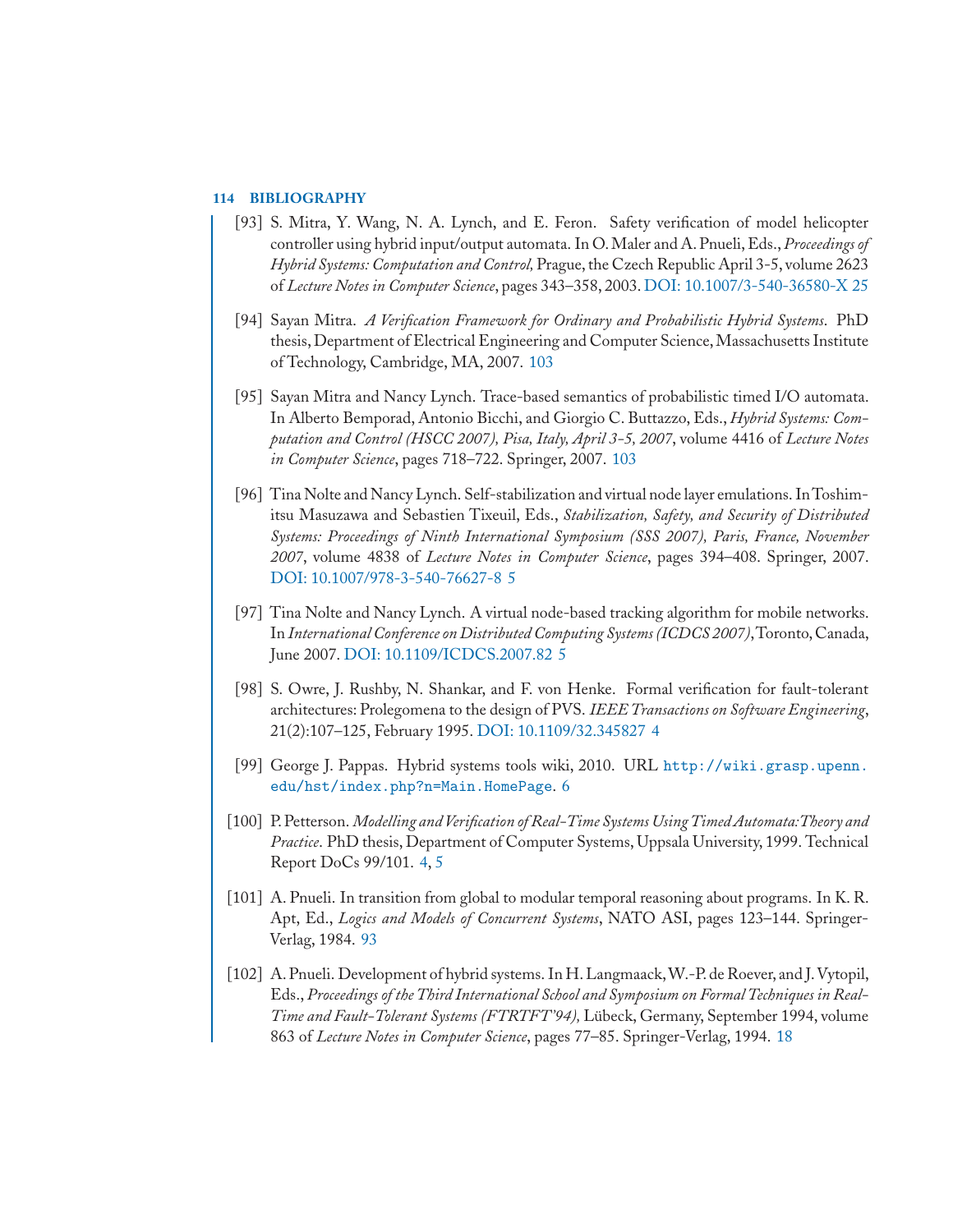- <span id="page-128-0"></span>[103] J.W. Polderman and J. C.Willems. *Introduction to Mathematical SystemsTheory: A Behavioural Approach*, volume 26 of *Texts in Applied Mathematics*. Springer-Verlag, 1998. [25](#page-38-0)
- [104] C. Robson. TIOA and UPPAAL. Master's thesis, MIT Department of Electrical Engineering and Computer Science, 2004. [6](#page-19-0)
- [105] J.M.T Romijn. A timed verification of the IEEE 1394 leader election protocol. *Formal Methods in System Design*, 19(2):165–194, 2001. Special issue on *FMICS'99*. [DOI: 10.1023/A:1011284000753](http://dx.doi.org/10.1023/A:1011284000753) [45](#page-58-0)
- [106] R. Segala. *Modeling and Verification of Randomized Distributed Real-Time Systems*. PhD thesis, Department of Electrical Engineering and Computer Science, MIT, May 1995. Also, MIT/LCS/TR-676. [103](#page-116-0)
- [107] R. Segala, R. Gawlick, J. F. Søgaard-Andersen, and N. A. Lynch. Liveness in timed and untimed systems. *Information and Computation*, 141(2):119–171, March 1998. [DOI: 10.1006/inco.1997.2671](http://dx.doi.org/10.1006/inco.1997.2671) [4,](#page-17-0) [24,](#page-37-0) [34,](#page-47-0) [88,](#page-101-0) [89,](#page-102-0) [104](#page-117-0)
- [108] J. Sifakis. Modeling real-time systems challenges and work directions. In *Proceedings of Embedded Software, First International Workshop (EMSOFT '01),* Tahoe City, CA, volume 2211 of *Lecture Notes in Computer Science*, pages 373–389, October 2001. [DOI: 10.1007/3-540-45449-7\\_26](http://dx.doi.org/10.1007/3-540-45449-7_26) [1](#page-14-0)
- [109] J. Sifakis. Modeling real-time systems. In *Proceedings of the 25th IEEE Real-Time Systems Symposium (RTSS '04)*, pages 5–6. IEEE Computer Society, 2004. Invited Talk. [DOI: 10.1109/REAL.2004.34](http://dx.doi.org/10.1109/REAL.2004.34) [1](#page-14-0)
- [110] D.P.L. Simons and M.I.A. Stoelinga. Mechanical verification of the IEEE 1394a root contention protocol using Uppaal2k. *International Journal on Software Tools for Technology Transfer (STTT)*, 3(4):469–485, September 2001. [DOI: 10.1007/s100090100059](http://dx.doi.org/10.1007/s100090100059) [45](#page-58-0)
- [111] Mark Smith. Formal verification of communication protocols. In Reinhard Gotzhein and Jan Bredereke, Eds., *Formal Description Techniques IX: Theory, Applications, and Tools (FORTE/PSTV '96: Joint International Conference on Formal Description Techniques for Distributed Systems and Communication Protocols, and Protocol Specification, Testing, and Verification, Kaiserslautern, Germany, October 1996)*, pages 129–144. Chapman & Hall, London, 1996. [5](#page-18-0)
- [112] Mark Smith. Reliable message delivery and conditionally-fast transactions are not possible without accurate clocks. In *Proceedings of the 17th Annual ACM Symposium on the Principles of Distributed Computing (PODC 1998)*, pages 163–171, Puerta Vallarta, Mexico, June 1998. [DOI: 10.1145/277697.277728](http://dx.doi.org/10.1145/277697.277728) [5](#page-18-0)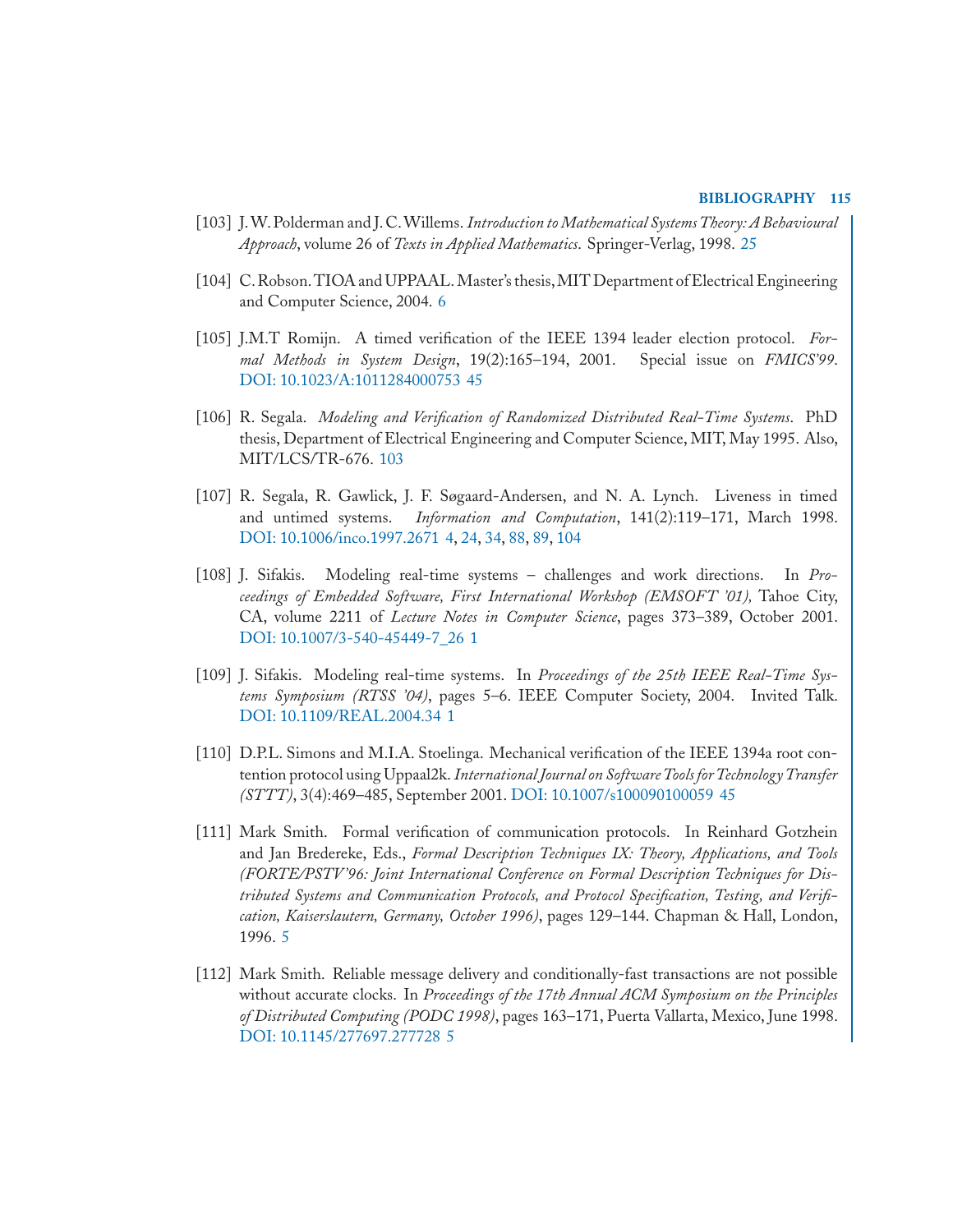- [113] E. D. Sontag. *Mathematical Control Theory Deterministic Finite Dimensional Systems*, volume 6 of *Texts in Applied Mathematics*. Springer-Verlag, 1990. [14](#page-27-0)
- [114] E. W. Stark. A proof technique for rely/guarantee properties. In S. N. Maheshwari, Ed., *Foundations of Software Technology and Theoretical Computer Science*, volume 206 of *Lecture Notes in Computer Science*, pages 369–391. Springer-Verlag, 1985. [93](#page-106-0)
- [115] S.Tasiran, R. Alur, R. P. Kurshan, and R. K. Brayton. Verifying abstractions of timed systems. In *Proceedings of the Seventh Conference on Concurrency Theory (CONCUR)*, volume 1119 of *Lecture Notes in Computer Science*, 1996. [DOI: 10.1007/3-540-61604-7\\_75](http://dx.doi.org/10.1007/3-540-61604-7_75) [93](#page-106-0)
- [116] Shinya Umeno. Machine-assisted parameter synthesis of the biphase mark protocol using event order abstraction. In J. Ouaknine and F. W. Vaandrager, Eds., *7th International Conference on Formal Modelling and Analysis of Timed Systems (FORMATS 2009)*, volume 5813 of *Lecture Notes in Computer Science*, pages 258–274, Springer, Budapest, Hungary, 2009. [5](#page-18-0)
- [117] Shinya Umeno and Nancy Lynch. Safety verification of an aircraft landing protocol: A refinement approach. In Alberto Bemporad, Antonio Bicchi, and Giorgio C. Buttazzo, Eds., *Hybrid Systems: Computation and Control (HSCC 2007), Pisa, Italy, April 3-5, 2007*, volume 4416 of *Lecture Notes in Computer Science*, pages 557–572. Springer, 2007. [4](#page-17-0)
- [118] Vladimeros Vladimerou, Pavithra Prabhakar, Mahesh Viswanathan, and Geir E. Dullerud. STORMED hybrid systems. In Luca Aceto, Ivan Damgård, Leslie Ann Goldberg, Magnús M. Halldórsson, Anna Ingólfsdóttir, and Igor Walukiewicz, Eds., *Automata, Languages and Programming, 35th International Colloquium, ICALP 2008, Reykjavik, Iceland, July 7-11, 2008, Proceedings, Part II - Track B: Logic, Semantics, and Theory of Programming & Track C: Security and Cryptography Foundations*, volume 5126 of *Lecture Notes in Computer Science*, pages 136–147. Springer, 2008. [5](#page-18-0)
- [119] H. B. Weinberg and N. A. Lynch. Correctness of vehicle control systems a case study. In *Proceedings of the 17th IEEE Real-Time Systems*, pages 62–72, 1996. [DOI: 10.1109/REAL.1996.563701](http://dx.doi.org/10.1109/REAL.1996.563701) [4](#page-17-0)
- [120] H. B. Weinberg, Nancy Lynch, and Norman Delisle. Verification of automated vehicle protection systems. In R. Alur, T. Henzinger, and E. Sontag, Eds., *Hybrid Systems III: Verification and Control (DIMACS/SYCON Workshop on Verification and Control of Hybrid Systems, New Brunswick, New Jersey, October 1995)*, volume 1066 of *Lecture Notes in Computer Science*, pages 101–113. Springer-Verlag, 1996. [4](#page-17-0)
- [121] S. Yovine. Kronos: A verification tool for real-time systems. *International Journal of Software Tools for Technology Transfer*, 1(1/2):123–133, October 1997. [DOI: 10.1007/s100090050009](http://dx.doi.org/10.1007/s100090050009) [6](#page-19-0)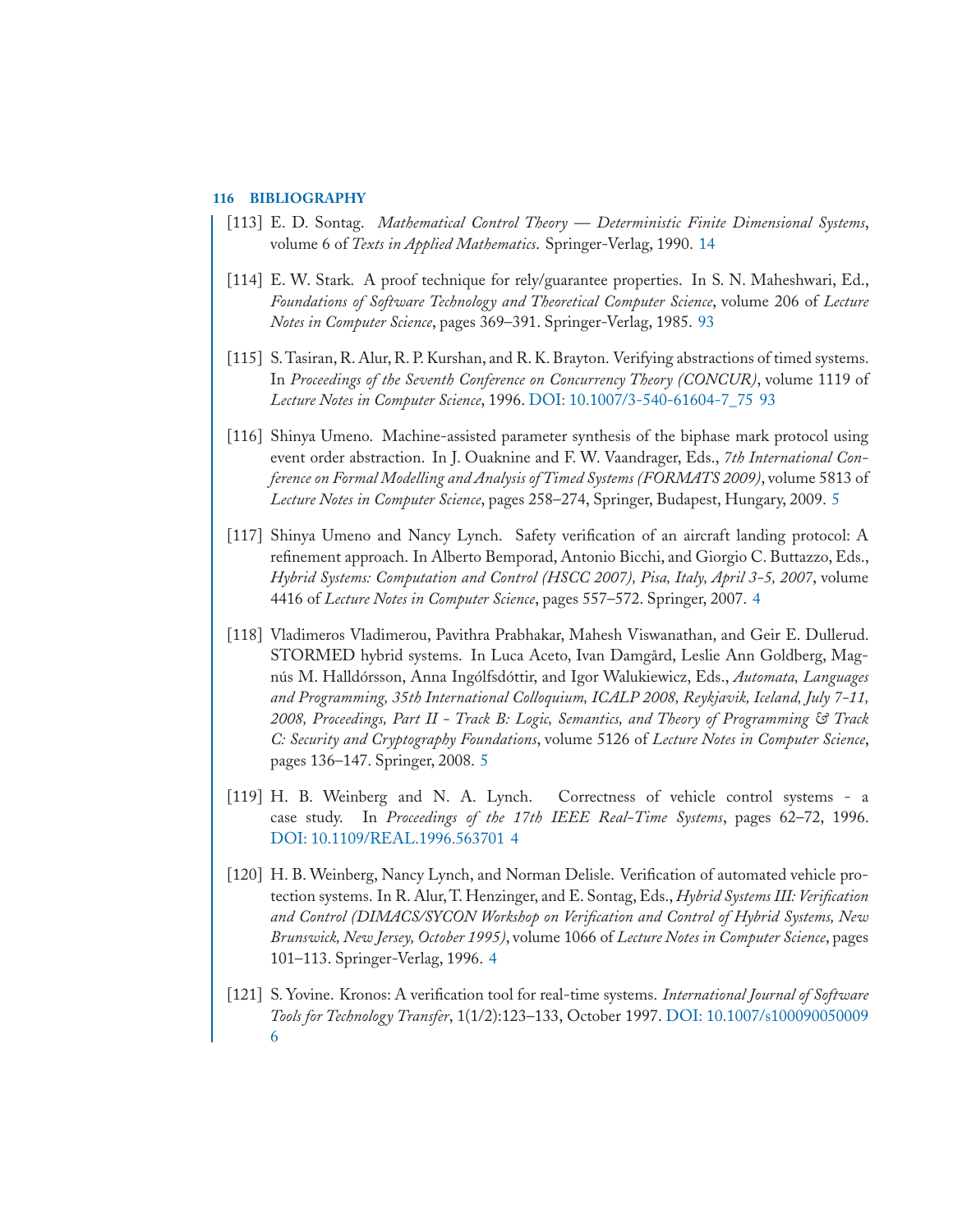[122] S. Yovine. Model checking timed automata. In G. Rozenberg and F.W. Vaandrager, Eds., *Lectures on Embedded Systems*, volume 1494 of *Lecture Notes in Computer Science*, pages 114– 152. Springer-Verlag, October 1998. [42](#page-55-0)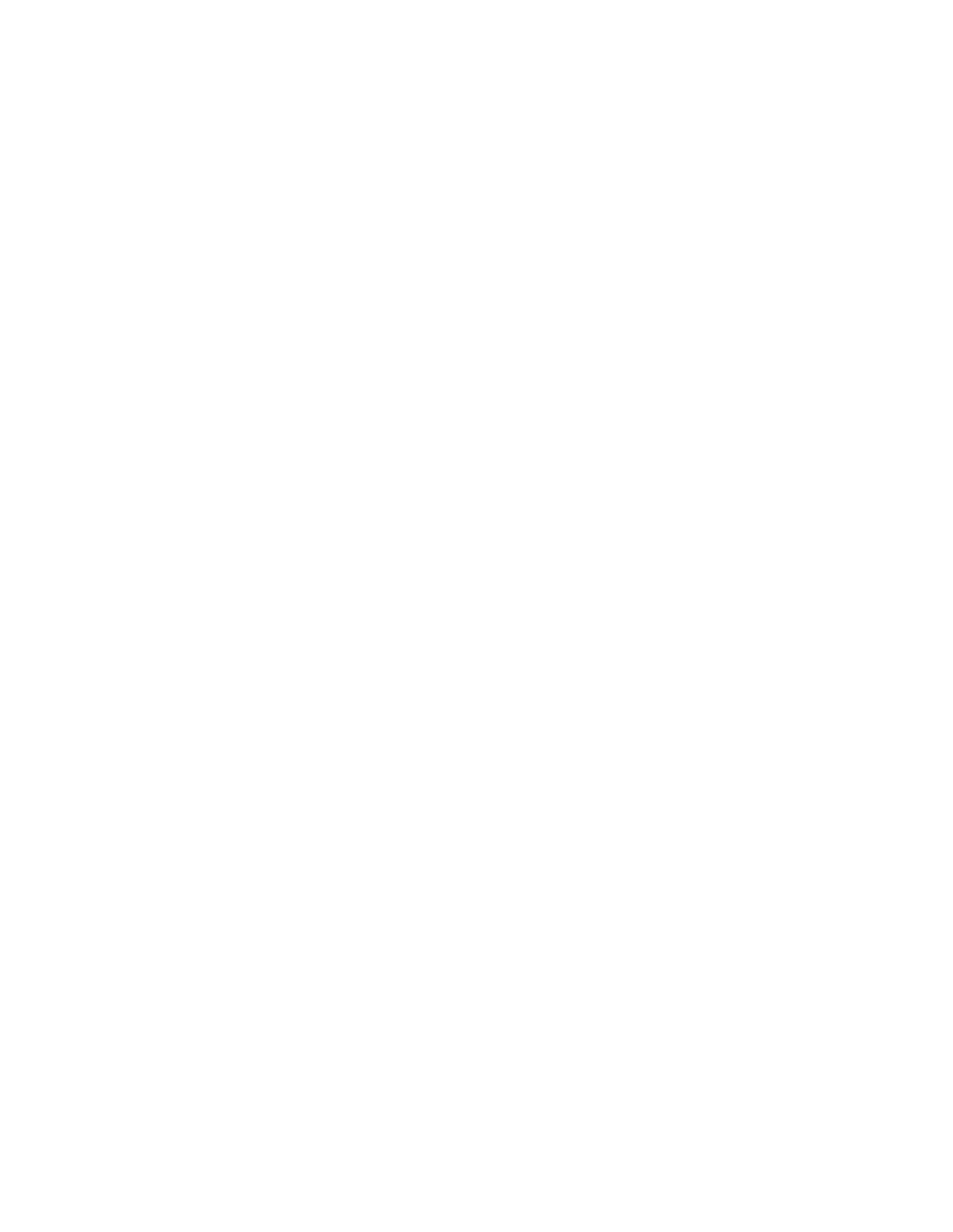# **Authors' Biographies**

# **DILSUN KAYNAR**

**Dilsun Kaynar** is a postdoctoral researcher at CyLab, Carnegie Mellon University. Previously, she was a postdoctoral research associate in the Theory of Distributed Systems Group at MIT's Computer Science and Artificial Intelligence Laboratory. She received her PhD degree from the University of Edinburgh at the Laboratory for Foundations of Computer Science and her BSc in Computer Engineering from METU in Turkey. The broad area of her research is the specification, programming, and verification of distributed computing systems. Her PhD work focused on the design of functional programming languages that support mobile computation. She investigated the application of type-based analysis in this context, in particular to improve safety and security of systems. In her postdoctoral research at MIT, she worked on the development of I/O automatabased formal modeling frameworks for distributed systems, with collaborators including Nancy Lynch, Roberto Segala, and Frits Vaandrager. She is currently pursuing research at CMU CyLab, developing methods for analyzing security guarantees offered by contemporary secure systems and establishing foundations for data privacy, based on specializations of general formal frameworks for distributed computing such as I/O automata.

# **NANCY LYNCH**

**Nancy Lynch** is a Professor in the Department of Electrical Engineering and Computer Science at MIT and heads the Theory of Distributed Systems research group in MIT's Computer Science and Artificial Intelligence Laboratory. Prior to joining MIT in 1981, she served on the faculty at Tufts University, the University of Southern California, Florida International University, and Georgia Tech. She received her B.S. degree in mathematics from Brooklyn College, and her PhD in mathematics from MIT. She has written numerous research articles about distributed algorithms and impossibility results, and about formal modeling and verification of distributed systems. Her notable research contributions include the well-known "FLP" impossibility result for distributed consensus in the presence of process failures (with Fischer and Paterson), the "DLS" algorithms for stabilizing fault-tolerant consensus (with Dwork and Stockmeyer), and the I/O automata mathematical modeling frameworks (with Tuttle, Vaandrager, Segala, and Kaynar). Prior to this monograph, she wrote two books: on "Atomic Transactions" (with Merritt, Weihl, and Fekete) and on "Distributed Algorithms". She is a member of the National Academy of Engineering and the American Academy of Arts and Sciences, and is an ACM Fellow. She is a winner of several prizes for her work in distributed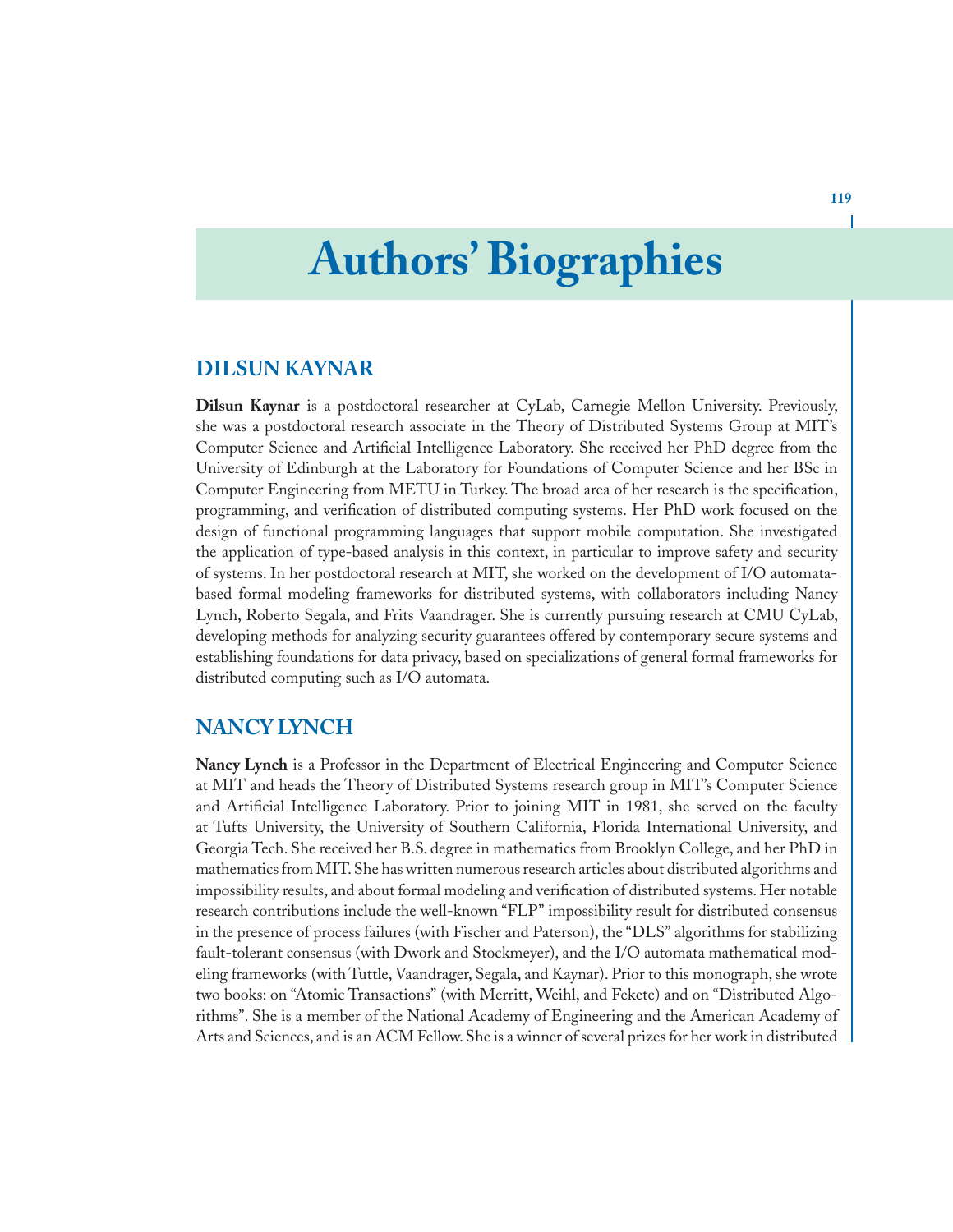### **120 AUTHORS' BIOGRAPHIES**

computing theory, including the Dijkstra Prize (2001 and 2007), the van Wijngaarden Prize (2006), the Knuth Prize (2007), and the IEEE Piore Prize (2010).

# **ROBERTO SEGALA**

**Roberto Segala** is a Professor at the University of Verona, Italy, and heads the Formal Models and Verification group at the Department of Computer Science. Prior to joining the University of Verona in 2001, he was research associate at the University of Bologna. He received his Laurea in Computer Science from the University of Pisa as a student of the Scuola Normale Superiore, and his Masters and PhD in Computer Science from MIT. As part of his PhD work, he made contributions to the theory of liveness and receptiveness for real-time systems and he designed the model of Probabilistic Automata for the formal analysis of randomized distributed algorithms. After that, he worked with Lynch, Kaynar, Vaandrager and others on the hybrid extension of the I/O automata framework. He also worked on model checking of probabilistic real-time systems, contributing to the design of some of the algorithms used in the PRISM model checker. One of his long-term goals is to design a general mathematical model that can be used for the description and analysis of systems that exhibit stochastic hybrid behavior.

# **FRITS VAANDRAGER**

**Frits Vaandrager** is a Professor at the Radboud University Nijmegen, the Netherlands, within the Institute of Computing and Information Sciences. Prior to joining the Radboud University in 1995, he was group leader at the CWI in Amsterdam and held postdoctoral positions at MIT in the group of Nancy Lynch, and in the group of Gérard Berry at the École Nationale Supérieure des Mines in Sophia-Antipolis. He received his M.S. degree in Mathematics from the University of Leiden, and his PhD in Computer Science from the University of Amsterdam. As part of his PhD work, he made major contributions to the general theory of structural operational semantics. After that he worked with Lynch, Segala, Kaynar, and others on the theory and applications of the I/O automata framework. He has been and is involved in a large number of projects in which formal verification and model checking technology is applied to tackle practical problems from industrial partners. His group has been and is closely involved in the use and development of the timed automata model checker Uppaal. In part due to these efforts, Uppaal is now routinely used for industrial case studies and has thousands of users, both in academia and industry.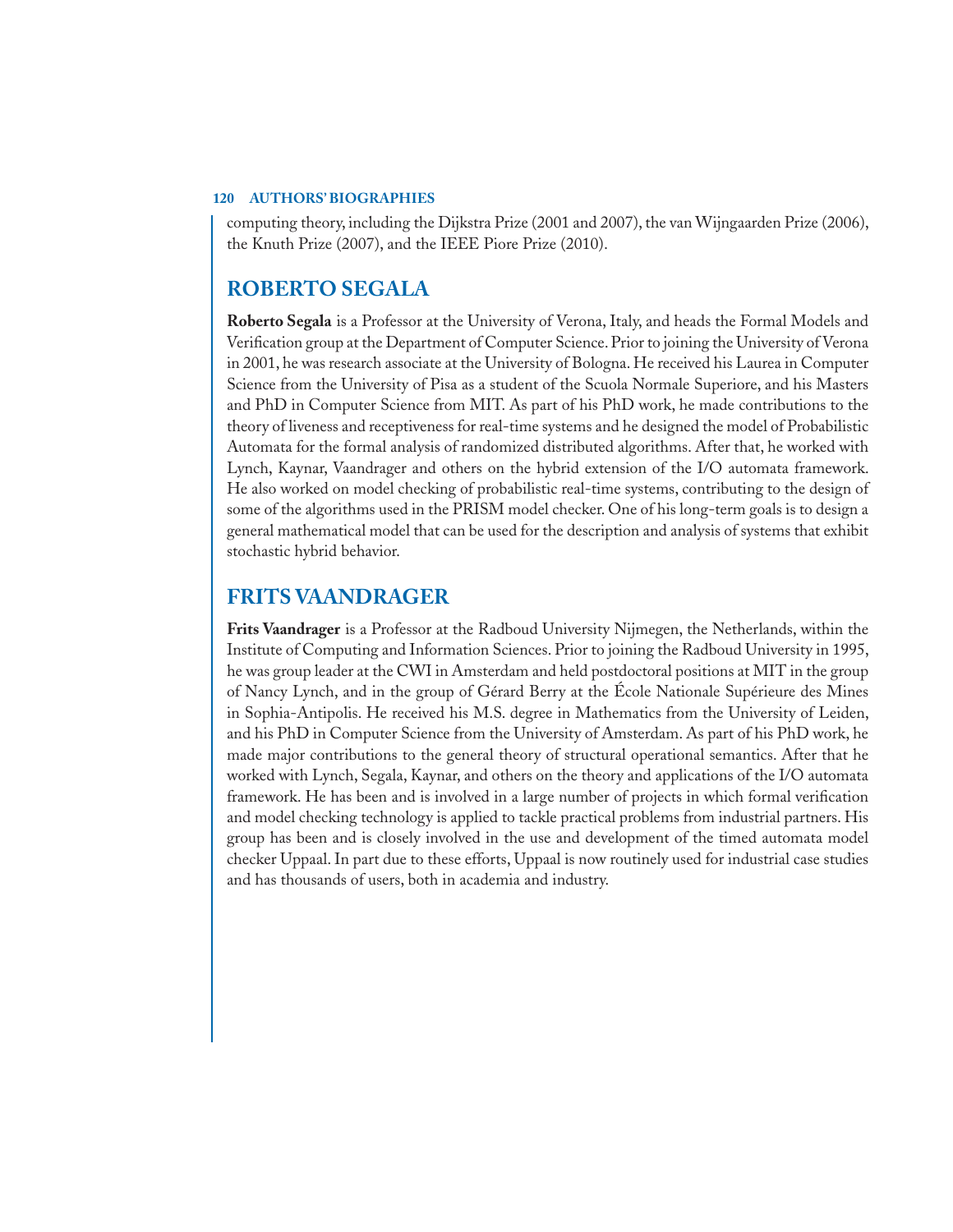# **Index**

*(A, V )*-restriction, [20](#page-33-0) *(A, V )*-sequence, [18](#page-31-0)

abstraction, [2](#page-15-0) admissible, [18,](#page-31-0) [21](#page-34-0) algebraic cpo, *[11](#page-24-0)* AlternateA, [96](#page-109-0) AlternateB, [96](#page-109-0) Alur-Dill timed automaton, [5](#page-18-0) analog variable, *[14](#page-27-0)*, [26](#page-39-0) assertions, [36](#page-49-0) assume-guarantee, [93](#page-106-0)

backward simulation, *see* simulation relation bisimulation relation, [42](#page-55-0) BoundedAlternateA, [64](#page-77-0) BoundedAlternateB, [64](#page-77-0)

CatchUpA, [64,](#page-77-0) [96](#page-109-0) CatchUpB, [64,](#page-77-0) [96](#page-109-0) chain, *[10](#page-23-0)* Clock, [68](#page-81-0) Clock and manager problem, [68](#page-81-0) clock synchronization, [30,](#page-43-0) [45](#page-58-0) ClockSync(u,r:Real, i:Index), [30,](#page-43-0) [60,](#page-73-0) [86](#page-99-0) compact element of a cpo, *[10](#page-23-0)* comparable, [40,](#page-53-0) [90](#page-103-0) compatible, [57,](#page-70-0) [91](#page-104-0) complete partial order (cpo), *[10](#page-23-0)* algebraic cpo, [11](#page-24-0) compact element, [10](#page-23-0) composition, [3,](#page-16-0) [57,](#page-70-0) *[91](#page-104-0)*

continuous, *[10](#page-23-0)* cpo, *see* complete partial order

discrete action, [23](#page-36-0) discrete transition, [23](#page-36-0) discrete variable, *[14](#page-27-0)*, [26](#page-39-0) dynamic type, [13](#page-26-0)

effect, [26](#page-39-0) enabled, *[23](#page-36-0)* execution, [32,](#page-45-0) [86](#page-99-0) PeriodicSend, [34](#page-47-0) Timeout, [35](#page-48-0) execution fragment, [31,](#page-44-0) [34,](#page-47-0) [86](#page-99-0)

### feasible, *[40](#page-53-0)*, [86](#page-99-0)

FIN, *see* finite internal nondeterminism finite internal nondeterminism (FIN), *[39](#page-52-0)*, [95](#page-108-0) Fischer's mutual exclusion, [28,](#page-41-0) [38,](#page-51-0) [75](#page-88-0) FischerME, [28](#page-41-0) FischerME, [75](#page-88-0) forward simulation, *see* simulation relation clock synchronization, [45](#page-58-0) time-bounded channels, [44](#page-57-0)

# hiding, [67](#page-80-0)

HIOA, [3,](#page-16-0) [92](#page-105-0) history relation, *[50](#page-63-0)*, [51,](#page-64-0) [90](#page-103-0) history variable, [50,](#page-63-0) [51](#page-64-0) time-bounded channels, [51](#page-64-0) hybrid automaton, [24,](#page-37-0) [57](#page-70-0)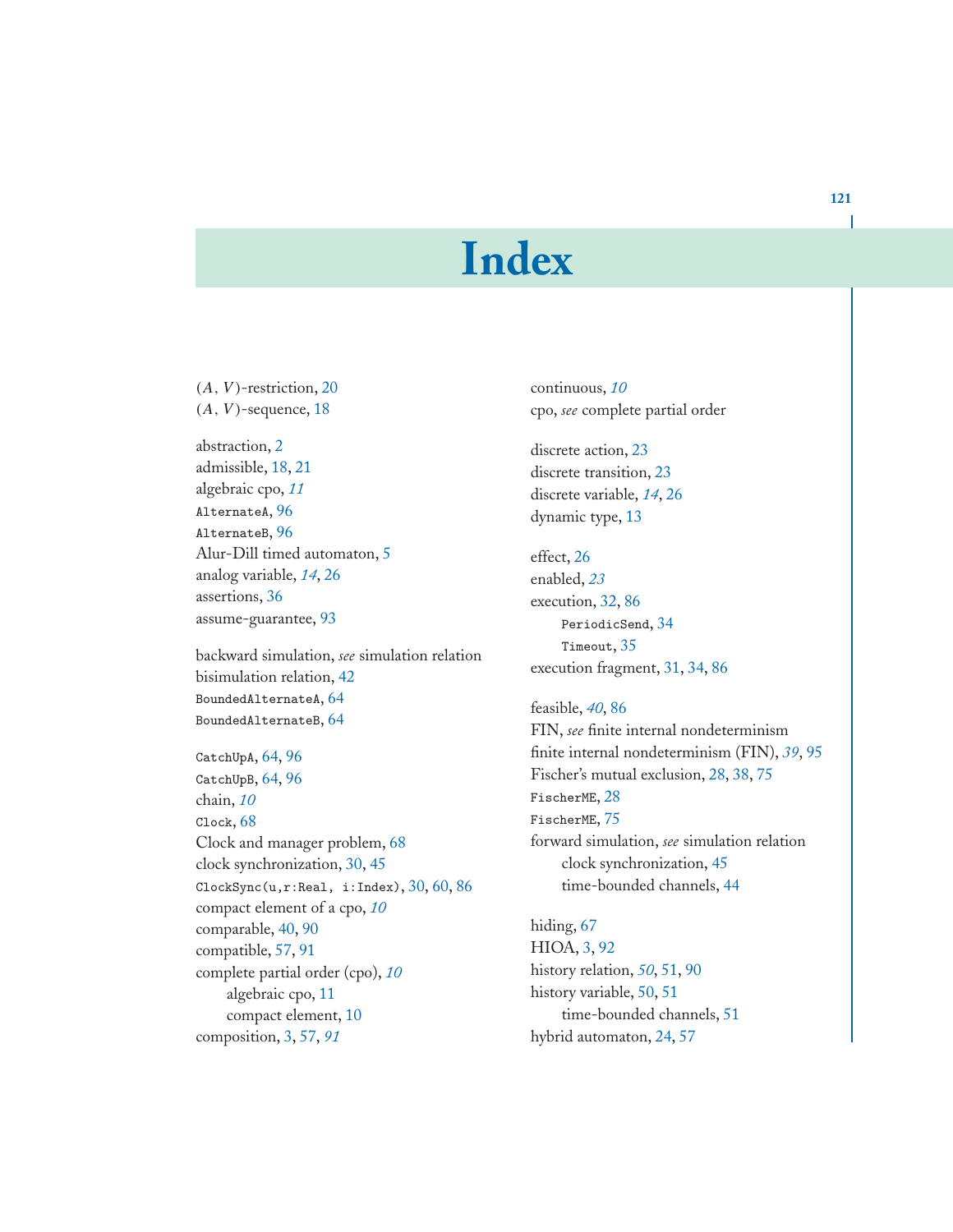# **122 INDEX**

Hybrid I/O Automaton modeling framework, [3,](#page-16-0) [103](#page-116-0) hybrid sequence, [17,](#page-30-0) *[18](#page-31-0)* admissible, *[18](#page-31-0)* closed, *[18](#page-31-0)* concatenation, *[20](#page-33-0)* limit time, *[18](#page-31-0)* open, *[18](#page-31-0)* prefix, *[19](#page-32-0)* time-bounded, *[18](#page-31-0)* Zeno, *[18](#page-31-0)* HyTech, [6](#page-19-0) i-length, [36](#page-49-0) I/O feasibility, [102](#page-115-0) I/O feasible, *[86](#page-99-0)*, [100](#page-113-0) implementation, [2,](#page-15-0) [40](#page-53-0) inductive, [36](#page-49-0) inductive relative to, [38](#page-51-0) invariant, [36,](#page-49-0) [37](#page-50-0) clock agreement, [62](#page-75-0) clock validity, [61,](#page-74-0) [62](#page-75-0) ClockSync(u,r:Real, i:Index), [61,](#page-74-0) [62](#page-75-0) failure and timeout, [60](#page-73-0) FischerME, [38](#page-51-0) TimedChannel, [37](#page-50-0) timeout, [59](#page-72-0)

# Kronos, [6](#page-19-0)

limit of a chain, *[10](#page-23-0)* linear hybrid automaton, [5](#page-18-0) locally Zeno, *[86](#page-99-0)*

Manager, [68](#page-81-0) monotone, *[10](#page-23-0)*

nonZeno, [18,](#page-31-0) [21](#page-34-0)

parallel composition, *see* composition

partial order, *[10](#page-23-0)* complete partial order, [10](#page-23-0) periodic sending process, [27,](#page-40-0) [34](#page-47-0) periodic sending process with failures, [27](#page-40-0) PeriodicSend, [27,](#page-40-0) [59](#page-72-0) PeriodicSend2, [27,](#page-40-0) [60](#page-73-0) point trajectory, *see* trajectory precondition, [26](#page-39-0) prefix, *[10](#page-23-0)* progressive, *[87](#page-100-0)*, [89](#page-102-0) prophecy relation, *[54](#page-67-0)*, [90](#page-103-0) prophecy variable, [54](#page-67-0) reachable, [36](#page-49-0) receptive, [89,](#page-102-0) [101](#page-114-0) receptiveness, [3,](#page-16-0) [88,](#page-101-0) [102](#page-115-0) refinement, *[45](#page-58-0)* sequence, *[10](#page-23-0)* simulation relation, [2,](#page-15-0) [41](#page-54-0) backward simulation, [41,](#page-54-0) *[47](#page-60-0)*, [49,](#page-62-0) [90](#page-103-0) forward simulation, *[42](#page-55-0)*, [90](#page-103-0) refinement, [45](#page-58-0) Specification, [68](#page-81-0) stable, [36](#page-49-0) stable relative to, [38](#page-51-0) static type, [13](#page-26-0) strategy, *[88](#page-101-0)*, [88](#page-101-0) substitutivity, [63,](#page-76-0) [64,](#page-77-0) [93](#page-106-0) System, [68](#page-81-0) TA, *see* timed automaton TA with bounds, [68,](#page-81-0) [70](#page-83-0) task, [68,](#page-81-0) [70](#page-83-0) lower bound, [70](#page-83-0) upper bound, [70](#page-83-0) time axis, *[13](#page-26-0)* time interval, *[13](#page-26-0)* closed, *[13](#page-26-0)* left-closed, *[13](#page-26-0)*